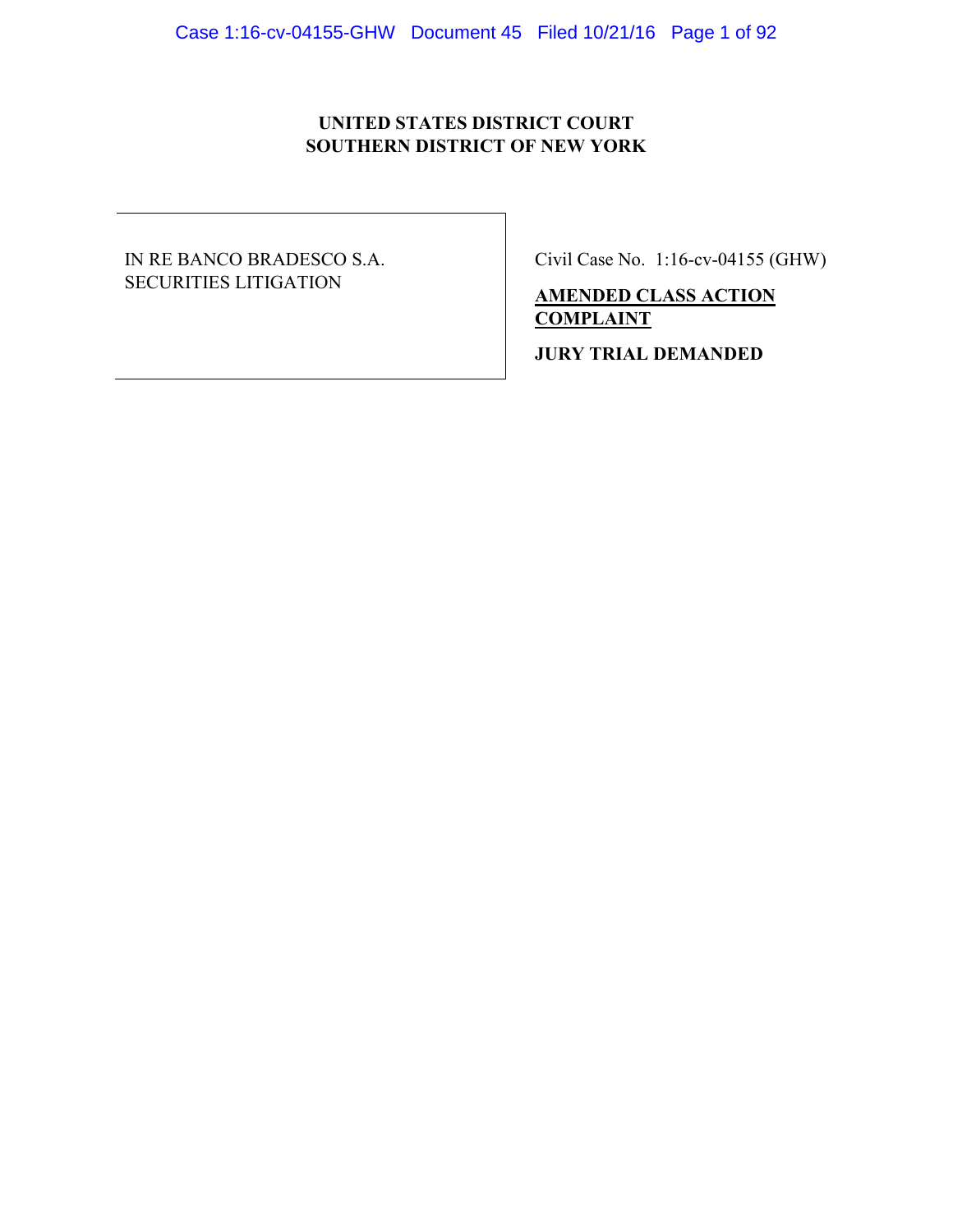# **TABLE OF CONTENTS**

**Page**

| $\mathbf{I}$ . |                 |                                                                      |  |
|----------------|-----------------|----------------------------------------------------------------------|--|
| П.             |                 |                                                                      |  |
| Ш.             |                 |                                                                      |  |
|                | A.              |                                                                      |  |
|                | B.              |                                                                      |  |
|                |                 | 1.                                                                   |  |
|                |                 | 2.                                                                   |  |
|                | $\mathcal{C}$ . |                                                                      |  |
| IV.            |                 |                                                                      |  |
|                | A.              |                                                                      |  |
|                | <b>B.</b>       |                                                                      |  |
|                | $C$ .           | Bradesco Assures Investors Regarding Its Internal Controls and Anti- |  |
|                | D.              | Unbeknownst to Investors, Defendants Engaged in a Tax Bribery and    |  |
| V.             |                 |                                                                      |  |
|                | A.              | The Brazilian Federal Police's "Operation Zealots" Uncovers          |  |
|                |                 | 1.<br>Bradesco's Scheme to Illegally Obtain IRPJ and                 |  |
|                |                 | 2.                                                                   |  |
|                |                 | 3.                                                                   |  |
|                | <b>B.</b>       |                                                                      |  |
|                | $\mathcal{C}$ . |                                                                      |  |
|                | D.              |                                                                      |  |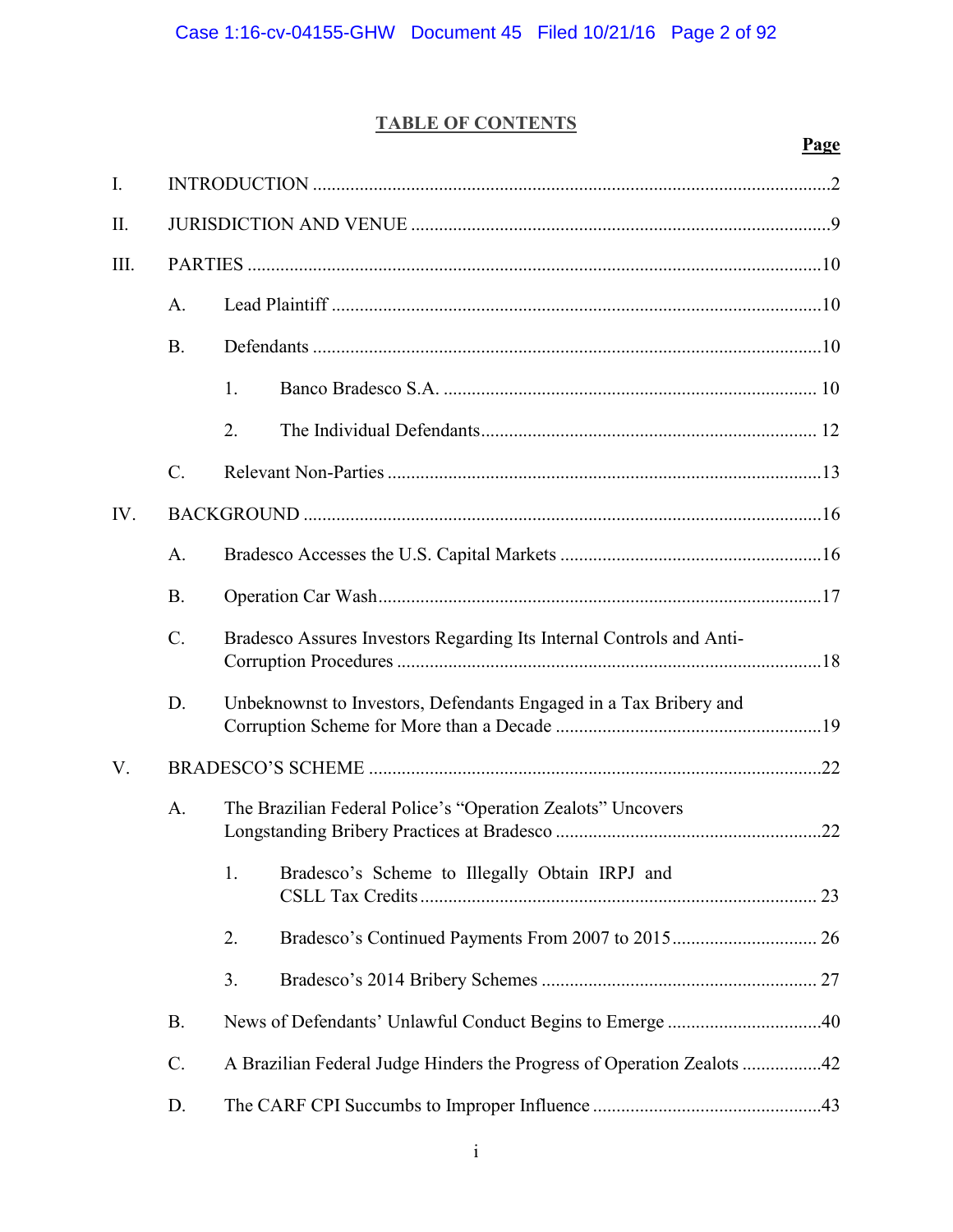# Case 1:16-cv-04155-GHW Document 45 Filed 10/21/16 Page 3 of 92

|       | E                                               |                                                           |  |
|-------|-------------------------------------------------|-----------------------------------------------------------|--|
|       | F.                                              | Defendants Deny Any Wrongdoing After Operation Zealots is |  |
| VI.   | DEFENDANTS' MATERIALLY FALSE OR MISLEADING      |                                                           |  |
|       | A.                                              |                                                           |  |
|       | B.                                              |                                                           |  |
|       | $C$ .                                           |                                                           |  |
|       | D.                                              |                                                           |  |
|       | E.                                              |                                                           |  |
|       | F.                                              |                                                           |  |
|       | G.                                              |                                                           |  |
|       | H.                                              |                                                           |  |
| VII.  |                                                 |                                                           |  |
| VIII. |                                                 |                                                           |  |
| IX.   | THE FRAUD ON THE MARKET PRESUMPTION OF RELIANCE |                                                           |  |
| X.    | THE STATUTORY SAFE HARBOR AND BESPEAKS CAUTION  |                                                           |  |
| XI.   |                                                 |                                                           |  |
| XII.  |                                                 |                                                           |  |
| XIII. |                                                 |                                                           |  |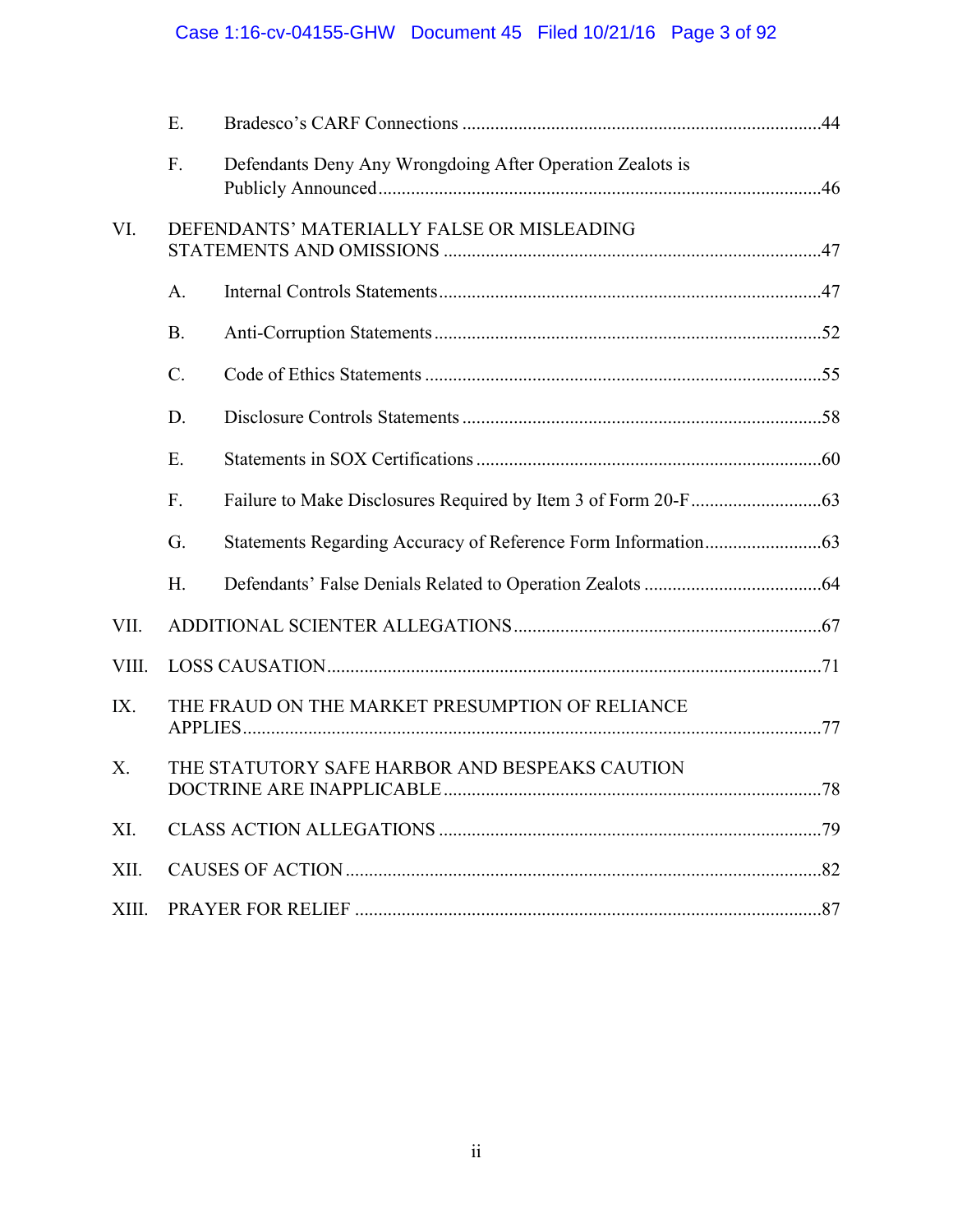### Case 1:16-cv-04155-GHW Document 45 Filed 10/21/16 Page 4 of 92

Court-appointed Lead Plaintiff, Public Employees' Retirement System of Mississippi ("Mississippi" or "Lead Plaintiff"), by and through its undersigned counsel, brings this action individually and on behalf of all other persons and entities who purchased or otherwise acquired the preferred American Depositary Shares ("PADS" or "ADS") of Banco Bradesco S.A. ("Bradesco" or the "Company") from April 30, 2012 through July 27, 2016, inclusive (the "Class Period"), and were injured thereby (the "Class"). Lead Plaintiff alleges the following upon personal knowledge as to itself and its own acts, and upon information and belief as to all other matters. Lead Plaintiff's information and belief are based upon, among other things, the ongoing investigation that court-appointed Lead Counsel is conducting under Lead Plaintiff's supervision. This investigation includes, but is not limited to, reviewing and analyzing: (i) documents that Bradesco filed with the United States Securities and Exchange Commission ("SEC") and the Brazilian Comissão de Valores Mobiliários ("CVM"); (ii) securities analysts' reports about Bradesco; (iii) transcripts of Bradesco conference calls; (iv) Bradesco press releases; (v) media reports, including those published in the United States and in Brazil, concerning Bradesco and "Operation Zealots" (alleged in greater detail herein), including online news sources; and (vi) documents, criminal complaints and other evidence submitted by Brazilian prosecutors and other Brazilian governmental authorities in Brazilian federal court proceedings. Lead Plaintiff believes that substantial additional evidentiary support will exist for the allegations set forth herein after Lead Plaintiff has had a reasonable opportunity to conduct  $discovery.<sup>1</sup>$ 

 $\overline{a}$ 

<sup>1</sup> All currency amounts are expressed in United States dollars (\$), except where indicated as "R\$," which refers to amounts in Brazilian Reais. Wherever possible, Lead Counsel has provided the approximate U.S. dollar amount from the contemporaneous exchange rate, as provided by Brazil's Central Bank: http://www4.bcb.gov.br/pec/taxas/ingl/ptaxnpesq.asp?id=quotations. Many of the sources quoted herein were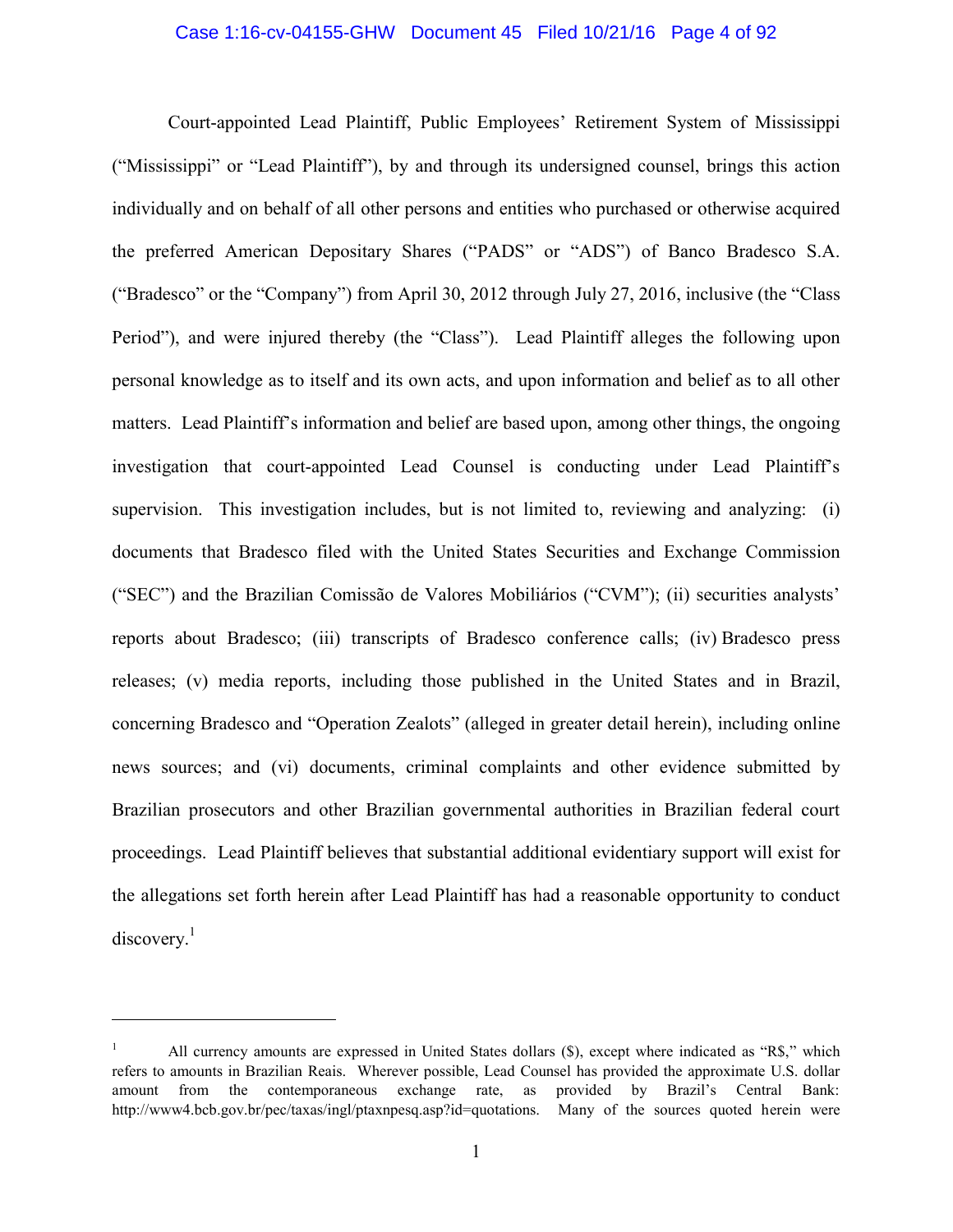# **I. INTRODUCTION**

 $\overline{a}$ 

1. This case arises from a more than decade-long bribery and corruption scheme that has resulted in the criminal prosecution of three of the most senior executives at Bradesco, Brazil's second largest private bank. On May 31, 2016, Bradesco's Chief Executive Officer, Luiz Carlos Trabuco Cappi ("Trabuco"), its Executive Vice President, Domingos Figueiredo de Abreu ("Abreu"), and its Managing Officer and Investor Relations Officer, Luiz Carlos Angelotti ("Angelotti"), were formally indicted by Brazilian authorities on multiple counts of criminal corruption. Two months later, on July 27, 2016, Brazilian Judge Vallisney de Souza Oliveira ("Judge Oliveira") sustained the charges against these executives as set forth in a criminal complaint filed before the Brazilian Federal Court (the "Criminal Complaint") and concluded that even though Trabuco, Abreu and Angelotti were entitled to defend themselves against the criminal charges, "in this initial evaluation, there is no relevant clear piece of evidence capable of invalidating the [charges] against them." As a result, three of Bradesco's senior-most executives are currently embroiled in corruption-related criminal proceedings that could result in their imprisonment for up to 12 years.

2. The criminal charges filed against Bradesco's sitting executives were the culmination of a multi-year clandestine investigation conducted by the Brazilian Federal Police (the "Federal Police"), which began after they received an anonymous letter in an unmarked envelope exposing the widespread practice of companies bribing Brazilian tax officials in order to receive favorable rulings on tax matters. The investigation, known as Operação Zelotes ("Operation Zealots"), commenced in the midst of another well-publicized bribery investigation known as Operation Car Wash, and unearthed corruption at all levels of Brazil's tax system.

originally published in Portuguese. Lead Counsel has made good faith and reasonable efforts to translate these sources into English. Unless otherwise noted, all emphasis is added.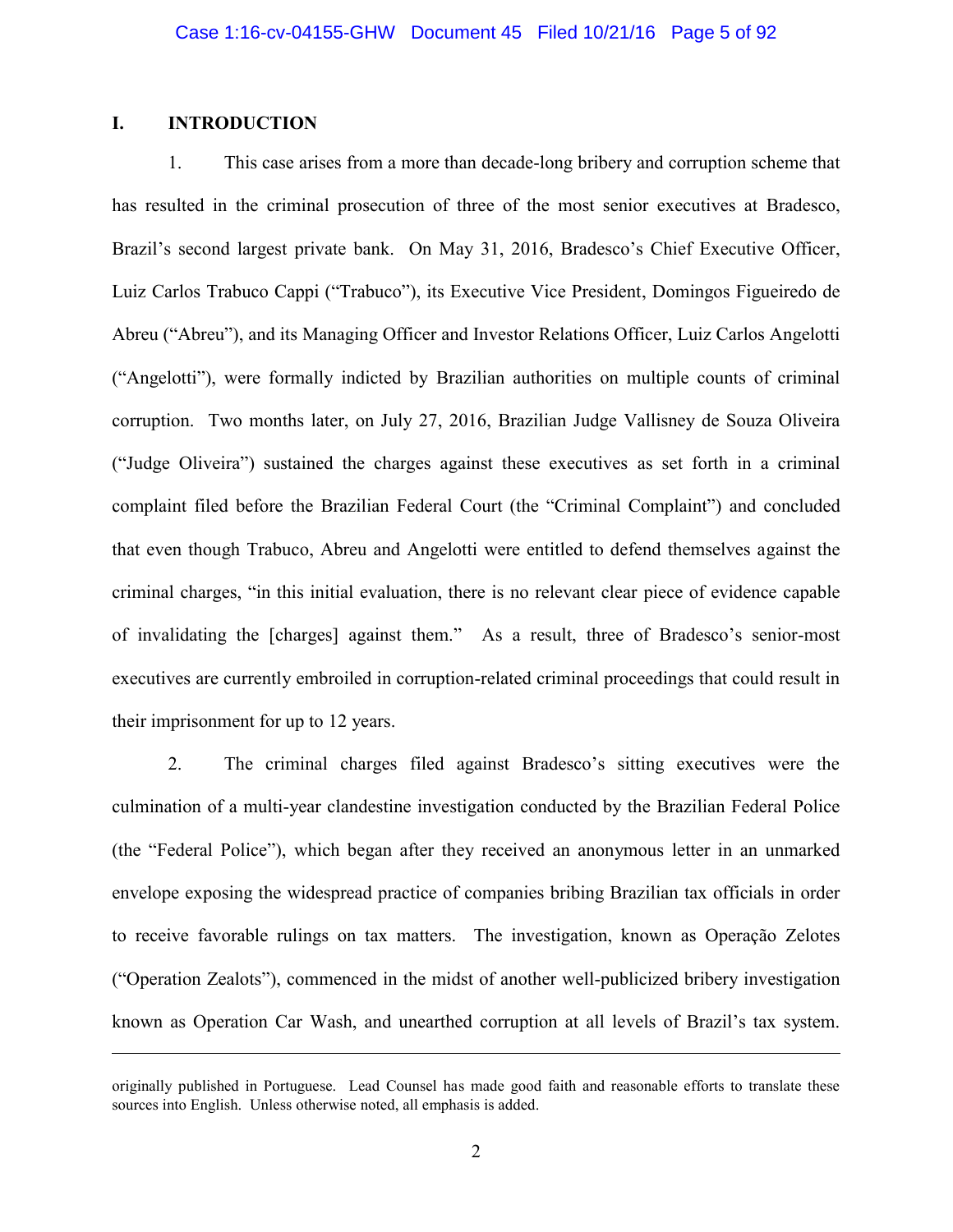### Case 1:16-cv-04155-GHW Document 45 Filed 10/21/16 Page 6 of 92

With respect to Bradesco, Operation Zealots uncovered a corruption scheme that dated back to at least 2004, whereby the Company and its executives paid bribes in order to illegally influence the outcome of tax proceedings that created hundreds of millions of Brazilian Reais in tax credits for Bradesco.

3. Bradesco's involvement in this corruption scheme stands in stark contrast to its representations to investors throughout the Class Period. For example, Bradesco assured the market that it was governed by a Code of Ethics that rendered "unacceptable" any "attempt or practice of bribery or corruption," and "prohibited" Bradesco employees from "promis[ing], offer[ing] or giv[ing], directly or indirectly, [any] benefit to [a] public servant or to a third-party related to him." Likewise, throughout the Class Period, Bradesco's executives, including Trabuco and Angelotti, signed the Company's SEC filings, affirming the effectiveness of Bradesco's internal controls and representing that all known instances of fraud had been disclosed.

4. Unbeknownst to investors, at the same time that Defendants were touting the Company's ethical conduct and disavowing the existence of bribery, they were actively engaged in a bribery scheme aimed at illegally reducing Bradesco's tax liabilities. For example, beginning in 2004 and despite the fact that the Company had already retained some of the most renowned tax attorneys in Brazil, Defendants began engaging the services of Mario Pagnozzi Junior ("Pagnozzi"), who purported to provide "tax advice" to the bank. Over the course of the next decade, Bradesco and Pagnozzi conspired with Eduardo Cerqueira Leite ("Leite"), an auditor at the Federal Revenue Service of Brazil (the "FRS"), to illegally obtain tax credits that Bradesco could then use to reduce its tax liability and improve its financial condition.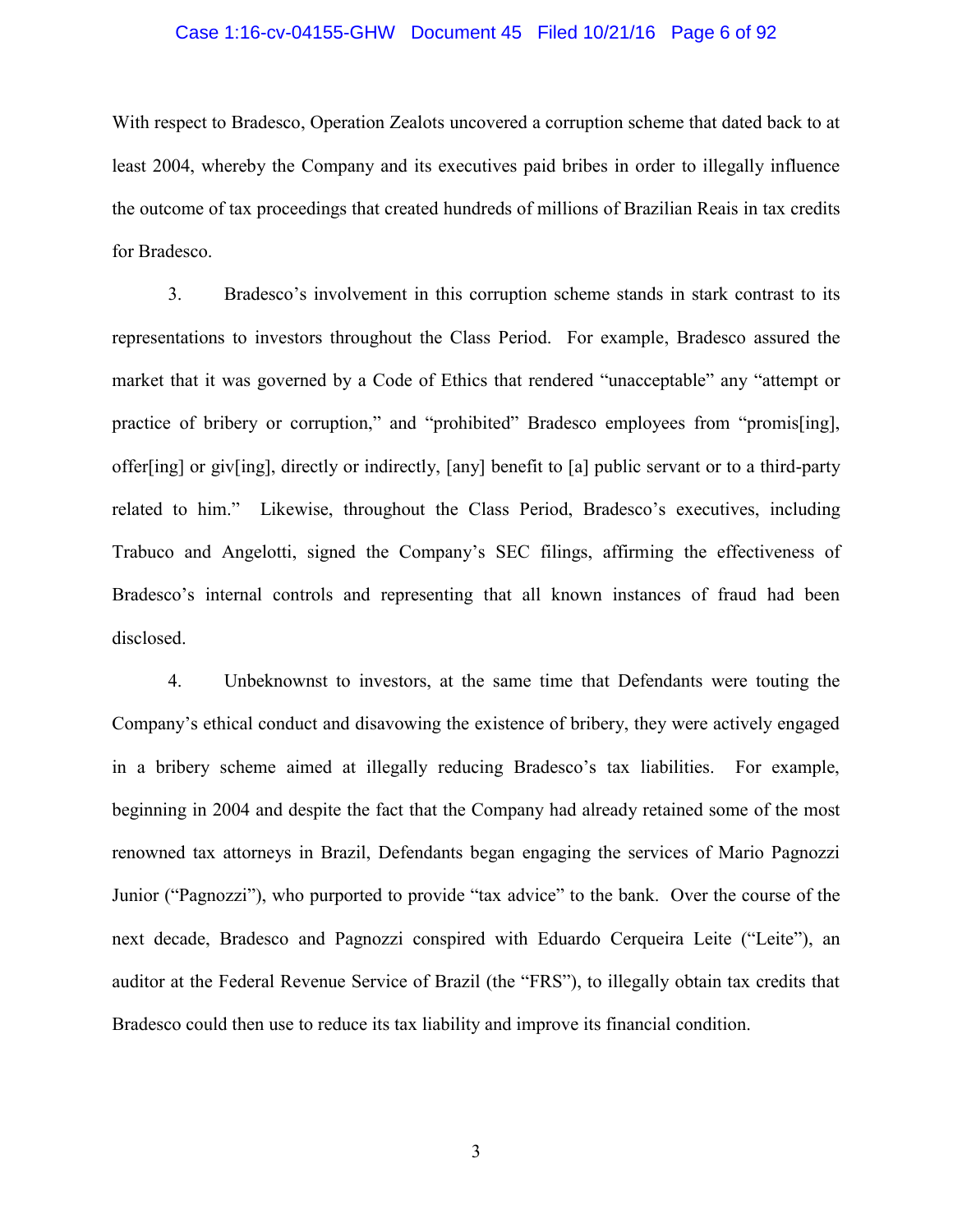### Case 1:16-cv-04155-GHW Document 45 Filed 10/21/16 Page 7 of 92

5. The scheme worked as follows: in exchange for a bribe payment from Bradesco to Leite and Pagnozzi, Leite accessed confidential FRS tax data and recommended certain tax credits for which he believed Bradesco should apply. Leite – in his role as the Head of Tax Guidance and Analysis within the FRS – knew that he would be responsible for ruling on Bradesco's application. Not surprisingly, Bradesco routinely heeded Leite's advice and applied for the recommended credits, and Leite routinely ruled in the Company's favor.

6. As an example of the group's illegal scheme, in November of 2004, Pagnozzi and Leite proposed that Bradesco apply for R\$200 million (approximately \$73,260,000) in tax credits, which Leite had proposed after utilizing confidential information obtained through his access to government tax records. Shortly thereafter, the duo presented their proposal to Angelotti, Bradesco applied for the tax credits, and Leite, who was positioned as the tax official that would adjudicate Bradesco's request, quickly ruled in the Company's favor. In exchange for this massive illegally-obtained tax credit, Bradesco paid R\$1,250,000 (approximately \$458,000) to Pagnozzi and Leite.

7. For years, Bradesco, Pagnozzi and Leite executed this plan to perfection. By 2007, Bradesco had reaped the benefit of over R\$260 million (approximately \$103.6 million) in tax credits in exchange for the payment of R\$2.7 million (approximately \$1.2 million) in illegal bribes to Pagnozzi and Leite. In each instance, Leite and Pagnozzi proposed the tax credits, Bradesco then applied for them, and Leite subsequently issued a ruling in the Company's favor. And each time, the Company paid a bribe for Pagnozzi's and Leite's services.

8. The scheme continued well into the start of the Class Period, as reflected in an expert report compiled by the Brazilian Federal Police, which indicates that Bradesco made over 450 payments to Pagnozzi between 2007 and 2015, totaling nearly R\$13 million (approximately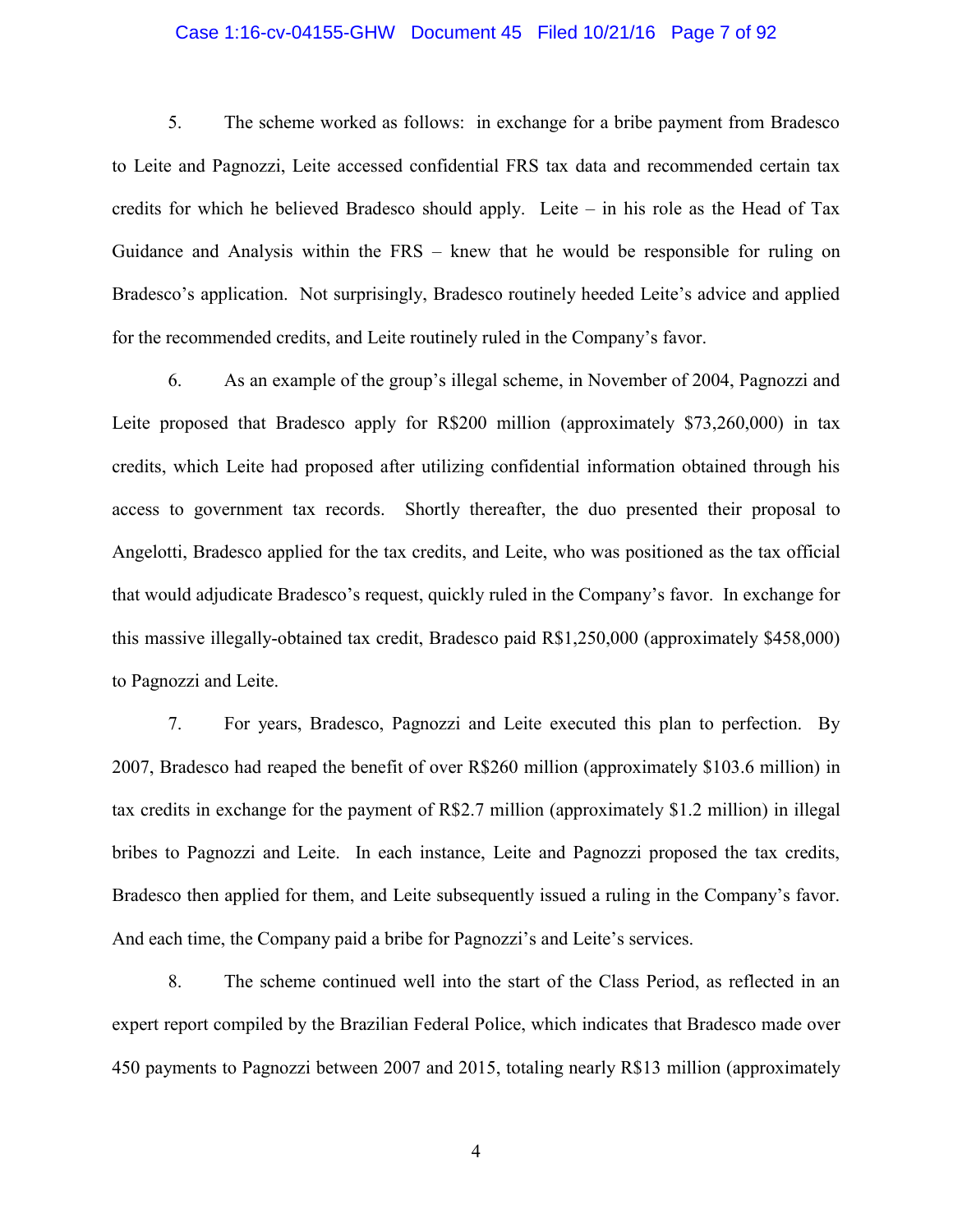#### Case 1:16-cv-04155-GHW Document 45 Filed 10/21/16 Page 8 of 92

\$5.2 million). During that same period, Bradesco made 148 additional payments (totaling R\$2.1 million – approximately \$830,000) to an individual named Jorge Victor Rodrigues ("Victor"), a former tax official who is known by the Federal Police to have facilitated the actual or attempted payment of bribes by Bradesco, Banco Safra, Santander and other Brazilian companies in exchange for advantageous tax rulings.

9. By 2014, concerns regarding bribery and corruption in Brazil had elevated in light of the allegations of a massive bribery scheme at Petróleo Brasileiro S.A., a Brazilian stateowned oil and gas company. To quell the market's concerns, and in an effort to ensure compliance with Brazil's newly-enacted anti-corruption laws, Defendants publicly announced that Bradesco had adopted a formal Anti-Corruption Policy to "prevent and fight any corruption," including bribery, "in compliance with the laws and regulations in force in Brazil and in the countries in which we have business units." Yet at the same time it was touting these efforts to the market, and while the Federal Police were in the midst of pursuing Operation Zealots, Leite, Pagnozzi and Defendants set their sights on illegally securing over R\$3 billion (approximately \$1.73 billion) in additional tax credits through three separate schemes. First, in exchange for a 15% bribe, Pagnozzi and Leite proposed a scheme to obtain credits and reimbursements of approximately R\$1 billion (approximately \$392 million), which Leite would personally approve in his role within the FRS. Bradesco accepted the proposal but negotiated the bribe amount down to R\$30 million (approximately \$11.7 million).

10. Second, Defendants conspired with Leite and Pagnozzi to obtain additional federal tax credits (known as PIS and COFINS credits) of between R\$360 million (approximately \$144 million) and R\$1.5 billion (approximately \$600 million). Consistent with their longstanding course of conduct, Leite proposed to use illicitly-obtained government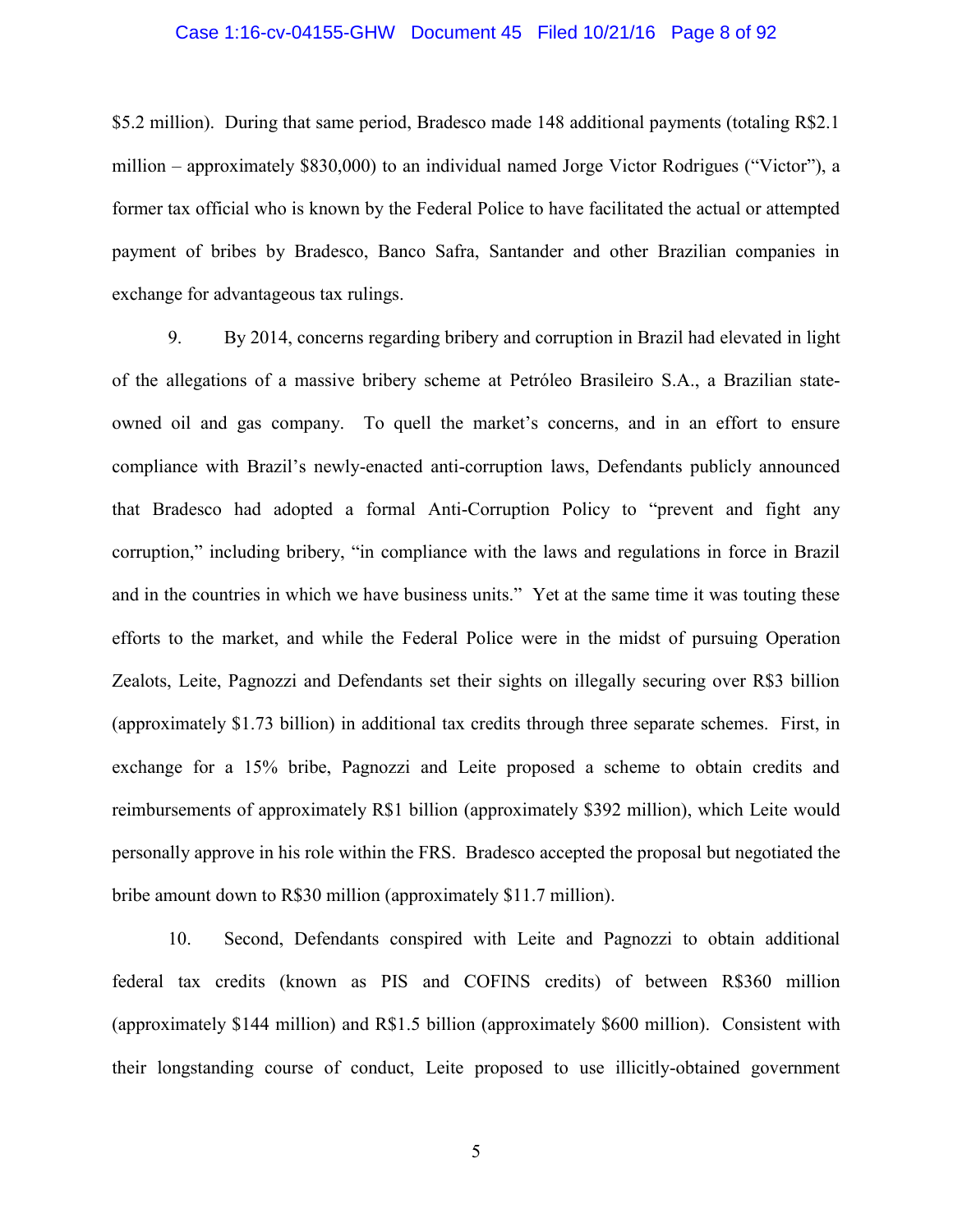### Case 1:16-cv-04155-GHW Document 45 Filed 10/21/16 Page 9 of 92

information to calculate the proposed tax credits, and then rule favorably on the Company's request – all in exchange for an illegal bribe payment. Leite, Pagnozzi, Angelotti, Abreu and Trabuco conducted an in-person meeting on October 9, 2014 at Bradesco's headquarters to iron out the details of the scheme. During a follow-up meeting attended by Pagnozzi, Angelotti, Abreu and Trabuco, Abreu told Pagnozzi that Bradesco was ready "to close that deal," and Trabuco specifically told Pagnozzi to "tell our friend [Leite] we are interested in hiring you to do this." Following the meetings, Leite assembled a proposal explaining why the Company was entitled to the requested corporate tax credits, and he met again with Pagnozzi, Angelotti and others on November 28, 2014 to further discuss the arrangement and the related bribe payment.

11. Third, beginning in October 2014, Angelotti and Abreu (with Trabuco's knowledge) hatched a plan with Leite and Pagnozzi to manipulate the outcome of a tax appeal worth approximately R\$2.7 billion (approximately \$1.2 billion). After Bradesco instituted the appeal, it worked with Pagnozzi, Leite and others to devise a way to fix the outcome of the appellate proceedings, which were set to be heard by CARF – the appellate body responsible for adjudicating tax disputes in Brazil. Because Leite could not single-handedly manipulate the outcome of this appellate proceeding, Leite and Pagnozzi enlisted the help of Victor – whom Bradesco had been paying for years – and Lutero Fernandes do Nascimento ("Nascimento"), an FRS analyst with close ties to the President of CARF, Octacílio Cartaxo ("Cartaxo"). During an October 9, 2014 meeting between Leite, Pagnozzi, Angelotti, Abreu, Trabuco and others to discuss how to influence the appellate proceedings, the group offered Defendants something they referred to as the "Midas Touch" – the ability to influence Cartaxo to have the proceedings resolved in Bradesco's favor. During a follow-up meeting in November 2014, Trabuco expressed his gratitude that Pagnozzi and Leite were "helping the bank." Throughout the course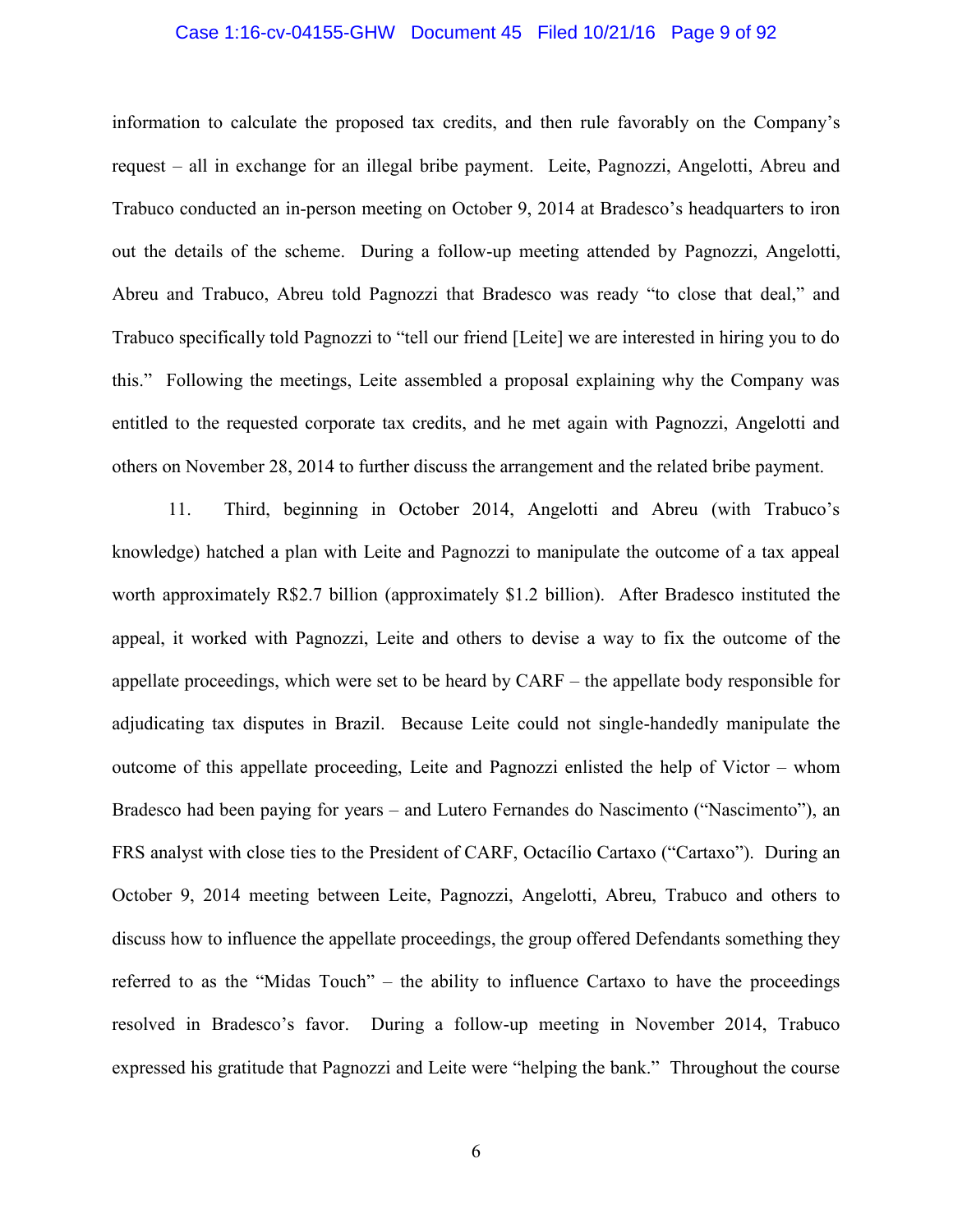### Case 1:16-cv-04155-GHW Document 45 Filed 10/21/16 Page 10 of 92

of these negotiations, Leite confirmed his longstanding personal relationship with Bradesco and Defendants, explaining to one of his associates, Jeferson Ribeiro Salazar ("Salazar"), that he was confident that Bradesco would proceed with the illegal scheme because Leite "was already someone known to [Defendants], with whom they had personally interacted."

12. While Defendants continued to negotiate these illegal schemes with Pagnozzi, Leite, Victor and others well into 2015, their plans came to a screeching halt when Operation Zealots was publicly disclosed on March 26, 2015. On that day, the Federal Police announced that they were conducting an investigation into bribery allegations related to certain tax proceedings, including tax proceedings involving some of Brazil's banks. News reports that day also revealed that the tax proceedings in question concerned approximately R\$19 billion (roughly \$6 billion) in tax liabilities, and that the individuals who improperly bribed tax officials in connection with these proceedings – which included individuals at some of Brazil's largest banks – could face criminal charges for their illegal conduct. On this news, after accounting for a stock dividend, the price of Bradesco PADS fell from an adjusted close of \$8.62 on March 25, 2015 to an adjusted close of \$8.05 on March 27, 2015.

13. Although Defendants had paid bribes to Pagnozzi, Leite and Victor for over a decade, and even though Defendants were in the midst of negotiating numerous unlawful schemes to reduce their tax liability, when news of Bradesco's involvement in Operation Zealots was publicized, Defendants continued to mislead investors by immediately denying any wrongdoing. For instance, in response to the news concerning Operation Zealots that was disclosed on March 26, 2015, Bradesco issued a press release on March 31, 2015, which it later filed on a Form 6-K with the SEC on April 10, 2015, claiming that the Company was unaware of the investigation and falsely reaffirming that it "adopts strict internal controls to ensure the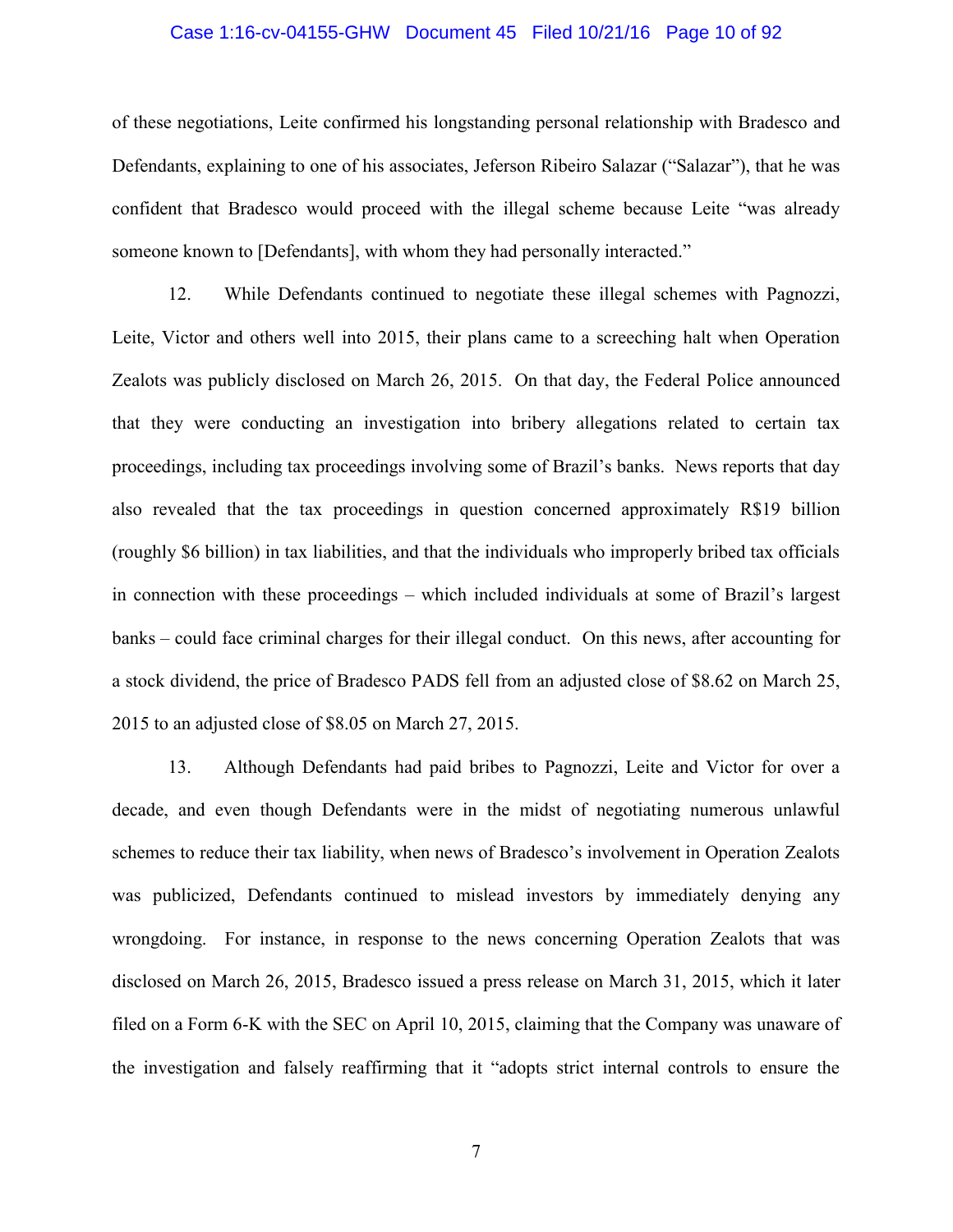### Case 1:16-cv-04155-GHW Document 45 Filed 10/21/16 Page 11 of 92

compliance of its Anticorruption Corporate Policy." Yet even though Bradesco maintained that its actions were above-board, once Operation Zealots was announced, Defendants ended their negotiations with Pagnozzi, Leite and others and Bradesco abandoned its CARF appeal altogether.

14. On May 20, 2015, at a public hearing before a subcommittee of the Brazilian House of Representatives, a representative of the Federal Police announced that the police were dividing up Operation Zealots into separate, company-specific investigations in order to expedite the proceedings and further stated that the police would focus first on certain "priority" cases. This announcement paved the way for the speedy criminal prosecution of Bradesco's executives. Federal officials also revealed that the FRS was "clos[ing] [the] taps" that had previously allowed for companies like Bradesco to illegally manipulate the tax system and divert public funds. In response to these revelations, the price of Bradesco PADS declined by \$0.37 per share, or 3.7%, from a close of \$10.08 per share on May 20, 2015, to a close at \$9.71 per share on May 21, 2015.

15. On May 31, 2016, Trabuco, Angelotti and Abreu were formally charged with multiple counts of violating Brazil's anti-corruption laws for their attempts to improperly influence and/or bribe Brazilian tax officials in connection with the R\$2.7 billion (approximately \$1.2 billion) CARF proceeding. The price of Bradesco PADS declined by an additional 5.58% in response to news of the indictment, from a closing price of \$6.63 per share on May 27, 2016, to a closing price of \$6.26 per share on May 31, 2016. Following the announcement of these criminal charges against the Bradesco executives, however, Defendants persisted with their false denials of wrongdoing. Indeed, on June 1, 2016, the day after the indictments were revealed, Bradesco filed a Form 6-K with the SEC stating that it "never promised, offered or gave undue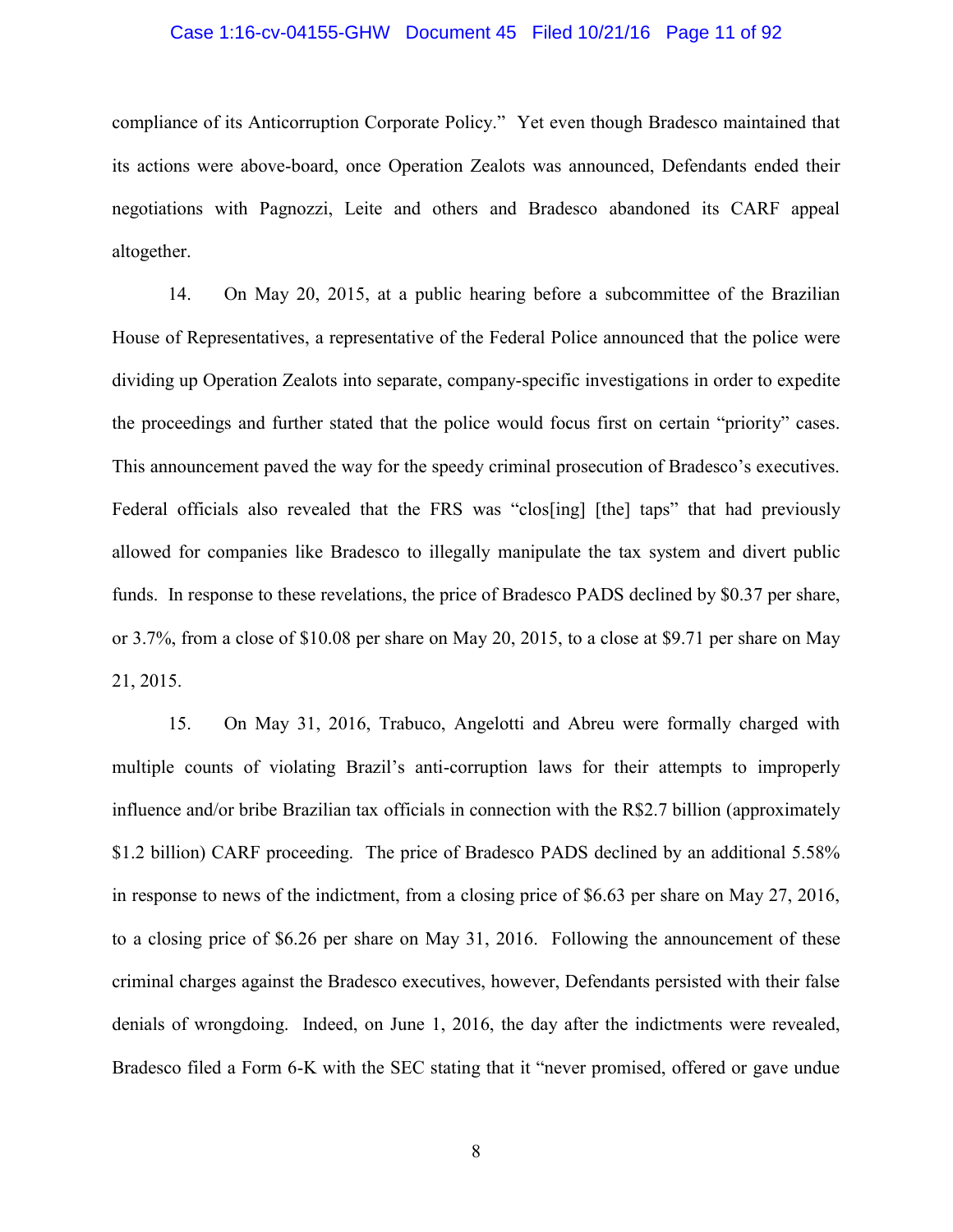### Case 1:16-cv-04155-GHW Document 45 Filed 10/21/16 Page 12 of 92

advantage to any person, including public employees, for submission of tax affairs or of any other nature," and "reiterate[ing] its high standards of ethical conduct."

16. Finally, as noted above, on July 27, 2016 Judge Oliveira sustained the criminal allegations against Trabuco, Angelotti and Abreu set forth in the Criminal Complaint, and expressed his conclusion that the charges that were levied against Defendants were supported by the evidence. The price of Bradesco's PADS declined by an additional 4.81% in response to this news.

### **II. JURISDICTION AND VENUE**

17. The claims asserted herein arise under Sections 10(b) and 20(a) of the Securities Exchange Act of 1934 (the "Exchange Act"), 15 U.S.C. §§ 78(b) and 78t(a), and the rules and regulations promulgated thereunder, including SEC Rule 10b-5 (17 C.F.R. § 240.10b-5).

18. This Court has jurisdiction over the subject matter of this action pursuant to Section 27 of the Exchange Act, 15 U.S.C. § 78aa, and under 28 U.S.C. § 1331, because this is a civil action arising under the laws of the United States. Venue is proper in this District pursuant to Section 27 of the Exchange Act and 28 U.S.C. § 1391(b).

19. Bradesco maintains an office in this District, sponsors PADS representing the Company's preferred equity that are listed on the New York Stock Exchange ("NYSE"), engaged in the public offering of PADS in this District, and certain of the acts that constitute the violations of law complained of herein, such as the dissemination of materially false or misleading information to the investing public, including in Bradesco's filings with the SEC, occurred in and/or were issued from this District.

20. In an Amended and Restated Deposit Agreement dated as of November 21, 2001, and filed with the SEC on March 19, 2004 in connection with its PADS, Bradesco represented that "the federal or state courts in the State of New York shall have jurisdiction to hear and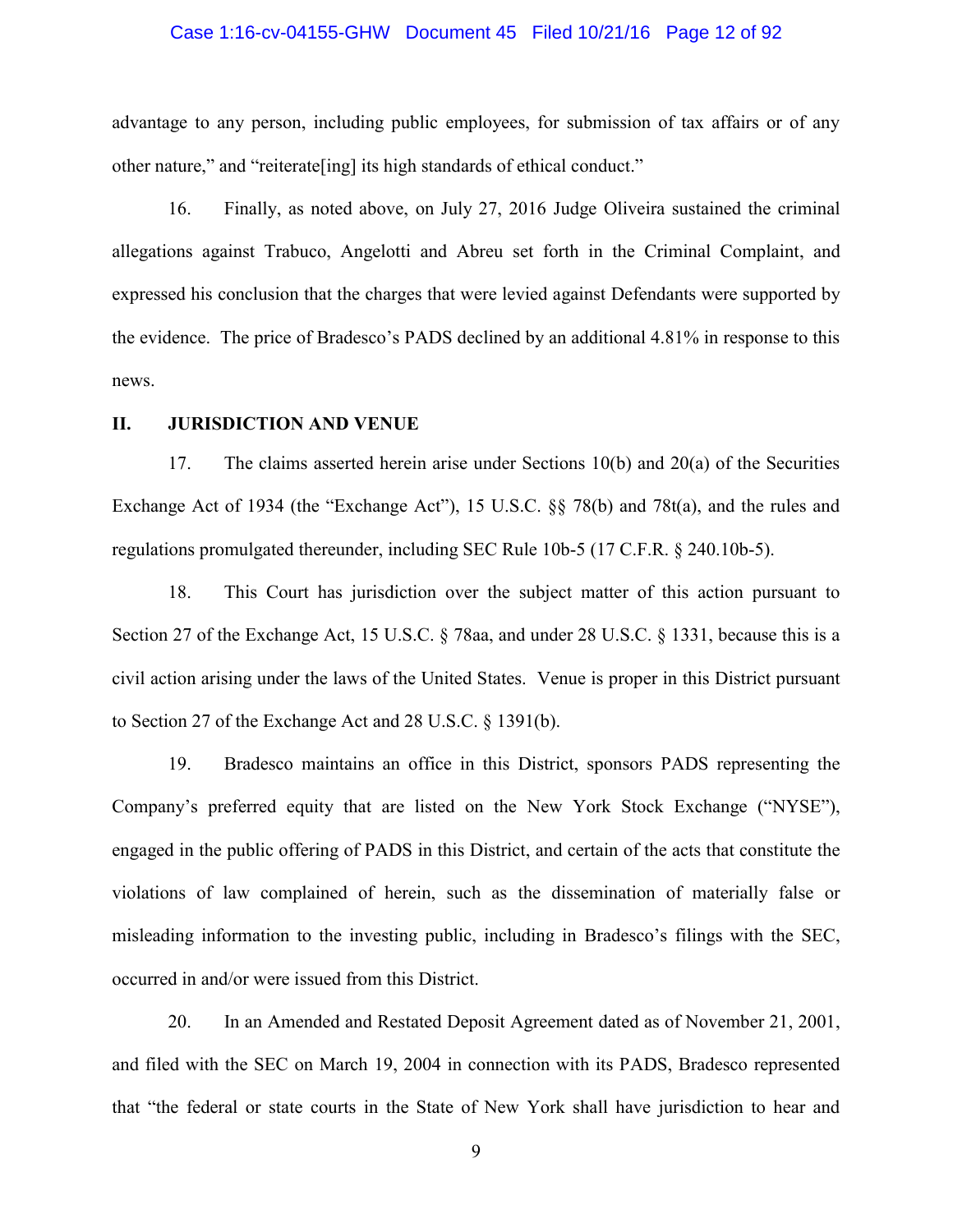### Case 1:16-cv-04155-GHW Document 45 Filed 10/21/16 Page 13 of 92

determine any suit, action or proceeding and to settle any dispute between them that may arise out of or in connection with this Deposit Agreement and, for such purposes, [Bradesco] irrevocably submits to the non-exclusive jurisdiction of such courts." The Company further agreed that: "This Deposit Agreement and the Receipts shall be interpreted in accordance with, and all rights hereunder and thereunder and provisions hereof and thereof shall be governed by, the laws of the State of New York[.]" This same language appears in a Deposit Agreement appended to the Company's December 1, 2015 post-effective amendment, filed with the SEC.

21. In connection with the acts alleged in this complaint, Defendants, directly or indirectly, used the means and instrumentalities of interstate commerce, including, but not limited to, the mails, interstate telephone communications, and the facilities of a national securities market.

### **III. PARTIES**

### **A. Lead Plaintiff**

22. Lead Plaintiff Mississippi, was established in 1952 and provides retirement and related benefits for all Mississippi state and public education employees, officers of the Mississippi Highway Safety Patrol, and certain elected officials, among others. As of June 30, 2015, Mississippi oversaw approximately \$25.4 billion in assets on behalf of more than 394,000 members and their beneficiaries. Mississippi purchased Bradesco PADS during the Class Period, as set forth in the certification attached hereto as Exhibit A, and suffered damages as a result of the federal securities law violations alleged herein.

### **B. Defendants**

### **1. Banco Bradesco S.A.**

23. Founded in 1943 under the commercial name "Banco Brasiliero de Descontos S.A.," Bradesco has become one of the largest banks in Brazil. Bradesco is headquartered in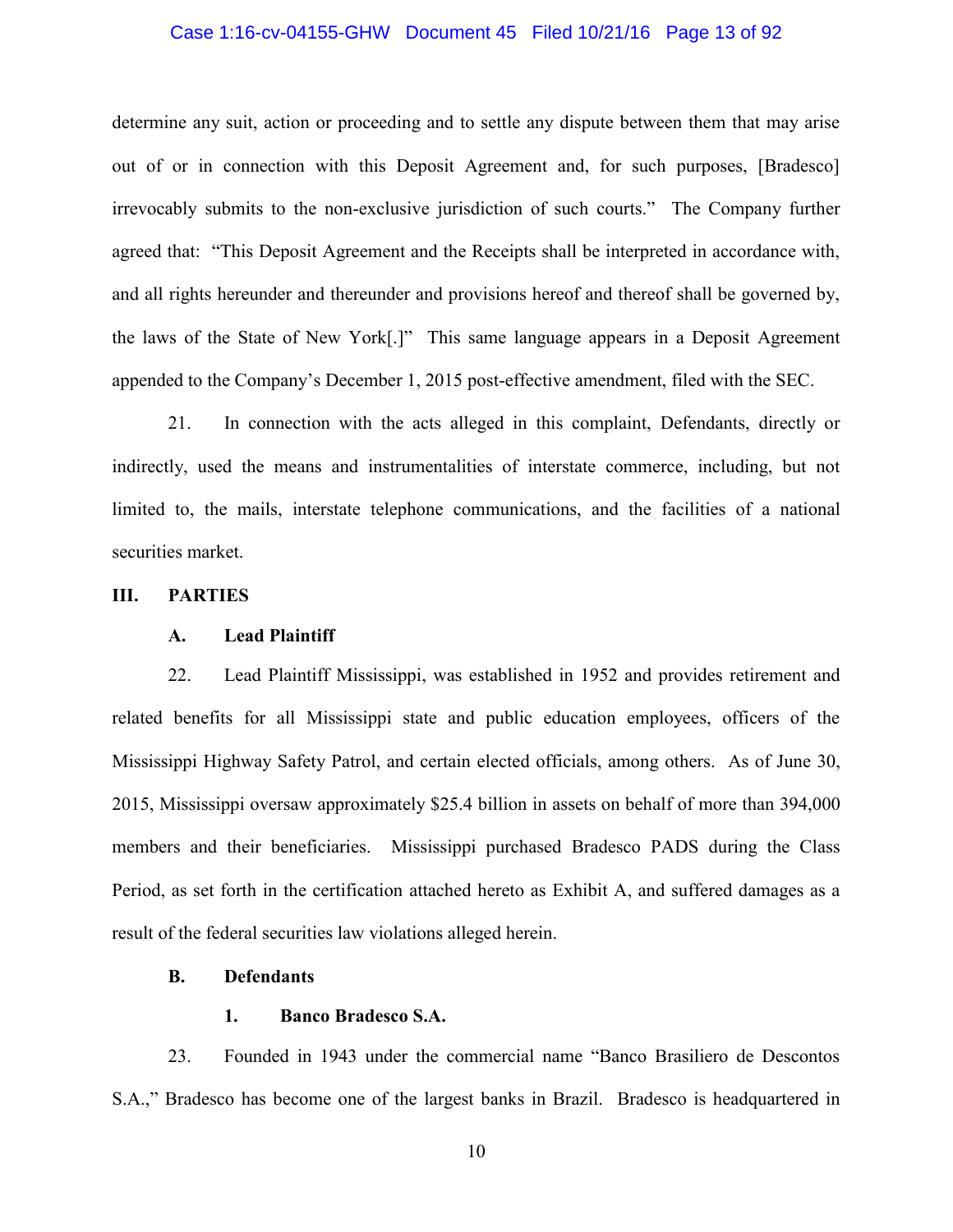### Case 1:16-cv-04155-GHW Document 45 Filed 10/21/16 Page 14 of 92

Osasco, São Paulo and provides a range of banking and financial products and services to individuals, companies and institutions in Brazil and abroad. According to Bradesco, the Company has "the most extensive private-sector branch and service network in Brazil." Bradesco offers a variety of commercial banking services, including loans and deposit-taking, credit card issuance, insurance, leasing, payment collection and processing, asset management and brokerage services. The Company has a number of subsidiaries that operate in the insurance and asset management industries, including Grupo Bradesco Seguros, Bradesco Seguros S.A., Bradesco Asset Management and Bradesco BBI. Certain of these subsidiaries rank among the largest companies in Brazil within their respective markets.

24. Bradesco's common and preferred shares are listed and traded on the Bolsa de Valores de São Paulo ("BOVESPA") under the ticker symbols BBDC3 and BBDC4, respectively.

25. The Company's PADS are listed and traded on the NYSE under the ticker symbol BBD. The Company also lists its common American Depositary Shares ("CADS") on the NYSE under the ticker symbol BBDO.

26. Bradesco is subject to the reporting requirements of both the SEC and its Brazilian equivalent, the CVM.

27. During the Class Period, Bradesco filed SEC Forms 20-F on April 30, 2012 (the "2011 Form 20-F"), April 30, 2013 (the "2012 Form 20-F"), April 30, 2014 (the "2013 Form 20- F"), April 30, 2015 (the "2014 Form 20-F") and April 18, 2016 (the "2015 Form 20-F"). These Forms 20-F are collectively referred to herein as the "Class Period Forms 20-F." In addition, the Company made a number of filings with the SEC on Forms 6-K during the Class Period.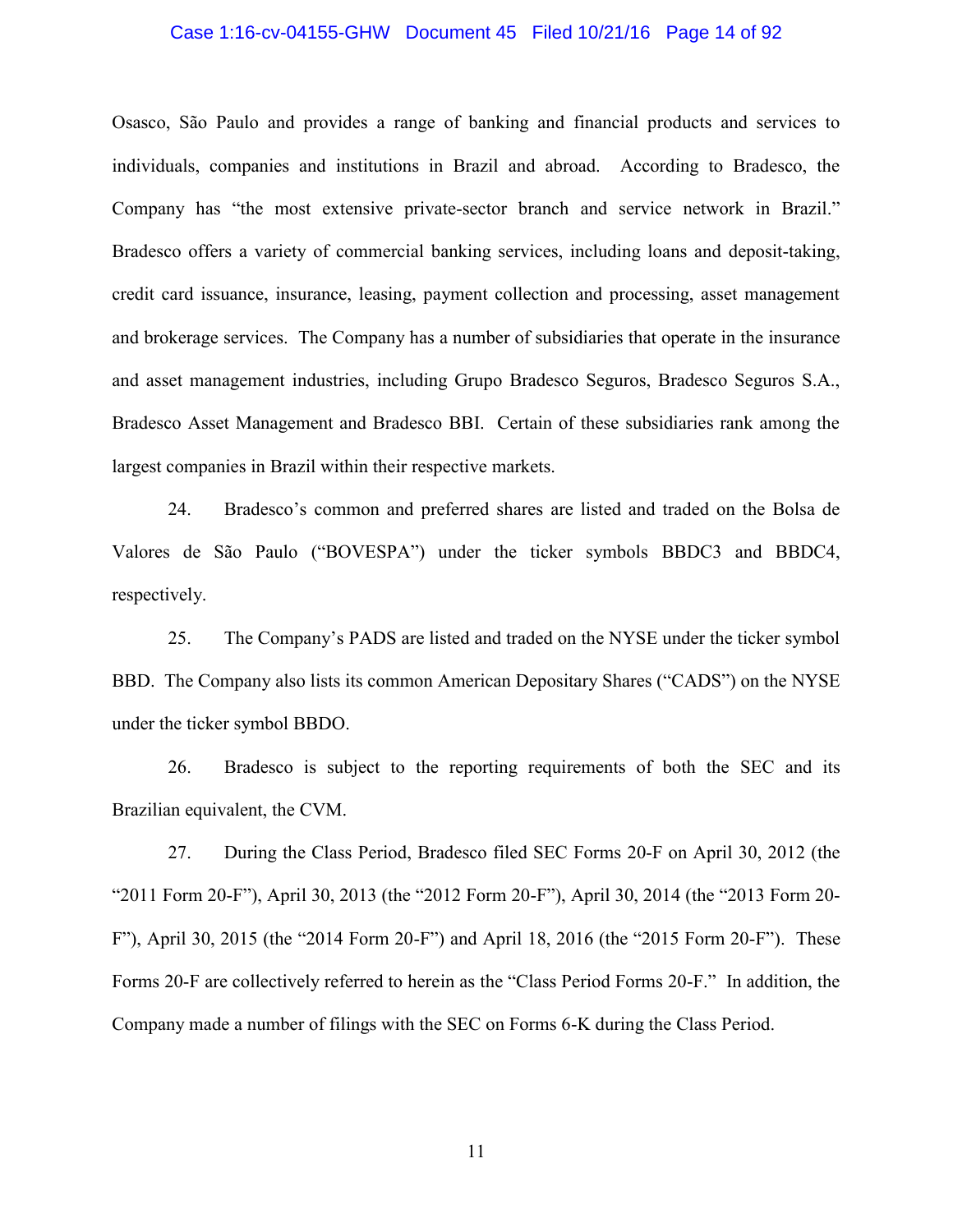### Case 1:16-cv-04155-GHW Document 45 Filed 10/21/16 Page 15 of 92

28. During the Class Period, Bradesco also filed Reference Forms with the CVM pursuant to CVM Instruction No. 480, approved on December 7, 2009 ("Instruction 480") and Annex 24 thereto. Bradesco filed each of its Class Period Reference Forms with the SEC: (i) the Company's May 2012 Reference Form was filed with the SEC on a Form 6-K signed by Angelotti on June 1, 2012 ("May 2012 Reference Form"); (ii) the Company's May 2013 Reference Form was filed with the SEC on a Form 6-K signed by Angelotti on May 31, 2013 ("May 2013 Reference Form"); (iii) the Company's May 2014 Reference Form was filed with the SEC on a Form 6-K signed by Angelotti on May 30, 2014 ("May 2014 Reference Form"); (iv) the Company's May 2015 Reference Form was filed with the SEC on a Form 6-K signed by Angelotti on May 29, 2015 ("May 2015 Reference Form"); and (v) the Company's May 2015 Reference Form was filed with the SEC on a Form 6-K signed by Angelotti on May 31, 2016 ("May 2016 Reference Form"). These Reference Forms are collectively referred to herein as the "Class Period Reference Forms."

#### **2. The Individual Defendants**

29. Trabuco currently serves as the Chief Executive Officer ("CEO") of Bradesco and Vice President of the Company's Board of Directors (the "Board"). In his role as CEO, Trabuco is a member of Bradesco's Board of Executive Officers ("Executive Board"). Trabuco began his career with Bradesco in 1969 and became CEO on March 10, 2009. Prior to his appointment as CEO, Trabuco served as Bradesco's Vice President beginning in March 1999. Trabuco made a series of false or misleading statements in SEC and CVM filings during the Class Period. Trabuco is named as a defendant in the Criminal Complaint for his role in Bradesco's tax bribery scheme.

30. Angelotti currently serves as Bradesco's Managing Officer and Investor Relations Officer and is a member of the Company's Executive Board. Angelotti was elected to the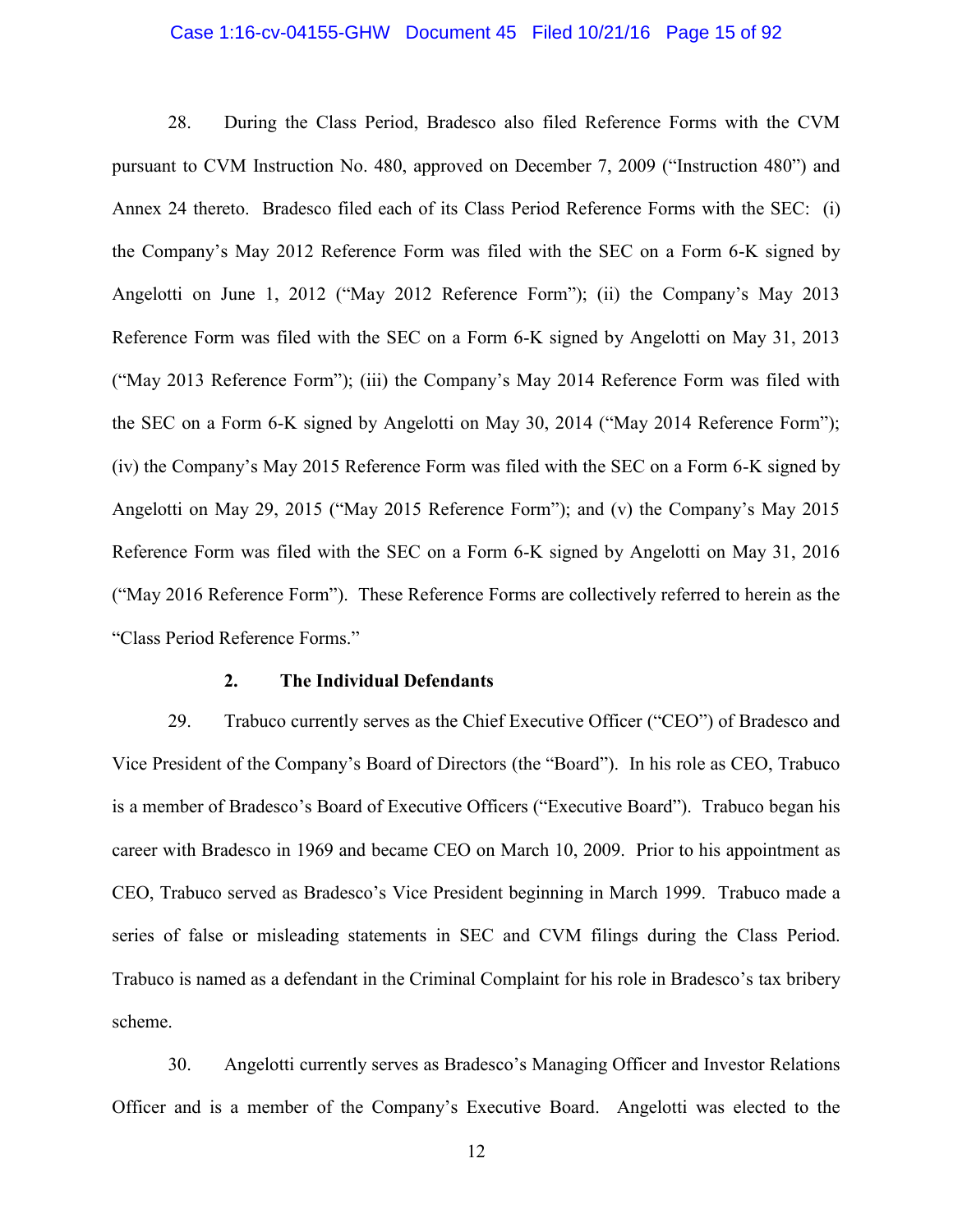### Case 1:16-cv-04155-GHW Document 45 Filed 10/21/16 Page 16 of 92

position of Managing Officer in January 2012 and has served on the Company's Executive Committees for Disclosure and Corporate Governance from 2012 to 2016. He was also responsible for the Company's Tax Audit, General Accounting, Social and Environmental Responsibility, as well as its Planning, Budgeting and Control areas during the Class Period. Prior to his appointment as Managing Officer, Angelotti served as Department Officer from 2002 to 2010 and then Deputy Officer from 2010 to 2012. Angelotti made a series of false or misleading statements in SEC and CVM filings during the Class Period. Angelotti is named as a defendant in the Criminal Complaint for his role in Bradesco's tax bribery scheme.

31. Abreu currently serves as Bradesco's Executive Vice President and is a member of the Company's Executive Board. He was elected to this position in June 2009. Abreu served on the Company's Statutory Committees for Ethical Conduct and Internal Controls and Compliance and its Executive Committees for Disclosure and Corporate Governance from 2012 to 2016. Abreu made a false or misleading statement in an SEC filing during the Class Period. In addition, by virtue of his membership on these committees, Abreu was involved in the preparation and review of the false or misleading statements in Bradesco's SEC and CVM filings. Abreu is named as a defendant in the Criminal Complaint for his role in Bradesco's tax bribery scheme.

32. Defendants Trabuco, Angelotti and Abreu are referred to herein as the "Individual Defendants." The Individual Defendants, together with Bradesco, are referred to herein as "Defendants."

### **C. Relevant Non-Parties**

33. Leite served as an auditor at the FRS, the Brazilian equivalent of the United States Internal Revenue Service. Specifically, at all relevant times, Leite was the Head of the Tax Guidance and Analysis Division at the Delegacia Especial de Receita Federal de Instituições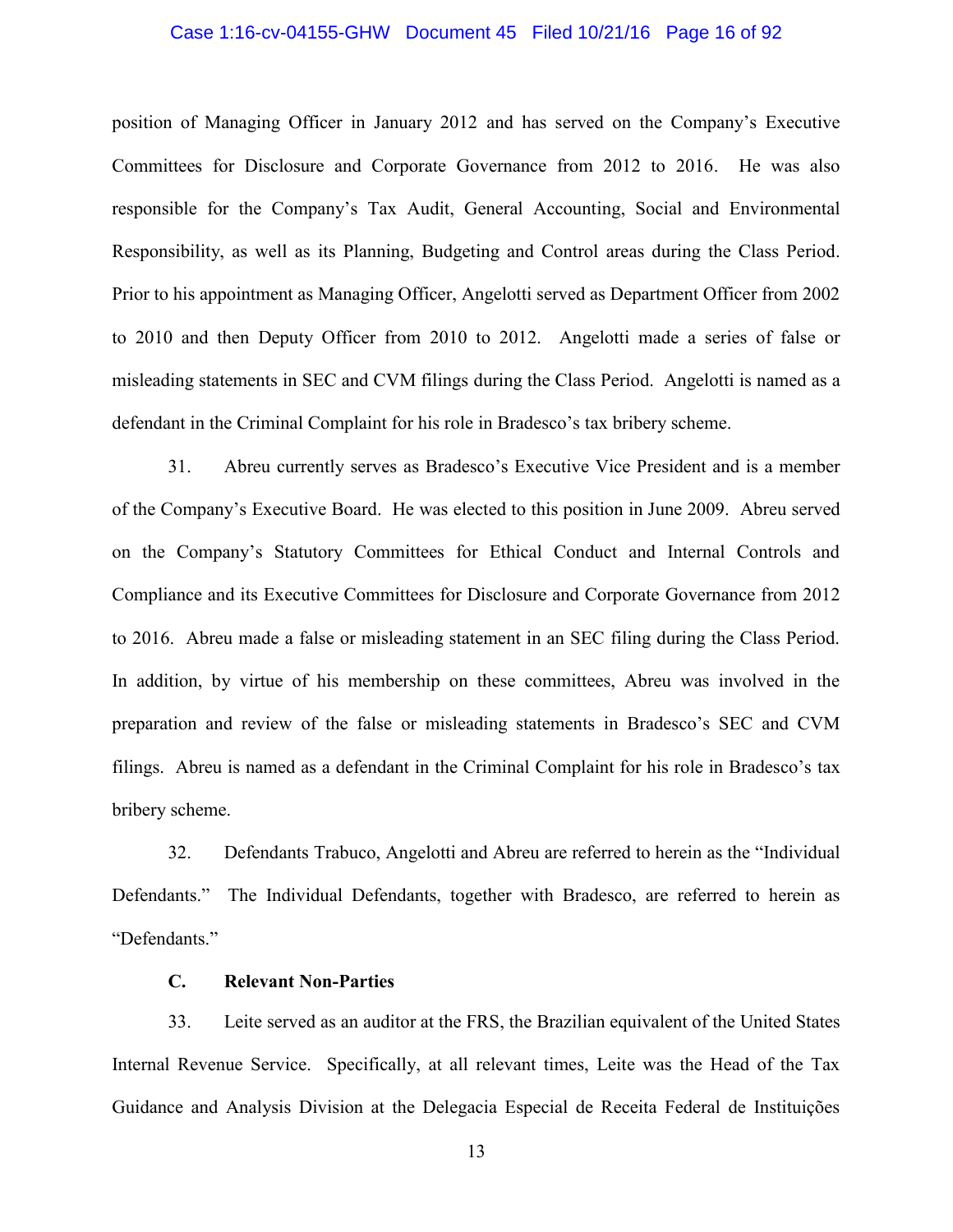### Case 1:16-cv-04155-GHW Document 45 Filed 10/21/16 Page 17 of 92

Financeiras em São Paolo or Specialized Office for Financial Institutions in São Paulo ("DEINF/SP") – an administrative body within the FRS that is responsible for, among other things, taxation, collection and recovery, as well as verification with respect to financial institution taxpayers. Leite is named as a defendant in the Criminal Complaint for his role in Bradesco's tax bribery scheme. According to the Criminal Complaint, and as alleged herein, Leite facilitated Bradesco's efforts to influence the outcome of the Company's CARF proceeding. As further alleged herein, for over a decade, Leite was instrumental in Bradesco's tax bribery scheme, including his role in making determinations favorable to Bradesco in various actions before the DEINF/SP, in exchange for bribes.

34. Pagnozzi is a Brazilian businessman and lawyer. Pagnozzi is affiliated with Pagnozzi, Calazans & Associados Consultoria Empresarial Ltda., which purportedly provided "tax advice" to Bradesco. Pagnozzi was named as a defendant in the Criminal Complaint. As detailed below and in the Criminal Complaint, Pagnozzi served as an intermediary for Bradesco's illicit actions, facilitating bribe payments from the Company and the improper provision of confidential information to the Company at both the DEINF/SP and CARF levels. Pagnozzi is named as a defendant in the Criminal Complaint for his role in Bradesco's tax bribery scheme.

35. José Teruji Tamazato ("Tamazato") is Pagnozzi's business partner at Pagnozzi, Calazans & Associados Consultoria Empresarial Ltda. and serves an accountant and "client winner" at the firm. Tamazato was also named as a defendant in the Criminal Complaint. As stated in the Criminal Complaint and alleged herein, Tamazato worked with Pagnozzi to facilitate Bradesco's payment of bribes in exchange for the improper provision of confidential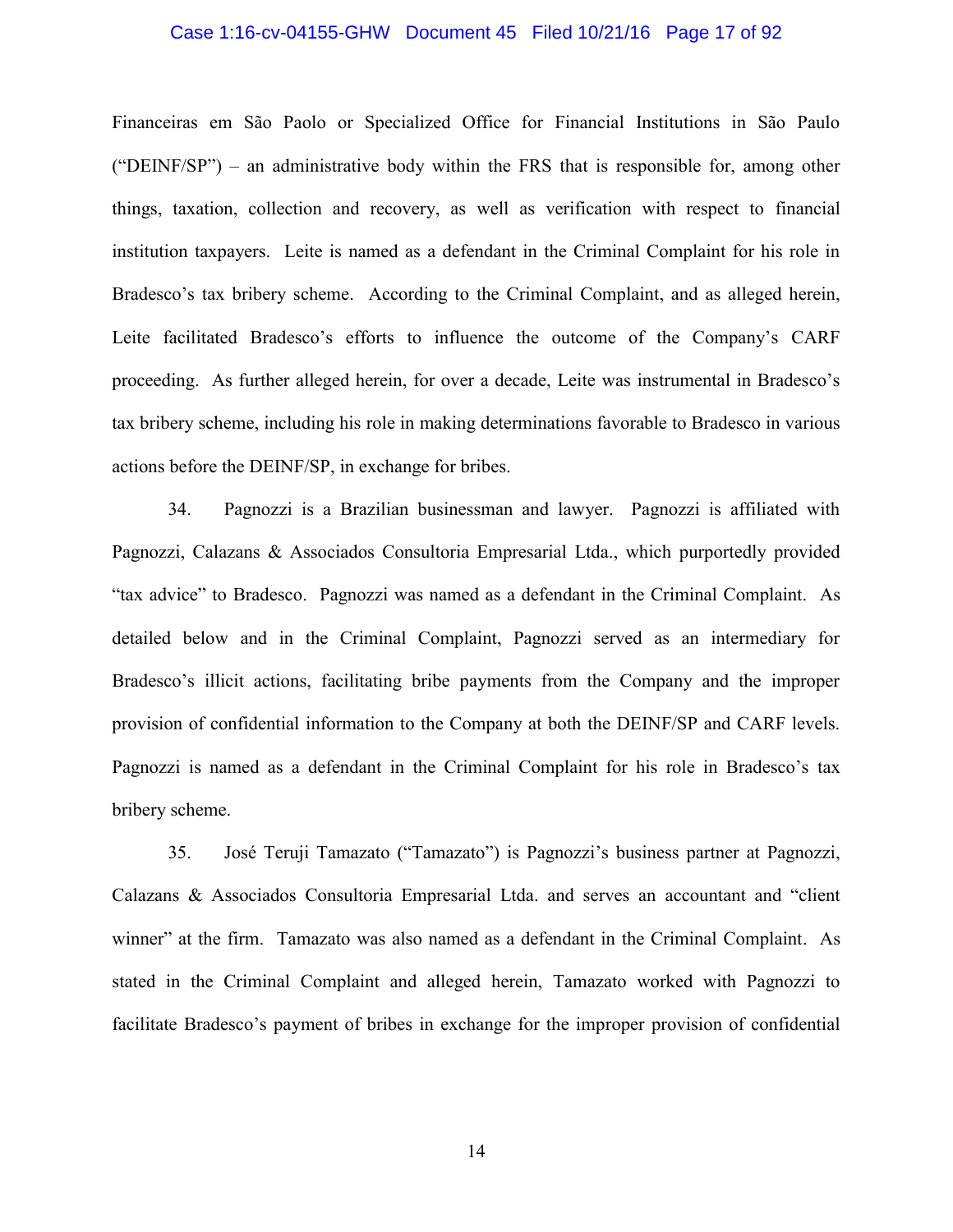#### Case 1:16-cv-04155-GHW Document 45 Filed 10/21/16 Page 18 of 92

information as well as favorable determinations in various tax proceedings. Tamazato is named as a defendant in the Criminal Complaint for his role in Bradesco's tax bribery scheme.

36. Leite, Pagnozzi and Tamazato are referred to herein collectively as the "Bribe Facilitation Group."

37. Victor formerly served as an FRS auditor and CARF councilor. Victor is named as a defendant in the Criminal Complaint, which describes his role in working to improperly influence the progression and outcome of Bradesco's CARF appeal. Victor is named as a defendant in the Criminal Complaint for his role in Bradesco's tax bribery scheme. Victor has also been implicated in CARF bribery schemes involving Banco Safra, Santander other Brazilian companies.

38. Cartaxo served as the President of CARF from the middle of 2011 to January 2015. Prior to his appointment as CARF President, Cartaxo was the Secretary of the FRS from 2009 to 2011.

39. Nascimento is a former FRS tax analyst and the former Head of the Technical and Legal Advisory Service of CARF. Nascimento served as a legal adviser to the CARF President, Cartaxo, in 2013 and 2014. Nascimento is named as a defendant in the Criminal Complaint for his role in Bradesco's tax bribery scheme.

40. Salazar is a former FRS auditor who had experience in presenting tax cases before CARF and offered to help facilitate Bradesco's CARF proceeding. Salazar is named as a defendant in the Criminal Complaint for his role in Bradesco's tax bribery scheme.

41. Mário da Silveira Teixeira Júnior ("Teixeira") was a member of Bradesco's Board from 2002 to 2015. As detailed in the Criminal Complaint, which names him as a defendant, Teixeira attended at least one meeting between the Individual Defendants, Leite and Pagnozzi,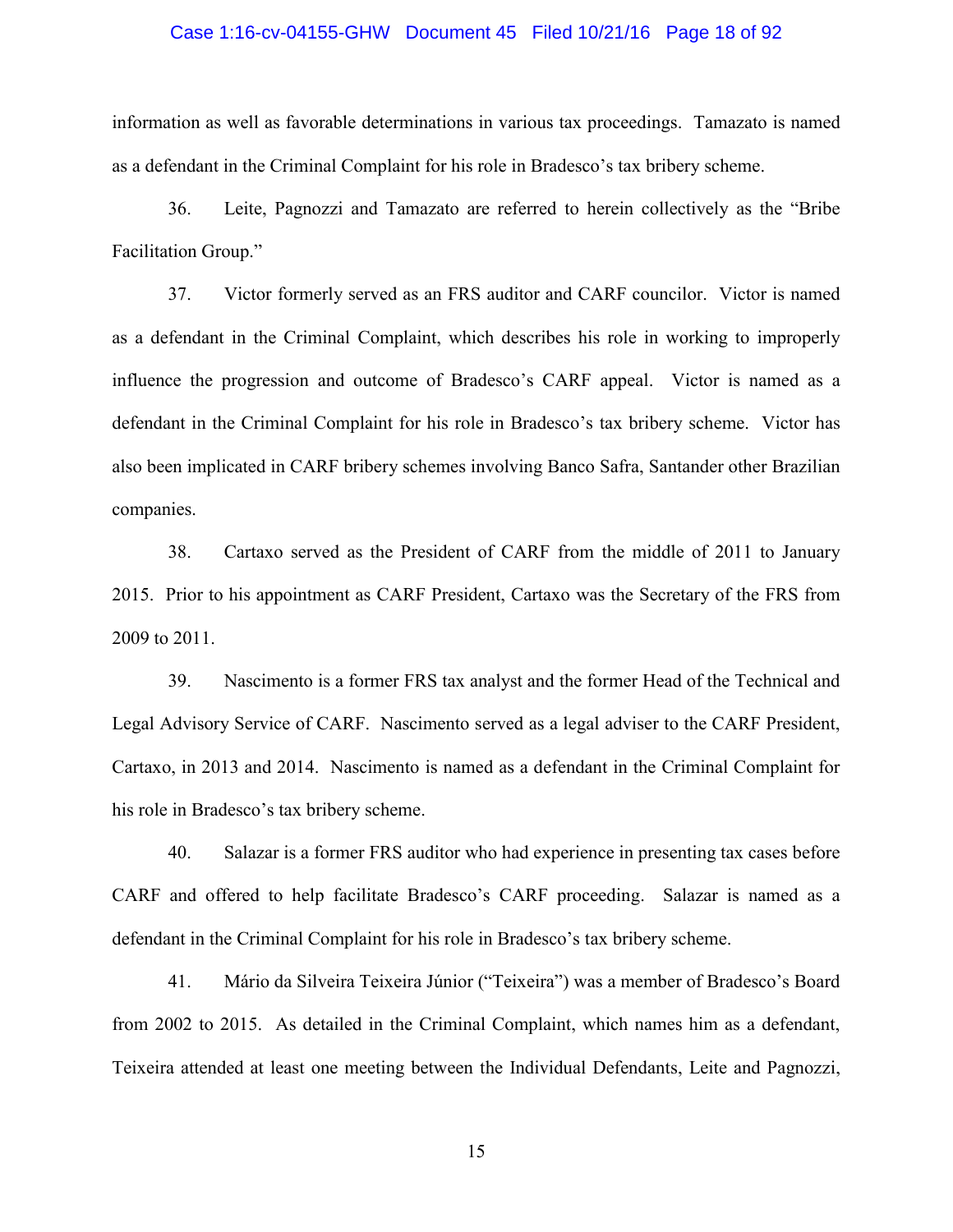### Case 1:16-cv-04155-GHW Document 45 Filed 10/21/16 Page 19 of 92

and encouraged the Bradesco attendees to pay for the "services" that Leite and Pagnozzi were offering so that Bradesco could illegally secure tax advantages. Teixeira served on the Company's Statutory Committee for Internal Controls and Compliance, acting as the Coordinator of this committee, from 2012 to 2015.

### **IV. BACKGROUND**

### **A. Bradesco Accesses the U.S. Capital Markets**

42. On November 21, 2001, Bradesco successfully listed its PADS on the NYSE. As

the Company explained:

In addition to increasing the liquidity of Bradesco stock, this initiative . . . has provided more transparent information to investors (especially foreign investors). This is because since then Bradesco's financial statements have been prepared in accordance with (to) generally accepted accounting principles in the United States (US GAAP). As from 2012 (reference date: 2011), the financial statements filed at the US Securities and Exchange Commission, or SEC, will be prepared under International Financial Reporting Standards (IFRS) issued by IASB.

43. Bradesco further explained that, "[ADS]s are an instrument created to make it easier for U.S. investors to trade shares of companies resident in countries other than the United States," noting that ADS "are priced and traded in U.S. dollars on U.S. stock markets." The nonvoting PADS also allowed Bradesco to attract U.S. investors who are prohibited by the Brazilian constitution from owning voting shares of Brazilian financial institutions, absent a specific exception provided by the Central Bank of Brazil. The ratio of PADS to the underlying Brazilian preferred shares is one-to-one.

44. On March 13, 2012, after obtaining authorization from the Central Bank of Brazil to raise the limit of participation of foreign shareholders in the Company's capital stock from 14% to 30%, Bradesco established an ADS program for its common shares. The ratio of CADS to the underlying Brazilian common shares is one-to-one.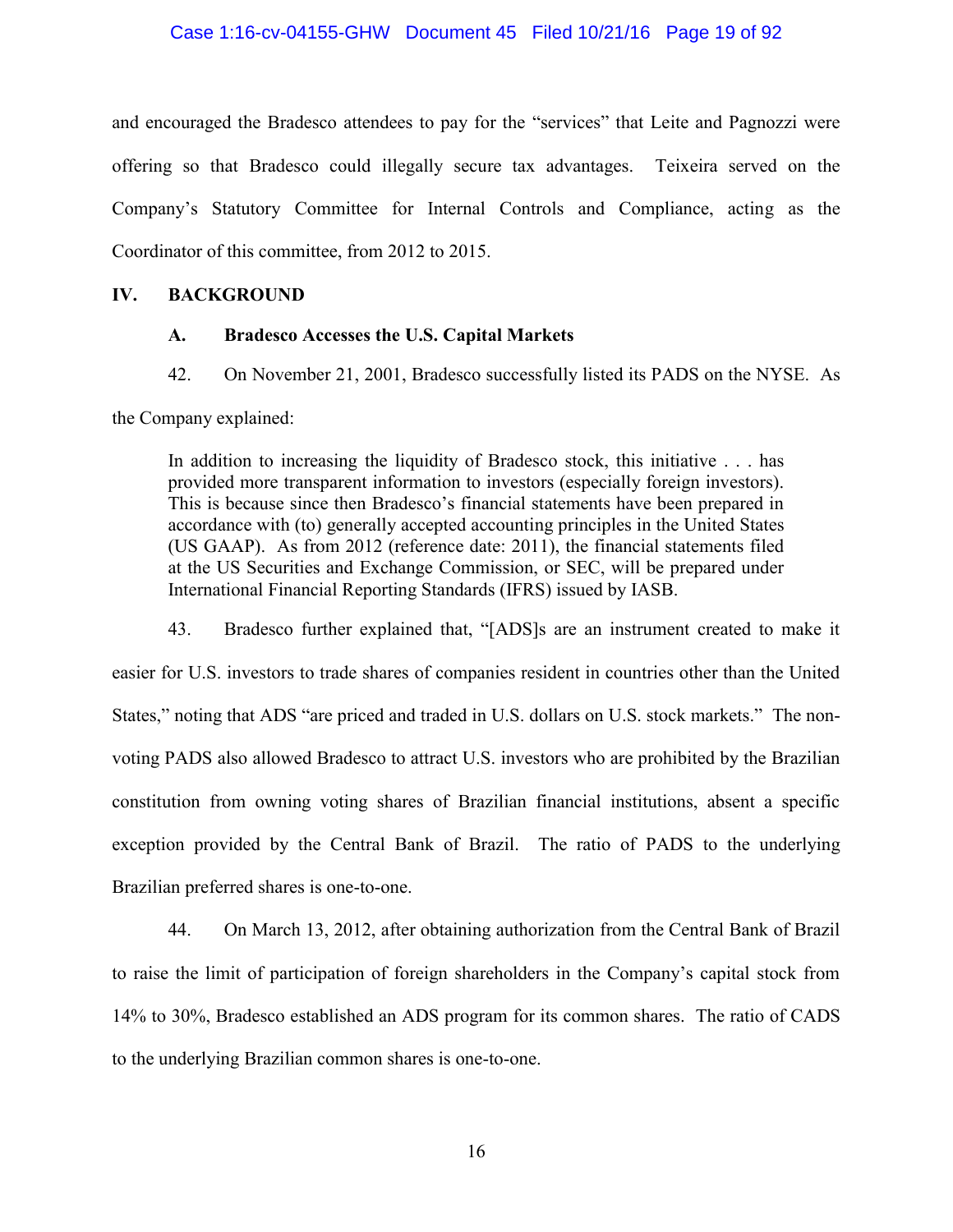### **B. Operation Car Wash**

45. In 2014, the public learned of an investigation being conducted by the Federal Police and Federal Prosecutor ("MPF") called Operação Lava Jato ("Operation Car Wash"). In connection with Operation Car Wash, the Federal Police and MPF are investigating allegations of bid-rigging and bribery at Brazil's state-owned oil company, Petróleo Brasileiro S.A.— Petrobras ("Petrobras"). The evidence unearthed by this investigation to date establishes a decades-long corruption scheme, in which third-party contractors were awarded Petrobras contracts based on inflated bids and then kicked-back a certain percentage of the contract value as a bribe payment that was funneled to Petrobras executives and politicians. Operation Car Wash has resulted in numerous arrests and convictions.

46. The scandal at Petrobras intensified investors' focus on the policies in place at Brazilian companies to prevent similar misconduct. In this regard, Bradesco itself noted in its 2014 Form 20-F, filed with the SEC on April 30, 2015, that "the perception of risks and uncertainties surrounding Brazil may also adversely affect our business," and further recognized the following: "The high-profile nature of these [Operation Car Wash] investigations may have momentarily harmed the reputation of Brazil, which could reduce investor confidence . . . . If uncertainty continues or a reduction in investor confidence as a result of these investigations is material, it may adversely affect the results of our operations."

47. As Bradesco publicly recognized that a bribery scandal involving another Brazilian company could reduce investor confidence and adversely affect Bradesco's financial results, a bribery scandal involving Bradesco would be even more damaging to the Company and its investors.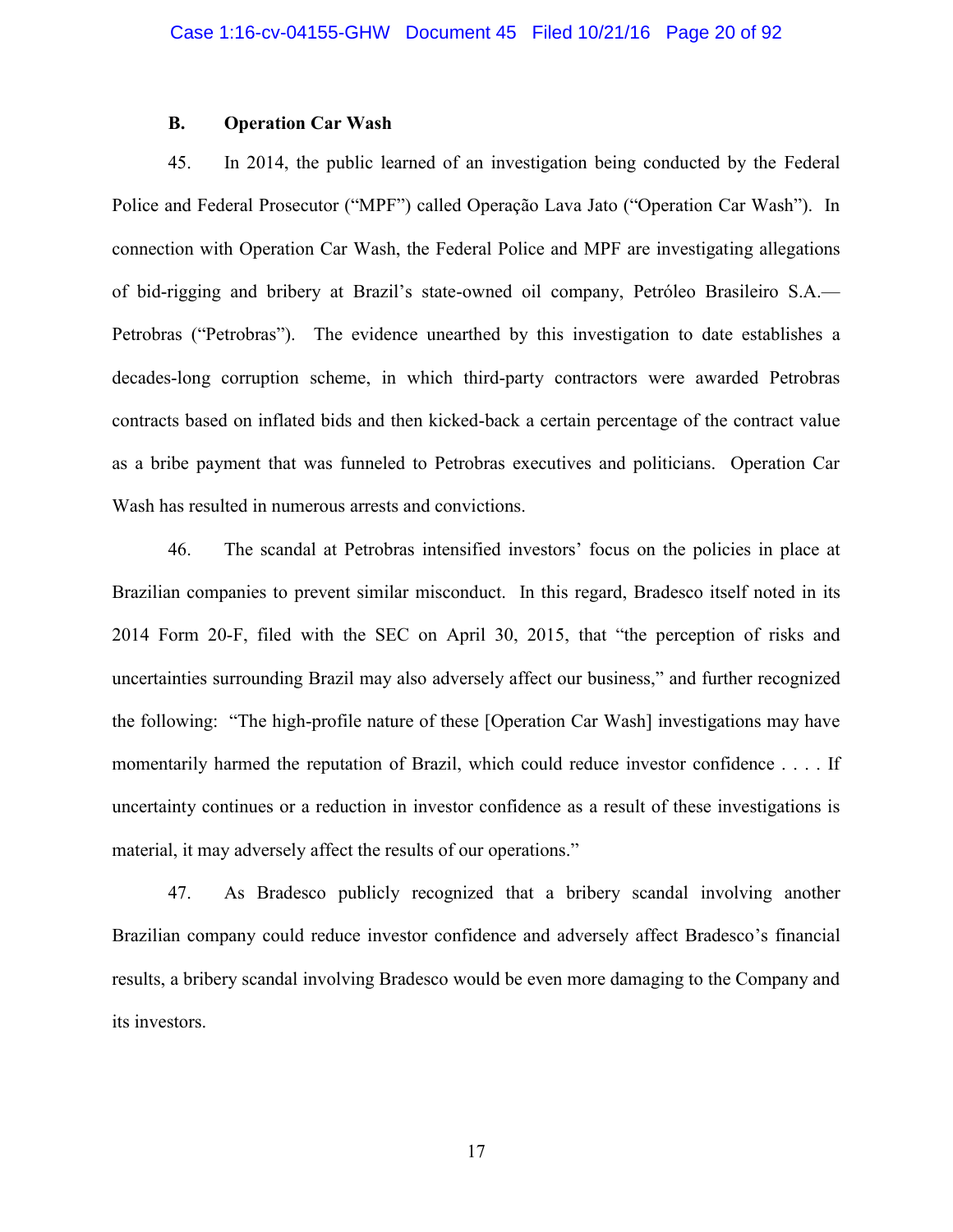# **C. Bradesco Assures Investors Regarding Its Internal Controls and Anti-Corruption Procedures**

48. In order to maintain the confidence of U.S. investors, Bradesco made routine assurances to the market regarding the adequacy of the Company's internal controls over financial reporting, its disclosure controls and procedures and its Anti-Corruption Policy and procedures.

49. In each of Bradesco's Forms 20-F filed during the Class Period, the Company represented that its CEO (Trabuco) had evaluated Bradesco's disclosure controls and procedures as well as its internal controls over financial reporting and concluded that such procedures and controls were adequate and effective. For example, the Company's 2011 Form 20-F represented that:

Based upon the evaluation referred to above, our Chief Executive Officer and Chief Financial Officer concluded, subject to the limitations noted above, that for the period covered by this annual report, our disclosure controls and procedures were adequate and effective to provide reasonable assurance that information required to be disclosed by us in the reports that we file or submit under the Exchange Act of the SEC is recorded, processed, summarized and disclosed within the time periods specified in the applicable rules and forms, and that it is accumulated and communicated to our management, including our Chief Executive Officer and Chief Financial Officer, as appropriate to allow timely decisions regarding required disclosure.

50. Bradesco repeated this representation, in sum or in substance, in its other Class

Period Forms 20-F.

51. Bradesco's 2011 Form 20-F, filed on April 30, 2012, similarly represented the

following, which was repeated in sum or in substance in the Company's other Class Period

Forms 20-F:

Our Management made an assessment of the effectiveness of our internal control over financial reporting as of December 31, 2011 based on criteria established by the Committee of Sponsoring Organizations of the Treadway Commission's (COSO) "Enterprise Risk Management - Integrated Framework." Based on its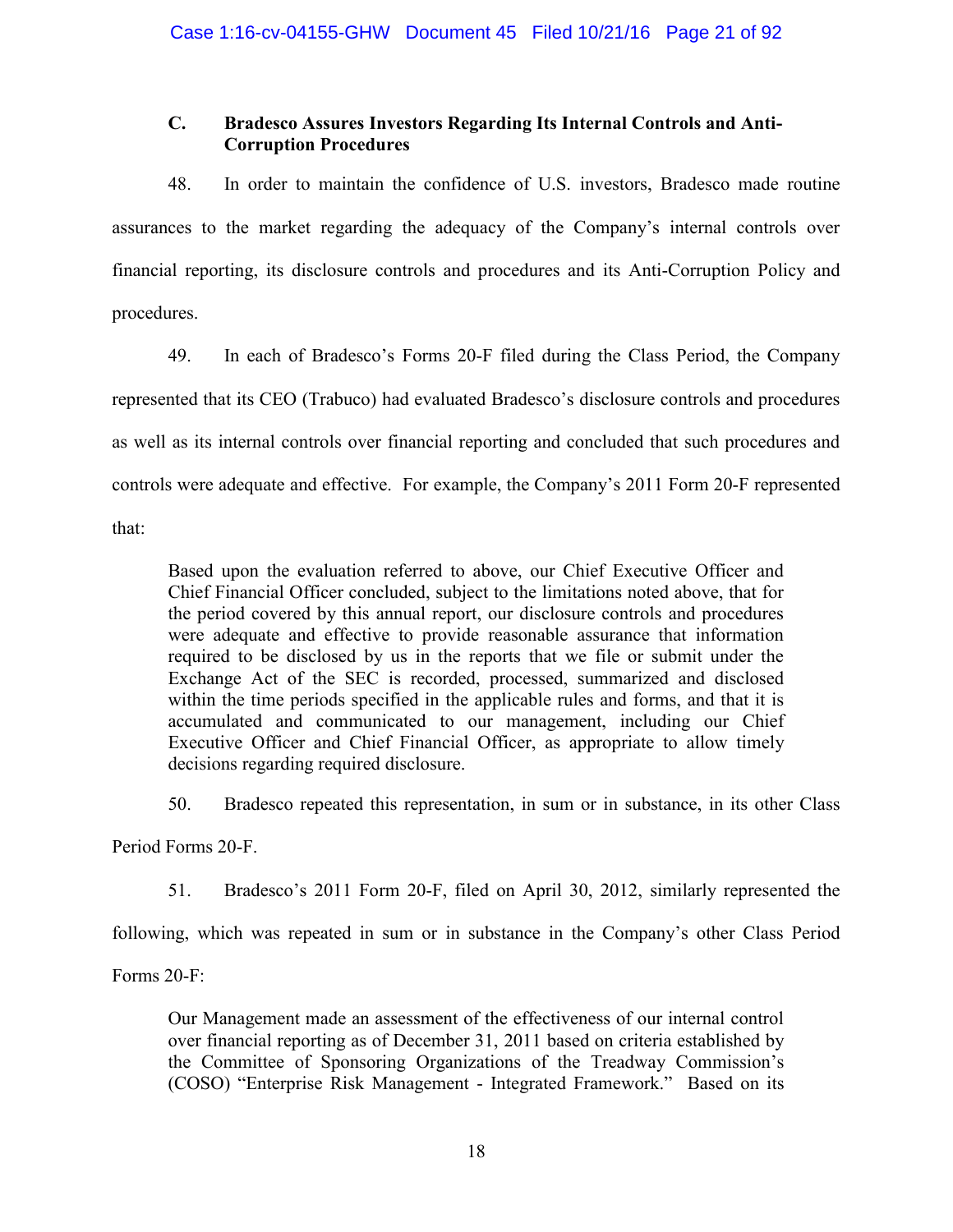### Case 1:16-cv-04155-GHW Document 45 Filed 10/21/16 Page 22 of 92

evaluation and those criteria, our management has concluded that our internal control over financial reporting was effective as of December 31, 2011.

52. In addressing the Company's internal controls, Bradesco also stated in its Form 20-F for the year ended December 31, 2004 that: "There has been no change in our internal control over financial reporting during 2004 that has materially affected, or is reasonably likely to materially affect, our internal control over financial reporting." The Company made materially identical representations in its Forms 20-F for the years ended December 31, 2005 through December 31, 2010 and in each of its Class Period Forms 20-F.

53. With respect to the Company's purported Anti-Corruption Policy and procedures, Bradesco represented in its 2014 Form 20-F that the Company "*carr[ies] out procedures to prevent and fight any corruption acts on an ongoing and permanent basis*" and as part of that representation referenced (i) its "Corporate Anti-Corruption Policy," which Bradesco described as "*establish[ing] guidelines for the prevention and fight against corruption, applicable to management and employees of the Group, comprising Bradesco and its controlled entities in Brazil and abroad* and (ii) its "Corporate Anti-Corruption Rule," which the Company described as "rules and procedures aimed at preventing and *fighting corruption and bribes*, in conformity with the legislation and regulations currently in force in Brazil and in the countries in which we have business units." Bradesco further stated that its Anti-Corruption Policy and Anti-Corruption Rule, "provid[e] an effective monitoring of risks and controls."

# **D. Unbeknownst to Investors, Defendants Engaged in a Tax Bribery and Corruption Scheme for More than a Decade**

54. On May 31, 2016, the Federal Police indicted Bradesco executives Trabuco, Abreu and Angelotti, along with Leite, Pagnozzi, Tamazato, Victor, Salazar, Nascimento and Teixeira, for crimes of active and passive corruption in connection with Defendants' scheme to illegally obtain tax credits for Bradesco and manipulate its CARF proceeding.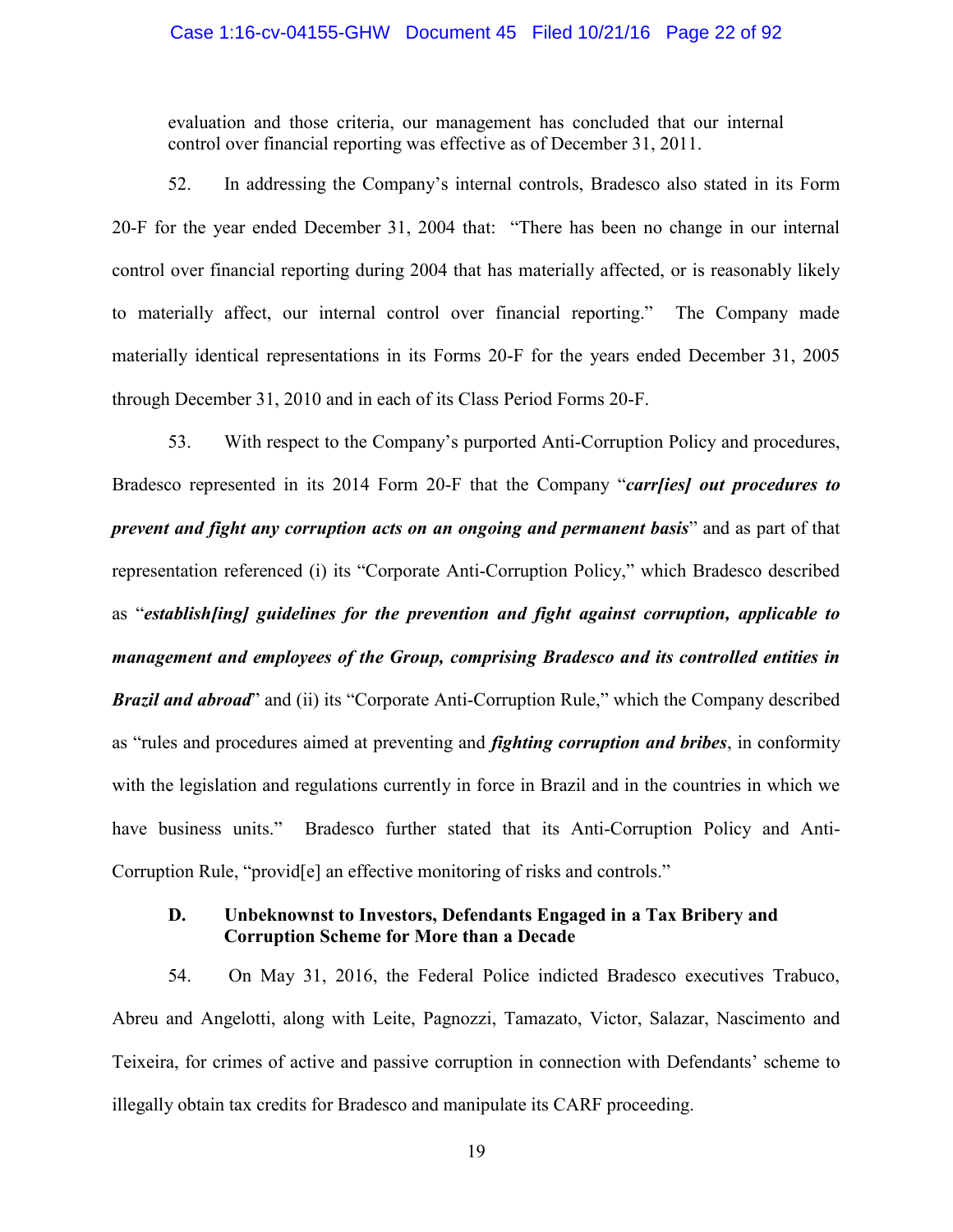### Case 1:16-cv-04155-GHW Document 45 Filed 10/21/16 Page 23 of 92

55. The indictments of Trabuco, Angelotti, Abreu and others were the culmination of a multi-year investigation conducted by the Federal Police known as Operation Zealots.

56. Operation Zealots quietly began in late 2013, after an unmarked brown envelope was delivered to the headquarters of the Federal Police in Brasília, Brazil. An anonymous letter inside the envelope detailed a multi-year scheme whereby councilors at CARF accepted bribes via third parties in exchange for favorable tax rulings. The ensuing investigation, which the Federal Police conducted in conjunction with Brazil's Ministry of Finance, the FRS and the MPF, revealed that more than seventy Brazilian companies (including banks) and individuals participated in the scheme, cheating the state out of at least R\$6 billion (approximately \$1.9 billion). The investigation further revealed that Bradesco, Brazil's second largest private-sector bank, was one of the scheme participants.

57. A tax proceeding only reaches CARF once it has progressed through a lower-level administrative stage. Specifically, after the FRS imposes a tax assessment, a taxpayer may file an appeal with the FRS Trial Office (Delegacia da Receita Federal do Brasil de Julgamento or "DRJ") – the lower-level administrative tax court. Similarly, the FRS may challenge a DEINF/SP decision regarding, among other things, a request for tax credits by filing an appeal with the DRJ. If either the FRS or the taxpayer is unsatisfied with the DRJ decision, the next step is to lodge an appeal with CARF, which functions as an appellate level administrative tax court. CARF is set up as a multi-tiered system with three sections and two chambers. Each one of the three sections is responsible for disputes regarding the following types of taxes: (i) Corporate Income Tax (Imposto de Renda das Pessoas Jurídicas or "IRPJ") and Social Contribution over Net Profits (Contribuição Social sobre o Lucro Líquido or "CSLL") taxes; (ii) income tax and withholding tax; and (iii) Social Integration and Establishment of Public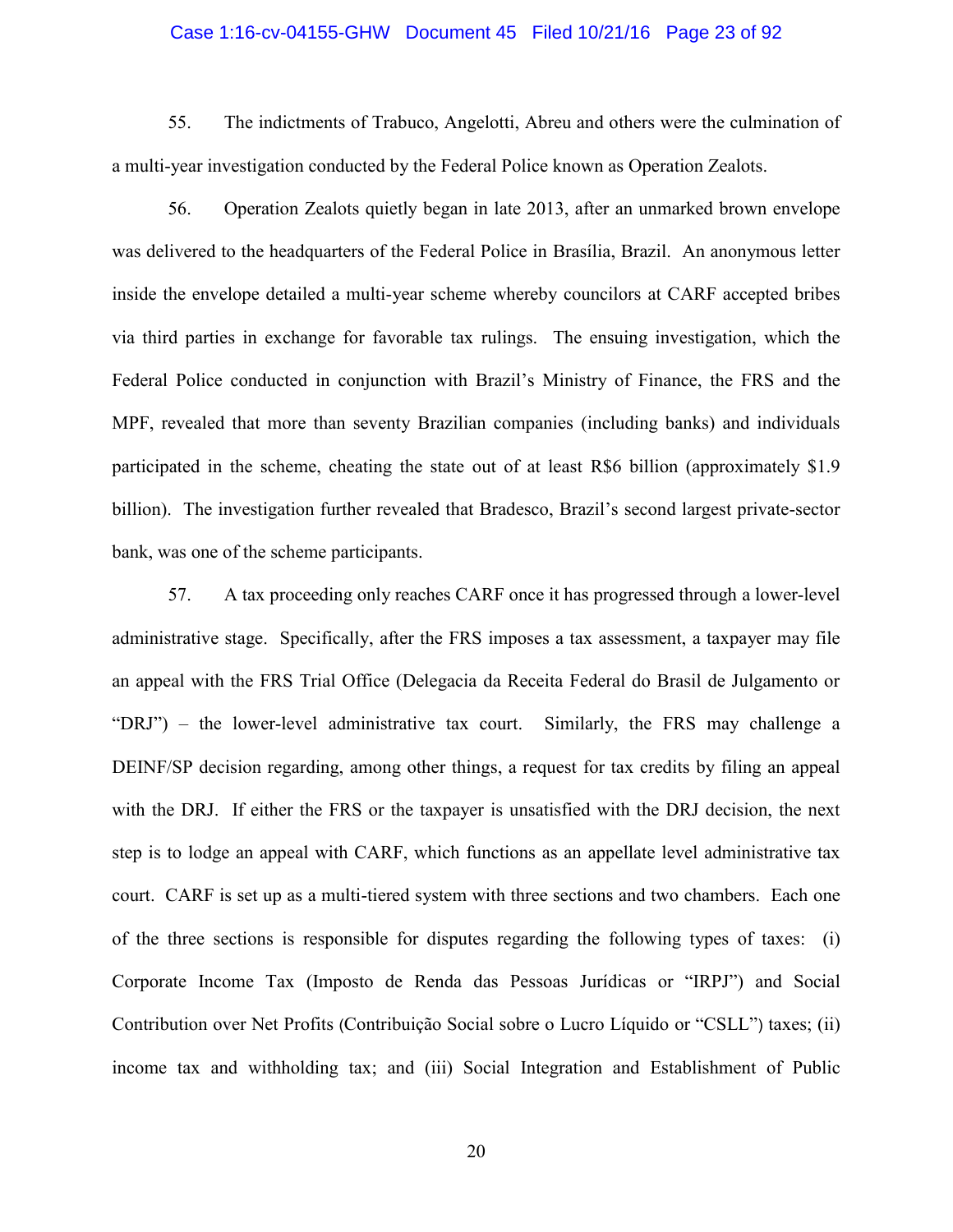### Case 1:16-cv-04155-GHW Document 45 Filed 10/21/16 Page 24 of 92

Servant's Assets (Programas de Integração Social e de Formação do Patrimônio do Servidor Público or "PIS") and Contribution for the Financing of Social Security (Contribuição para Financiamento da Seguridade Social or "COFINS") taxes, among others. Each section is divided into four judgment classes and each judgment class is divided into two to four panels of six councilors each – three appointed by the Ministry of Finance, and three appointed by taxpayerrepresentative confederations and unions. The three judgment sections together comprise the "Lower Chamber." CARF also has an "Upper Chamber," referred to as the "Superior Chamber of Tax Appeals – CSRF," which is responsible for review of the Lower Chamber decisions. The Upper Chamber is comprised of the vice presidents and presidents of the twelve judgment classes. Within fifteen days of a Lower Chamber decision, the FRS or a taxpayer may file a special appeal with the Upper Chamber asserting that either: (i) the Lower Chamber decision conflicts with prior Lower Chamber decisions; or (ii) the decision violates Brazilian federal law. A CARF proceeding is generally decided within two to three years after filing. Once a final CARF decision is handed down, the FRS has no further recourse. If, however, the decision is adverse to the taxpayer, the taxpayer is entitled to challenge the decision before the Brazilian judicial courts.

58. According to information about the CARF bribery scheme uncovered by the Federal Police and MPF, once a proceeding reached the CARF level, the taxpayer participating in the scheme would enlist the services of lawyers and other third party intermediaries and would make payments to these intermediaries under the pretense of paying for tax advisory or consultancy services. These payments typically amounted to 1% to 10% of the taxpayer's tax debt or tax credit. The intermediaries would, in turn, funnel a portion of the funds to a selected CARF councilor, in exchange for that councilor's vote in favor of the taxpayer, thereby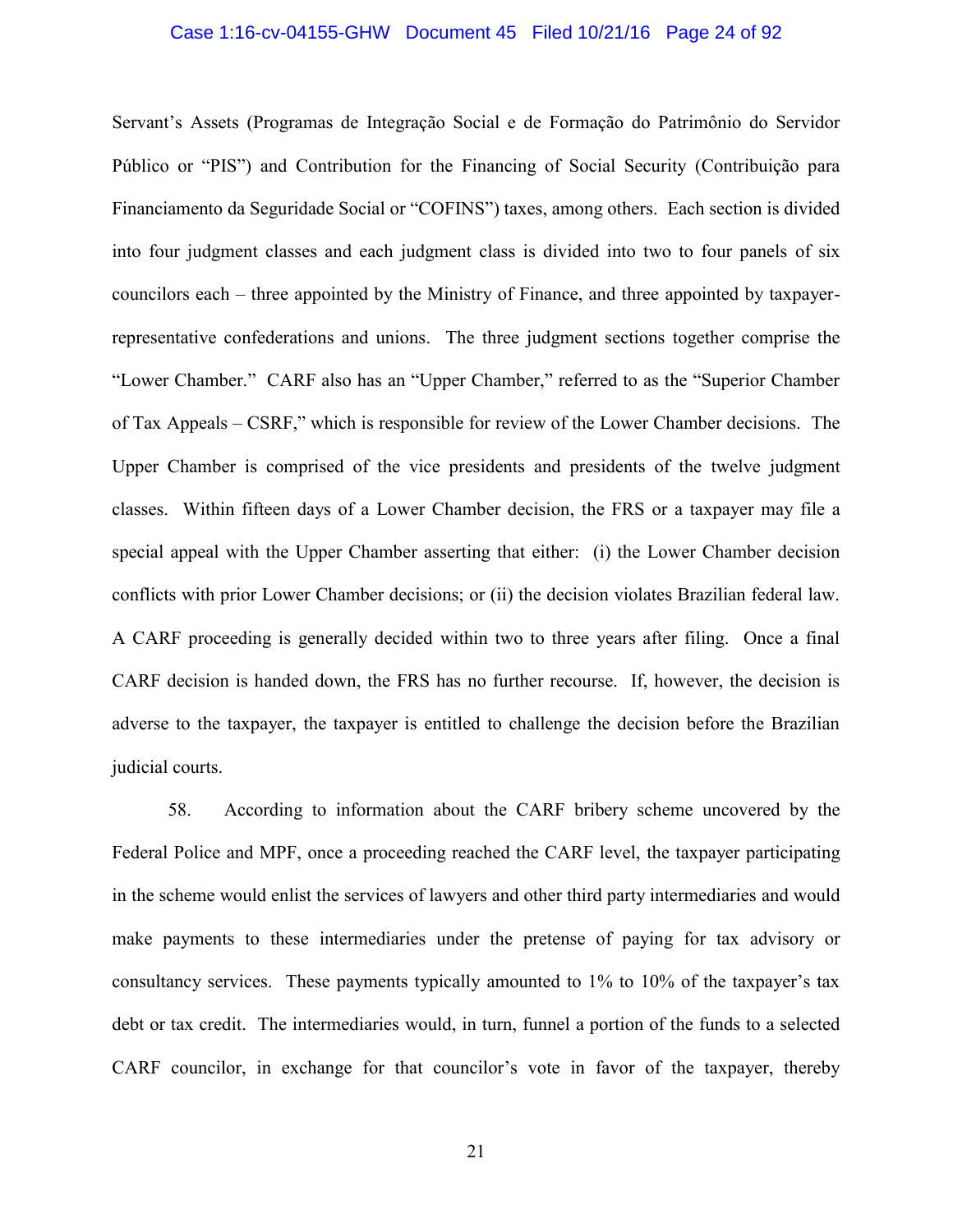### Case 1:16-cv-04155-GHW Document 45 Filed 10/21/16 Page 25 of 92

inappropriately causing the assessed taxes and fines to be reduced or nullified or the sought-after tax credits to be approved.

59. As discussed below, Bradesco operated an eleven-year-long bribery scheme to illegally obtain favorable tax determinations, spanning from the DEINF/SP administrative level to the CARF appellate level.

### **V. BRADESCO'S SCHEME**

# **A. The Brazilian Federal Police's "Operation Zealots" Uncovers Longstanding Bribery Practices at Bradesco**

60. In connection with the Operation Zealots investigation, the Federal Police discovered that Bradesco had been engaged in an eleven-year scheme, beginning in 2004, to improperly influence the outcome of tax adjudications with billions of Brazilian Reais at stake. Brazilian Federal Prosecutor Frederico Paiva explained that "the relationship between Bradesco and the criminal organization is one of over 10 years. This [CARF bribery scheme] was not an episodic event."

61. By no later than 2004, as discussed below, Bradesco had developed an illicit relationship with Pagnozzi and Leite to illegally secure preferential tax treatment in exchange for millions of Brazilian Reais in bribes. Through his position with the DEINF/SP, Leite had access to confidential information compiled and utilized by the tax authorities and also acquired detailed knowledge regarding the tax legislation applicable to banking institutions, as well as potential loopholes. In addition, Leite was often responsible for determining the validity of applications for tax credits or reimbursements filed by taxpayers like Bradesco. This responsibility, coupled with his inside access to confidential information and familiarity with the tax regulations, made Leite a valuable asset to companies in the financial sector that were seeking to either reduce their tax liabilities or obtain valuable tax credits.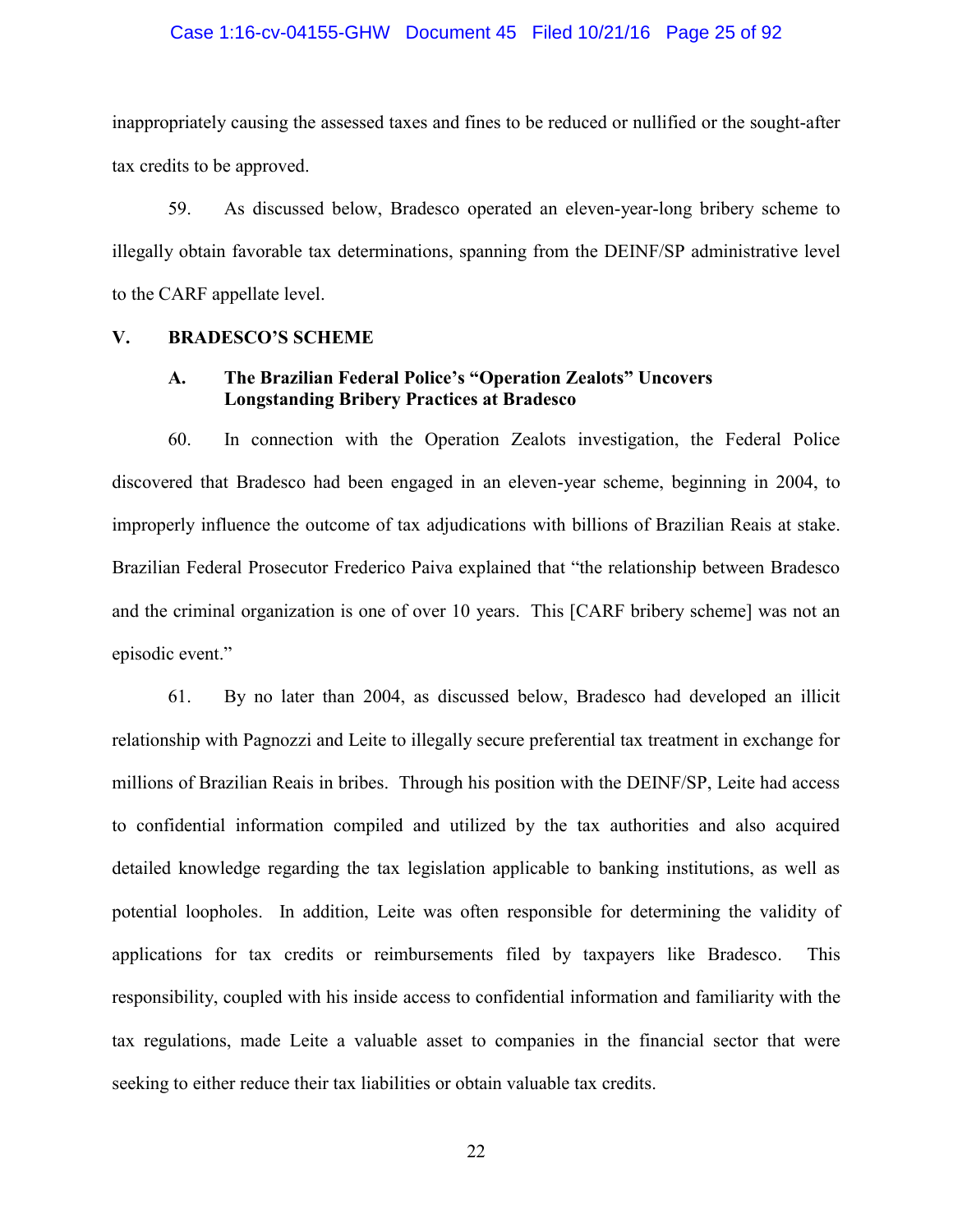### Case 1:16-cv-04155-GHW Document 45 Filed 10/21/16 Page 26 of 92

62. Primarily by using Pagnozzi as an intermediary to maintain the illusion of legitimate business dealings, Bradesco became one of Leite's main clients such that between 2004 and 2015, Leite, Bradesco and others engaged in several different schemes in an attempt to improperly influence tax proceedings in the Company's favor.

### **1. Bradesco's Scheme to Illegally Obtain IRPJ and CSLL Tax Credits**

63. Bradesco's early relationship with Leite, Pagnozzi and Tamazato stemmed from an illegal scheme to reap hundreds of millions of Brazilian Reais in tax credits for the Company's benefit. Once Bradesco obtained these tax credits, the Company could either use the credits to offset its current tax liabilities, which would increase its net income, or record these credits on the Company's balance sheet as a deferred tax asset, which would increase its total assets.

64. On several occasions commencing in the early 2000s, Leite accessed confidential tax information related to Bradesco's prior tax filings, as well as information related to other financial institutions and relevant administrative tax proceedings. Leite conducted this research to identify tax credits for which the Company could apply. After acquiring the information, Leite provided it to Pagnozzi and worked with Pagnozzi to formulate a written proposal for Bradesco, advising the Company to seek lucrative tax credits. Pagnozzi presented the proposal to Bradesco, which, in return for favorable determinations in the ensuing tax proceedings, agreed to pay Pagnozzi a percentage of the requested tax credit. These payments, disguised as remuneration for "tax advice," were passed on to Leite, who then made determinations in Bradesco's favor – effectively approving his own recommendations. Documents seized by the Federal Police show that Leite and Pagnozzi referred to the written proposals that they provided to Bradesco as their "papers." Significantly, the Criminal Complaint does not identify a single instance where Leite found against the Company in a DEINF/SP proceeding. Further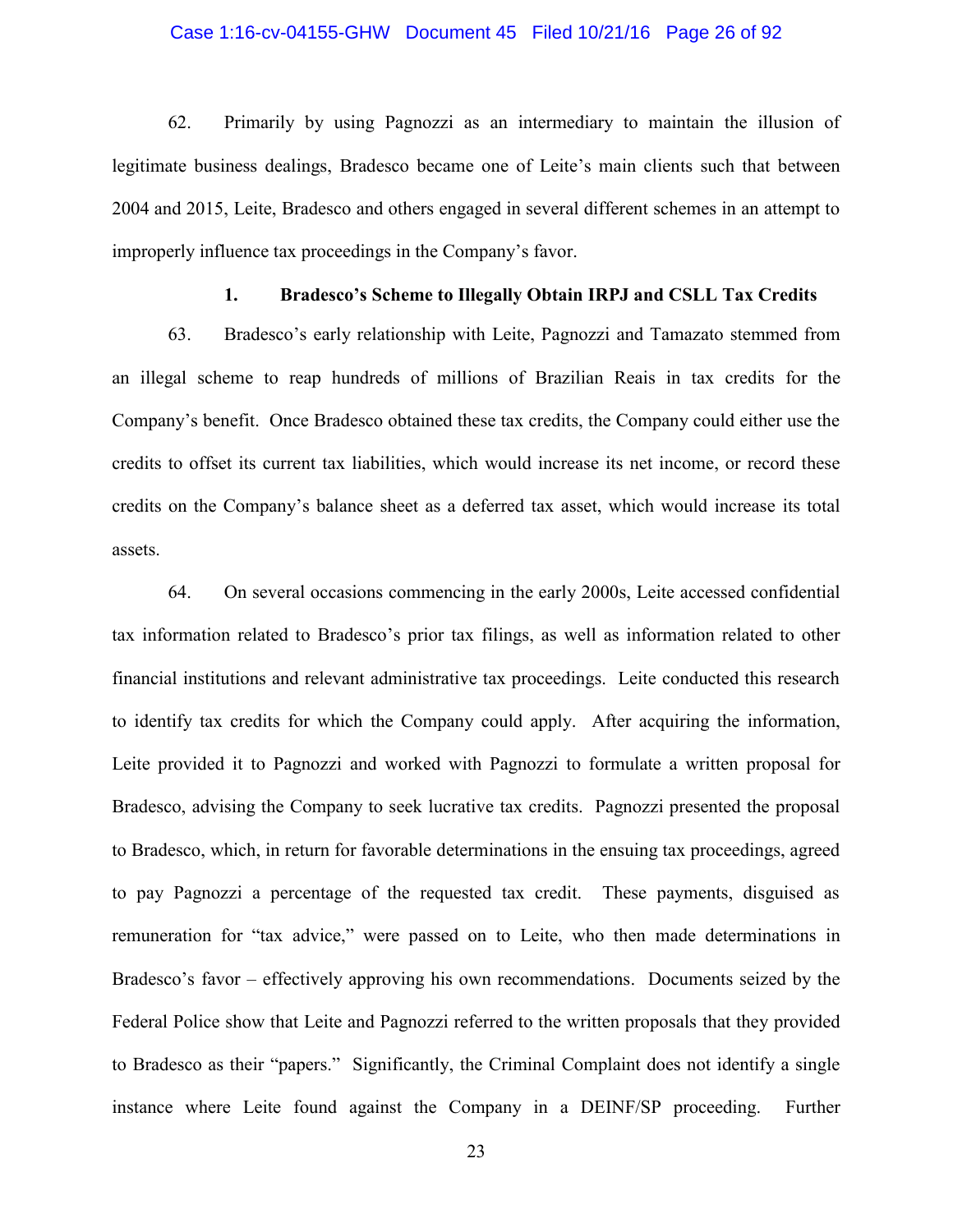### Case 1:16-cv-04155-GHW Document 45 Filed 10/21/16 Page 27 of 92

underscoring that Bradesco's payments to Pagnozzi were illegal bribes was the fact that Bradesco already had retained some of the most renowned tax legal counsel in Brazil and, thus, did not need Pagnozzi's "tax advice."

65. As an example of this conduct, the Federal Police discovered that on November 24, 2004, Pagnozzi and Leite proposed to Bradesco that the Company apply for IRPJ and CSLL credits for the 2000 and 2001 calendar years, based on a purported overpayment by the Company and related adjustments to Bradesco's prior tax filings. IRPJ and CSLL taxes are assessed on the basis of a company's income and net profits, respectively. A company may be entitled to a credit at the end of a year if it can make certain showings. In Bradesco's case, however, the Company's ability to make the requisite showings was irrelevant, as Leite was responsible for determining the validity of the IRPJ and CSLL credits, which Bradesco had requested at Leite's suggestion.

66. Utilizing confidential information that he accessed via his DEINF/SP credentials, Leite crafted the "papers" for Bradesco, proposing how the Company could illegally obtain the tax credits in exchange for a bribe. In creating these "papers," Leite reviewed the Company's tax returns for 1995 to 1999 to manufacture an overpayment for the 2000 and 2001 fiscal years, such that Bradesco would be able to claim IRPJ and CSLL credits in the amount of R\$200,000,000 (approximately \$73,260,000). Pagnozzi then delivered the "papers" – under the guise of providing "tax advice" – to Angelotti, who was the director of Bradesco's tax area. Bradesco paid Pagnozzi and Leite more than R\$1,250,000 (approximately \$458,000) for this "tax advice."

67. Bradesco did exactly as Pagnozzi and Leite instructed and instituted the tax proceeding, Administrative Tax Proceeding ("PAF") No. 16327.000683/2003-11, in which it sought approval for the R\$200,000,000 in IRPJ and CSLL credits identified in the "papers."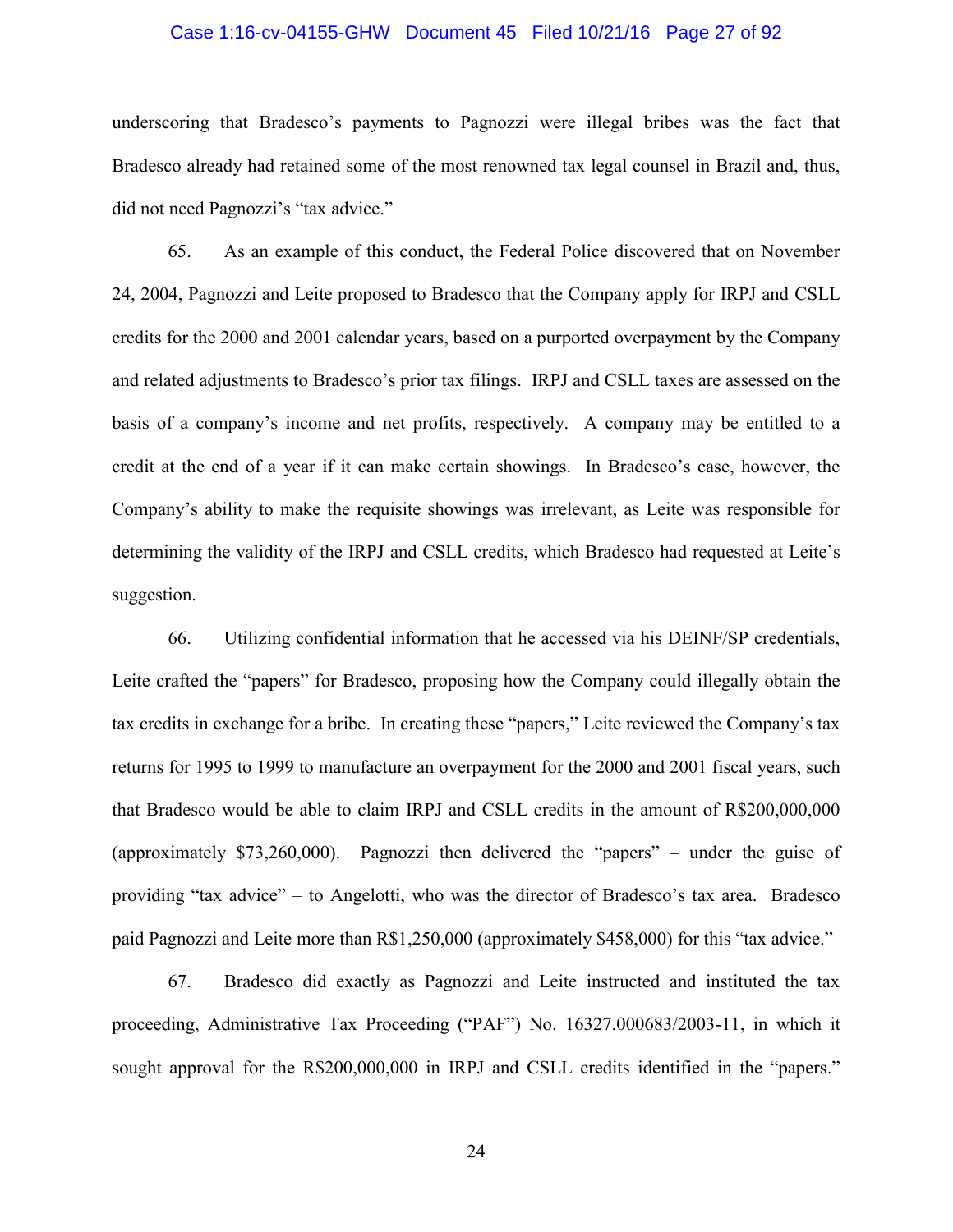### Case 1:16-cv-04155-GHW Document 45 Filed 10/21/16 Page 28 of 92

Leite was responsible for approving Bradesco's request, and, not surprisingly, he granted the Company's request for the nine-figure tax credit.

68. In 2007, Bradesco again made illegal bribe payments to Leite (through Pagnozzi) and Leite then secured confidential information to prepare additional "papers" for Bradesco, suggesting that the Company apply for further IRPJ and CSLL credits. As with the 2004 tax credits, Leite was charged with evaluating the applications and made determinations in the Company's favor.

69. For example, a receipt dated March 7, 2007 in the evidence collected by the Federal Police shows that in connection with Administrative Tax Proceeding No. 16327.001816/2005-21, in which Bradesco sought credits totaling more than R\$6,250,000 (approximately \$2,970,000), Bradesco paid Pagnozzi R\$247,000 (approximately \$118,000). In return, Leite and Pagnozzi created documents for Bradesco, counseling that it request the credits, and then Leite granted the Company's application seeking these same credits.

70. Likewise, documents seized by the Federal Police show that Bradesco continued to pay bribes to Leite and Pagnozzi in April 2007 in exchange for the grant of millions of Brazilian Reais in tax credits. For example, according to a receipt dated April 26, 2007 with the subject "PAF No. 10768.009281/00-11," Bradesco paid Pagnozzi a bribe of R\$260,000 (approximately \$128,700) in connection with Administrative Tax Proceeding No. 10768.009281/00-11, in which Bradesco sought IRPJ and CSLL credits amounting to almost R\$14,000,000 (approximately \$6,930,000). Following receipt of this bribe, Leite resolved the proceeding in the Company's favor and granted Bradesco's tax credit request.

71. Document seized by the Federal Police also show that just a month later, in May 2007, Bradesco paid Pagnozzi almost R\$490,000 (approximately \$251,000) in connection with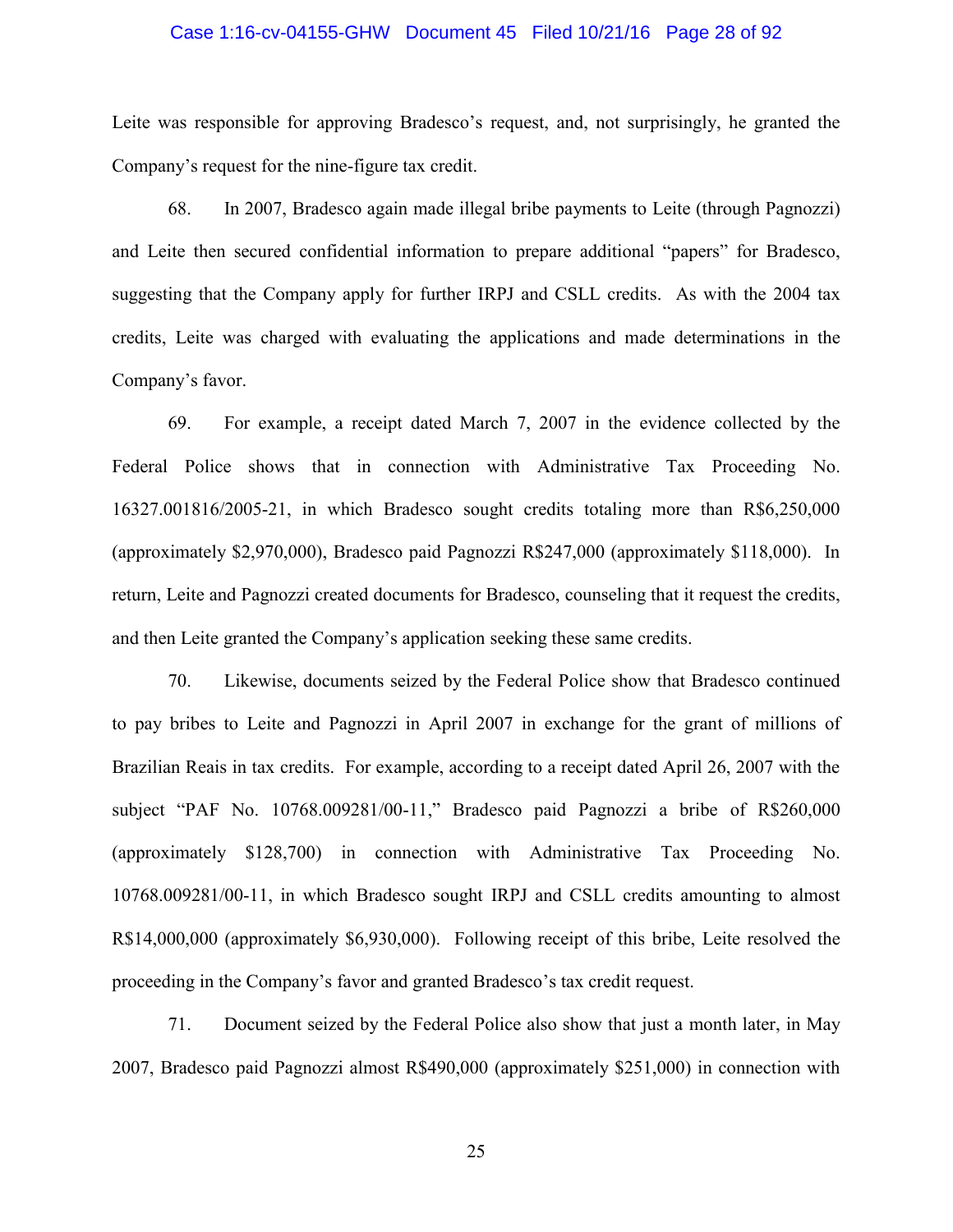### Case 1:16-cv-04155-GHW Document 45 Filed 10/21/16 Page 29 of 92

Administrative Tax Proceeding No. 10768.020467/00-02, involving Bradesco's subsidiary, Banco Boavista Interatlântico S.A. ("Banco Boavista"). Banco Boavista sought tax credits of roughly R\$40,000,000 (approximately \$20,513,000) through that proceeding. The evidence uncovered by the Federal Police further demonstrates that Banco Boavista made at least one payment of R\$490,000 (approximately \$251,000) to JLT Intermediações de Negócios – the firm in which Tamazato is a partner. The documents evidencing the payment to Tamazato's firm reference Administrative Tax Proceeding No. 10768.020467/00-02 as the subject of the payment. Following these payments, Leite again granted the Company's eight-figure credit request.

72. Based on the foregoing evidence collected by the Federal Police, Bradesco profited handsomely from this illegal scheme. Between 2004 and 2007, Bradesco and its subsidiary Banco Boavista paid Pagnozzi and Leite no less than R\$2,717,000 (approximately \$1,206,700) in bribes in exchange for more than R\$260,250,000 (approximately \$103,673,000) in illegally obtained tax credits, which the Company used to offset its tax expenses and to augment its financial statements.

#### **2. Bradesco's Continued Payments From 2007 to 2015**

73. Evidence collected by the Federal Police demonstrates that Bradesco continued to pay millions of dollars to Pagnozzi between 2007 and 2015. For example, an expert report compiled by the Federal Police establishes that Bradesco made 450 payments to Pagnozzi, totaling R\$12,981,421.83 (approximately \$5,200,000), from 2007 to 2015.

74. In addition, Bradesco made more than 100 payments to Victor, a retired FRS Auditor and CARF Councilor involved in the Company's scheme to manipulate Administrative Tax Proceeding No. 16327.000190/2011-83 before CARF (discussed in ¶¶ 90-113 below). Specifically Bradesco made 148 payments to Victor between 2005 and 2013, totaling R\$2,073,978.41 (approximately \$830,000).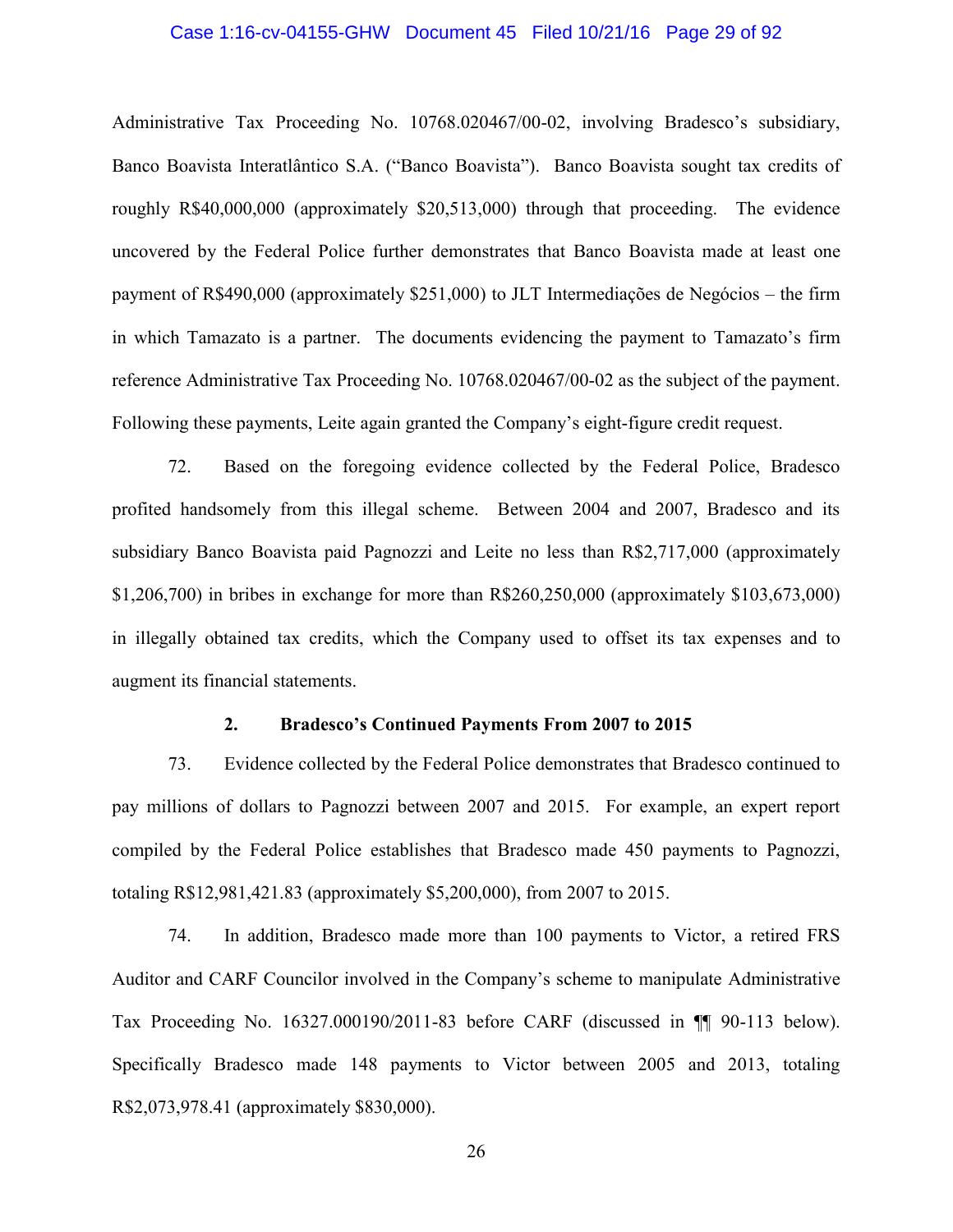### Case 1:16-cv-04155-GHW Document 45 Filed 10/21/16 Page 30 of 92

75. The Federal Police compiled the foregoing information directly from Pagnozzi's and Victor's bank account records. The Federal Police analyzed and memorialized the information in expert reports dated October 26, 2015 and November 19, 2015, neither of which was made publicly available until after the end of the Class Period.

76. Bradesco's transfers to Victor and Pagnozzi between 2007 and 2015 demonstrate that Bradesco's bribe payments continued long after the 2007 payments made in connection with the Company's scheme to illegally obtain IRPJ and CSLL tax credits.

#### **3. Bradesco's 2014 Bribery Schemes**

77. Bradesco's attempts to illegally obtain favorable tax treatment through the payment of millions of Brazilian Reais in bribes continued into 2014 at the same time the Federal Police secretly were conducting Operation Zealots. The Federal Police have uncovered detailed evidence of three separate bribery schemes that Bradesco put in place in 2014 to reap hundreds of millions of dollars in tax benefits. Those schemes included (i) seeking tax credits and reimbursements in the amount of R\$1,000,000,000 (roughly \$600,000,000) based on taxes the Company paid from 2009 to 2014, (ii) requesting PIS and COFINS tax credits totaling R\$360,000,000 (roughly \$144,000,000), and (iii) manipulating a CARF tax appeal pertaining to R\$2,736,809,135.03 (approximately \$1,232,800,000) in tax credits and associated fines. Each scheme is discussed below.

# **(a) Bradesco's Scheme to Influence the Adjudication of a 2014 Tax Compensation Request**

78. In addition to bribing Leite and Pagnozzi to obtain tax credits at the DEINF/SP level, Defendants continued to pay them in a scheme related to a 2014 review of the Company's prior tax filings. In this facet of the scheme, Bradesco agreed to pay Leite to: (i) review all of the Company's tax filings from the previous five years to identify prior tax payments that the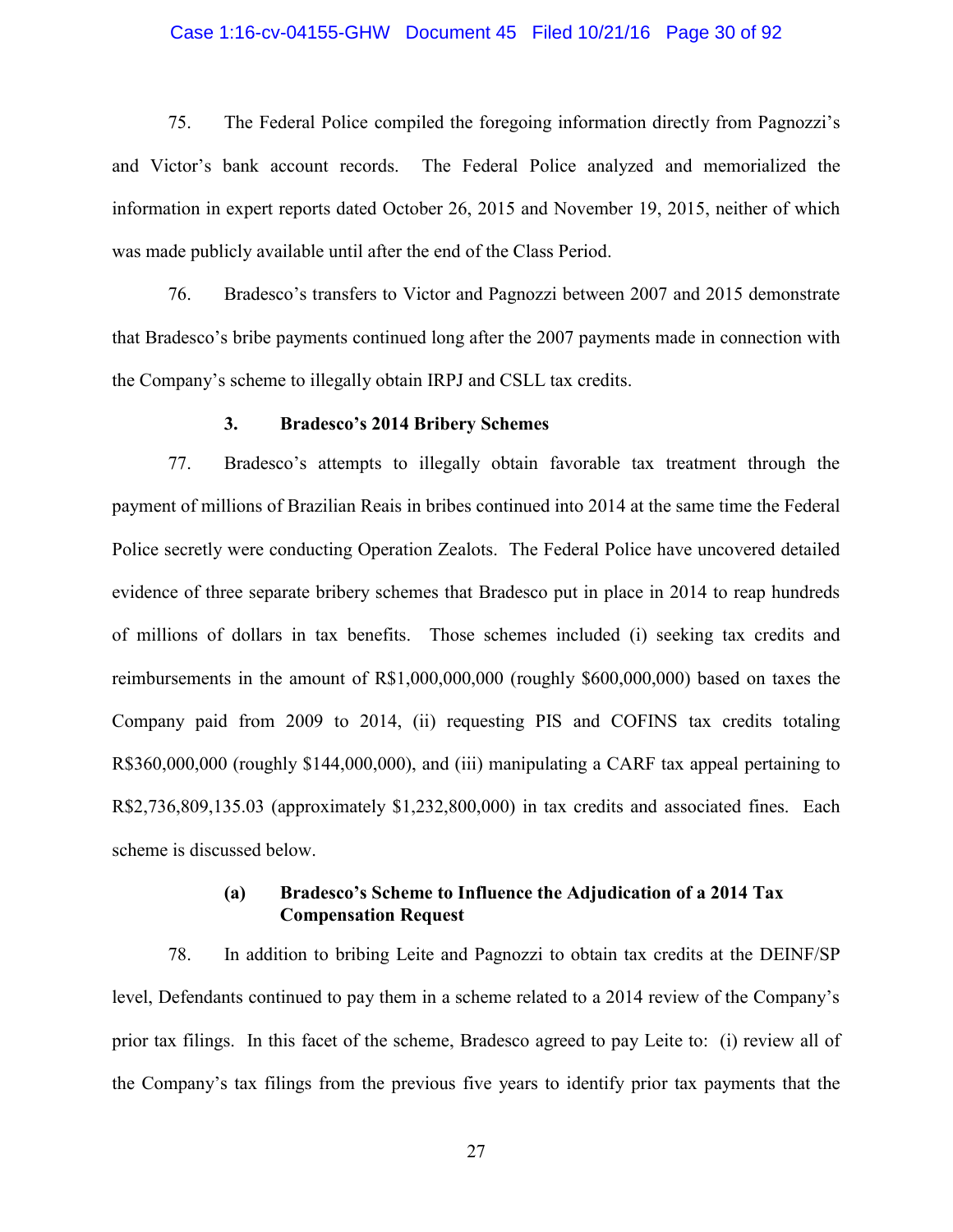### Case 1:16-cv-04155-GHW Document 45 Filed 10/21/16 Page 31 of 92

Company could characterize as "overpayments"; (ii) counsel Bradesco on how to request tax credits or reimbursements based on those "overpayments"; and (iii) grant the Company's request seeking the award of these credits or reimbursements.

79. Specifically, in a proposal dated March 24, 2014, sent by Pagnozzi's office to Angelotti and bearing Bradesco's stamp with the date of receipt, Pagnozzi proposed the "verification, review and study, relative to the last five (5) years, of all taxes . . . seeking to make feasible the reduction of [Bradesco's] current tax burden and the recovery of overpaid taxes." The proposal further provided that Bradesco would file a petition with the DEINF/SP, seeking approval of tax credits and reimbursements in the amounts that Leite had identified and proposed – roughly R\$1,000,000,000 (approximately \$392,157,000). Leite, as the head of the DEINF/SP's Guidance and Tax Analysis Division, would then grant the Company's petition. The reimbursements and credits awarded by the DEINF/SP would serve to reduce the Company's tax burden and/or increase its assets. The proposal also contemplated that Bradesco would pay 15% of any tax credits and reimbursements awarded at the DEINF/SP administrative level to Leite and Pagnozzi. Bradesco accepted the proposal, but sought to negotiate the amount of the bribe to Leite and Pagnozzi.

80. Pagnozzi and Tamazato met with Angelotti on March 24, 2014 and August 12, 2014 to discuss the proposal and renegotiate the bribe percentage. On August 14, 2014, Pagnozzi and Tamazato sent Angelotti a revised proposal for his review that cut the bribe amount to a range of 5% to 8% depending on the amount of the credit or reimbursement that Leite was able to secure for the Company. The revised proposal again confirmed that the DEINF/SP – i.e., Leite – would determine the validity of any credits or reimbursements owed to Bradesco.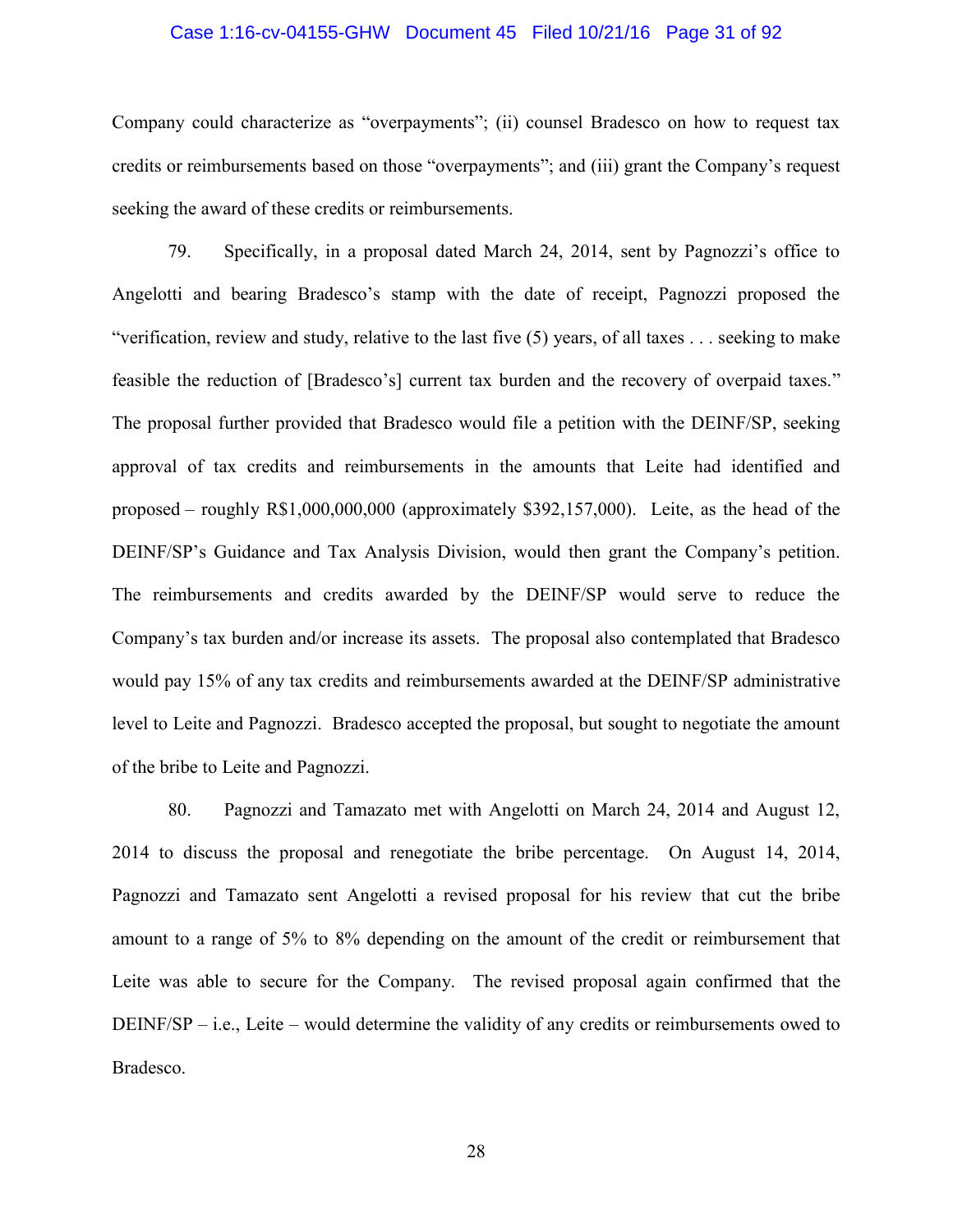### Case 1:16-cv-04155-GHW Document 45 Filed 10/21/16 Page 32 of 92

81. Email communications that were seized by the Federal Police and intercepted telephone conversations between members of the Bribe Facilitation Group also suggest that the tax review scheme was discussed during meetings with the Defendants at Bradesco on October 9, 2014 and November 12, 2014. During a November 12, 2014 telephone call that was intercepted and recorded by the Federal Police, Pagnozzi and Tamazato revisited the bribe amount, noting that it had been negotiated down to R\$30,000,000 (approximately \$11,765,000) – 3% of the value of the expected tax credits.

82. While the scheme was never completed due to the announcement of Operation Zealots in the spring of 2015, the evidence shows that Angelotti and Abreu, with Trabuco's knowledge and consent, illegally agreed to pay bribes in exchange for a favorable finding from Leite that would have resulted in a benefit to the Company of roughly R\$1,000,000,000 (approximately \$392,157,000).

### **(b) Scheme to Manipulate PIS and COFINS Credits**

83. Also in 2014, Defendants agreed to pay additional bribes to Leite and Pagnozzi to obtain more than one hundred million dollars in tax credits related to PIS and COFINS taxes.

84. PIS and COFINS are federal taxes that are assessed based on a company's gross revenues, irrespective of profits. In 2014, Pagnozzi and Leite proposed to Bradesco that it seek a massive amount of PIS and COFINS tax credits based on taxes that were paid by Bradesco's holding company. Based on discussions between Leite and Pagnozzi, the Bribe Facilitation Group identified between R\$1,500,000,000 (roughly \$600,000,000) and R\$360,000,000 (roughly \$144,000,000) in potential tax credits. As with the prior tax credit requests, the validity of the credits would be determined by the DEINF/SP, which was headed by Leite. In exchange for a guaranteed favorable outcome, the Company agreed to pay a bribe to Pagnozzi and Leite.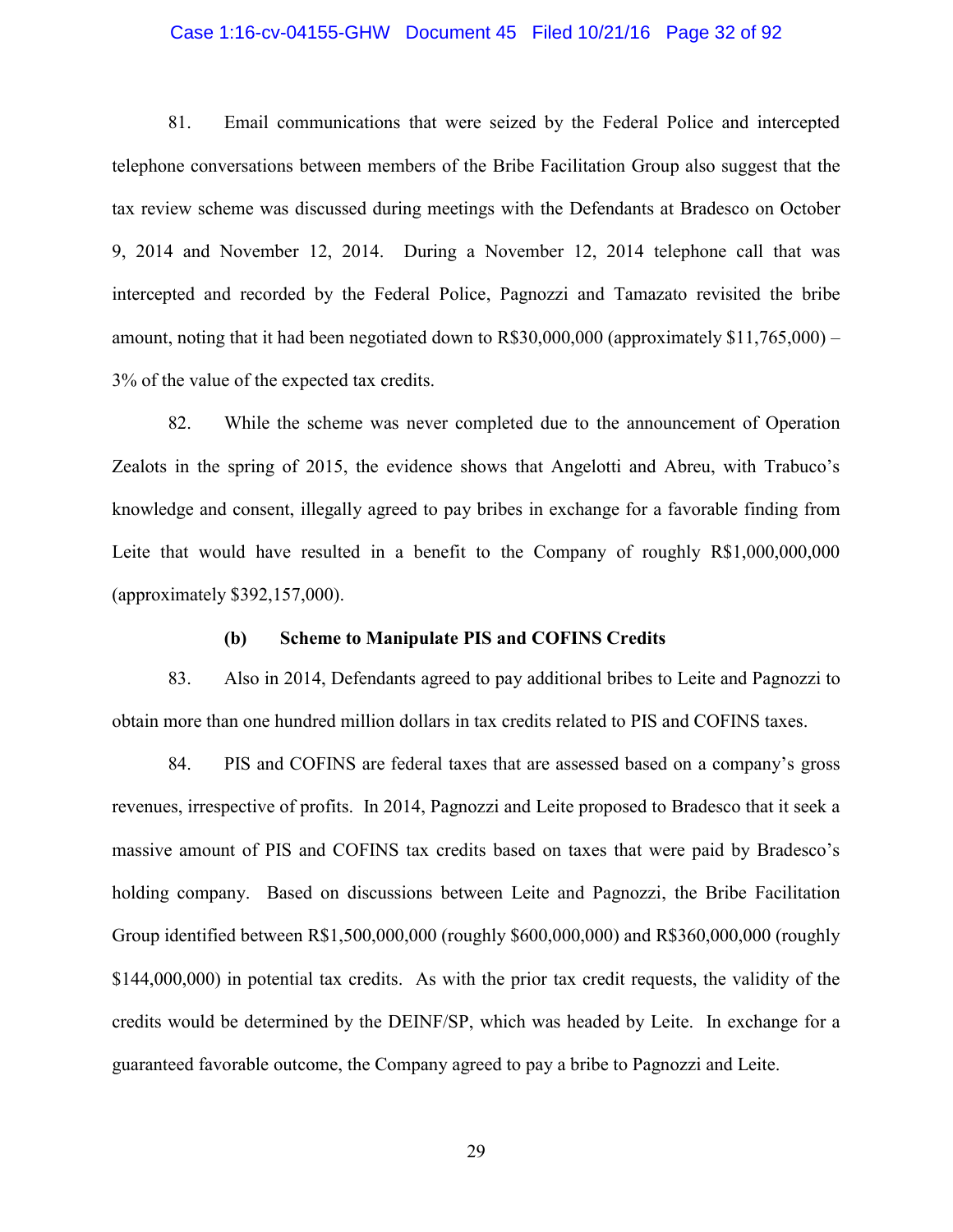### Case 1:16-cv-04155-GHW Document 45 Filed 10/21/16 Page 33 of 92

85. Pagnozzi, Tamazato and Leite discussed this scheme with Angelotti, Abreu and Trabuco during an October 9, 2014 in-person meeting at Bradesco's headquarters. Trabuco attended the meeting, but left shortly after greeting Pagnozzi, Tamazato and Leite.

86. During a follow-up meeting on November 12, 2014 attended by Pagnozzi, Abreu, Angelotti and Trabuco, Abreu told Pagnozzi that Bradesco was "going to close that deal" with Pagnozzi, Tamazato and Leite. Likewise, during this same meeting, Trabuco told Pagnozzi to "tell our friend [Leite] we are interested in hiring you to do this." In other words, Abreu and Trabuco wanted to engage Leite to illegally identify potential tax credits for Bradesco's benefit with the understanding that Leite would then grant the requested credits – all in exchange for bribes to be paid by the Company.

87. To move forward with the arrangement, Bradesco requested additional data concerning other companies that had made similar applications. This data was only available through Leite's ability to access confidential information due to his role with the DEINF/SP. Accordingly, Leite used his DEINF/SP credentials to access the confidential data requested by Bradesco. Unbeknownst to Leite and the Defendants, it was this unauthorized access that ultimately tipped off the Federal Police to Bradesco's involvement in the scheme.

88. Using the information improperly obtained through Leite's access to restricted data, including information and documents protected by tax secrecy laws, and certain confidential information that Leite had previously obtained through a private consultation with an FRS attorney in connection with a separate matter, Leite put together a proposal for Bradesco. This proposal purported to explain why the Company was entitled to R\$360,000,000 in PIS and COFINS credits.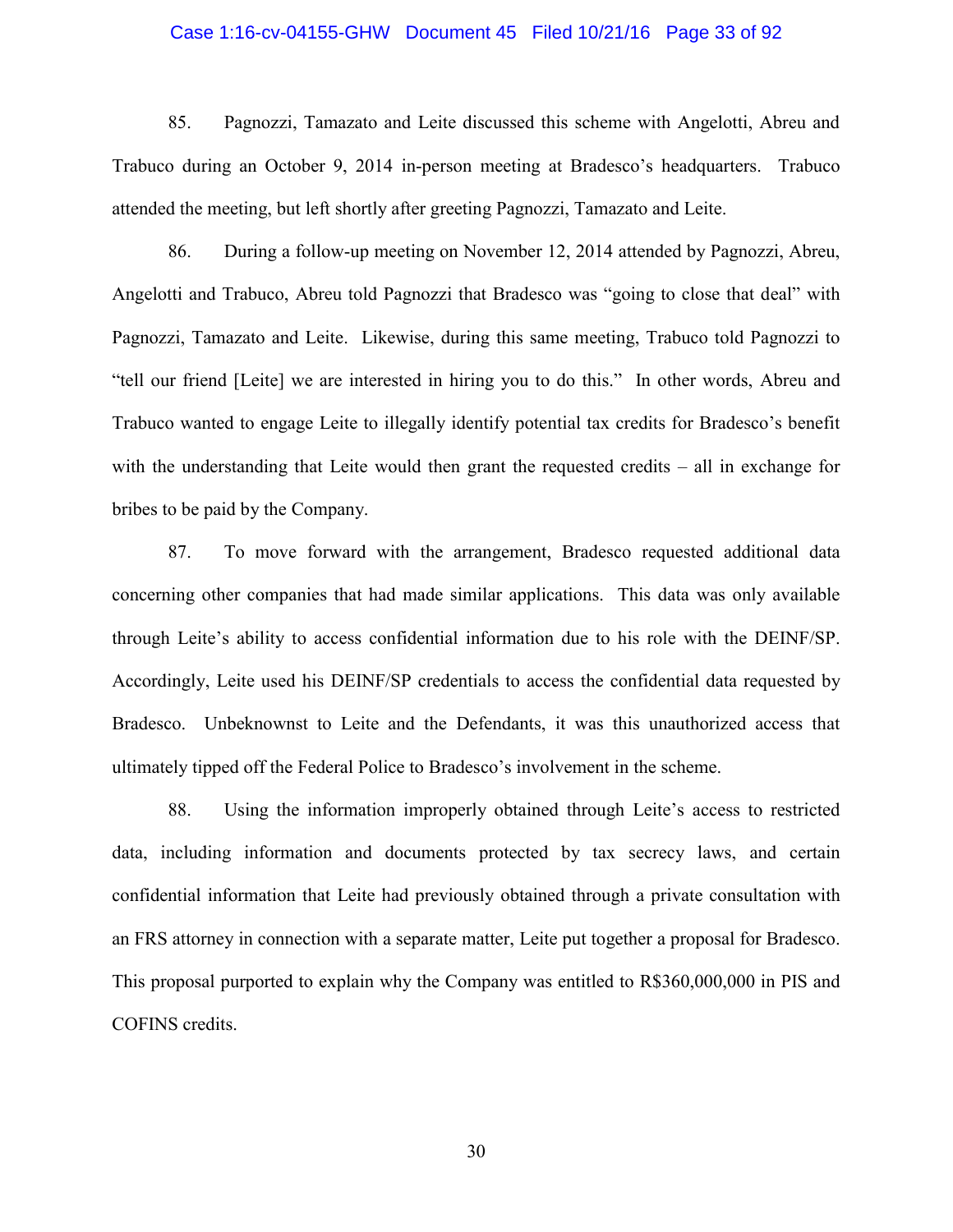### Case 1:16-cv-04155-GHW Document 45 Filed 10/21/16 Page 34 of 92

89. Leite, Pagnozzi, Tamazato and Angelotti met again on November 28, 2014 to further discuss the arrangement. The credit request and related bribe payments were never completed due to the announcement of Operation Zealots in the spring of 2015. However, telephone conversations intercepted by the Federal Police show that Defendants had already agreed to hire Leite, Pagnozzi and Tamazato to illegally secure the PIS and COFINS tax credits in exchange for a bribe from Bradesco.

### **(c) Scheme to Manipulate CARF Proceedings**

90. Between October 2014 and March 2015, Angelotti and Abreu, with Trabuco's and Teixeira's knowledge, also agreed to pay bribes to public servants with the aim of manipulating the outcome of a CARF proceeding concerning a R\$2.7 billion (approximately \$1.2 billion) Bradesco tax appeal.

91. Specifically, in 2014, Bradesco and the Bribe Facilitation Group set their sights on manipulating the outcome of a R\$2,736,809,135.03 (approximately \$1,232,800,000) CARF appeal. The amount at stake in this appeal consisted of a R\$1,824,539,423.40 (approximately \$821,865,000) tax credit that had been disallowed and an associated fine of R\$912,269,711.63 (approximately \$410,932,000) that Bradesco incurred in connection with the disallowance. Bradesco previously obtained a COFINS credit for the February 2001 to December 2005 time period. The Company received this credit as a result of a favorable ruling on July 13, 2006 in an action that Bradesco had filed before the 21<sup>st</sup> Federal Civil Court of São Paulo. The Brazilian government subsequently appealed this ruling to the Federal Regional Tribunal of São Paulo, which also decided in Bradesco's favor on November 12, 2008. The Company then initiated a proceeding before the DEINF/SP to obtain official recognition of COFINS credit. Officials within the DEINF/SP, which did not include Leite, refused to recognize the full COFINS credit and imposed a fine against the Company for "undue compensation." As a result, Bradesco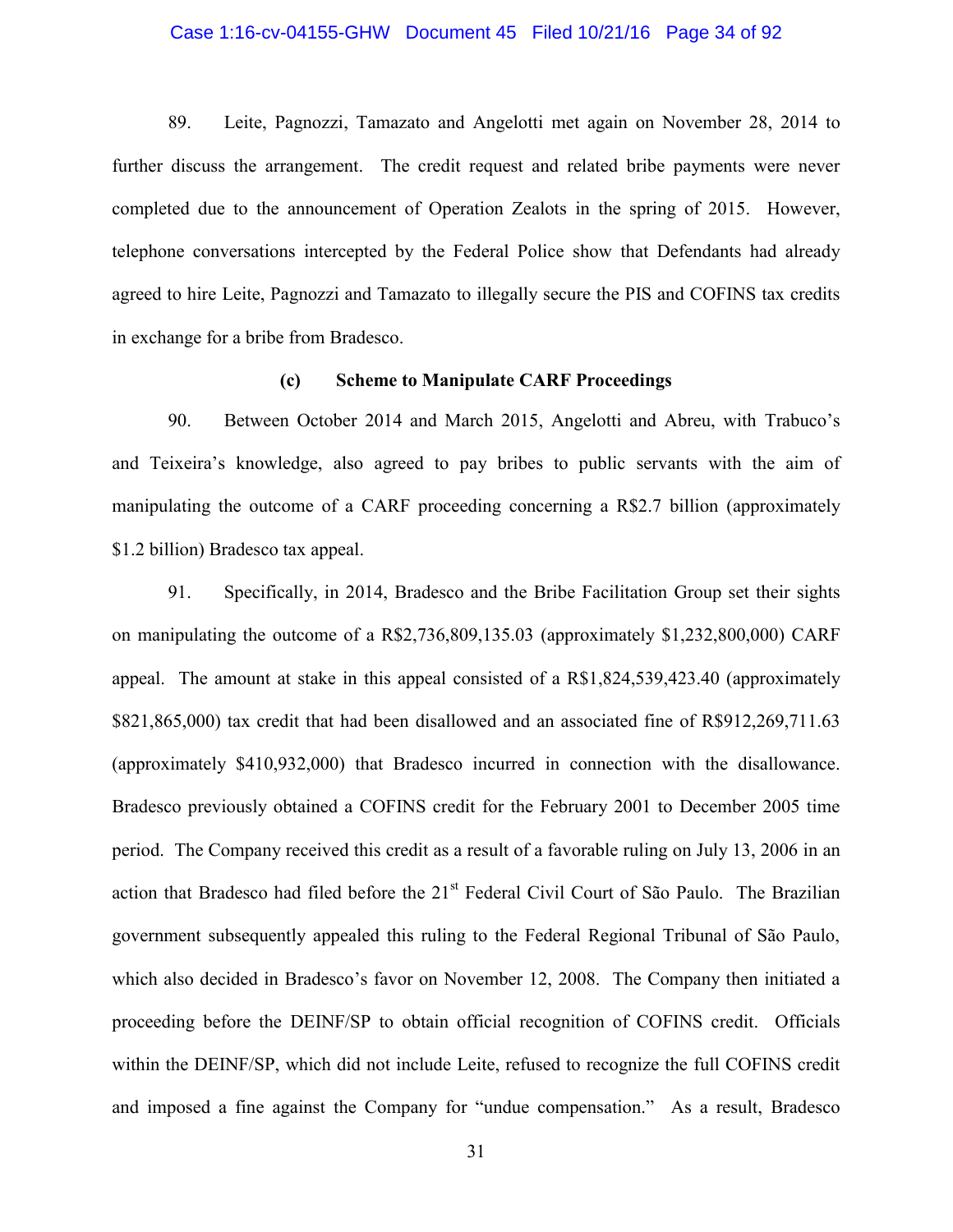### Case 1:16-cv-04155-GHW Document 45 Filed 10/21/16 Page 35 of 92

appealed the DEINF/SP decision to the DRJ, which appeal was rejected as unfounded. Following the DRJ ruling, Bradesco filed an appeal with CARF. The CARF appeal was docketed as Administrative Tax Proceeding No. 16327.000190/2011-83 and distributed to the members of the CARF panel on April 24, 2014.

92. After the appeal was distributed, Bradesco and the Bribe Facilitation Group began to discuss how they could influence the members of the CARF panel to manipulate the CARF proceedings in the Company's favor. As he was not a CARF councilor, Leite, Bradesco's usual "ace in the hole," was no longer able to direct the outcome of the proceeding. Therefore, to continue its decade-old bribery scheme, but this time at the CARF level, the Bribe Facilitation Group enlisted the participation of two additional individuals. First, they involved Nascimento, an FRS tax analyst and Head of the Technical and Legal Advisory Service of CARF, who was also the "right hand" of then CARF president, Cartaxo. Nascimento's position authorized him to draft CARF orders and decisions. It also allowed him to view internal, confidential information and access the CARF computer systems, including the internal system for tracking the progression of proceedings. In addition, Nascimento had connections with the sitting CARF councilors and was intimately familiar with the internal workings of CARF. Nascimento's ability to view information on the progress of CARF proceedings and related confidential data – which was inaccessible to Leite – as well as his regular communications and interactions with CARF councilors and his experience with CARF proceedings made him a valuable asset to the Bribe Facilitation Group and Defendants. As the Criminal Complaint noted, Nascimento was the "eyes" of the Bribe Facilitation Group inside CARF.

93. The Bribe Facilitation Group also enlisted Victor, the retired FRS Auditor and CARF councilor who was described in the Criminal Complaint as specializing in the trade of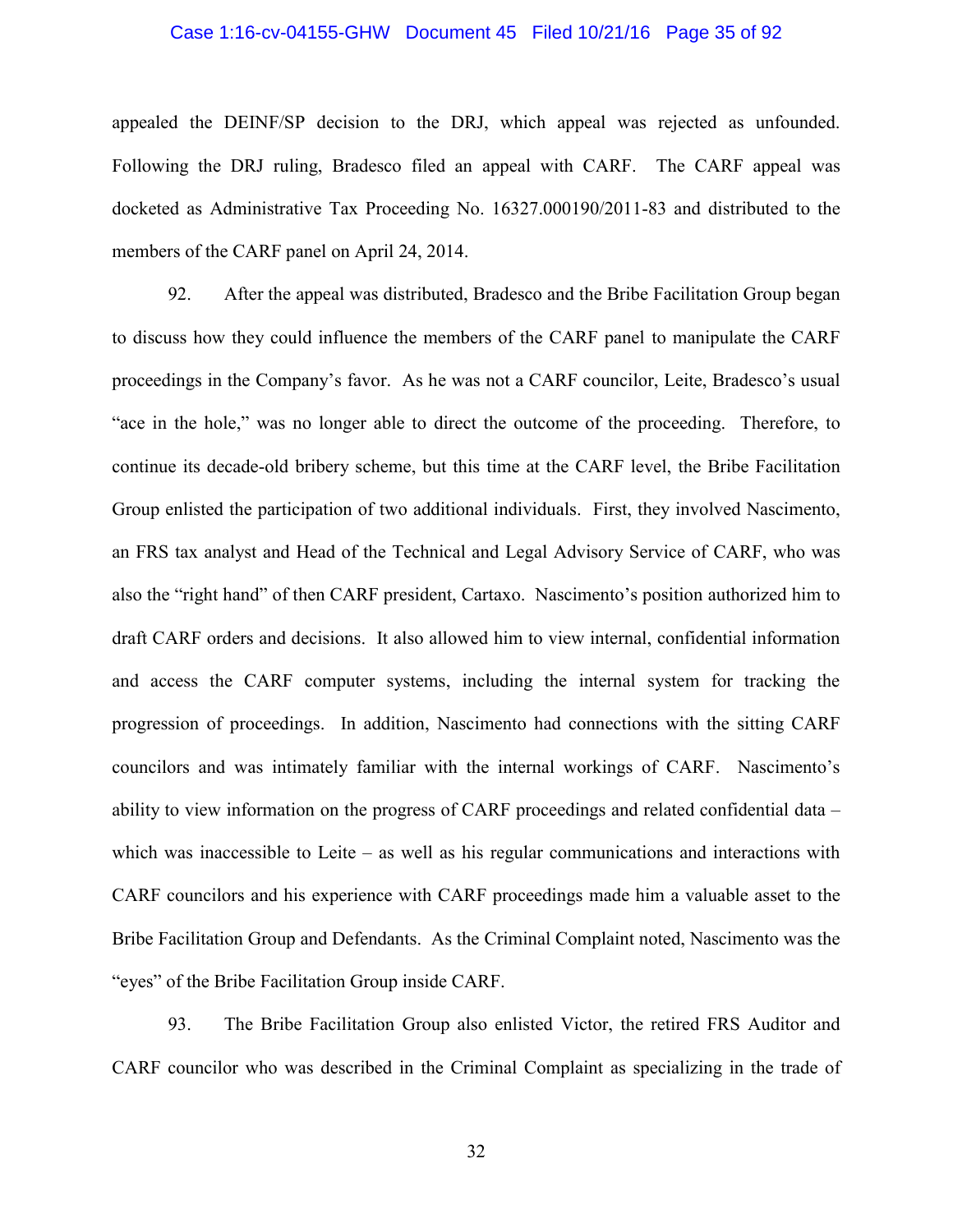### Case 1:16-cv-04155-GHW Document 45 Filed 10/21/16 Page 36 of 92

"selling facilitations" within the FRS. In other words, Victor made a business out of assisting taxpayers in bribing public officials in exchange for favorable outcomes. Indeed, Victor served as the go-between with Bradesco and Nascimento as Victor paid Nascimento and certain of his family members a monthly "advance" of R\$5,000 on the total amount of expected bribe payments. In addition, as Nascimento later admitted to the Federal Police, Victor had relationships with the sitting CARF councilors that enabled him to influence the outcome of the proceedings.

94. As of July 30, 2014, when the Federal Police began intercepting the telephone calls of Leite, Salazar, Nascimento, Tamazato and Victor, the plan to manipulate the CARF proceedings was in full-swing. Victor, Salazar and Leite scheduled a meeting in Brasília with Nascimento. Prior to the meeting, Leite used his DEINF/SP credentials to access restricted, confidential information and view the current status of Bradesco's proceeding. Victor also reminded Nascimento to bring his computer and his access token to the meeting so that they could run searches in the CARF internal systems to find information relevant to Bradesco's appeal. In his statement to the Federal Police, Nascimento confirmed that he attended this meeting with Victor, Salazar and Leite to discuss the Bradesco appeal. Nascimento told the Federal Police that this meeting was set up so that Leite could evaluate Bradesco's chances of succeeding on appeal, and that Victor mentioned to Nascimento that he would receive a percentage of Victor's bribe proceeds if Bradesco prevailed.

95. As the CARF trial was initially set for August 8, 2014, the Bribe Facilitation Group, along with Salazar, Victor and Nascimento, began to devise a plan to corrupt the CARF commissioners who were assigned to Bradesco's proceeding. Initially, they performed due diligence on each of the relevant CARF councilors. For example, they discussed that Walber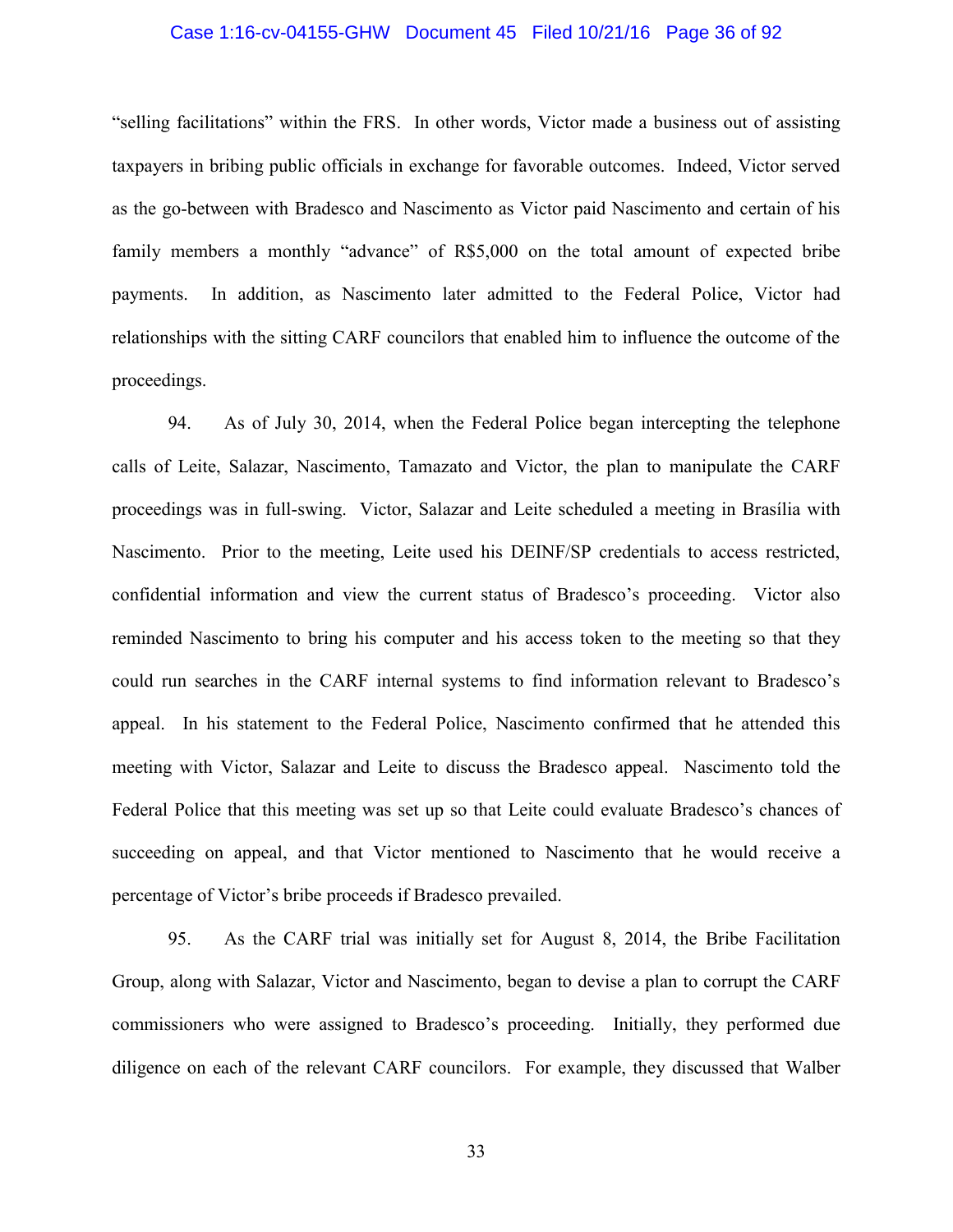### Case 1:16-cv-04155-GHW Document 45 Filed 10/21/16 Page 37 of 92

José da Silva, who was the president of the panel hearing Bradesco's case, was "not very good with business, tough to deal with." Likewise, they labeled CARF councilor Maria da Conceição Arnaldo Jacó as "tough to deal with." By contrast, they characterized Fabíola Cassiano Keramidas as "not dangerous." As a result of their due diligence, the group recognized that Bradesco was likely to lose in the first instance, before the CARF Lower Chamber. As such, they hoped for reversal by the CARF Upper Chamber, noting during intercepted telephone conversations that there was "not much to be done" in the Lower Chamber, and that Bradesco would "have to wait for this to go to the Upper Chamber."

96. The trial was postponed and did not proceed on August 8, 2014 – a fact that Nascimento shared with the group after confidentially obtaining information on the postponement from the internal CARF system used to track the status of proceedings. This postponement provided the group with additional time to prepare the "papers" that they would present to Bradesco, proposing a plan for manipulating the proceedings.

97. On September 2, 2014, Victor met with Salazar, Leite, Pagnozzi and Tamazato in São Paulo. According to the Criminal Complaint, during this meeting, the attendees discussed the need to "stoke the fire" with Bradesco during the delay  $-$  i.e., to convince the Company to hire them so that everything could be "stitched up" before the case was placed back on the Lower Chamber's agenda.

98. Using his CARF credentials, on September 3, 2014, Nascimento improperly obtained confidential information from the Ministry of Finance's restricted database regarding, among other things, the status of Bradesco's proceeding and the composition of the panel that would hear the case. Leite, Salazar and Victor then set about drafting, editing and finalizing the "papers" for Bradesco.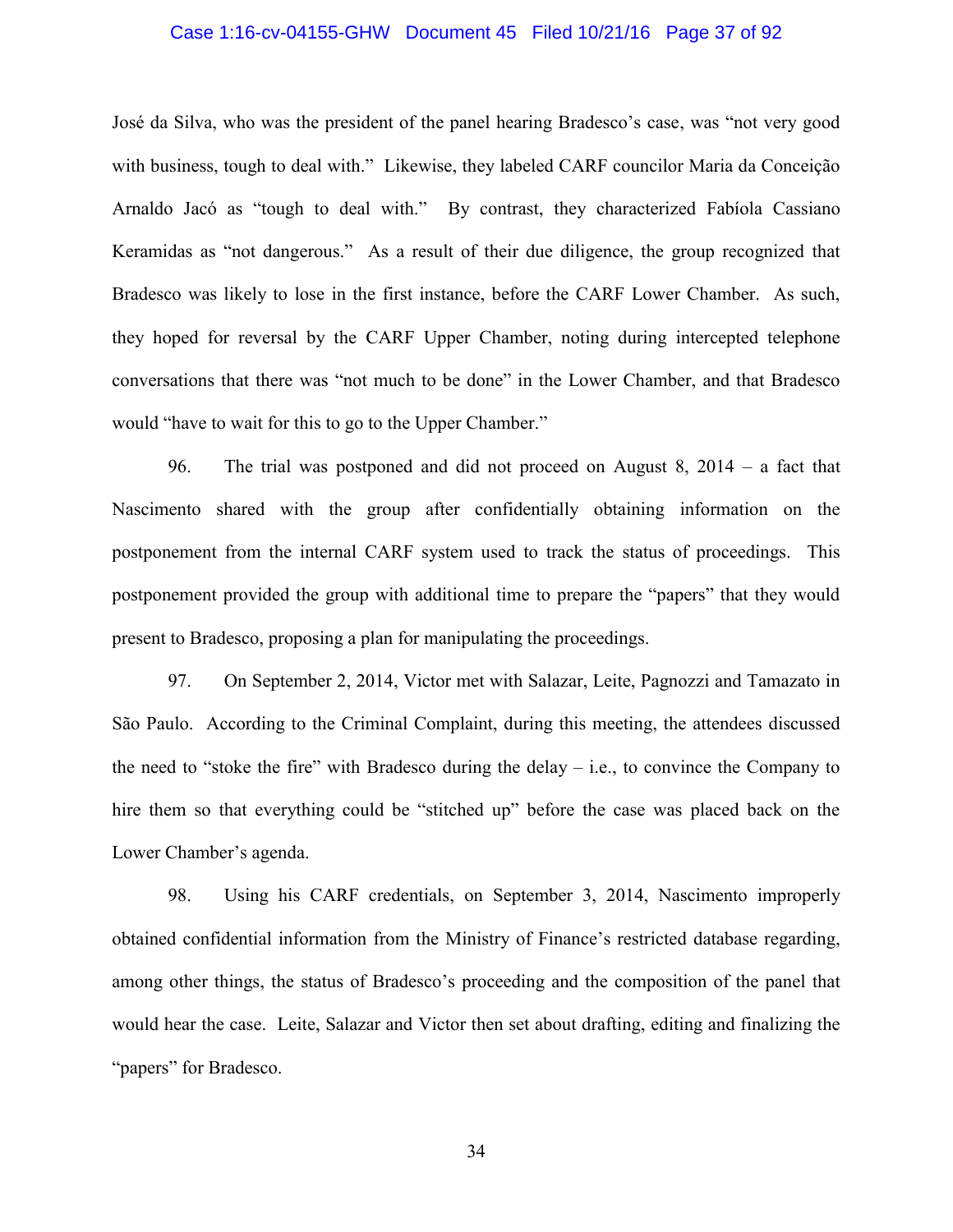### Case 1:16-cv-04155-GHW Document 45 Filed 10/21/16 Page 38 of 92

99. Shortly thereafter, on or about September 15, 2014, Victor spoke with councilor Keramidas and directed Keramidas to request that the Lower Chamber trial be again postponed. Councilor Keramidas lodged a request to postpone the proceedings the next day and the case was moved to the agenda for the following month.

100. Armed with the additional time, the confidential CARF information from Nascimento concerning the status of Bradesco's case and the composition of the panel that would hear the appeal, and the "papers" that they had prepared, Leite, Pagnozzi and Tamazato met with Bradesco on Thursday, October 9, 2014 at 11 a.m. at Bradesco's headquarters to finalize the deal and present their proposal for how to influence the proceedings. Angelotti, Abreu and Trabuco attended the meeting on Bradesco's behalf. According to the Criminal Complaint, Trabuco left shortly after greeting Leite, Pagnozzi and Tamazato.

101. At the meeting, Leite, Pagnozzi and Tamazato provided the Company with the "papers" they had prepared and also discussed the three possible outcomes of the Lower Chamber proceedings: (i) conversion of the trial into a diligence investigation, similar to what occurred with another banking company, Banco Mercantil; (ii) further postponement of the trial, which the group could orchestrate for the Company; or (iii) an unfavorable Lower Chamber decision. With respect to how Bradesco could respond to an unfavorable decision, Leite, Pagnozzi and Tamazato discussed lodging a motion for clarification, which would be decided by the Lower Chamber, and/or filing a special appeal, the admissibility of which would be decided by Cartaxo in the Upper Chamber. Each of these options would provide Bradesco with an avenue to challenge an adverse Lower Chamber ruling.

102. While the "papers" presented to Bradesco by Leite, Pagnozzi and Tamazato were comprehensive, they omitted one advantage that the group could provide – an advantage that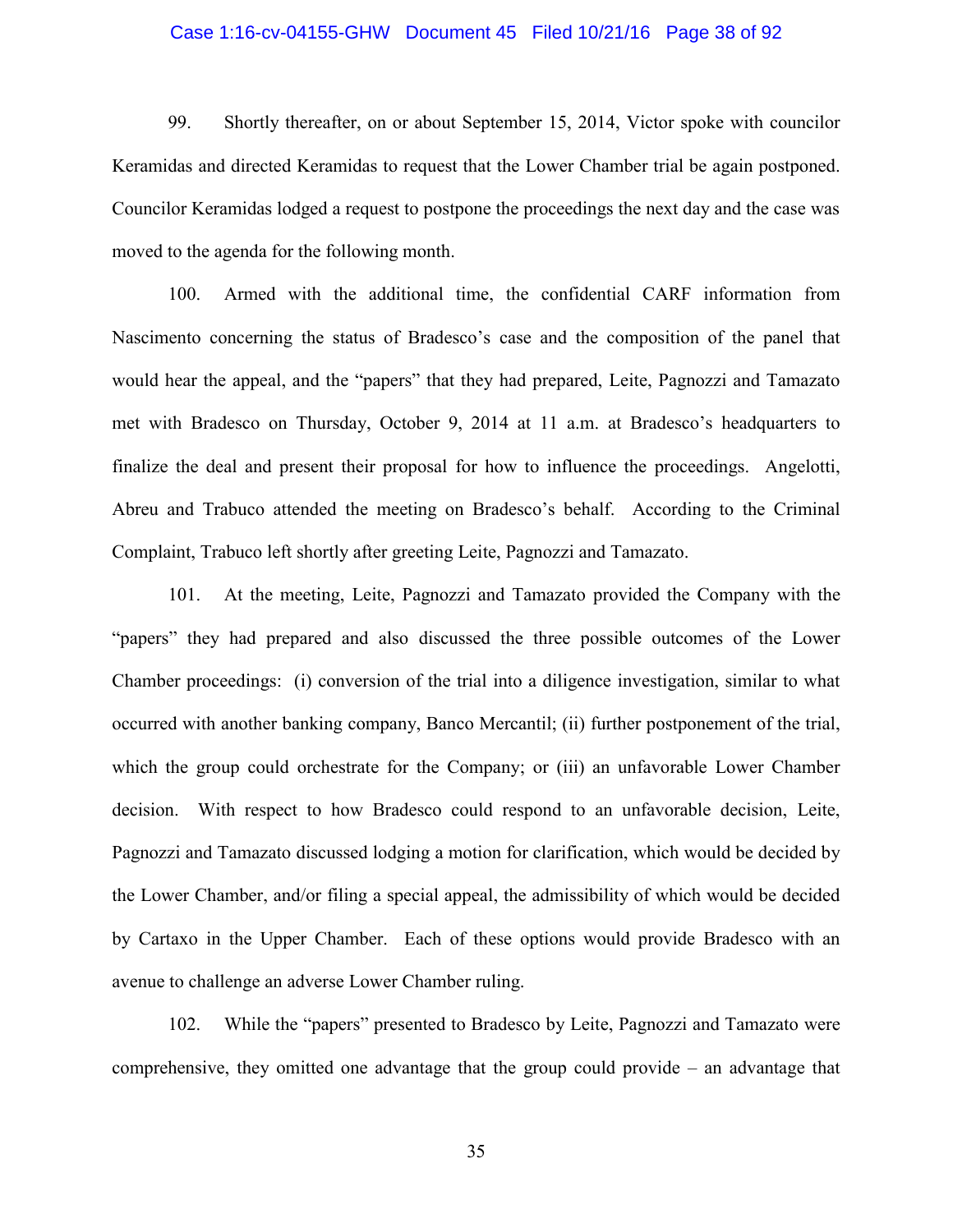### Case 1:16-cv-04155-GHW Document 45 Filed 10/21/16 Page 39 of 92

even Leite refused to put in writing. During the course of the meeting, Leite, Pagnozzi and Tamazato orally offered Bradesco this unwritten advantage, which they referred to as the "Midas Touch." As explained in an intercepted telephone call between Leite and Victor on the eve of the meeting, the "Midas Touch" was a reference to the group's connections with the councilor who "will make the decision [in Bradesco's] favor"  $-$  i.e., their ability to unlawfully influence the outcome of the proceedings. Specifically, the CARF president, Cartaxo, was the father-inlaw of Leonardo Siadi Manzan ("L. Manzan"), a lawyer who was the son of one of Victor's partners, Aegnor Manzan. The group intended to influence Cartaxo through these relationships. This "Midas Touch" was especially important because, as mentioned in the "papers," if Bradesco lost before the Lower Chamber, one of the options would be to pursue a special appeal to the Upper Chamber, and the determination of this appeal would be decided by Cartaxo.

103. As soon as the October 9, 2014 meeting concluded, Leite reported to Salazar in an intercepted telephone call that "there had been no decision, obviously, but the conversation had been quite good." Leite also reported that "the meeting was very good, it was very long and that he believes he was very fortunate in his arguments and he believes that now it's going to pan out." In further discussing the outcome of the meeting, Leite relayed that Defendants were very interested in the "product" and emphasized his pre-existing relationship with the Company, stating that he "was already someone known to them, with whom they personally interacted." According to this recording, Leite reinforced to Bradesco at the meeting "you know me and know that I am a very transparent and determined person, I will work very hard and right now there are positives 'in our favor.'"

104. Following the meeting, and in light of the fast approaching trial date, Leite reiterated to Bradesco that the group could attempt to delay the proceedings before the Lower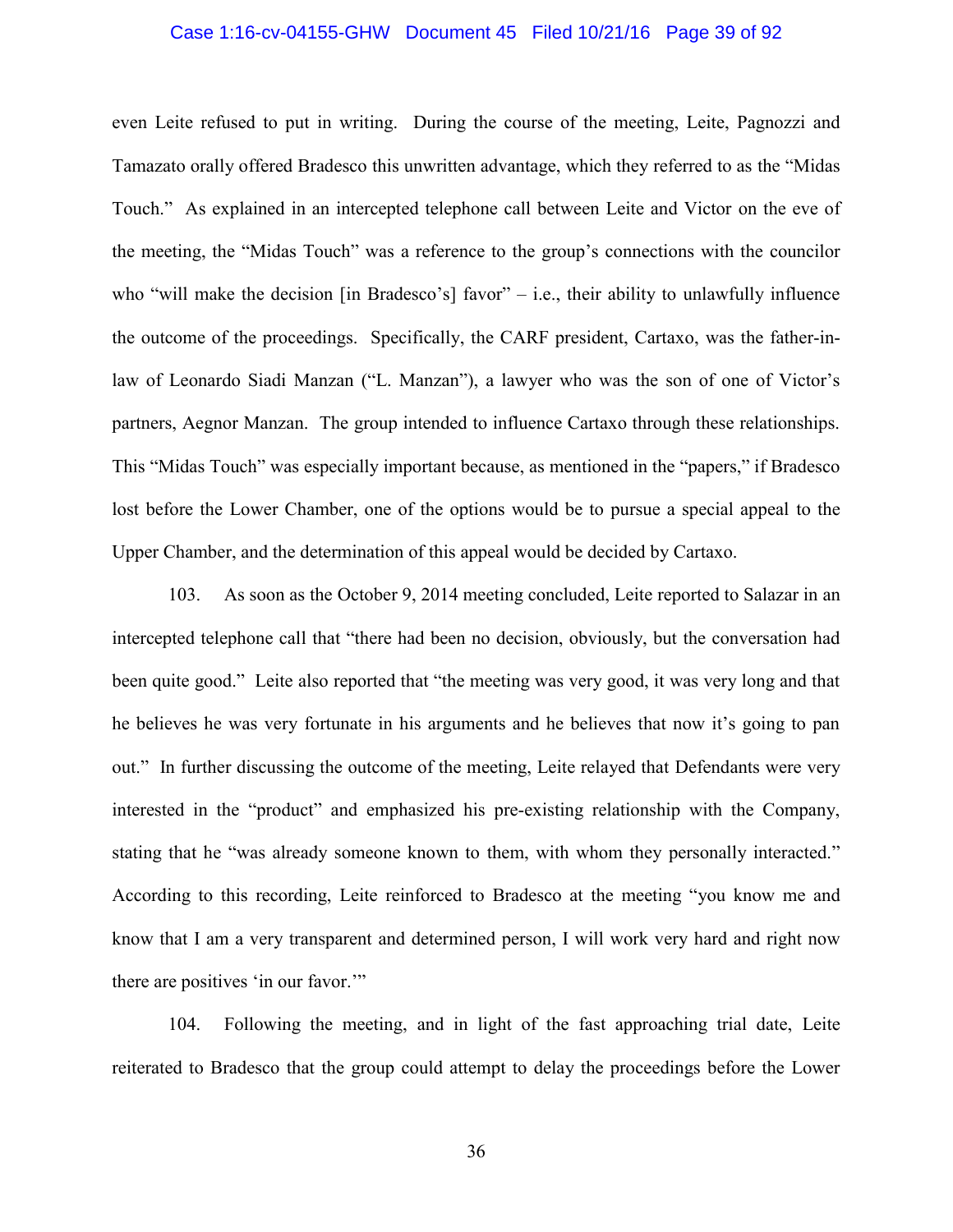### Case 1:16-cv-04155-GHW Document 45 Filed 10/21/16 Page 40 of 92

Chamber. Bradesco, however, opted to "allow things to be defined"  $-$  i.e., to allow the proceedings to move forward. As the Criminal Complaint explains, this October 9 meeting and the subsequent efforts undertaken by the group, detailed below, show that the Defendants had given the enterprise the "green light" to proceed.

105. The CARF trial was scheduled for October 14, 2014 and Leite, Salazar, Tamazato and Pagnozzi awaited a report from Victor and Nascimento regarding the outcome. They soon learned that the case had been moved to the agenda for the next morning, as one of the councilors was unable to attend the session, and Leite commented to Tamazato in a telephone call intercepted by the Federal Police that, based on their information, Bradesco "should lose." However, the case was not heard the next morning and was instead postponed to November 12, 2014, once again at the request of councilor Keramidas, who Victor described as "our friend."

106. Pagnozzi, met again with Bradesco on November 12, 2014 – the same day that the Lower Chamber CARF proceeding was to be decided. During this meeting, Abreu questioned Pagnozzi regarding the different options that Bradesco could pursue, and also asked, if Bradesco should lose before the Lower Chamber, whether the Company would prevail on appeal before the Upper Chamber. Trabuco, who only briefly attended the meeting, according to the Criminal Complaint, also asked how Pagnozzi proposed to proceed if the case was remanded for a diligence investigation. As the Criminal Complaint explained, this question was intended to suggest that Leite could "give an advantage" to Bradesco in the event that the case was remanded back to the DEINF/SP for further investigation by the FRS analysts.

107. However, as Pagnozzi later reported to Tamazato, Bradesco lost before the Lower Chamber, eliminating any possibility that the proceeding could be converted into diligence investigation. The vote was unanimous – six votes to zero. After learning of the adverse ruling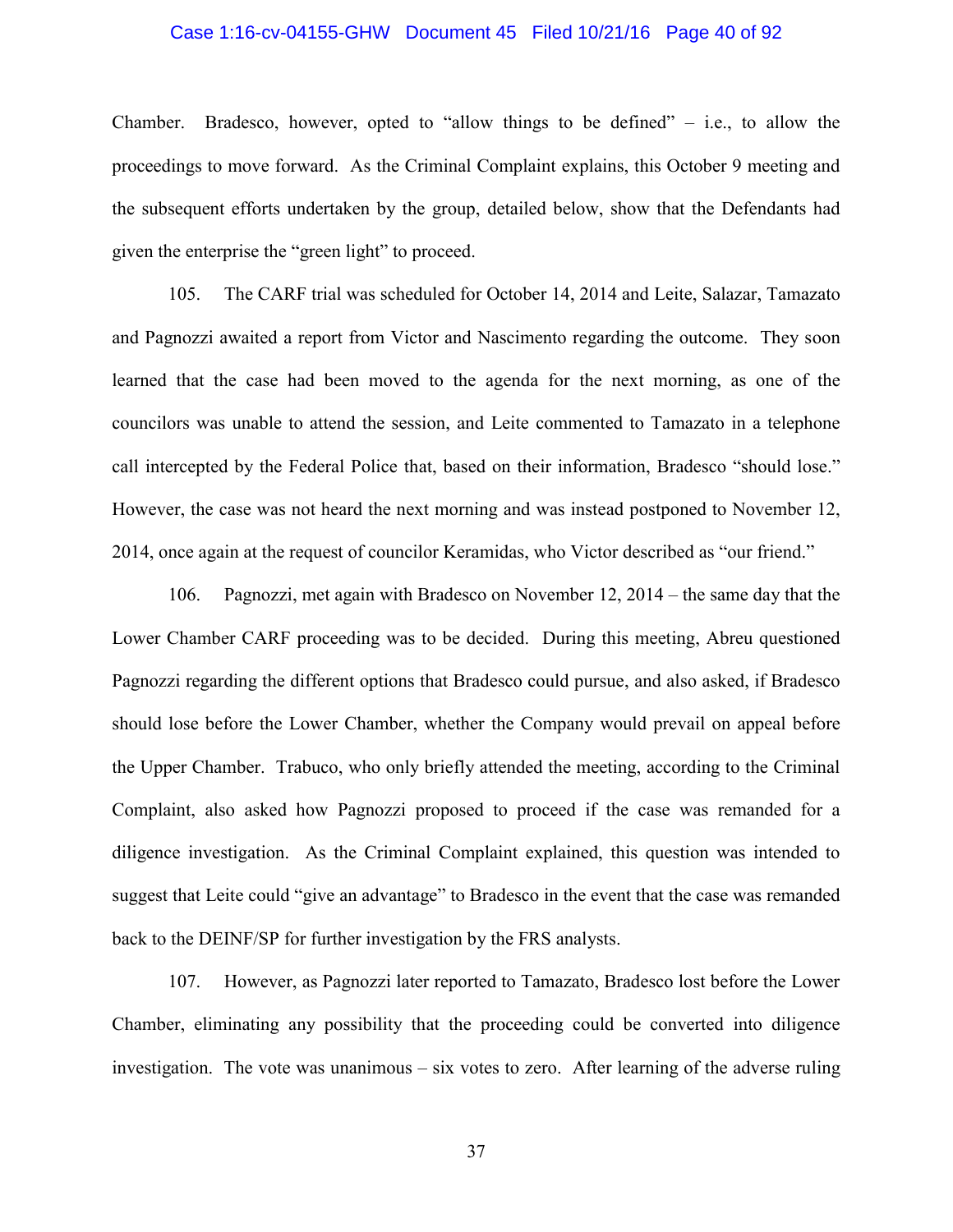### Case 1:16-cv-04155-GHW Document 45 Filed 10/21/16 Page 41 of 92

on the same day as the November 12 meeting, Abreu and Angelotti accused the group of negatively influencing the trial. In making these accusations, as the Criminal Complaint explained, it was "*again clear* that Abreu, Angelotti and Trabuco knew that they had sat at the table to engage with criminals." Abreu threatened to expose Leite and have him imprisoned, but Pagnozzi warned against this course of action, stating that it would only result in the Company making "the greatest enemy on Earth." Teixeira briefly joined the contentious meeting and reinforced to Abreu and Angelotti the benefit of the "services provided" by the group.

108. While Trabuco did not attend the full meeting on November 12, 2014, during an intercepted telephone conversation the next day, Pagnozzi confirmed to Leite that Trabuco knew about Abreu's and Angelotti's dealings with the group. In fact, during the brief period that Trabuco was at the meeting he told Pagnozzi, "I'm glad you're here . . . helping the Bank," which Pagnozzi understood to mean that Angelotti and Abreu were "relaying" to Trabuco "everything we're talking about." In other words, Trabuco knew all of the details regarding Bradesco's 2014 dealings with Pagnozzi, Leite, Tamazato and Salazar.

109. In the aftermath of the November 12, 2014 meeting and the Company's unanimous Lower Chamber defeat, Leite and Tamazato worried that Bradesco would be hesitant to continue with the scheme. This concern did not materialize. While Defendants had initially delayed formalizing their informal bribery agreement with the group because they believed Bradesco would prevail at the Lower Chamber proceeding, an intercepted telephone conversation between Tamazato and Leite confirmed that Defendants "desperately" sought out Pagnozzi and Leite the very next day – November 13, 2014.

110. Bradesco and the group soon agreed upon a strategy to challenge the Lower Chamber ruling. Bradesco executed the first part of this strategy by filing a Petition for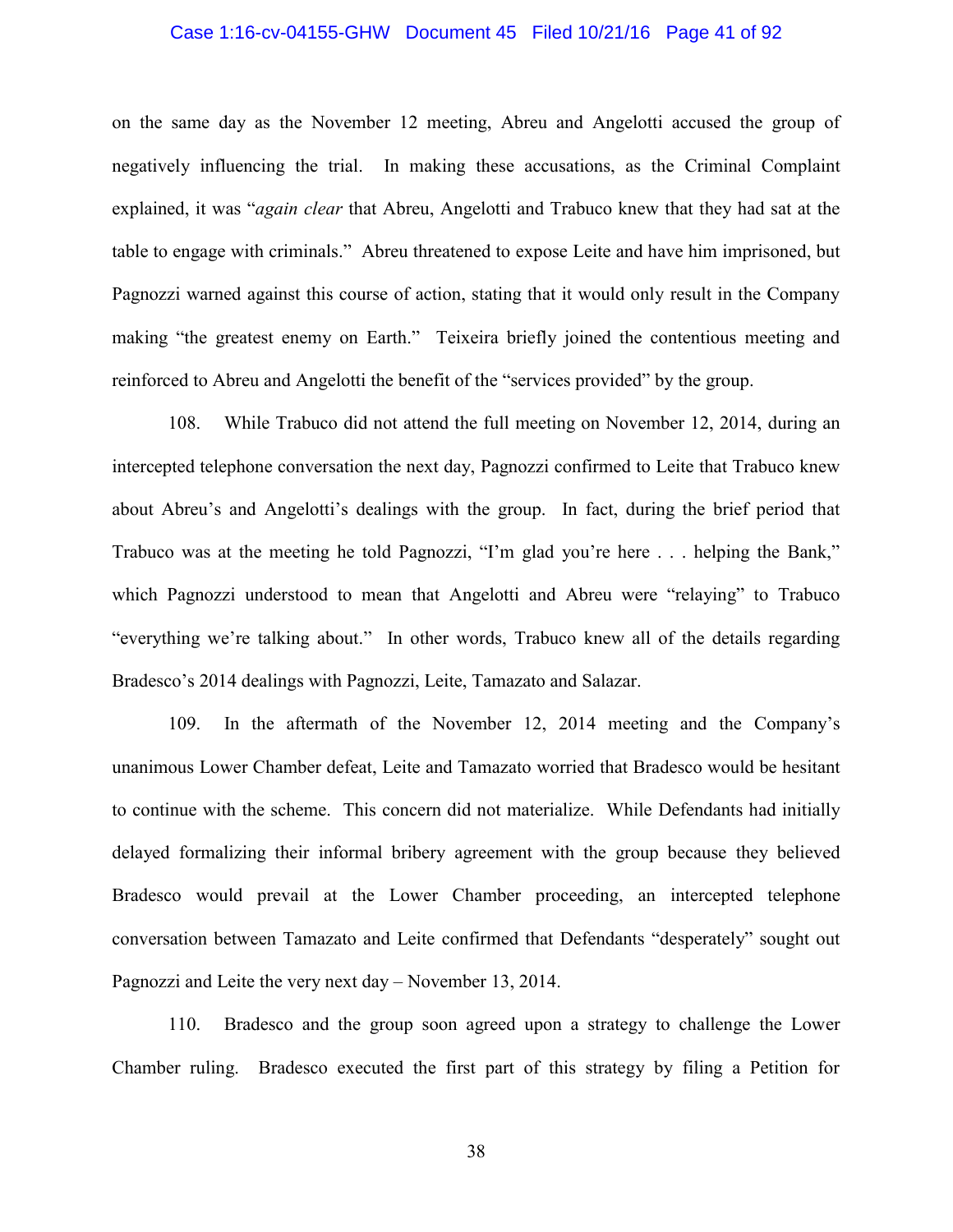### Case 1:16-cv-04155-GHW Document 45 Filed 10/21/16 Page 42 of 92

Clarification, Rectification and Amendment with the Lower Chamber on December 16, 2014. In the meantime, Victor and Nascimento began to research possible paradigms<sup>2</sup> to support an appeal of the Lower Chamber finding to the Upper Chamber, with the intention of passing these paradigms on to Bradesco's tax lawyer, Leo Krakowiak, who would officially file the appeal.

111. While the Brazilian Federal Court overseeing the investigation refused to extend the wiretaps of the group's phones beyond November 14, 2014 (based on a judicial finding that sufficient evidence of Defendants' active corruption had been collected), documents seized by the Federal Police show that the group and Bradesco continued to execute their plan. For example, Pagnozzi, Tamazato, Leite and Angelotti all met on November 28, 2014. In addition, on January 28, 2015, Pagnozzi met with Leite in the morning and then with Bradesco in the afternoon. Pagnozzi met again with Bradesco on the morning on March 19, 2015. These meetings demonstrate that Defendants were continuing to move forward with the scheme.

112. Further to the agreed-on plan, Mr. Krakowiak filed an appeal on behalf of the Company on March 18, 2015. As mentioned above, the admissibility of this appeal would be determined by Cartaxo – the group's "Midas Touch." The group planned to influence Cartaxo, through his son-in-law, L. Manzan, such that he would accept the appeal. In addition, Nascimento, as Cartaxo's right-hand man, would be responsible for examining the arguments and drafting the order of admissibility for the appeal. With Cartaxo and Nascimento on its side, everything seemed to be falling into place for Bradesco.

113. However, once Operation Zealots was disclosed to the public on March 26, 2015, Bradesco's "Midas Touch" was lost. As a result, the Company abandoned its CARF appeal.

 $\overline{a}$ 

<sup>2</sup> In this context, "paradigm" refers to a previous CARF decision that an appellee may cite in an effort to strengthen its arguments or prove a specific point. However, an appellee is limited in terms of which prior decisions it can cite. In addition, the cited paradigms are examined at the threshold admissibility stage, rather than at the merits stage.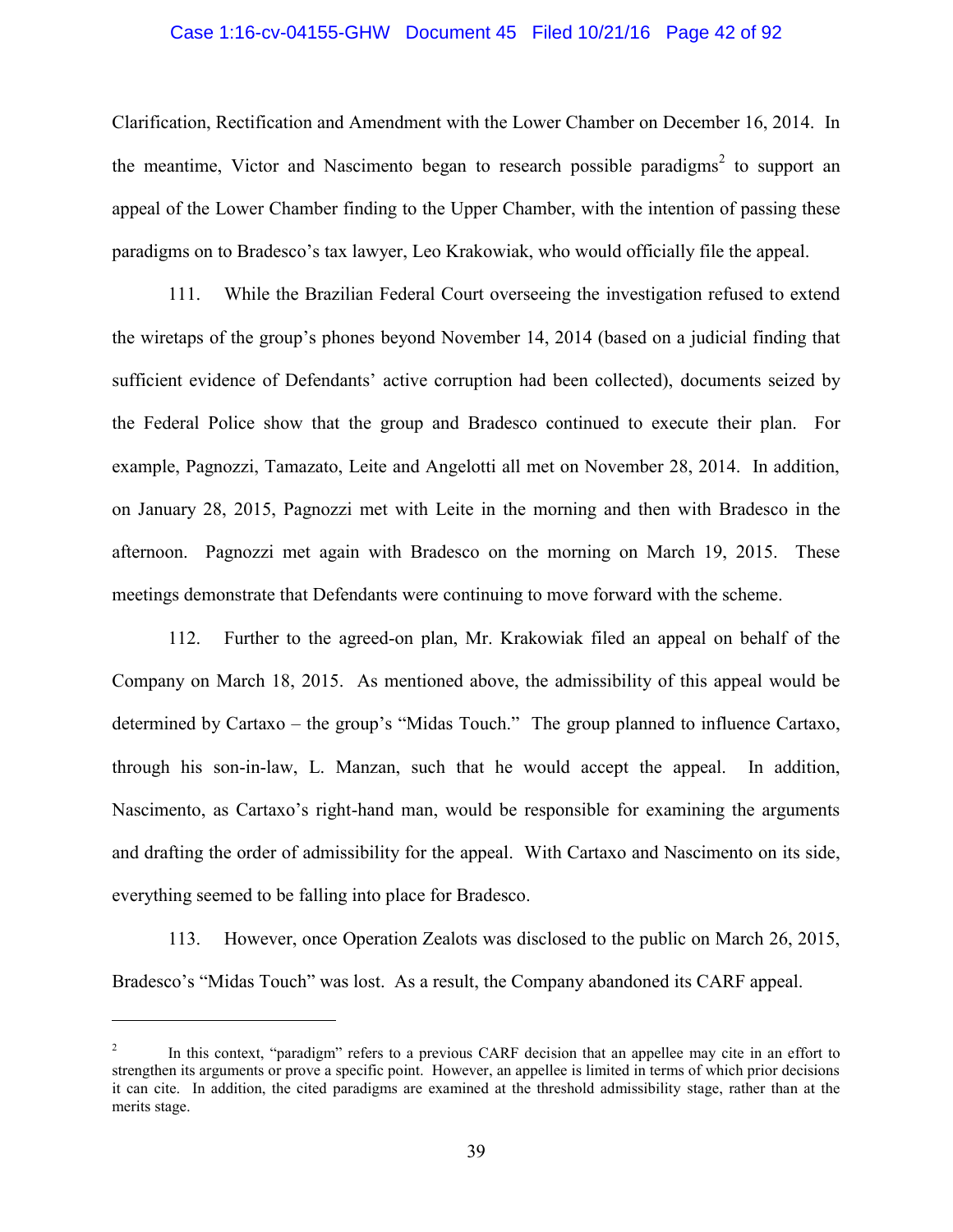## **B. News of Defendants' Unlawful Conduct Begins to Emerge**

114. On March 26, 2015, the Federal Police publicly disclosed certain information concerning the ongoing Operation Zealots investigation to the public. In particular, Federal Police inspector Marlon Cajado stated that seventy industrial, agricultural, civil engineering and financial companies, including banks, were under investigation for bribing CARF members to obtain favorable rulings that reduced or waived the tax amounts these companies owed. The inspector further stated that the Federal Police had seized documents and R\$1.8 million (approximately \$494,500) during raids in three different cities earlier that morning and indicated that the participants in this criminal scheme could face charges of influence peddling, corruption, criminal conspiracy and money-laundering, with jail sentences of up to fifty years. U.S. news articles published after the market closed on March 26, 2015 reported on Operation Zealots.

115. On March 28, 2015, *O Estado de S. Paulo*, a major Brazilian news outlet, confirmed that Bradesco was one of the large banks being investigated in Operation Zealots.

116. In early April 2015, additional details regarding Defendants' scheme began to emerge. Specifically, various Brazilian news outlets, including *O Estado de São Paulo*, reported that Bradesco executives, including Trabuco, were subjects of the investigation and that the MPF had recorded telephone conversations revealing that these Bradesco executives met with the lawyers and FRS officials being investigated and engaged in negotiations with this group in an attempt to avoid an unfavorable CARF decision. These reports noted, however, that because the Federal Police's telephonic recordings were discontinued while Bradesco's negotiations with Brazilian officials were ongoing, it remained unclear whether evidence existed showing that Bradesco executives followed through with the alleged corruption scheme.

117. On May 20, 2015, Marlon Oliveira Cajado dos Santos, a representative of the Federal Police, announced that the Operation Zealots investigation would be spun off into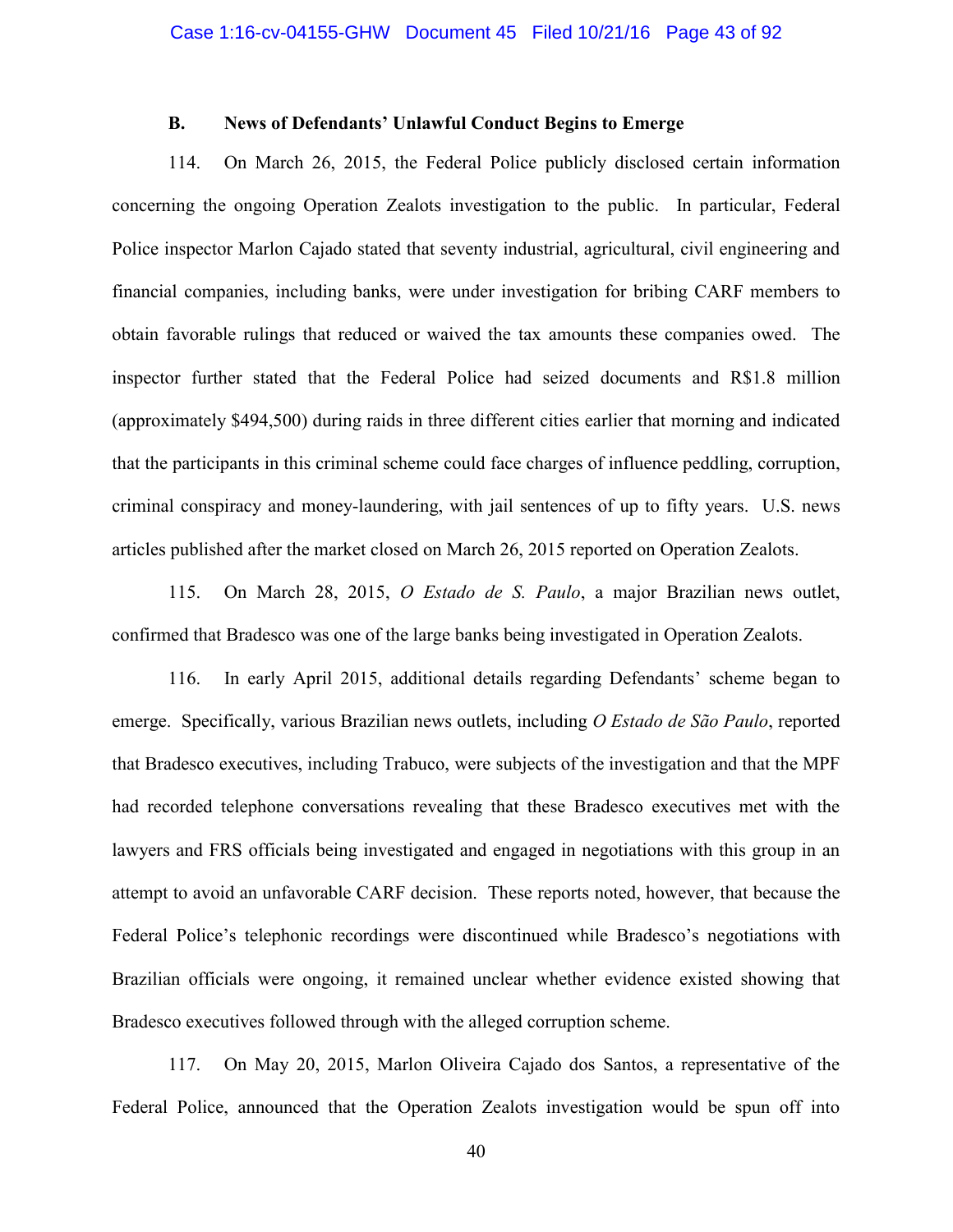### Case 1:16-cv-04155-GHW Document 45 Filed 10/21/16 Page 44 of 92

separate, company-specific investigations in order to expedite the proceedings and provide an answer to the Brazilian people. Mr. Cajado stated that the Federal Police were identifying "priority" cases, of which Bradesco was one, that would be investigated first. Mr. Cajado also commented that by expediting the proceedings, the Federal Police planned to "close [the] taps" and prevent further diversion of public funds.

118. After continuing their investigation into the scheme and their review of the evidence collected, on May 31, 2016, the Federal Police indicted Bradesco executives Trabuco, Abreu and Angelotti.

119. Based on the information in the indictment and the police report compiled by the Federal Police, the MPF filed the Criminal Complaint against Trabuco, Abreu, Angelotti, Teixeira, Leite, Pagnozzi, Tamazato, Victor, Nascimento, and Salazar on July 27, 2016. The Criminal Complaint alleges that the Individual Defendants committed the crime of active corruption and provides specific facts and details evidencing these crimes. As set forth in the applicable provision of the Brazilian Criminal Code which defines the crime of active corruption, Article 333, it is illegal "[t]o offer or promise an undue advantage to a public official, for him to conduct, omit or delay an official act." The Criminal Complaint also contained information and details regarding the aspects of Bradesco's tax bribery scheme that occurred between 2004 and 2015.

120. Also on July 27, 2016, the Federal District Court in Brazil accepted the Criminal Complaint filed against Trabuco, Abreu, Angelotti, Teixeira, Leite, Pagnozzi, Tamazato, Victor, Nascimento, and Salazar. The Brazilian court's acceptance of the Criminal Complaint indicates that the court found just cause to prosecute the criminal action.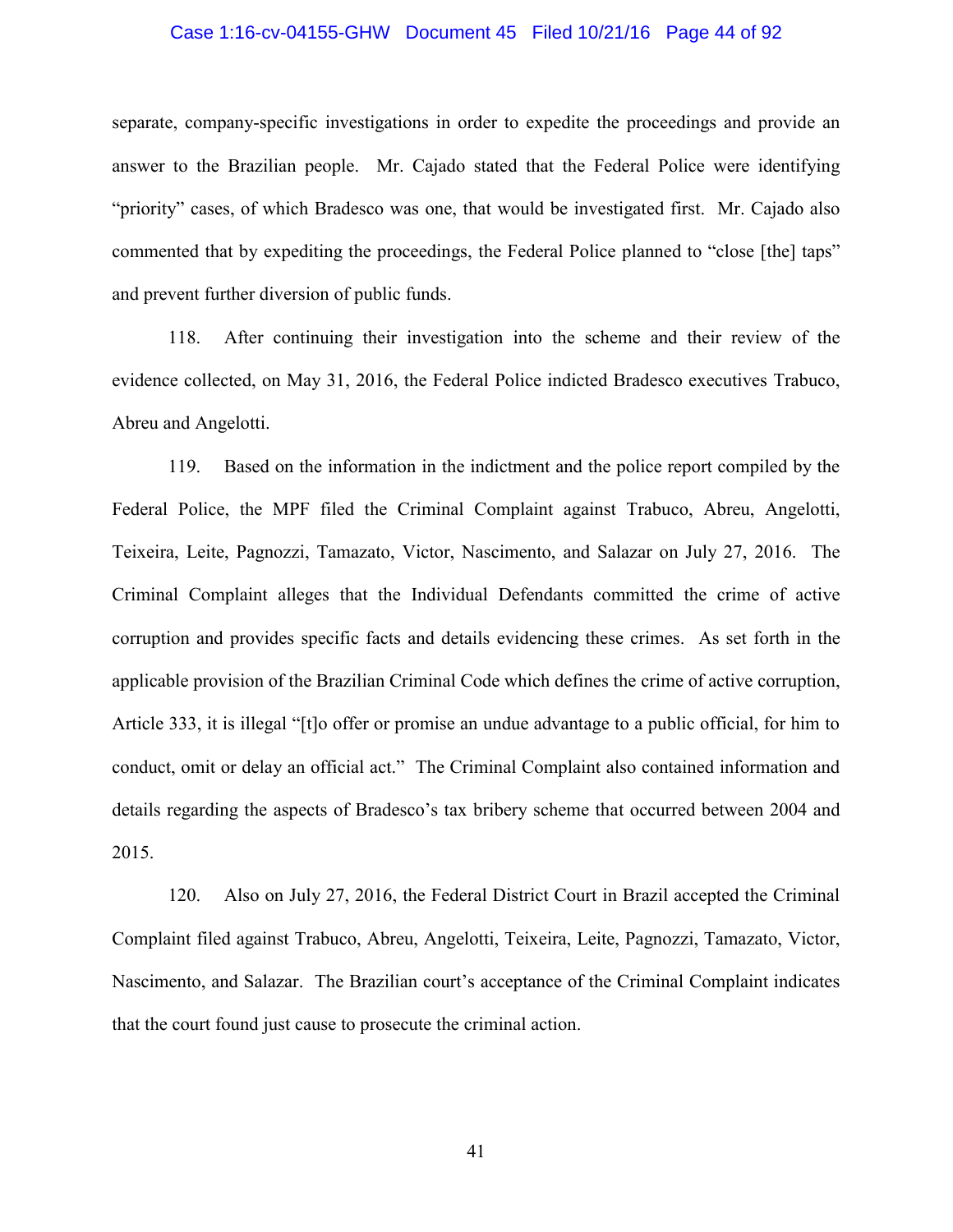### Case 1:16-cv-04155-GHW Document 45 Filed 10/21/16 Page 45 of 92

121. In the decision accompanying the Brazilian court's acceptance of the Criminal Complaint, Judge Oliveira noted that, while the accused were still entitled to present their defense, "in this initial evaluation, there is no relevant clear piece of evidence capable of invalidating the accusation."

122. As a result of Operation Zealots, CARF proceedings were suspended for much of 2015 and only resumed in December 2015 after the enactment of sweeping reforms aimed at inhibiting similar illicit conduct in the future.

## **C. A Brazilian Federal Judge Hinders the Progress of Operation Zealots**

123. Despite the magnitude of the scandal, the MPF and Federal Police faced an uphill battle in investigating the crimes committed by the Defendants, among others, and securing the evidence necessary to file indictments and complaints. Specifically, the Brazilian Federal Judge who was initially overseeing the Operation Zealots proceedings, Judge Ricardo Augusto Soares Leite ("Judge Leite"), consistently hindered the investigation – so much so that the MPF filed a formal complaint with the internal affairs department of the Brazilian Federal Regional Court.

124. Among the obstructionist actions cited by Federal Prosecutor Frederico Paiva was Judge Leite's refusal to grant any of the twenty-six requests filed by the MPF for temporary imprisonment of CARF councilors and ex-councilors and accounting and law firm employees. Temporary imprisonment of suspects is crucial to an investigation like Operation Zealots because it ensures that the police are able to take statements from the suspects before they can communicate with one another and agree upon common answers and stories. Judge Leite also refused to lift the secrecy order and unseal the investigation and selectively rejected the MPF's requests to freeze the assets of the individuals under investigation. In addition, Judge Leite rejected search and seizure requests from the Federal Police and, as mentioned above, similarly rejected the Federal Police's applications in late 2014 to extend the email monitoring and phone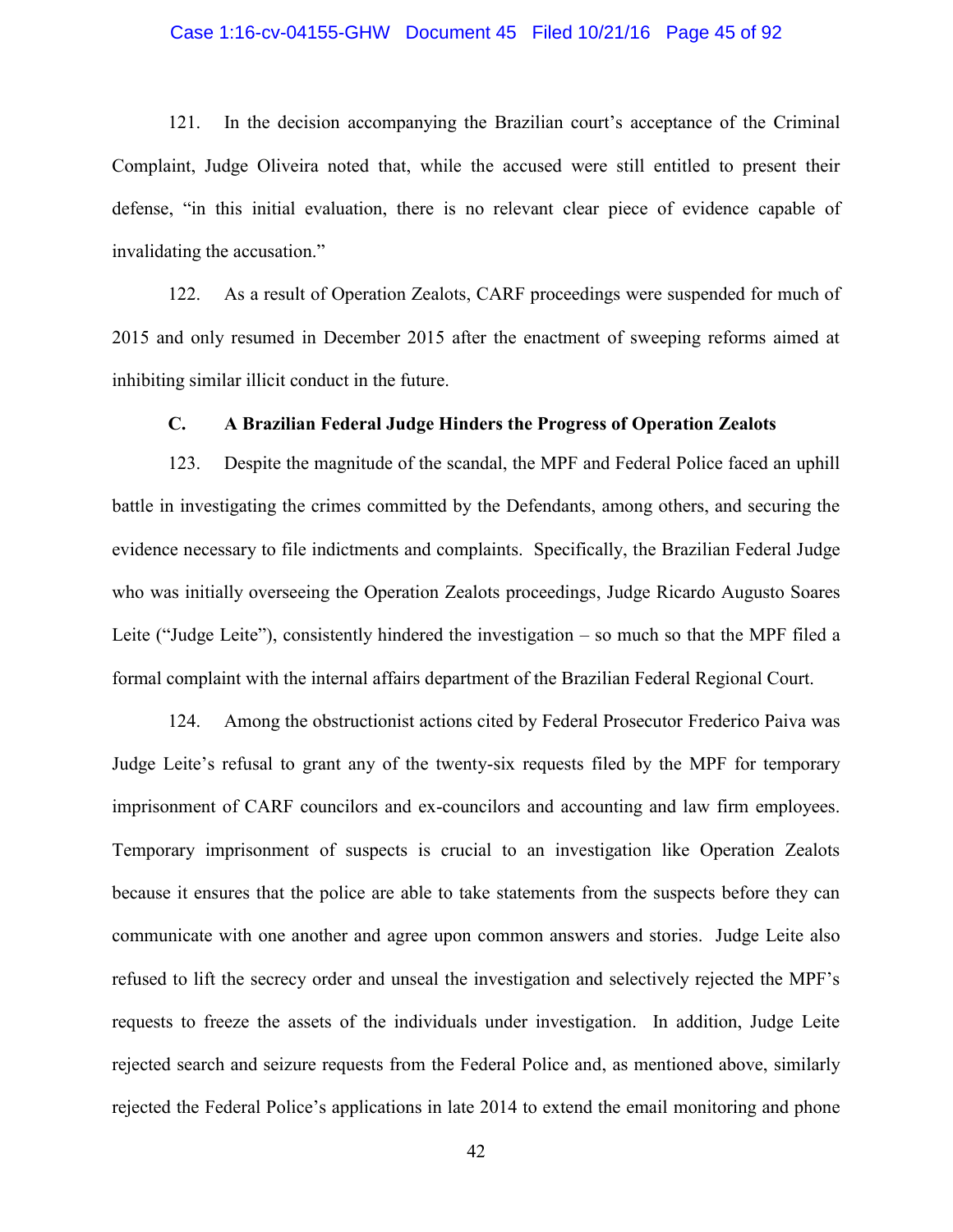### Case 1:16-cv-04155-GHW Document 45 Filed 10/21/16 Page 46 of 92

wiretaps of the suspected criminals. Significantly, Judge Leite's decision denying the Federal Police's request to extend the wiretaps came just days after Leite's conversation with Pagnozzi, wherein Pagnozzi relayed Trabuco's comment that "I'm glad you're here . . . helping the Bank." This decision severely impeded the efforts of the Federal Police in gathering further evidence of Defendants' illegal bribery schemes.

125. As a result of the MFP's internal affairs complaint filed against Judge Leite, he was removed from the case in August 2015 and was eventually replaced with Judge Oliveira.

### **D. The CARF CPI Succumbs to Improper Influence**

126. In the wake of the disclosure of the Operation Zealots investigation, a Parliamentary Commission of Inquiry, known by its Portuguese-language acronym "CPI," was formed by Brazil's House of Representatives to investigate the alleged manipulation of CARF proceedings through the payment of bribes. Notably, despite the evidence uncovered by the Federal Police regarding Bradesco's participation in the scheme to bribe CARF officials, Trabuco was never summoned to testify before the CPI. One congressman explained that when requests calling for the testimony of high-level bank executives, such as Trabuco, were made, the CARF CPI session was emptied such that the requests could not be approved for lack of a quorum.

127. Further indicating illicit manipulation of the commission, two congressmen participating in the investigation, including the vice president of the CARF CPI, have stated that some members of the commission accepted bribes in exchange for agreeing not to seek testimony from certain executives implicated in the scheme. As additional evidence of improper relationships between the CARF CPI members and the corrupt executives, one congressman who lodged an "Independent Vote" pointed to the large sums donated by the companies implicated in Operation Zealots, including Bradesco, to these CPI members' political campaigns. This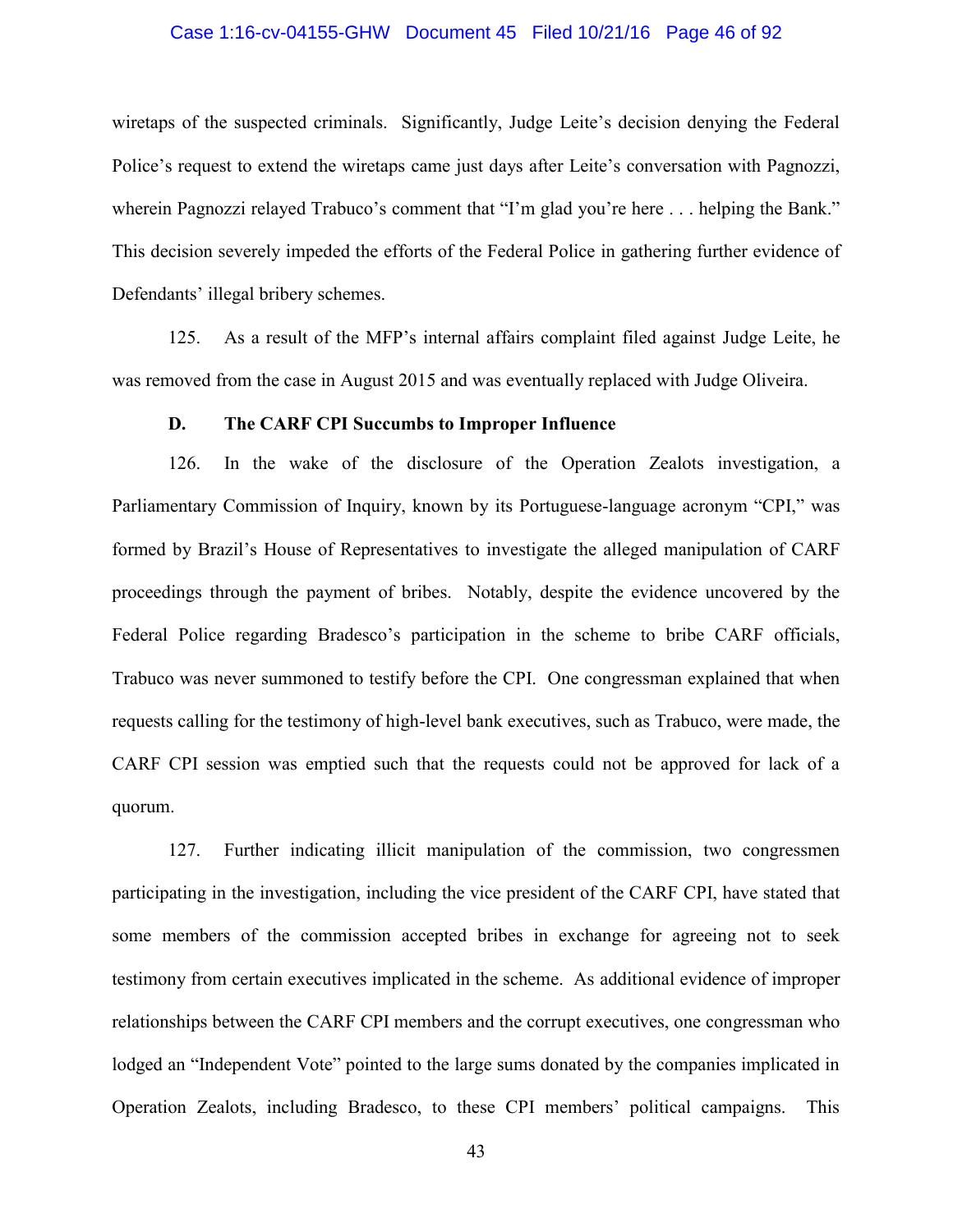### Case 1:16-cv-04155-GHW Document 45 Filed 10/21/16 Page 47 of 92

congressman further stated that Trabuco was "systematically shield[ed]" from being called to testify. The vice president of the CARF CPI similarly denounced the "calls to give testimony of Mr. Carlos Luis Trabuco . . . that have been systematically avoided." A third congressman resigned from the CARF CPI, stating that he was "ashamed" that he was supposed to be a "representative of the people" in the proceeding and yet this CPI did not result in "absolutely anything." In his formal resignation, the congressman also noted that not one "of those who actually practiced the crimes" was heard before the CPI and declared the commission "an embarrassment to [the] country."

128. Unsurprisingly, the CARF CPI came to a close in August 2016 without reaching any conclusions or issuing a final report. While the interim president, Waldir Maranhão, had approved an extension of the committee's term, Rodrigo Maia ("Maia") overruled this extension when he assumed the presidency three days later. Notably, Maia's denial of the extension occurred on the same day that he had lunch with André Gerdau of the Gerdau Group, Defendant Trabuco and the interim President of Brazil, Michel Temer, at an event organized by the Instituto Talento Brasil. Maia further determined that the last twenty-six days of the CPI would be dedicated only to voting on a final report, meaning that no additional testimony would be heard. Following Maia's decision, Committee members delayed submitting the final report for voting in hopes of spurring an extension of the CPI term, but were not successful in their efforts. This delay instead resulted in the CPI having insufficient time to vote on the final report, which recommended the indictment of certain Gerdau executives but said nothing about Bradesco.

### **E. Bradesco's CARF Connections**

129. On November 27, 2014, in the midst of Bradesco's CARF bribery scheme, Joaquim Levy ("Levy") was named by President Dilma Rousseff as Brazil's Minister of Finance – after Trabuco apparently turned down the appointment. Levy subsequently took office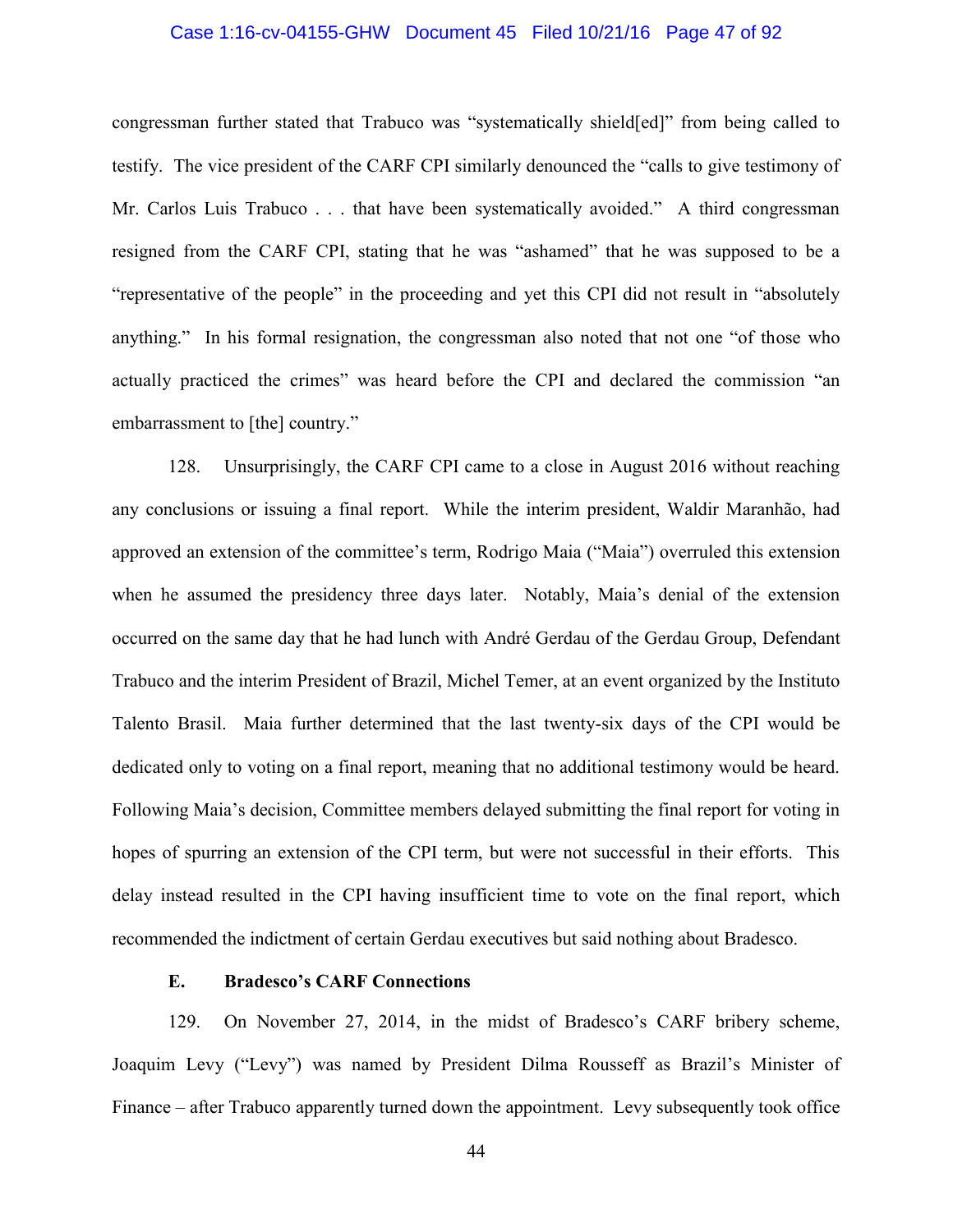### Case 1:16-cv-04155-GHW Document 45 Filed 10/21/16 Page 48 of 92

on January 1, 2015. Prior to his appointment as Minister of Finance, Levy served as the managing director of Bradesco's subsidiary, Bradesco Asset Management, from 2010 to 2014. He remained on Bradesco's payroll through the end of 2014. The Ministry of Finance, which is responsible for overseeing CARF, was involved in the Operation Zealots investigation.

130. In early 2015, just before the announcement of Operation Zealots, Levy appointed Maria Teresa Martinez Lopes ("Martinez"), a Bradesco lawyer, as Vice President of CARF. Following her appointment, Martinez, a Bradesco employee for thirty-one years and a sitting CARF councilor for fifteen years, stated that she would continue her employment with the Company while also serving as Vice President of CARF. The public immediately raised concerns that Martinez's dual roles – working for Bradesco while simultaneously adjudicating disputes lodged by taxpayers, such as Bradesco – created a conflict of interest. CARF and Bradesco attempted to quell these concerns by citing to CARF procedures that would prohibit Martinez from voting in any proceeding in which Bradesco had an interest and Bradesco also noted that the Company's internal compliance policies similarly prohibited such a conflict. Notably, the internal CARF information contained in the "papers" that the Bribe Facilitation Group presented to Bradesco reflected that Martinez was originally part of the CARF Upper Chamber panel that would have heard Bradesco's appeal of the Lower Chamber decision. The group assumed that she would recuse herself, but the CARF proceeding was terminated before she made such a recusal.

131. Despite the reassurances from CARF and Bradesco about avoiding potential conflicts of interest, and in light of the allegations leveled against Bradesco in connection with Operation Zealots, Levy and Martinez's ties to the Company aroused public suspicion. One commentator called for Levy's termination "before Brazil was handed over to Bradesco," even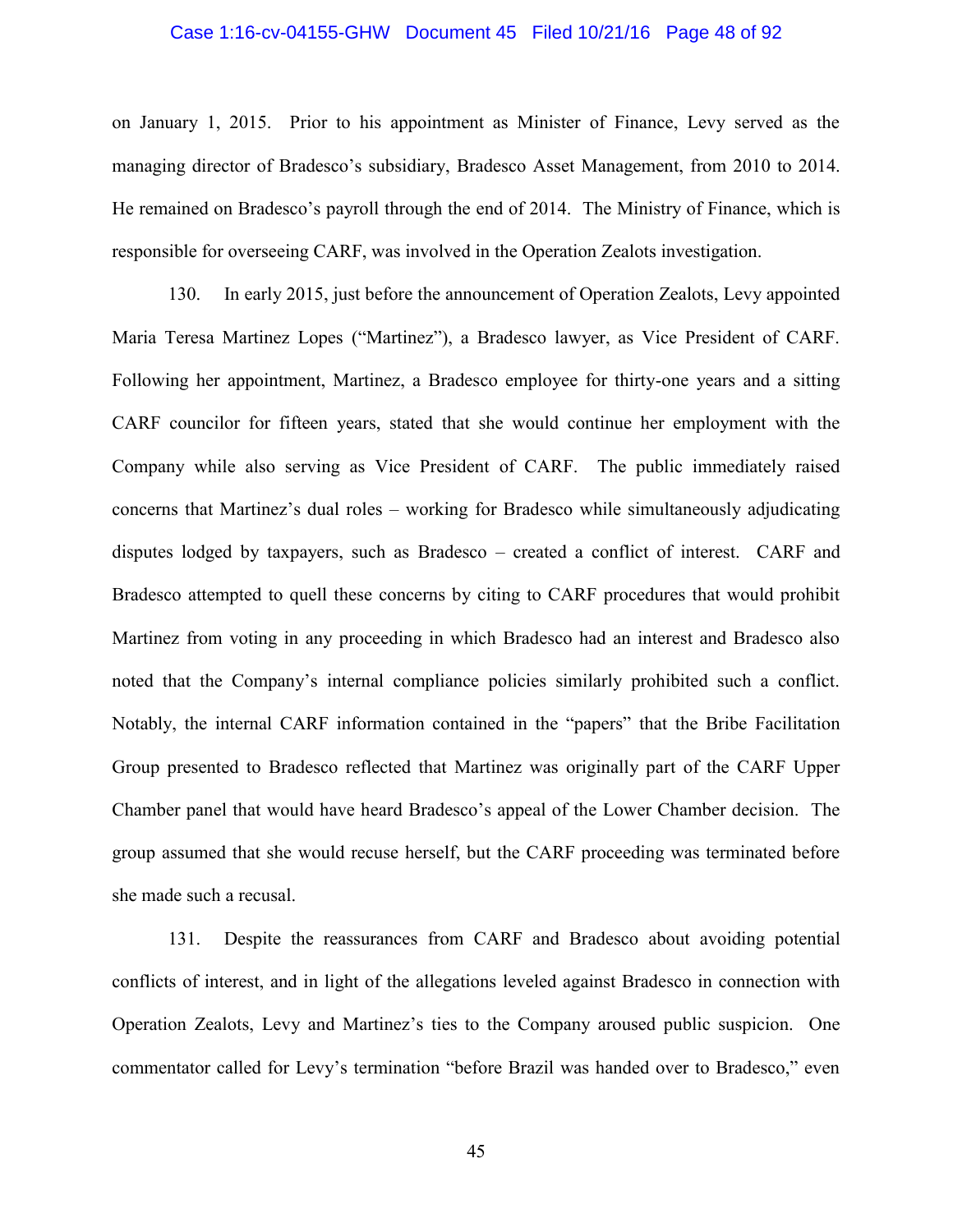### Case 1:16-cv-04155-GHW Document 45 Filed 10/21/16 Page 49 of 92

going so far as to imply that Levy's connections to Bradesco amounted to treason. Levy resigned from his position as Minister of Finance on December 18, 2015. Martinez, however, continues to serve as Vice President of CARF and work at Bradesco.

## **F. Defendants Deny Any Wrongdoing After Operation Zealots is Publicly Announced**

132. Shortly after Operation Zealots was announced and Bradesco was implicated in the scheme, the Company began vehemently denying any wrongdoing on the part of its executives.

133. For example, Bradesco issued a press release on March 31, 2015, which it later filed with the SEC on a Form 6-K signed by Angelotti on April 10, 2015, responding to the March 28, 2015 *O Estado de São Paulo* article, which confirmed that Bradesco was one of the companies implicated in the CARF bribery scheme. In its response, the Company stated that "Bradesco informs that it does not know details concerning the investigative process related to the subject" and further "clarifie[d] that it adopts strict internal controls to ensure the compliance of its Anticorruption Corporate Policy and of its Code of Ethical Conduct, besides complying with the rules issued by Regulatory Bodies."

134. On June 1, 2016, in response to the May 31, 2016 announcement of the indictment of Trabuco, Angelotti and Abreu, Bradesco filed a Form 6-K with the SEC, stating that "[n]o proposal, hiring or payment have been implemented from these contacts [with the group], even because the tax pending issue was under the responsibility of renowned tax specialists." The Company also emphasized that "the lawsuit at CARF, object of the investigation, was tried in disfavor of Bradesco unanimously - 6 x 0, and is now submitted to the Judiciary." Finally, Bradesco stated: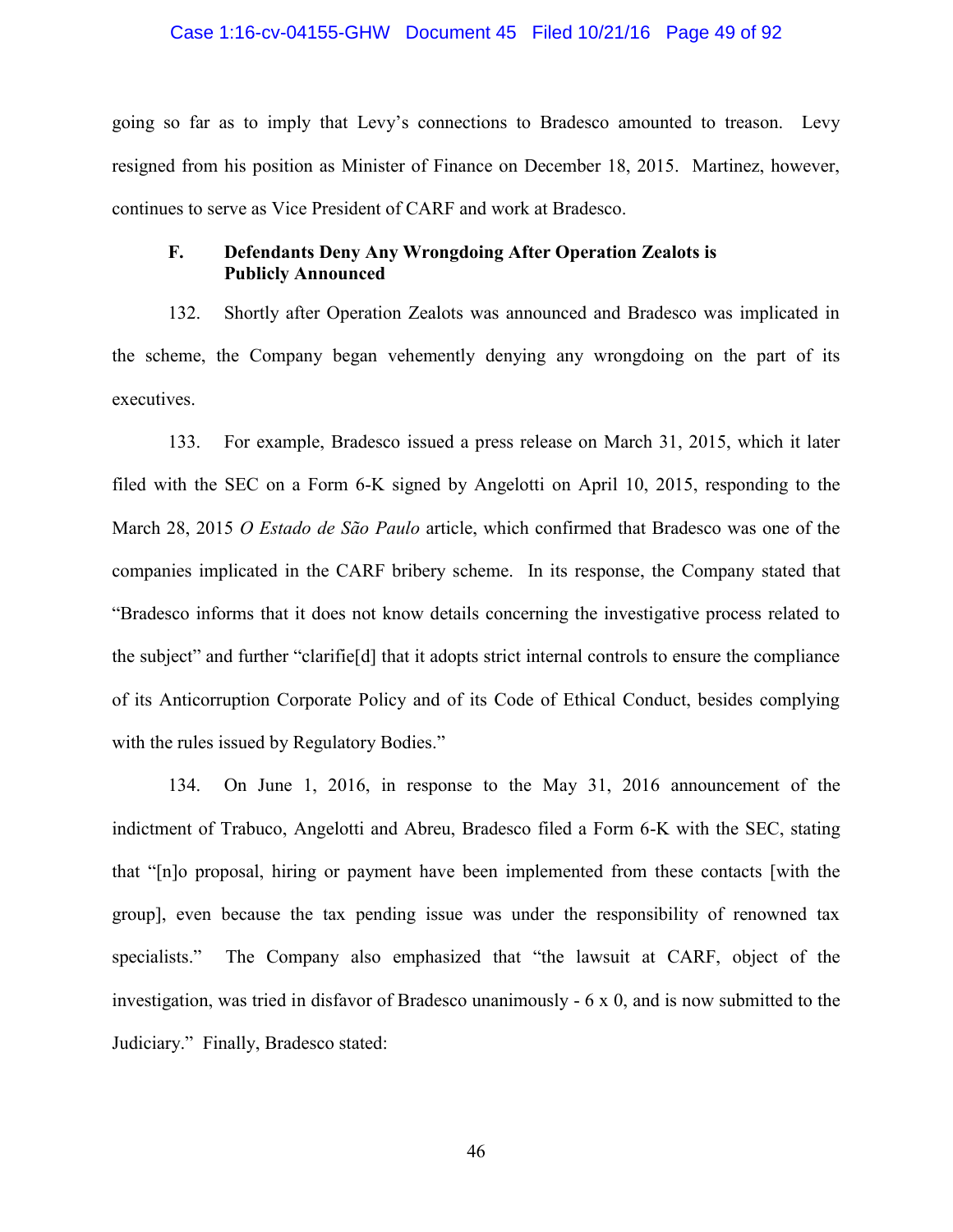The Company informs that it has never promised, offered or gave undue advantage to any person, including public employees, for submission of tax affairs or of any other nature.

The indictment takes by surprise the Bradesco's Management, considering that the two Officers were heard only as witnesses [during the Operation Zealots investigation] and the Company's CEO [never] [sic] has been heard or participated in any meeting with representatives of the tax advisory office.

Bradesco reiterates its high standards of ethical conduct and reaffirms its confidence in the full operation of Justice.

# **VI. DEFENDANTS' MATERIALLY FALSE OR MISLEADING STATEMENTS AND OMISSIONS**

135. During the Class Period, Defendants made a series of false or misleading statements and omissions of material fact regarding: (i) the Company's internal controls and disclosure controls and procedures; (ii) its Anti-Corruption Policy and procedures; (iii) its code of ethics; and (iv) the accuracy of its SEC and CVM filings. In addition, Defendant Trabuco executed CEO Certifications and certifications pursuant to Section 906 of the Sarbanes-Oxley Act of 2002 ("SOX") that were rendered materially false or misleading by the undisclosed bribery scheme. Finally, Bradesco issued materially false or misleading statements denying any wrongdoing in response to disclosures concerning Operation Zealots.<sup>3</sup>

# **A. Internal Controls Statements**

136. Bradesco's 2011 Form 20-F stated as follows with respect to the Company's internal control over financial reporting:

(b) Management's annual report on internal control over financial reporting

Our Management is responsible for establishing and maintaining adequate internal control over financial reporting as defined in Articles 13a-15(f) and 15d-15(f) under the Securities and Exchange Act of 1934 of the SEC. *Our internal control was designed to provide reasonable assurance regarding the reliability* 

 $\overline{a}$ 

<sup>&</sup>lt;sup>3</sup> Unless otherwise noted herein, all quotes from Defendants in this Section are reproduced verbatim.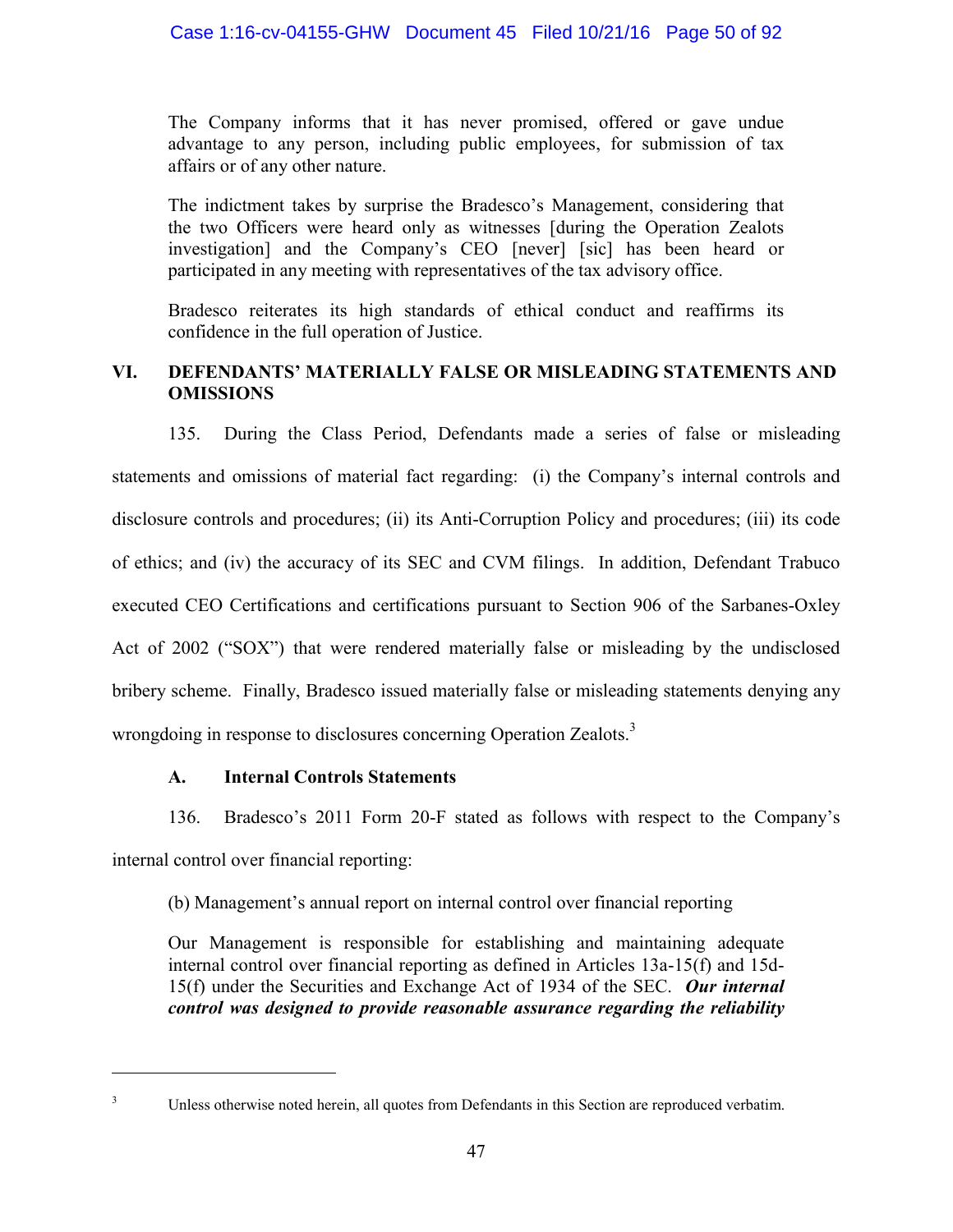# *of financial reporting and the preparation of financial statements for external purposes in accordance with generally accepted accounting principles.*

All internal control systems, no matter how well designed, have inherent limitations. Therefore, even those systems determined to be effective may not prevent or detect misstatements. Also, projections of any evaluation of efficacy for future periods are subject to the risk that controls may become inadequate because of changes in conditions, or that the degree of compliance with the policies or procedures may decline.

Our Management made an assessment of the effectiveness of our internal control over financial reporting as of December 31, 2011 based on criteria established by the Committee of Sponsoring Organizations of the Treadway Commission's (COSO) "Enterprise Risk Management - Integrated Framework." Based on its evaluation and those criteria, *our management has concluded that our internal control over financial reporting was effective as of December 31, 2011.*

\* \* \*

(d) Changes in internal control over financial reporting

There have been no changes in our internal control over financial reporting (as such term is defined in Articles 13a-15(f) and 15d-15(f) under the "Exchange Act of 1934" of the SEC) that occurred during the fiscal year ended December 31, 2011 that have materially affected, or are reasonably likely to materially affect, our internal control over financial reporting.

137. Bradesco's May 2012 Reference Form states with respect to the "level of

efficiency of [internal controls used to ensure that reliable financial statements are prepared],

indicating eventual deficiencies and actions taken to correct them" that "*[t]here were no such* 

*faults* and therefore no such measures taken on preparing the issuer's consolidated financial

statements for the years ended on December 31, 2011, 2010 and 2009."

138. Bradesco's 2012 Form 20-F states as follows with respect to the Company's internal control over financial reporting:

(b) Management's annual report on internal control over financial reporting

Our Management is responsible for establishing and maintaining adequate internal control over financial reporting as defined in Articles 13a-15(f) and 15d-15(f) under the Securities and Exchange Act of 1934 of the SEC. *Our internal control was designed to provide reasonable assurance regarding the reliability*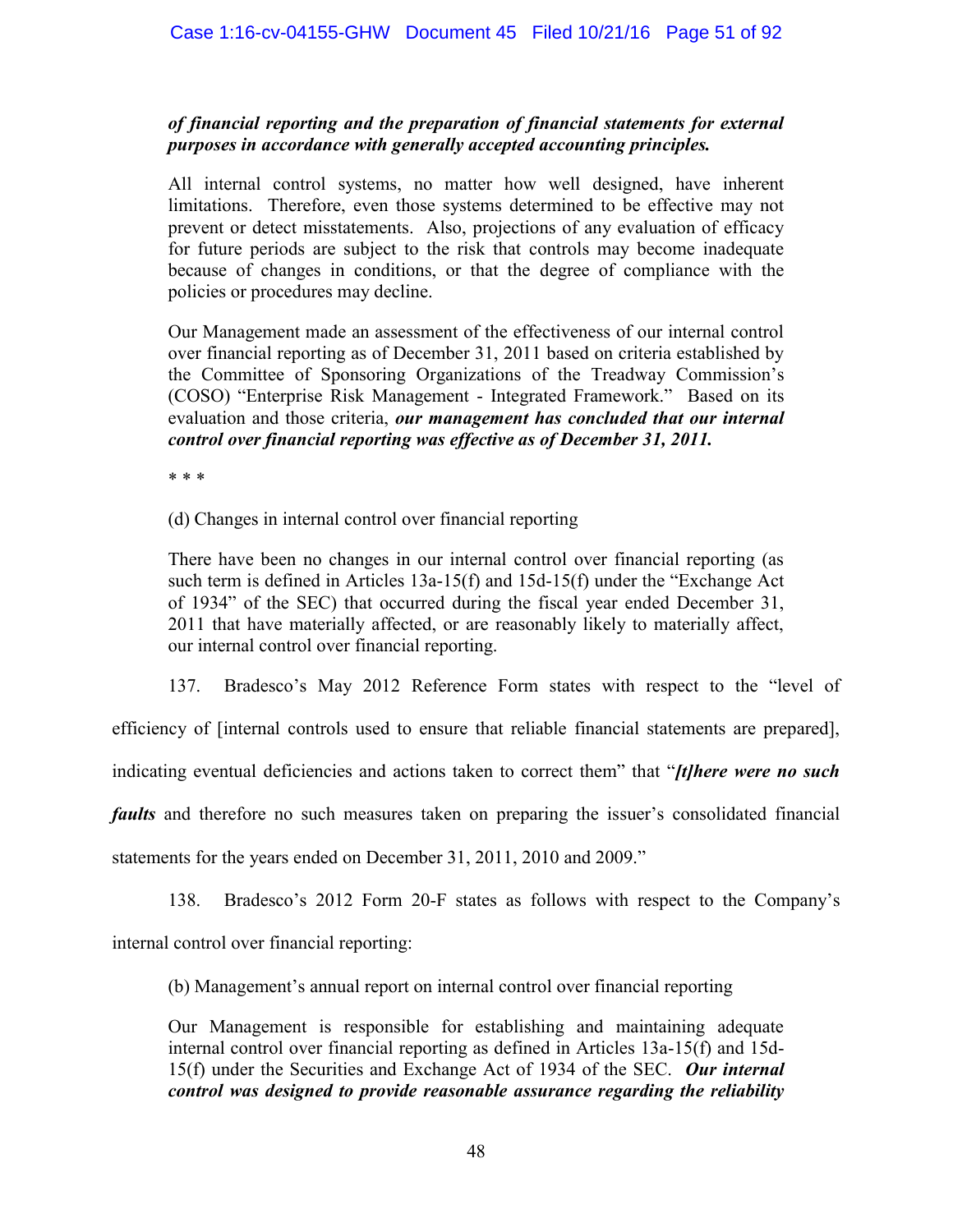# *of financial reporting and the preparation of financial statements for external purposes in accordance with generally accepted accounting principles.*

Our Management made an assessment of the effectiveness of our internal control over consolidated financial reporting as of December 31, 2012 based up on [sic] the framework "Enterprise Risk Management – Integrated Framework" established by the COSO and has *concluded that our internal control over financial reporting was effective.*

\* \* \*

(d) Changes in internal control over financial reporting

There have been no changes in our internal control over financial reporting (as such term is defined in Articles 13a-15(f) and 15d-15(f) under the "Exchange Act of 1934" of the SEC) that occurred during the fiscal year ended December 31, 2012 that have materially affected, or are reasonably likely to materially affect, our internal control over financial reporting.

139. Bradesco's May 2013 Reference Form states that:

The Management evaluated the effectiveness of internal controls related to consolidated financial statements dated of December 31, 2012, and *concluded with a reasonable level of assurance that internal controls are efficient and effective to ensure the information integrity*, and that no significant deficiencies or material weaknesses have been identified.

140. Bradesco's 2013 Form 20-F states as follows with respect to the Company's

internal control over financial reporting:

(b) Management's annual report on internal control over financial reporting

Our Management is responsible for establishing and maintaining adequate internal control over financial reporting as defined in Articles 13a-15(f) and 15d-15(f) under the Securities and Exchange Act of 1934 of the SEC. *Our internal control was designed to provide reasonable assurance regarding the reliability of financial reporting and the preparation of financial statements for external purposes in accordance with generally accepted accounting principles.*

Our Management made an assessment of the effectiveness of our internal control over consolidated financial reporting as of December 31, 2013 based upon the framework "Enterprise Risk Management – Integrated Framework" established by the Committee of Sponsoring Organizations of the Treadway Commission ("COSO") and has *concluded that our internal control over financial reporting was effective.*

\* \* \*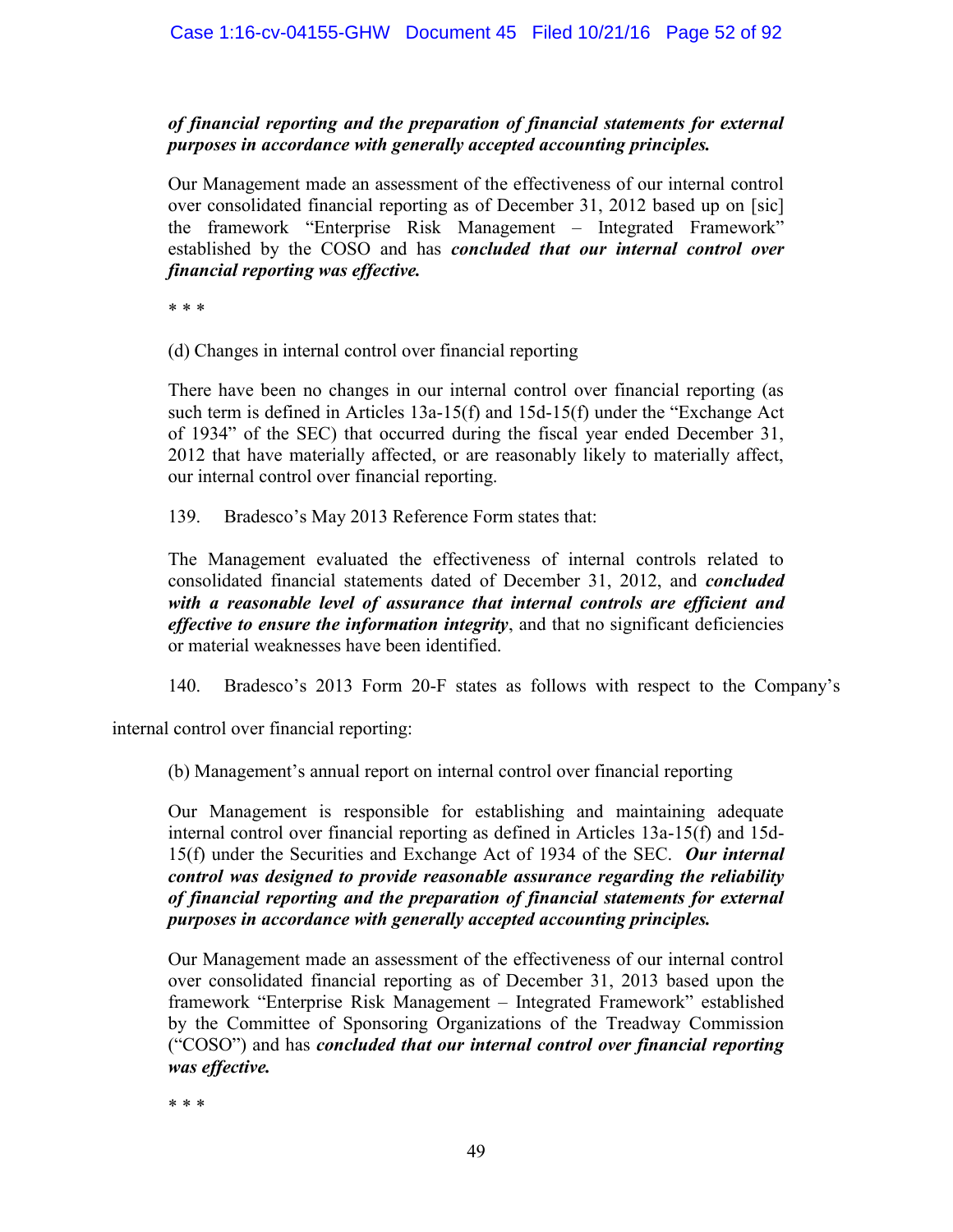(d) Changes in internal control over financial reporting

There have been no changes in our internal control over financial reporting (as such term is defined in Articles 13a-15(f) and 15d-15(f) under the "Exchange Act of 1934" of the SEC) that occurred during the fiscal year ended December 31, 2013 that have materially affected, or are reasonably likely to materially affect, our internal control over financial reporting.

141. Bradesco's May 2014 Reference Form states:

[T]he Management evaluated the effectiveness of internal controls related to consolidated financial statements dated of December 31, 2013, and *concluded with a reasonable level of assurance that internal controls are efficient and effective to ensure the information integrity*, and that no significant deficiencies or material weaknesses have been identified.

142. Bradesco's 2014 Form 20-F states as follows with respect to the Company's

internal control over financial reporting:

(b) Management's annual report on internal control over financial reporting

Our Management is responsible for establishing and maintaining adequate internal control over financial reporting as defined in Articles 13a-15(f) and 15d-15(f) under the Securities and Exchange Act of 1934 of the SEC. *Our internal control was designed to provide reasonable assurance regarding the reliability of financial reporting and the preparation of financial statements for external purposes in accordance with generally accepted accounting principles.*

Our Management made an assessment of the effectiveness of our internal control over consolidated financial reporting as of December 31, 2014 based upon the 2013 framework "Enterprise Risk Management – Integrated Framework" established by the Committee of Sponsoring Organizations of the Treadway Commission ("COSO") and *has concluded that our internal control over financial reporting was effective.*

\* \* \*

(d) Changes in internal control over financial reporting

There have been no changes in our internal control over financial reporting (as such term is defined in Articles 13a-15(f) and 15d-15(f) under the "Exchange Act of 1934" of the SEC) that occurred during the fiscal year ended December 31, 2014 that have materially affected, or are reasonably likely to materially affect, our internal control over financial reporting.

143. Bradesco's May 2015 Reference Form states: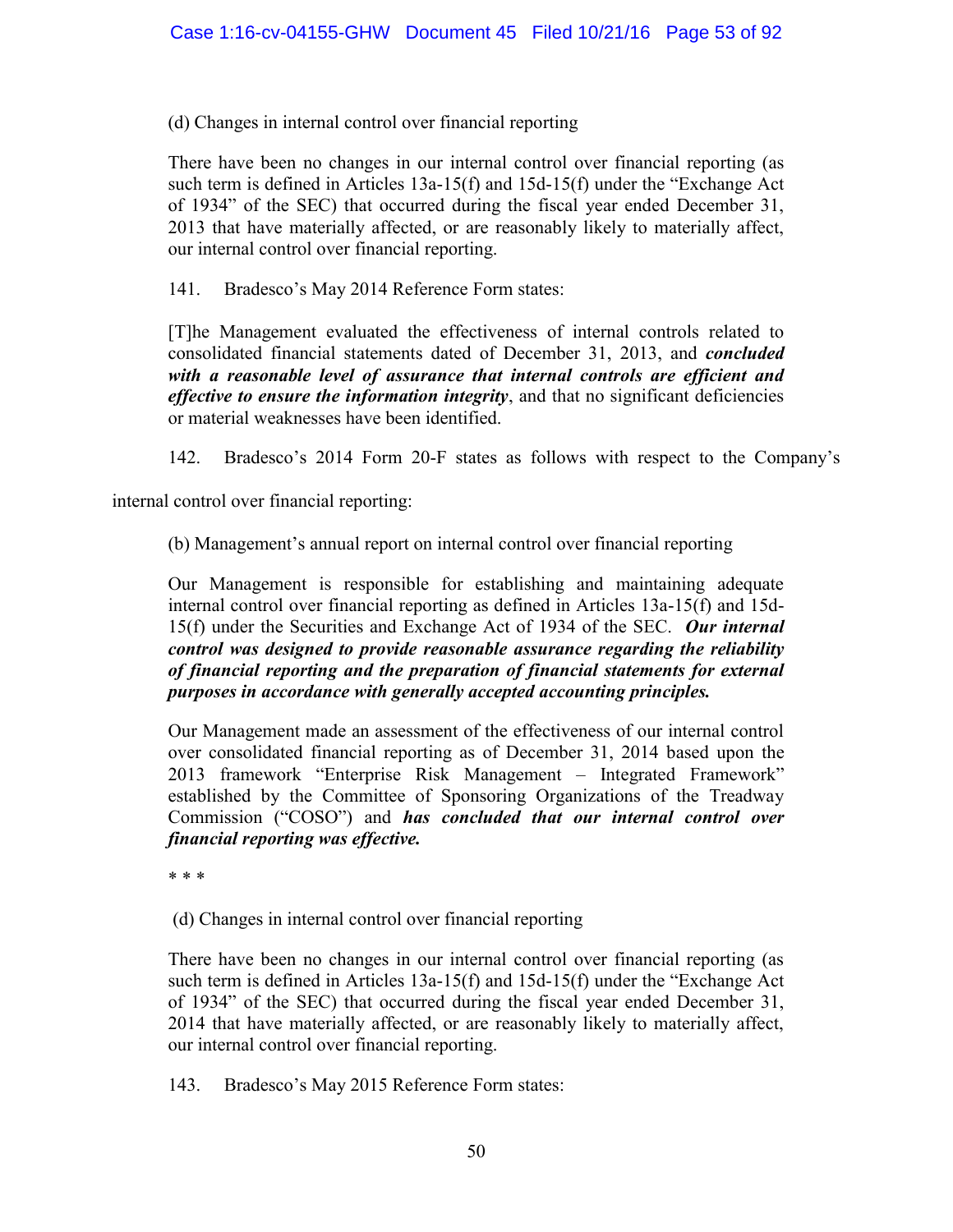[T]he Administration has assessed the effectiveness of internal controls related to the consolidated financial statements closed in December 31, 2014, and *concluded, with reasonable certainty, that the internal controls are effective and efficient in order to ensure the completeness of the information*, whereas no significant deficiencies or material weaknesses have been identified.

144. Bradesco's 2015 Form 20-F states as follows with respect to the Company's

internal control over financial reporting:

(b) Management's annual report on internal control over financial reporting

Our Management is responsible for establishing and maintaining adequate internal control over financial reporting as defined in Articles 13a-15(f) and 15d-15(f) under the Securities and Exchange Act of 1934 of the SEC. *Our internal control was designed to provide reasonable assurance regarding the reliability of financial reporting and the preparation of financial statements for external purposes in accordance with generally accepted accounting principles.*

Our Management made an assessment of the effectiveness of our internal control over consolidated financial reporting as of December 31, 2015 based upon the 2013 framework "Integrated Internal Control Structure" established by the Committee of Sponsoring Organizations of the Treadway Commission ("COSO") and *has concluded that our internal control over financial reporting was effective.*

\* \* \*

(d) Changes in internal control over financial reporting

There have been no changes in our internal control over financial reporting (as such term is defined in Articles 13a-15(f) and 15d-15(f) under the "Exchange Act of 1934" of the SEC) that occurred during the fiscal year ended December 31, 2015 that have materially affected, or are reasonably likely to materially affect, our internal control over financial reporting.

145. Bradesco's May 2016 Reference Form states that:

[T]he Management has evaluated the effectiveness of internal controls related to the consolidated financial statements ended on December 31, 2015, and *concluded, with a reasonable degree of certainty, that the internal controls are effective and efficient to guarantee the integrity of information*, whereby no significant deficiencies or material weaknesses were identified.

146. For the reasons set forth above in Section V, and as further detailed herein,

Bradesco's statements in ¶¶ 136-145 representing, among other things, that the Company's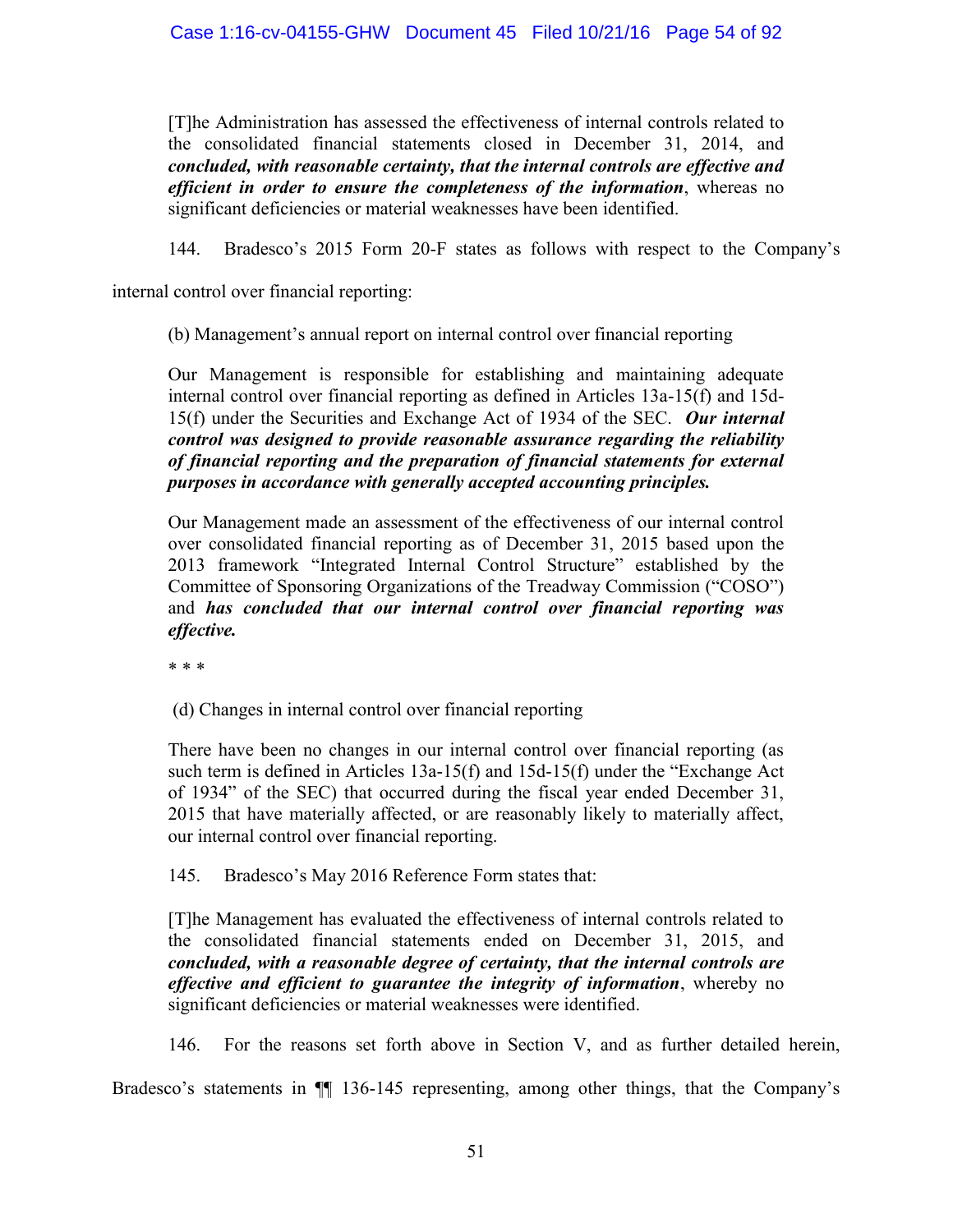### Case 1:16-cv-04155-GHW Document 45 Filed 10/21/16 Page 55 of 92

internal controls over financial reporting were "designed to provide reasonable assurance regarding the reliability of financial reporting and the preparation of financial statements" and that these controls were "effective" during the Class Period were materially false or misleading when made or omitted material facts necessary to make such statements not misleading because: (i) in violation of the Company's internal controls, Defendants were engaged in an eleven-yearlong practice of paying illegal bribes in exchange for illegally obtained tax credits, which were then reflected in Bradesco's financial statements; and (ii) Bradesco's internal controls over financial reporting were ineffective and inadequately designed as evidenced by the fact that these controls, which remained unchanged from 2004 to 2016, had failed to prevent or detect the longrunning bribery scheme committed by Defendants – let alone Bradesco's mischaracterization of the bribes as payments for "tax advice" – nor had they prevented the Company from reflecting in its financial statements tax credits that Defendants had unlawfully obtained as a result of this scheme.

147. The ineffectiveness of the Company's internal controls in 2014 and 2015, and therefore the falsity of Defendants' statements in the 2014 and 2015 Forms 20-F and the May 2015 and May 2016 Reference Forms, is further evidenced by the fact that, from mid-2014 to early 2015, members of Bradesco's senior management were actively engaging in illegal conduct by negotiating the payment of bribes in exchange for favorable determinations in connection with: (i) Administrative Tax Proceeding No. 16327.000190/2011-83; (ii) the Company's contemplated tax compensation request; and (iii) Bradesco's application for COFINS and PIS tax credits.

### **B. Anti-Corruption Statements**

148. On August 8, 2014, Bradesco filed a press release with the SEC on a Form 6-K signed by Angelotti. In the Management Report section of this press release, the Board and the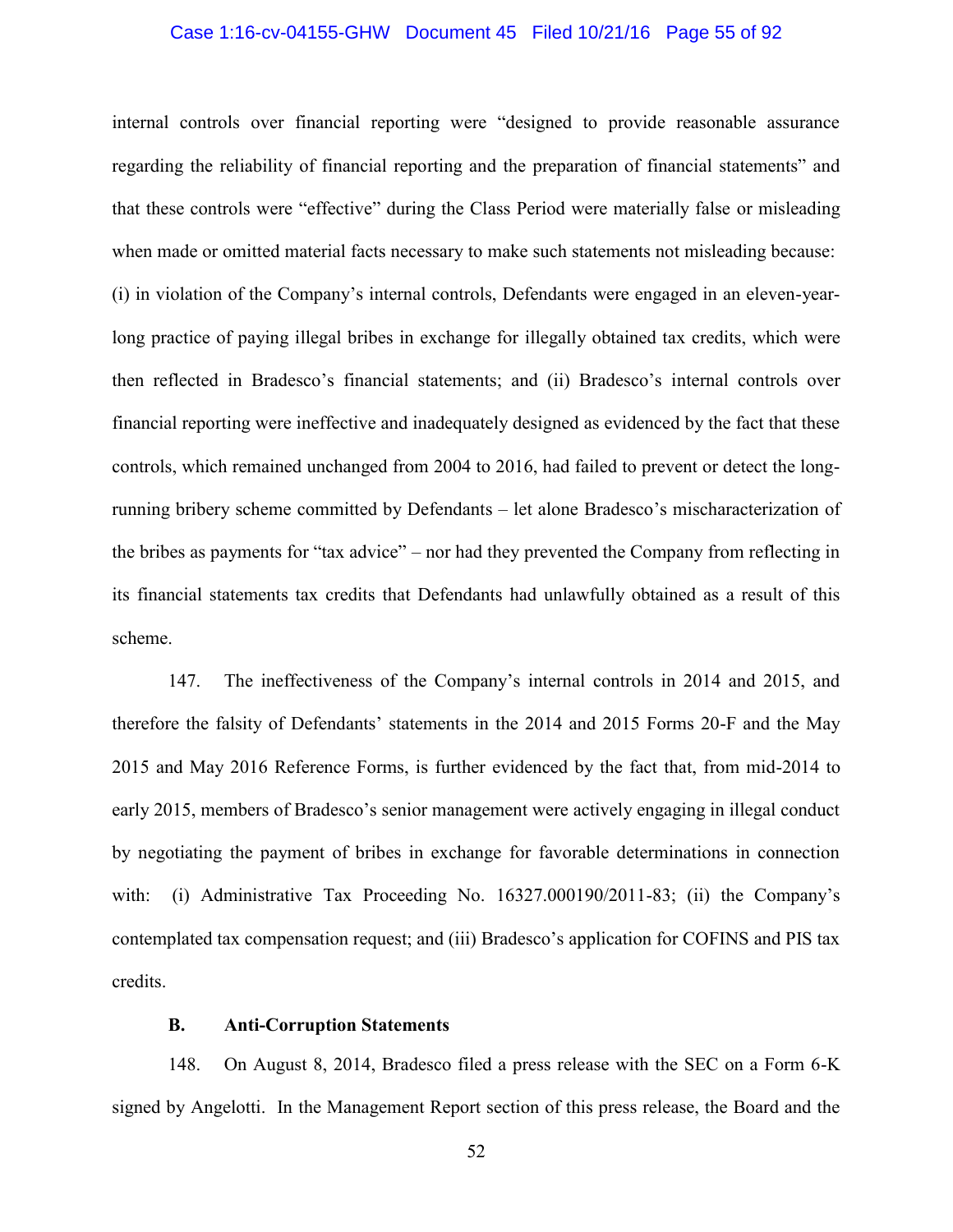Executive Board represent as follows with respect to "Preventing and Combating Corruption and

Money Laundering and the Financing of Terrorism":

Bradesco adopts a *formal and effective process for preventing and combating corruption and bribery*, supported by the Code of Ethical Conduct and by the Corporate Anti-Corruption Policy. Cultural adaptation is accomplished through institutional communication and training programs, providing an effective monitoring of risks and controls. Bradesco also has a complaint channel, whose actions configured as violations are subject to applicable disciplinary measures, regardless of hierarchical level, and without prejudice to appropriate legal penalties.

149. Bradesco's 2014 Form 20-F states as follows with respect to "Prevention and

Fight again Corruption":

*We carry out procedures to prevent and fight any corruption acts on an ongoing and permanent basis*. In 2014, we reinforced processes, procedures and training focused on the prevention and fight against corruption.

Our Board of Directors approved *the Corporate Anti-Corruption Policy, which establishes guidelines for the prevention and fight against corruption, applicable to management and employees of the Group*, comprising Bradesco and its controlled entities in Brazil and abroad.

The Board of Directors also established the Corporate Anti-Corruption Rule, with *rules and procedures aimed at preventing and fighting corruption and bribes*, in conformity with the legislation and regulations currently in force in Brazil and in the countries in which we have business units.

The Anti-Corruption Program is supported by the Code of Ethics and by the Corporate Anti-Corruption Policy, and the actions developed also comprise managing business partners, contracting products and services and raising awareness in employees and partners through remote and in-person training as well as internal and external communications, thus, providing an effective monitoring of risks and controls.

We also make available reporting channels in which any actions being construed as violations are subject to proper disciplinary measures, regardless of the hierarchy level involved, and without prejudice to any applicable legal penalties.

150. Bradesco's 2015 Form 20-F states as follows with respect to "Prevention and

Fight against Corruption":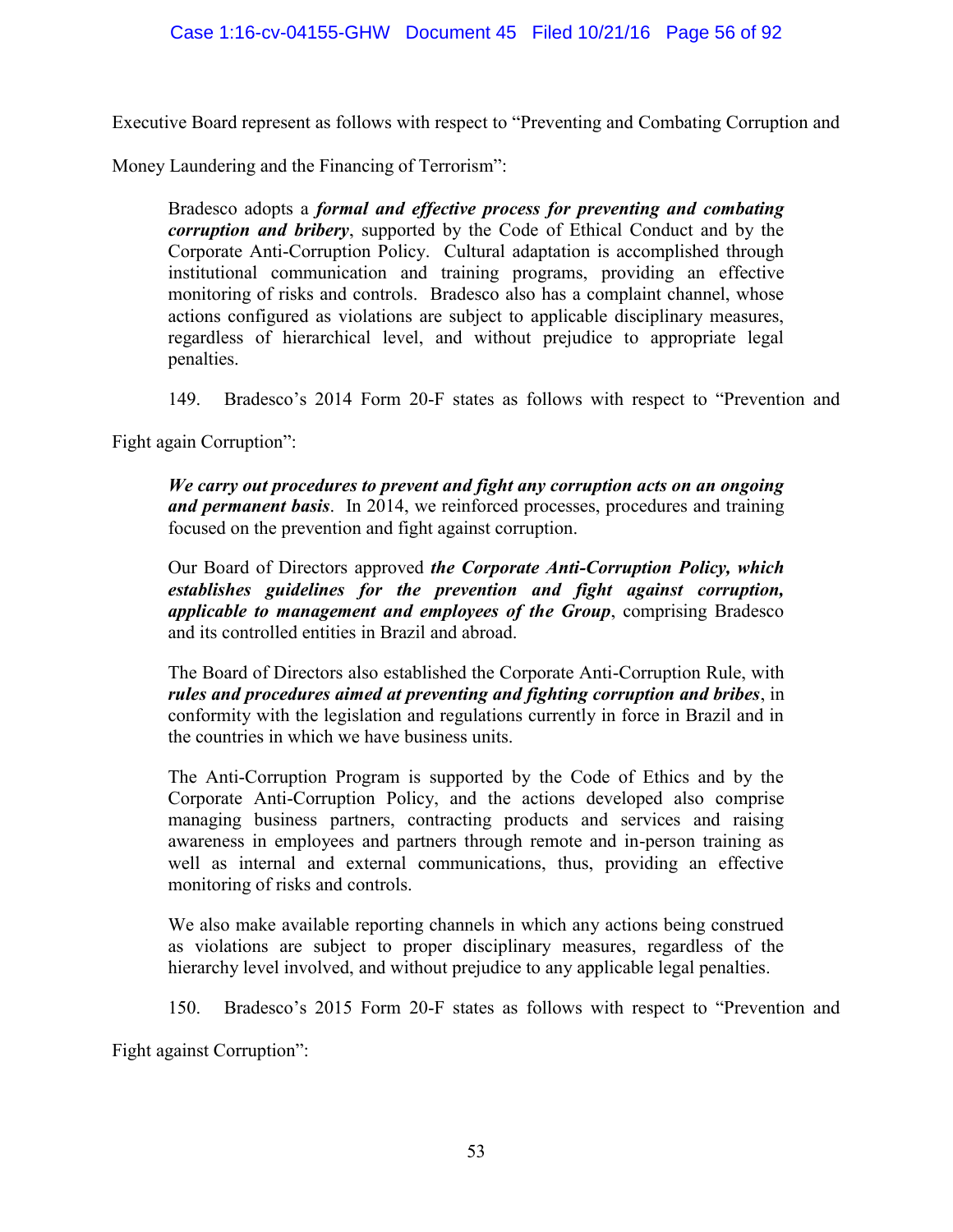We continuously seek to *enforce measures with a view to preventing and fighting corruption and bribery*, thus *demonstrating our commitment towards operating our business and building and maintaining relationships in an ethical manner*. The Program of Prevention and Fight against Corruption is supported by the Code of Ethical Conduct, by the Corporate Anti-corruption Policy and by the Ethical Conduct Committee, all approved by the Board of Directors. The Anti-Corruption Corporate Standard, *with rules and procedures are aimed at the concession of gifts, sponsorships, donations, procurement and management of business partners, which aim to prevent and combat corruption and bribery*, in compliance with the laws and regulations in force in Brazil and in the countries in which we have business units. We apply self-assessment (corporate, operational and administrative), which is one of the tools to ascertain the level of knowledge, understanding and implementation of the program, as well as subsidizing the actions for its dissemination. In 2016, we will continue to implement measures aimed at improvement of the integrity program provided for by Law No. 12,846/13. The main initiatives of such measures will be the review for the mapping of the risks of corruption and automated monitoring of concessions to third parties including, when applicable, public agents.

151. For the reasons set forth above in Section V, and as further detailed herein, the statements in ¶¶ 148-150 regarding the Company's policies for "Preventing and Combating Corruption" and its "Prevention and Fight against Corruption" were materially false or misleading or omitted material facts necessary to make such statements not misleading because, at the time these representations were made to investors, Bradesco and its executives were attempting to pay illegal bribes in order to: (i) secure a favorable result in Administrative Tax Proceeding No. 16327.000190/2011-83 and, in fact, had already engaged in illegal conduct by discussing and negotiating this bribe payment in mid-2014 and early 2015; (ii) obtain a favorable determination with respect to the Company's tax compensation request and, in fact, had already engaged in illegal conduct by discussing and negotiating this bribe payment in mid-2014 and early 2015; and (iii) obtain a favorable DEINF/SP determination with respect to Bradesco's application for COFINS and PIS tax credits and, in fact, had already engaged in illegal conduct by discussing and negotiating this bribe payment in late-2014 and early 2015.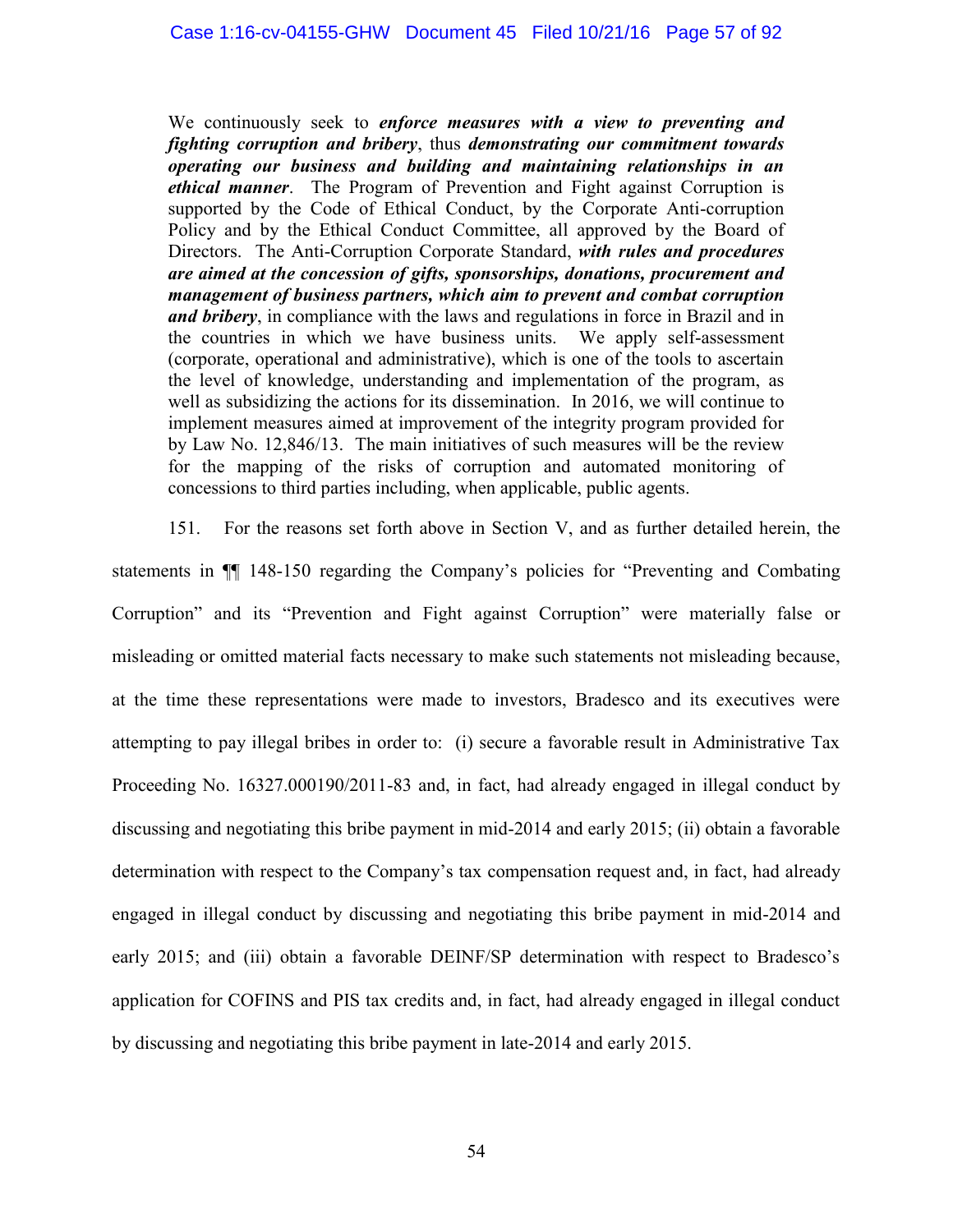# **C. Code of Ethics Statements**

152. In each of Bradesco's Class Period Forms 20-F, filed with the SEC, the Company

stated:

*We have adopted a Code of Ethics* and Sectorial Codes of Ethics under the Securities Exchange Act of 1934, as amended. *Our Codes of Ethics apply to our Chief Executive Officer, Chief Financial Officer, Chief Accounting Officer and persons performing similar functions, to our directors, other officers,*  employees, business partners, suppliers and service providers. Our Codes of Ethics Conduct are available on our website at www.bradesco.com.br/ir.

153. The "Code of Ethical Conduct of the Bradesco Organization" applicable from the

start of the Class Period through January 26, 2014 states as follows:

Integrity signifies the quality of righteousness, of correct and impartial conduct, adherence to which reflects honesty on our part. *It also signifies full respect for the laws of the Country and rules that govern the activities of our sector and of our Organization.*

\* \* \*

# *We must prohibit any granting of advantage or privilege to public servants.*

*We must ensure compliance with our policies, rules and rigid controls for the prevention* and combating of money laundering, the financing of terrorism, *corruption and unlawful acts of any nature*, in strict compliance with applicable laws and in accordance with that best national or international practices, wherever applicable.

\* \* \*

Any concern or complaint regarding any accounting matters or *fraud committed by the management and employees of the Bank* and its subsidiaries, or even by third parties, *must be brought to the attention of the Audit Committee*, which shall maintain the identity of the communicating individual and the information confidential. In the event that accusations of this nature are made by a means of contact other than the Audit Committee, the matter shall be obligatorily communicated to it.

154. For the reasons stated above in Section V, and as further detailed herein, the

foregoing statements in ¶¶ 152-153 that were contained in the Company's 2011, 2012 and 2013

Forms 20-F and Bradesco's operative code of ethics were materially false or misleading when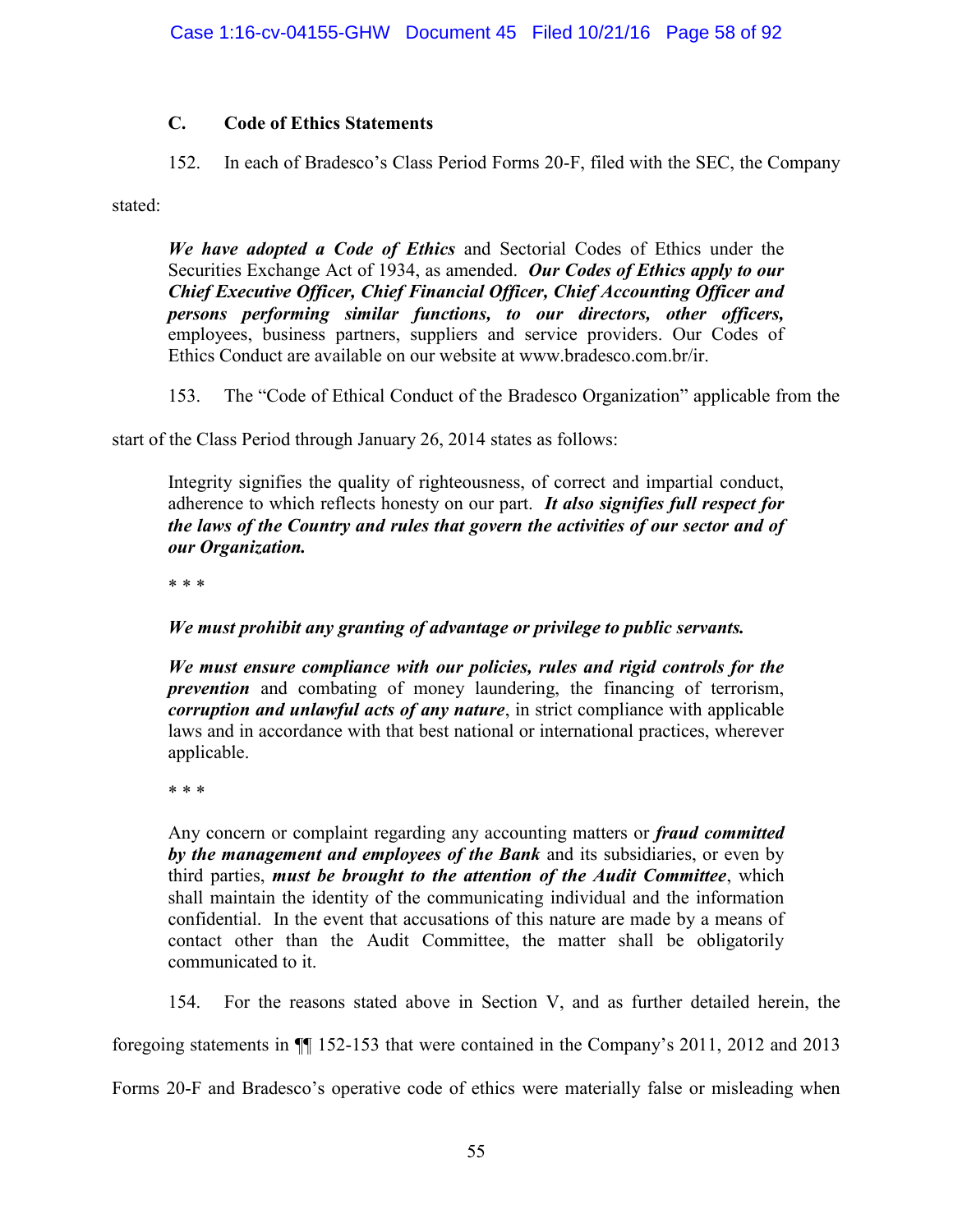## Case 1:16-cv-04155-GHW Document 45 Filed 10/21/16 Page 59 of 92

made or omitted material facts necessary to make such statements not misleading because, far from "prohibit[ing] any granting of advantage or privilege to public servants": (i) the Company was engaged in an eleven-year-long scheme, executed by its officers, of paying illegal bribes to public servants in exchange for illegally-obtained tax credits, which were then reflected in Bradesco's financial statements; (ii) Defendants routinely violated the Company's code of ethics by engaging in this illegal conduct; and (iii) Defendants continuously violated the Company's code of ethics by concealing this illegal conduct.

155. The "Code of Ethical Conduct of the Bradesco Organization" applicable from

January 27, 2014 through June 28, 2015 states as follows:

Integrity means the quality of righteousness, of upright and impartial conduct, whose nature of action gives us an image of honesty. *It also means total respect for the laws and rules that govern the activities of the sector and of our Organization.*

In this context, *is unacceptable any conduct that configure in attempt or practice of bribery or corruption, including concealment or dissimulation of the occurrence of such acts* or difficult the investigation or supervision of those facts.

Therefore, *it is forbidden to accept, obtain, finance, fund, grant, pay, promise, sponsor or authorize, directly or indirectly, any benefit, monetary or otherwise, in any way whatsoever, in favor or whoever that may represent improper relationship*.

\* \* \*

*It is prohibited to promise, offer or give, directly or indirectly, benefit to the public servant or to a third-party related to him*, as well as to receive, whether on behalf of the Organization or whoever.

*We must ensure compliance with our policies, rules and controls for the prevention and combating of* money laundering, the financing of terrorism, *corruption and unlawful acts of any nature*, in strict compliance with applicable laws to the subject and according to the national and/or international best practices, where they are applicable.

\* \* \*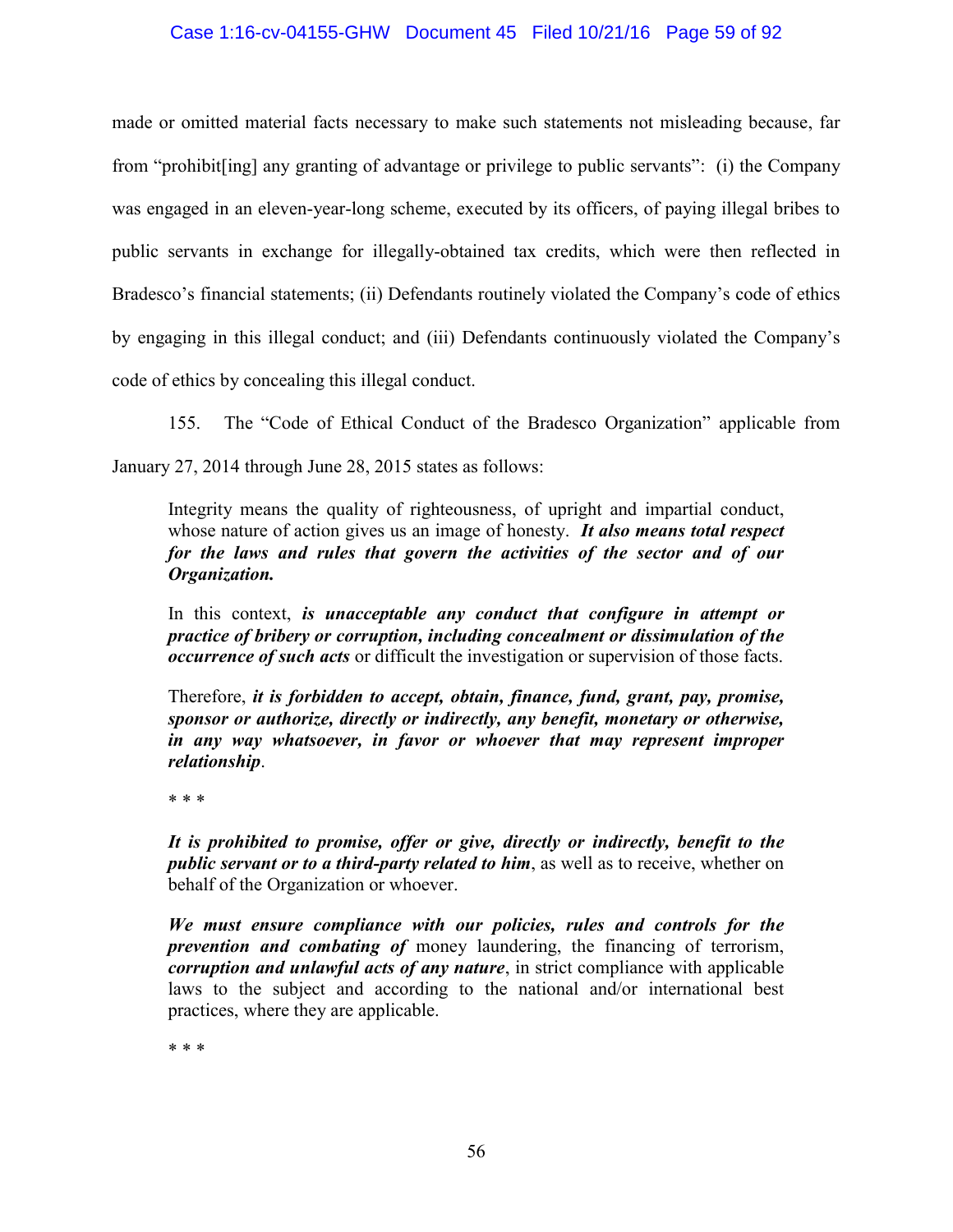*Facts related to any accounting aspects or frauds committed by managers and employees of the Bank* and its subsidiaries, or by third parties, *must be brought to the attention of the Audit Committee*, which will maintain the identity of the provider and the confidentiality of the information. In the event that accusations of this nature are made by means other than the Audit Committee, the issue shall be mandatorily communicated to it.

156. The "Code of Ethical Conduct of the Bradesco Organization" applicable from

June 29, 2015 through the end of the Class Period states as follows:

Integrity means the quality of righteousness, of upright and impartial conduct, whose nature of action gives us an image of honesty*. It also means total respect for the laws and rules that govern the activities of the sector and of our Organization.*

In this context, *it is considered unacceptable any conduct that configure in attempt or practice of bribery or corruption, including concealment or dissimulation of occurrence of such acts* or, also, to difficult the investigation or supervision of those facts.

Therefore, *it is forbidden to accept, obtain, finance, fund, grant, pay, promise, sponsor or authorize, directly or indirectly, any benefit, monetary or otherwise, in any way whatsoever, in favor or whoever that may represent improper relationship.*

\* \* \*

*It is prohibited to promise, offer or give, directly or indirectly, benefit to the public servant or to a third-party related to him*, as well as to receive, whether on behalf of the Organization or whoever.

*We must ensure compliance with our policies, rules and controls for the prevention and combating of* money laundering, the financing of terrorism, *corruption and unlawful acts of any nature*, in strict compliance with applicable laws to the subject and according to the national and/or international best practices, where they are applicable.

\* \* \*

*Facts related to any accounting aspects or frauds committed by managers and employees of the Bank* and its subsidiaries, or by third parties, *must be brought to the attention of the Audit Committee*, which will maintain the identity of the provider and the confidentiality of the information. In the event that accusations of this nature are made by means other than the Audit Committee, the issue shall be mandatorily communicated to it.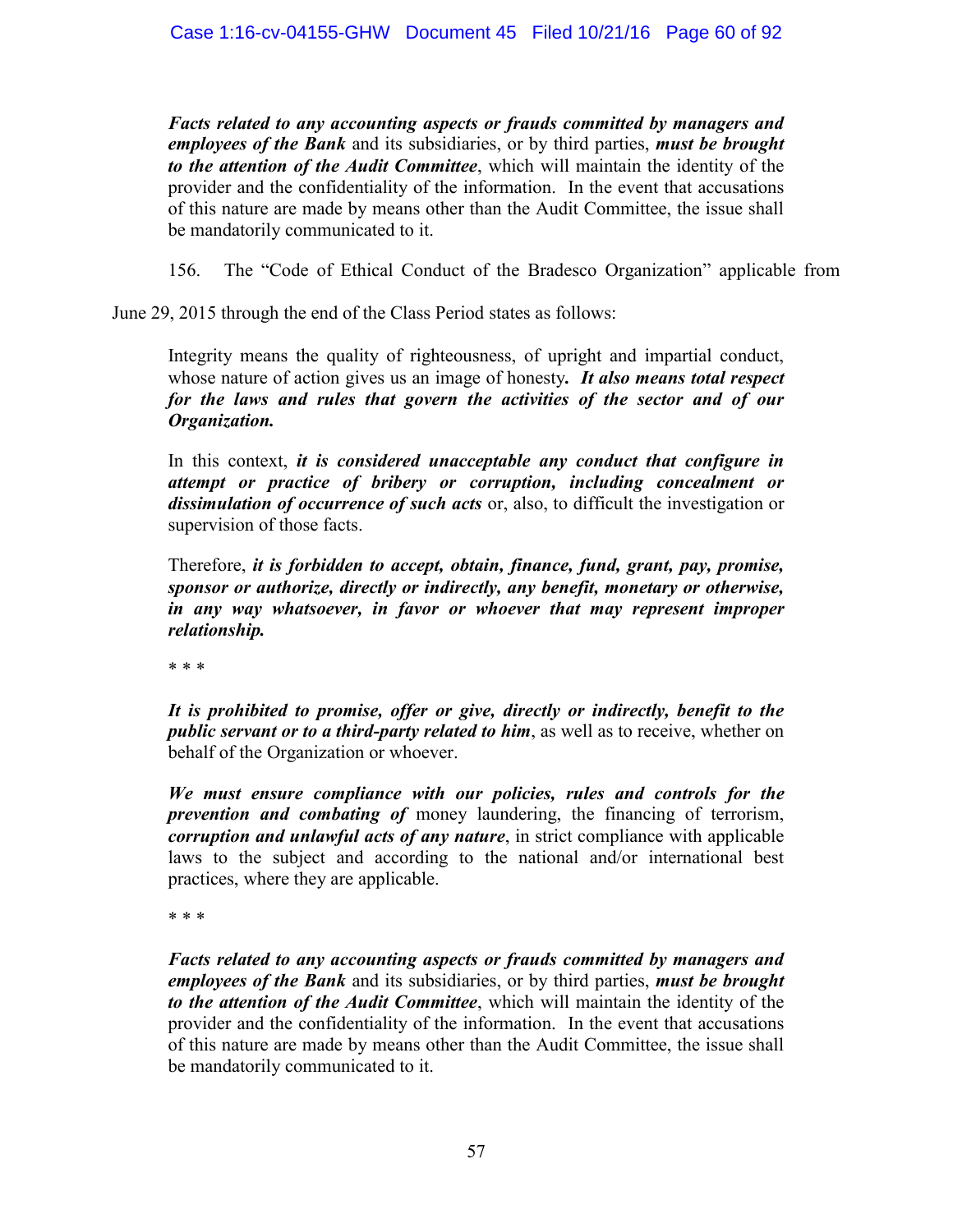### Case 1:16-cv-04155-GHW Document 45 Filed 10/21/16 Page 61 of 92

157. For the reasons stated above in Section V, and as further detailed herein, the foregoing statements in ¶¶ 152 and 155-156 that were contained in the Company's 2014 and 2015 Forms 20-F and Bradesco's operative code of ethics were materially false or misleading when made or omitted material facts necessary to make such statements not misleading because, at the time these representations, including the Company's claimed prohibition on paying "any benefit, monetary or otherwise" to public servants, were made to investors: (i) the Company was engaged in an eleven-year-long scheme, executed by its officers, of paying illegal bribes to public servants in exchange for illegally-obtained tax credits, which were then reflected in Bradesco's financial statements; (ii) Defendants routinely violated the Company's code of ethics by engaging in this long-running bribery scheme; and (iii) Defendants continuously violated the Company's code of ethics by concealing this bribery scheme from investors.

158. In addition, these statements were also materially false or misleading because, at the time such statements were made, Bradesco and its executives were violating the Company's code of ethics by attempting to pay illegal bribes in order to: (i) secure a favorable result in Administrative Tax Proceeding No. 16327.000190/2011-83 and, in fact, had already engaged in illegal conduct by discussing and negotiating this bribe payment in mid-2014 and early 2015; (ii) obtain a favorable determination with respect to the Company's tax compensation request and, in fact, had already engaged in illegal conduct by discussing and negotiating this bribe payment in mid-2014 and early 2015; and (iii) obtain a favorable DEINF/SP determination with respect to Bradesco's application for COFINS and PIS tax credits and, in fact, had already engaged in illegal conduct by discussing and negotiating this bribe payment in late-2014 and early 2015.

### **D. Disclosure Controls Statements**

159. Each of Bradesco's Class Period Forms 20-F contained the following representation regarding the Company's disclosure controls and procedures: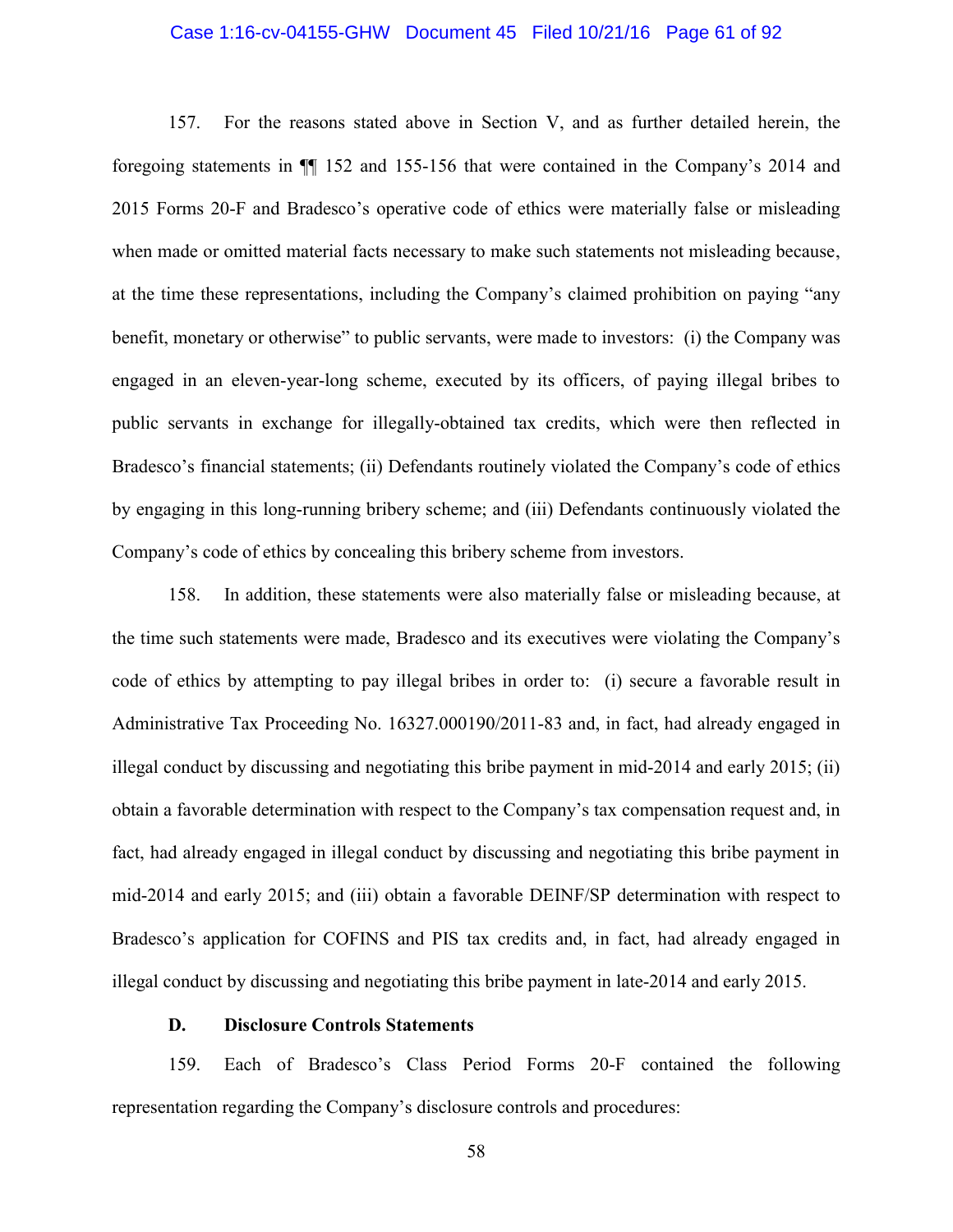(a) Disclosure controls and procedures

As of December 31, [xxxx], evaluations of the effectiveness of our disclosure controls and procedures (as defined in Articles 13a-15(e) and 15d-15(e) under the Securities Exchange Act of 1934 of the SEC) were carried out under the supervision of our Management, including our Chief Executive Officer and Chief Financial Officer. There are inherent limitations to the effectiveness of any system of disclosure controls and procedures, and it may not prevent or identify deficiencies. Accordingly, even effective disclosure controls and procedures can only provide reasonable assurance of achieving their control objectives.

Based upon the evaluation referred to above, our Chief Executive Officer and Chief Financial Officer concluded, subject to the limitations noted above, that for the period covered by this annual report, *our disclosure controls and procedures were adequate and effective to provide reasonable assurance that information required to be disclosed by us in the reports that we file or submit under the Exchange Act of the SEC is recorded, processed, summarized and disclosed*  within the time periods specified in the applicable rules and forms, and that it is accumulated and communicated to our Management, including our Chief Executive Officer and Chief Financial Officer, as appropriate to allow timely decisions regarding required disclosure.

160. For the reasons stated above in Section V, and as further detailed herein, Bradesco's statements in  $\P$  159 representing that the Company's "disclosure controls and procedures were adequate and effective to provide reasonable assurance that information required to be disclosed by us in the reports that we file or submit under the Exchange Act of the SEC is recorded, processed, summarized and disclosed" were materially false or misleading when made or omitted material facts necessary to make such statements not misleading. In truth, Bradesco's disclosure controls and procedures were inadequate and ineffective as evidenced by: (i) the fact that the Company's Class Period representations, regarding, for example, its internal controls and compliance with SEC regulations, omitted and concealed Bradesco's eleven-yearlong practice of paying illegal bribes in exchange for tax credits – credits which were then reflected in the Company's financial statements; and (ii) the fact that Bradesco's Class Period Forms 20-F did not contain the information required by Item 3 (*see* ¶¶ 166-167).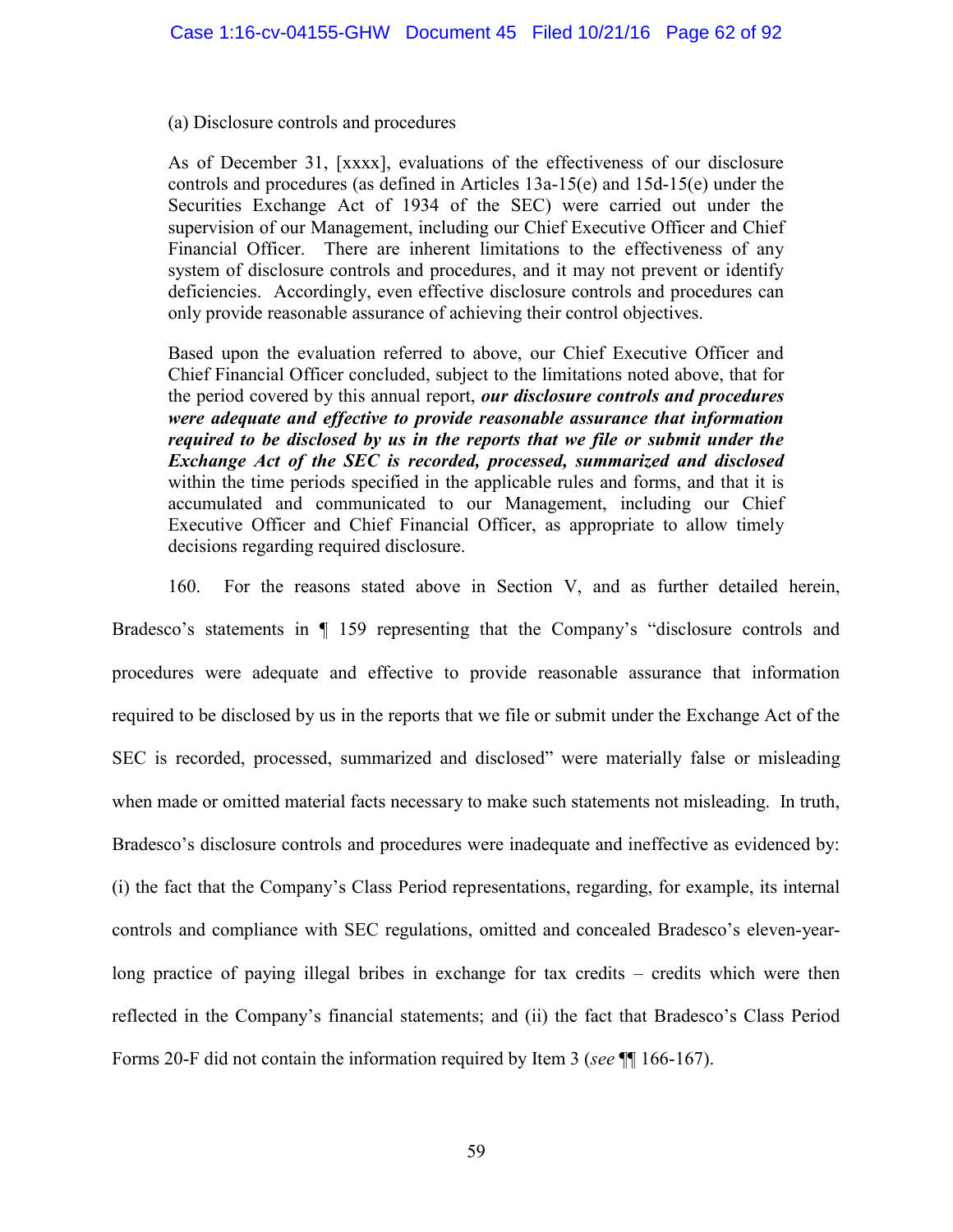### Case 1:16-cv-04155-GHW Document 45 Filed 10/21/16 Page 63 of 92

161. The ineffectiveness of the Company's disclosure controls and procedures in 2014, 2015 and 2016 is further evidenced by: (i) Defendants' representations in Bradesco's 2014 and 2015 Forms 20-F regarding the Company's internal controls and compliance with SEC regulations; and (ii) the Company's statements in its 2015 and 2016 Forms 6-K concerning Defendants' involvement in the illegal conduct targeted by Operation Zealots, each of which was materially false or misleading in light of Bradesco's negotiation of the payment of illegal bribes in exchange for favorable determinations in connection with: (a) Administrative Tax Proceeding No. 16327.000190/2011-83; (b) the Company's contemplated tax compensation request; and (c) Bradesco's application for COFINS and PIS tax credits.

## **E. Statements in SOX Certifications**

162. Bradesco's Class Period Forms 20-Fs each contain the following signed and

sworn "CEO Certification" pursuant to SOX:

I, Luiz Carlos Trabuco Cappi, certify that:

1. I have reviewed this annual report on Form 20-F of Banco Bradesco S.A.;

## 2. *Based on my knowledge, this report does not contain any untrue statement of a material fact or omit to state a material fact necessary to make the statements made, in light of the circumstances under which such statements were made, not misleading with respect to the period covered by this report*;

3. Based on my knowledge, the financial statements and other financial information included in this report fairly present in all material respects the financial condition, results of operations and cash flows of the company as of, and for, the periods presented in this report;

4. The company's other certifying officer and I are responsible for establishing and maintaining disclosure controls and procedures (as defined in Exchange Act Rules 13a-15(e) and 15d-15(e)) and internal control over financial reporting (as defined in Exchange Act Rules 13a-15(f) and 15d-15(f)) for the company and have:

(a) *Designed such disclosure controls and procedures, or caused such disclosure controls and procedures to be designed under our supervision, to ensure that material information relating to the company, including its*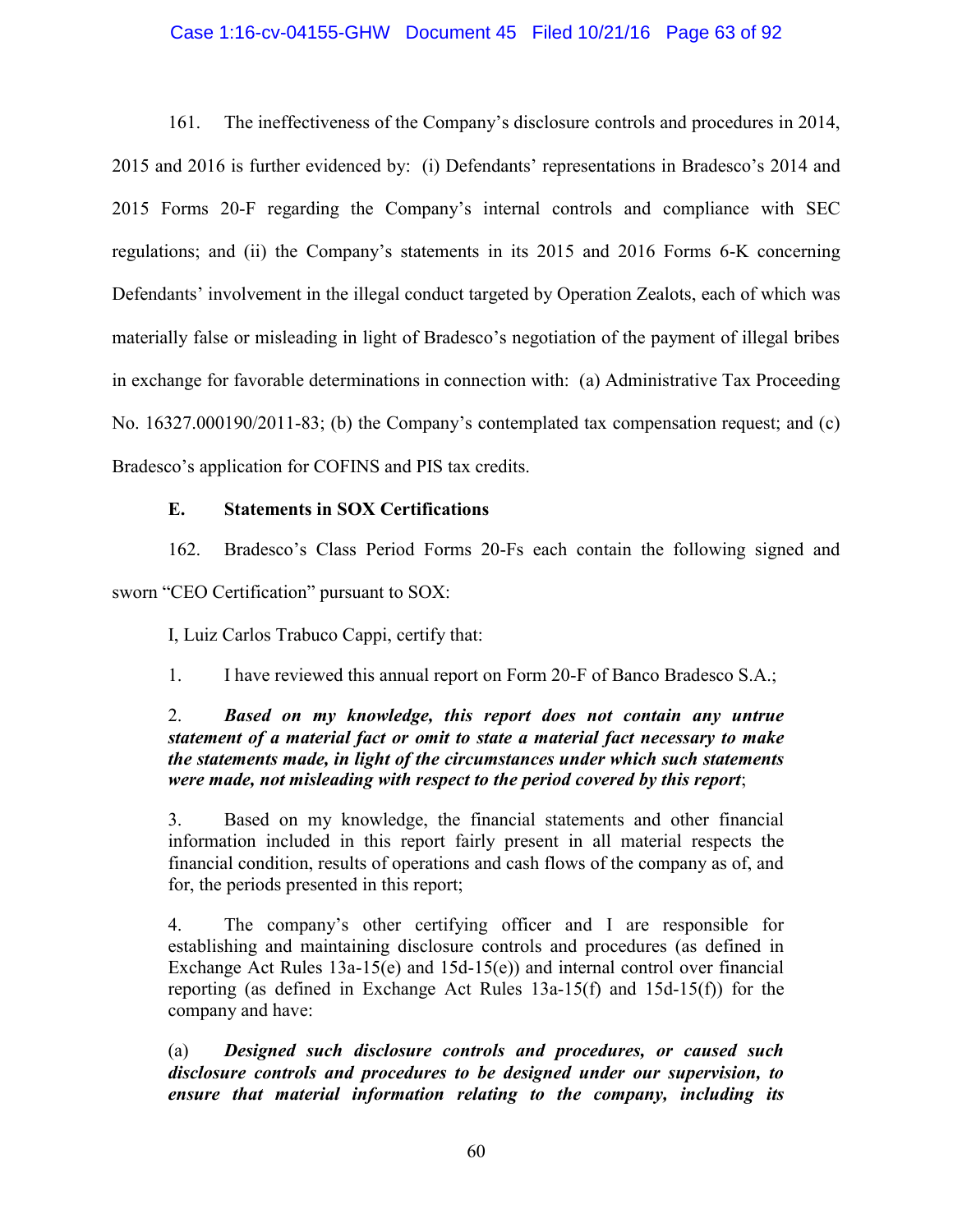# *consolidated subsidiaries, is made known to us by others within those entities, particularly during the period in which this report is being prepared*;

(b) Designed such internal control over financial reporting, or caused such internal control over financial reporting to be designed under our supervision, to provide reasonable assurance regarding the reliability of financial reporting and the preparation of financial statements for external purposes in accordance with generally accepted accounting principles;

(c) Evaluated the effectiveness of the company's disclosure controls and procedures and presented in this report our conclusions about the effectiveness of the disclosure controls and procedures, as of the end of the period covered by this report based on such evaluation; and

(d) Disclosed in this report any change in the company's internal control over financial reporting that occurred during the period covered by the annual report that has materially affected, or is reasonably likely to materially affect, the company's internal control over financial reporting; and

5. *The company's other certifying officer and I have disclosed*, based on our most recent evaluation of internal control over financial reporting, to the company's auditors and the audit committee of the company's board of directors (or persons performing the equivalent functions):

(a) All significant deficiencies and material weaknesses in the design or operation of internal control over financial reporting which are reasonably likely to adversely affect the company's ability to record, process, summarize and report financial information; and

# (b) *Any fraud, whether or not material, that involves management or other employees who have a significant role in the company's internal control over financial reporting*.

163. Bradesco's Class Period Forms 20-F also contain the following additional

certification pursuant to SOX, signed by Trabuco:

Pursuant to Section 906 of the Sarbanes-Oxley Act of 2002 (subsections (a) and (b) of section 1350, chapter 63 of title 18, United States Code), the undersigned officer of Banco Bradesco S.A. (the "Company"), *does hereby certify, to such officer's knowledge, that the annual report on Form 20-F for the year ended December 31, 2014 of the Company (the "Form 20-F") fully complies with the requirements of section 13(a) or 15(d) of the Securities Exchange Act of 1934 and information contained in the Form 20-F fairly presents, in all material respects, the financial condition and results of operations of the Company*.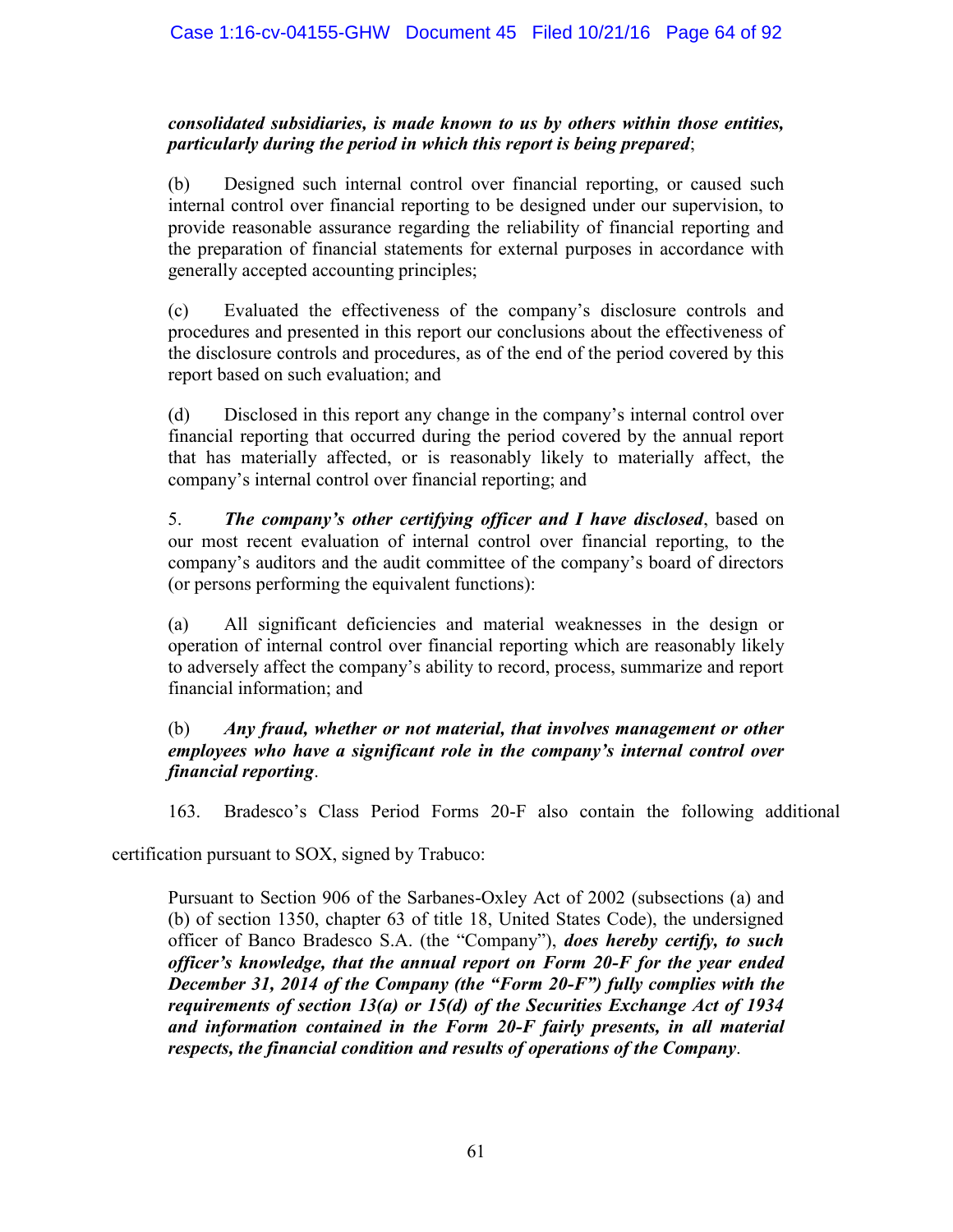### Case 1:16-cv-04155-GHW Document 45 Filed 10/21/16 Page 65 of 92

164. For the reasons stated above in Section V, and as further detailed herein, the foregoing statements in ¶¶ 162-163 made by Trabuco were materially false or misleading when made or omitted material facts necessary to make such statements not misleading because: (i) the Company was engaged in an undisclosed eleven-year-long practice of paying illegal bribes in exchange for illegally obtained tax credits, which were then reflected in Bradesco's financial statements; (ii) Bradesco's internal controls over financial reporting and disclosure controls were ineffective and inadequately designed as evidenced by the fact that these controls, which remained unchanged from 2004 to 2016, did not prevent or detect the long-running bribery scheme committed by Bradesco's management or the resulting impact of this scheme on Bradesco's financial statements; and (iii) Bradesco's Class Period Forms 20-F did not contain the information required by Item 3 (*see* ¶¶ 166-167).

165. The statements in ¶¶ 162-163 that were contained in the Company's 2014 and 2015 Forms 20-F were also materially false or misleading or omitted material facts necessary to make such statements not misleading in light of: (i) the Company's intention to pay a bribe in order to secure a favorable result in Administrative Tax Proceeding No. 16327.000190/2011-83 and the illegal conduct committed by Defendants in discussing and negotiating this bribe payment in mid-2014 and early 2015; (ii) Bradesco's intention to pay a bribe to obtain a favorable determination with respect to the Company's tax compensation request and the illegal conduct committed by Defendants in discussing and negotiating this bribe payment in mid-2014 and early 2015; and (iii) the Company's intention to pay a bribe in order to obtain a favorable DEINF/SP determination with respect to Bradesco's application for COFINS and PIS tax credits and the illegal conduct committed by Defendants in discussing and negotiating this bribe payment in late-2014 and early 2015.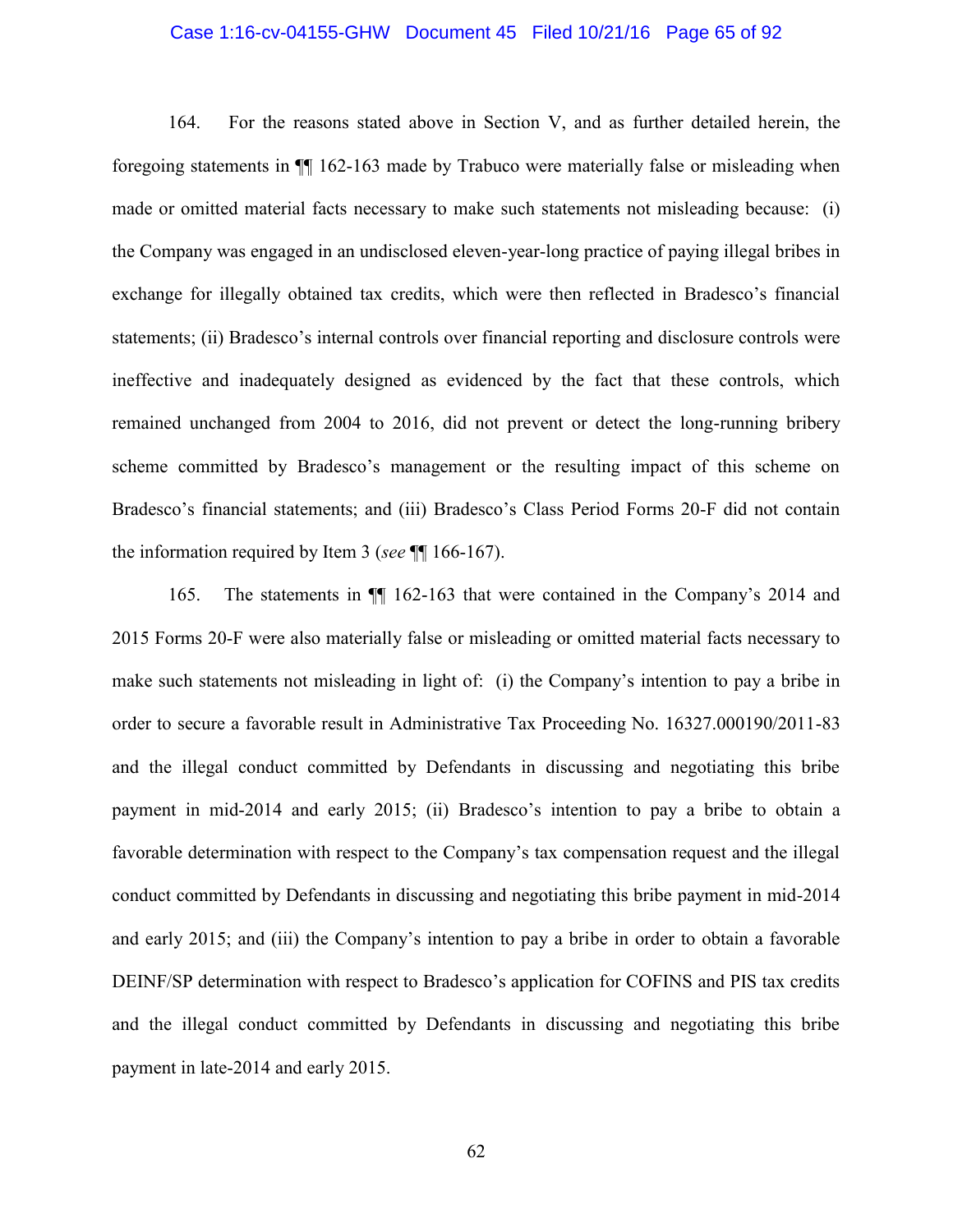## **F. Failure to Make Disclosures Required by Item 3 of Form 20-F**

166. Item 3.D of Form 20-F requires filers to "prominently disclose risk factors that are specific to the company or its industry and make an offering speculative or one of high risk, in a section headed 'Risk Factors.'" The instructions to Item 3.D state: "Risk factors should be concise and explain clearly how the risk affects the issuer or the securities."

167. Notwithstanding the disclosure requirement set forth in Item 3.D, in each of its Class Period Forms 20-F, Bradesco's Item 3.D disclosures were incomplete and therefore materially misleading because Defendants failed to disclose the following risks, each of which stemmed from Defendants' eleven-year-long practice of paying illegal bribes in exchange for tax credits: (i) the risk that public disclosure of the bribery scheme would result in Bradesco's executives facing criminal charges in Brazil; (ii) the risk that public disclosure of the bribery scheme would result in the Company and/or its executives incurring fines and penalties related to the tax credits that Bradesco illegally obtained; (iii) the risk that public disclosure of the bribery scheme would result in the Company's liability pursuant to the Foreign Corrupt Practices Act of 1977 and/or other criminal or civil penalties in the United States; and (iv) the risk that public disclosure of the bribery scheme would result in a loss of investor confidence and a corresponding decline in the price of Bradesco PADS.

# **G. Statements Regarding Accuracy of Reference Form Information**

168. Bradesco's Class Period Reference Forms each contain a statement by Trabuco and Angelotti declaring that "the set of information contained therein is a true, accurate, and complete description of the issuer's economic financial outcomes and of the risks inherent to its activities and securities issued."

169. For the reasons stated above in Section V, and as further detailed herein, the foregoing statements in ¶ 168 from Bradesco's Class Period Reference Forms were materially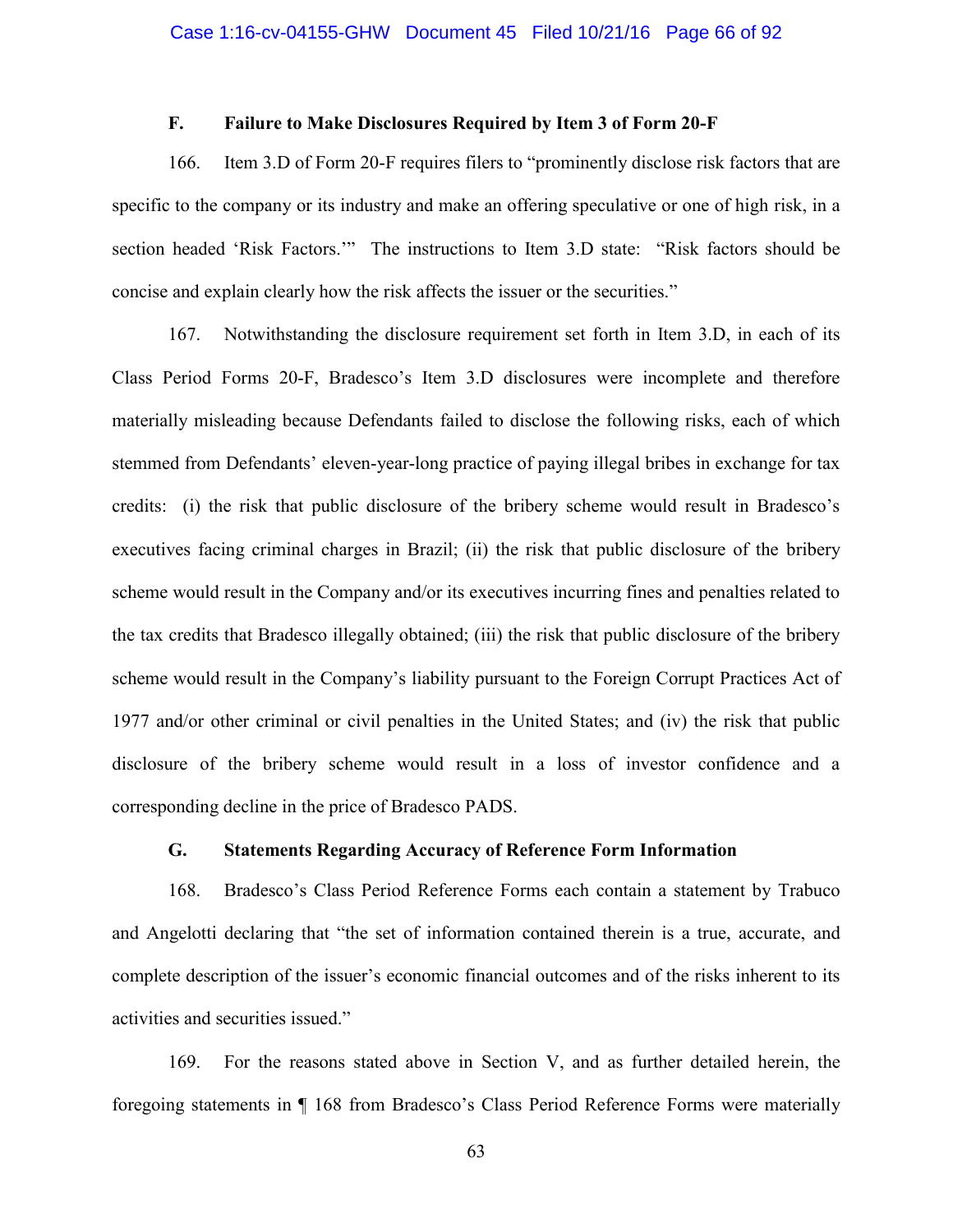### Case 1:16-cv-04155-GHW Document 45 Filed 10/21/16 Page 67 of 92

false or misleading when made or omitted material facts necessary to make such statements not misleading because the Company was engaged in an eleven-year-long practice of paying illegal bribes in exchange for illegally-obtained tax credits, which were then reflected in Bradesco's financial statements. In addition, these statements were materially misleading in light of Bradesco's failure to disclose the following risks, each of which stemmed from Defendants' eleven-year-long practice of paying illegal bribes in exchange for tax credits: (i) the risk that public disclosure of the bribery scheme would result in its executives facing criminal charges in Brazil; (ii) the risk that public disclosure of the bribery scheme would result in the Company and/or its executives incurring fines and penalties related to the tax credits that Bradesco illegally obtained; (iii) the risk that public disclosure of the bribery scheme would result in the Company's liability pursuant to the Foreign Corrupt Practices Act of 1977 and/or other criminal or civil penalties in the United States; and (iv) the risk that public disclosure of the bribery scheme would result in a loss of investor confidence and a corresponding decline in the price of Bradesco PADS.

170. The statements in ¶ 168 contained in the Company's 2015 and 2016 Reference Forms were also materially false or misleading or omitted material facts necessary to make such statements not misleading because, from mid-2014 to early 2015, members of Bradesco's senior management were actively engaging in illegal conduct by negotiating the payment of bribes in exchange for favorable rulings in connection with: (i) Administrative Tax Proceeding No. 16327.000190/2011-83; (ii) the Company's contemplated tax compensation request; and (iii) Bradesco's application for COFINS and PIS tax credits.

### **H. Defendants' False Denials Related to Operation Zealots**

171. In a press release issued on March 31, 2015, later filed with the SEC on a Form 6- K signed by Angelotti on April 10, 2015, Bradesco responded to the March 28, 2015 *O Estado*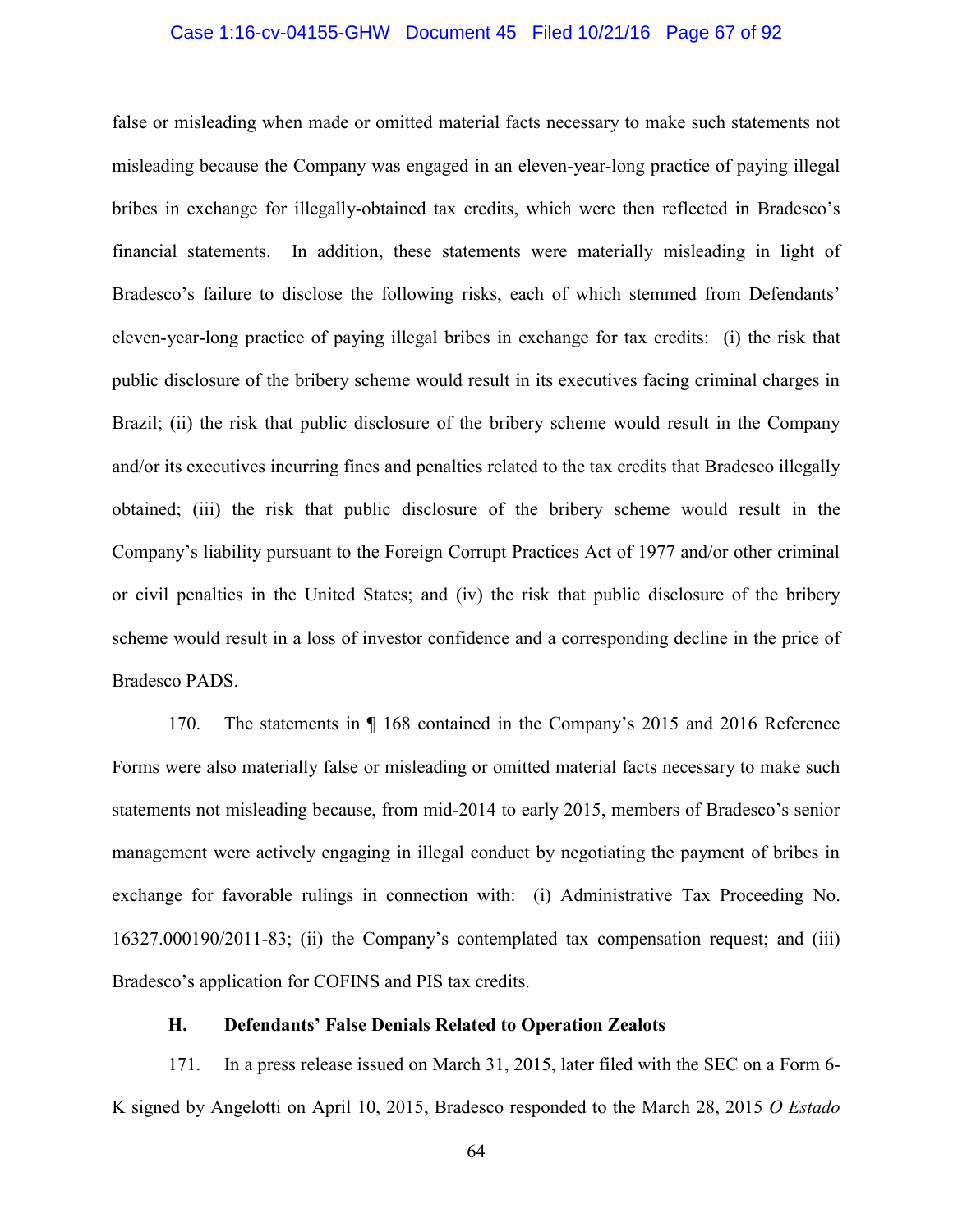### Case 1:16-cv-04155-GHW Document 45 Filed 10/21/16 Page 68 of 92

*de São Paulo* article confirming that Bradesco was one of the large banks involved in the wrongdoing uncovered during Operation Zealots, by stating that "Bradesco informs that it does not know details concerning the investigative process related to the subject" and further "clarifie[d] that it *adopts strict internal controls to ensure the compliance of its Anticorruption Corporate Policy and of its Code of Ethical Conduct*, besides complying with the rules issued by Regulatory Bodies."

172. On December 4, 2015, *O Estado de São Paulo* published an article concerning Operation Zealots and requested comment from Bradesco on whether the Company committed any of the alleged misconduct. In response to *O Estado de São Paulo*'s request for comment, Bradesco stated that it maintained its own legal structure, which was the only one authorized to represent the bank in legal proceedings, and that it did not contract any additional legal services provider. The Company went on to state that it "never conceded to, negotiated or had practiced acts in violation of the internal rules of compliance as well as the applicable laws of the Country."

173. On May 31, 2016, in response to the indictment of Trabuco, Angelotti and Abreu, Bradesco issued a "Notice to the Market," stating that "*No proposal, hiring or payment have been implemented from these contacts [with the group]*, even because the tax pending issue was under the responsibility of renowned tax specialists." The Company also emphasized that "the lawsuit at CARF, object of the investigation, was tried in disfavor of Bradesco unanimously - 6 x 0, and is now submitted to the Judiciary." Finally, Bradesco stated:

The Company informs that *it has never promised, offered or gave undue advantage to any person, including public employees, for submission of tax affairs or of any other nature*.

The indictment takes by surprise the Bradesco's Management, considering that the two Officers were heard only as witnesses [during the Operation Zealots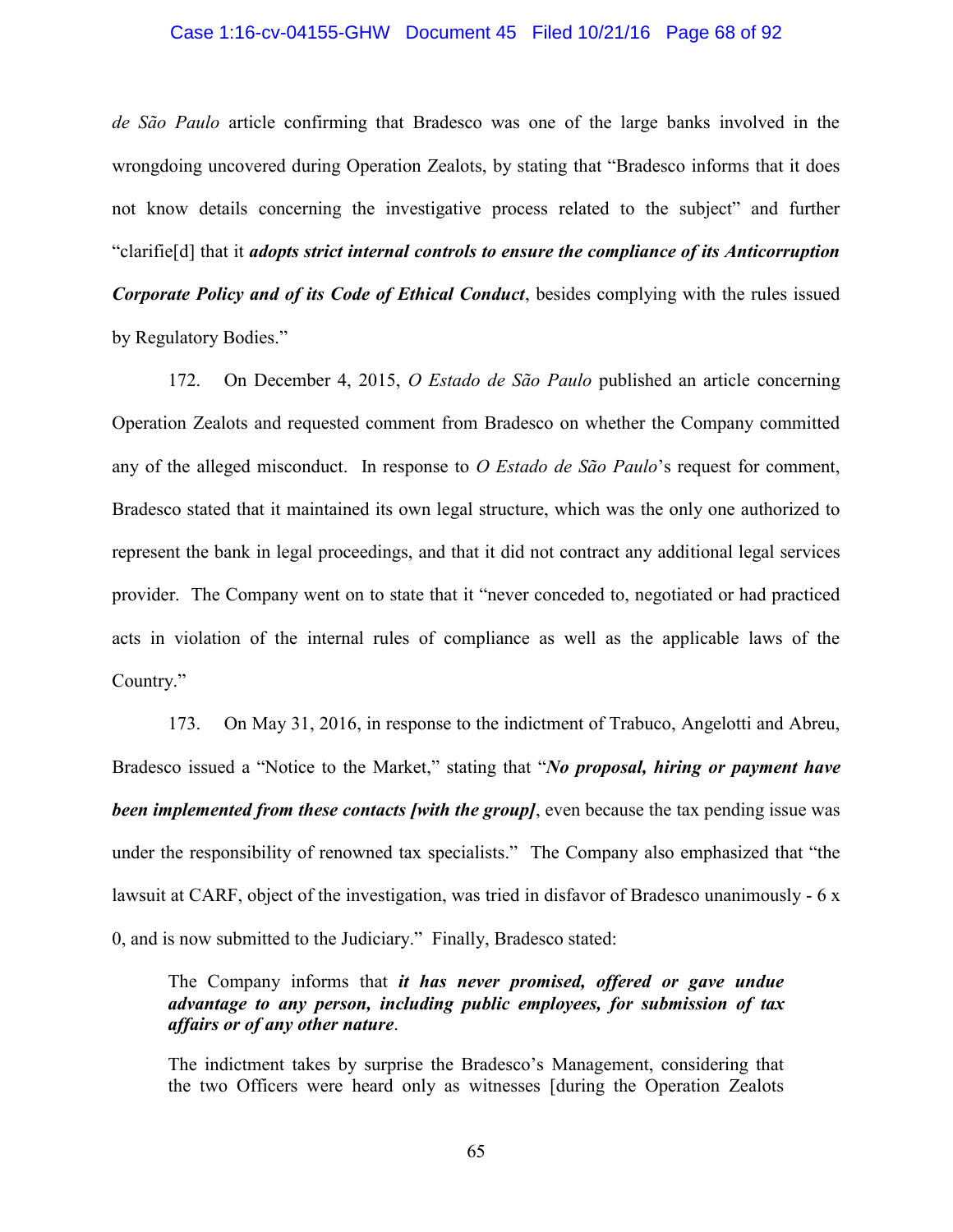### Case 1:16-cv-04155-GHW Document 45 Filed 10/21/16 Page 69 of 92

investigation] and the Company's CEO [n]eve[r] has been heard or participated in any meeting with representatives of the tax advisory office.

*Bradesco reiterates its high standards of ethical conduct* and reaffirms its confidence in the full operation of Justice.

174. The Company subsequently filed this "Notice to the Market" with the SEC on a Form 6-K on June 1, 2016. Bradesco's denial of wrongdoing was picked up and repeated by several news outlets, including *Reuters*, *The Wall Street Journal*, *Bloomberg* and *Financial Times*.

175. In a Form 6-K filed with the SEC on June 9, 2016 and signed by Angelotti, Bradesco stated: "we would like to take this opportunity to reiterate the clarifications provided in the Notice to the Market of May 31, 2016 [set forth in ¶ 174 above]."

176. For the reasons stated above in Section V, and as further detailed herein, the foregoing statements in ¶¶ 171-175 denying illegal conduct by Bradesco and its executives in connection with tax proceedings, as well as the Company's reaffirmation of, among other things, its "Anticorruption Corporate Policy and of its Code of Ethical Conduct" and "high standards of ethical conduct," were materially false or misleading when made or omitted material facts necessary to make such statements not misleading because these statements are directly contradicted by evidence establishing that: (i) Bradesco made numerous bribe payments between 2004 and 2007 in exchange for favorable determinations regarding the Company's applications for tax credits; and (ii) the Company continued to make bribe payments to Leite and also made bribe payments to Victor between 2007 and 2014. In addition, when Operation Zealots was announced, Bradesco was in the midst of negotiating bribe payments in order to: (i) secure a favorable result in Administrative Tax Proceeding No.  $16327.000190/2011-83$ ; (ii) obtain a favorable determination with respect to the Company's tax compensation request; and (iii) obtain a favorable DEINF/SP determination with respect to Bradesco's application for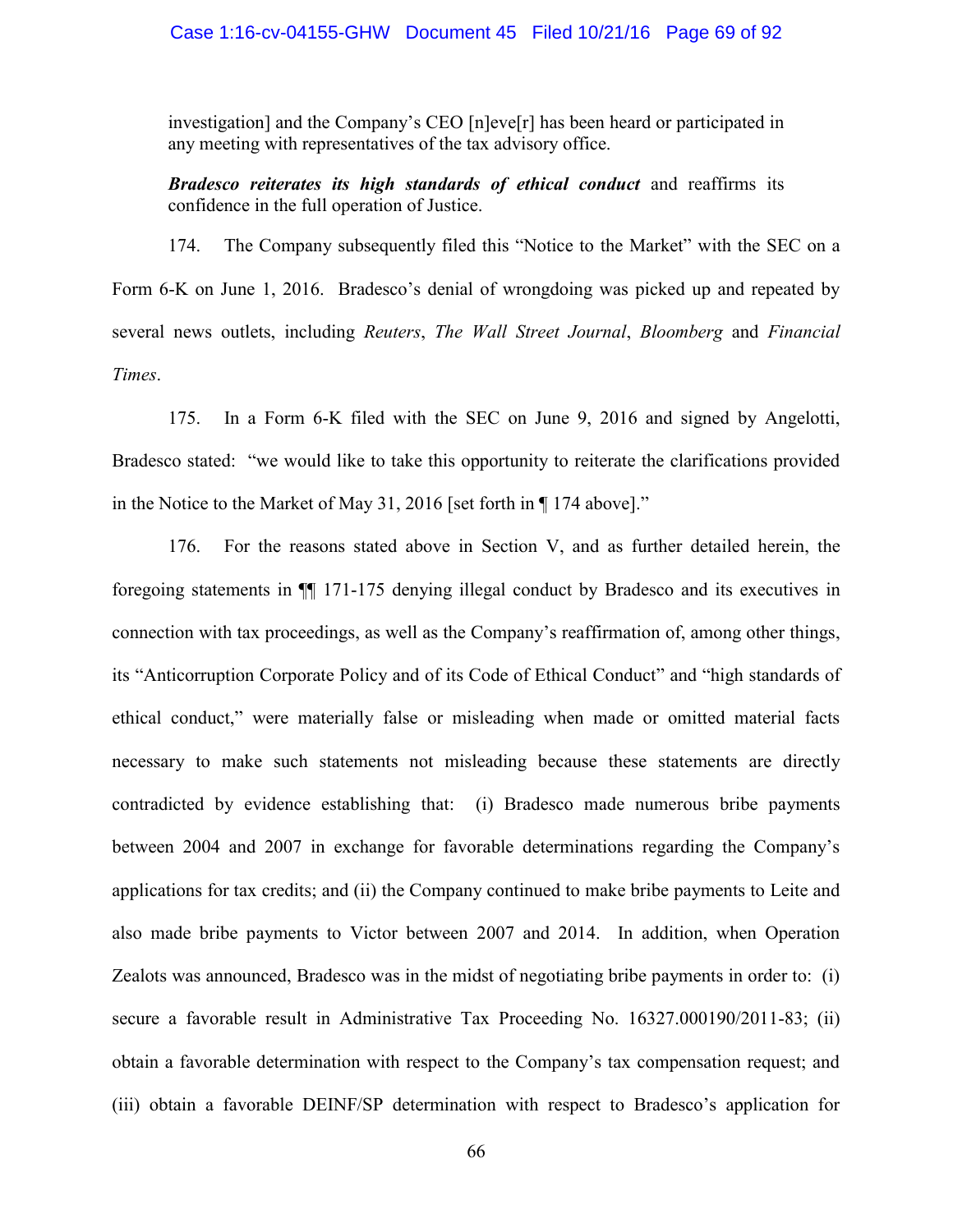## Case 1:16-cv-04155-GHW Document 45 Filed 10/21/16 Page 70 of 92

COFINS and PIS tax credits. Defendants violated Brazilian law by negotiating and paying bribes between 2004 and 2014, and by discussing and negotiating bribe payments between mid-2014 and early 2015. The Company's reaffirmation of, among other things, its "Anticorruption Corporate Policy and of its Code of Ethical Conduct" and "high standards of ethical conduct," were materially false or misleading when made or omitted material facts necessary to make such statements not misleading for these same reasons. Finally, the Company's representation that it did not contract with any additional legal services providers, like Pagnozzi and Tamazato, was materially false and misleading in light of, *inter alia*, their decade-long relationship with Pagnozzi and Tamazato whereby the Company illegally obtained tax advantages in exchange for bribes.

## **VII. ADDITIONAL SCIENTER ALLEGATIONS**

177. Bradesco and the Individual Defendants knowingly and/or recklessly made the materially false or misleading statements and omissions of material fact alleged herein. Trabuco, Abreu and Angelotti were active, culpable, and primary participants in the fraudulent scheme. As alleged in more detail above in Section V, Defendants' scienter is evidenced by the following facts, among others:

- i. Bradesco paid at least R\$2,717,000 (approximately \$1,206,700) to Pagnozzi between 2004 and 2007 for supposed "tax advice," notwithstanding that the Company already had retained experienced tax counsel (*see* ¶¶ 63-72);
- ii. In exchange for the more than R\$2,717,000 in bribes Bradesco paid to Pagnozzi (which flowed through to Leite) between 2004 and 2007, the Company received R\$260,250,000 (approximately \$103,673,000) in tax credits (*see* ¶¶ 63-72);
- iii. Following each of the bribe payments to Pagnozzi and Leite between 2004 and 2007, Bradesco received a favorable determination from Leite regarding the Company's request for tax credits (*see* ¶¶ 63-72);
- iv. At all relevant times, Leite was the Head of the Tax Guidance and Analysis Division at the DEINF/SP (*see* ¶ 33);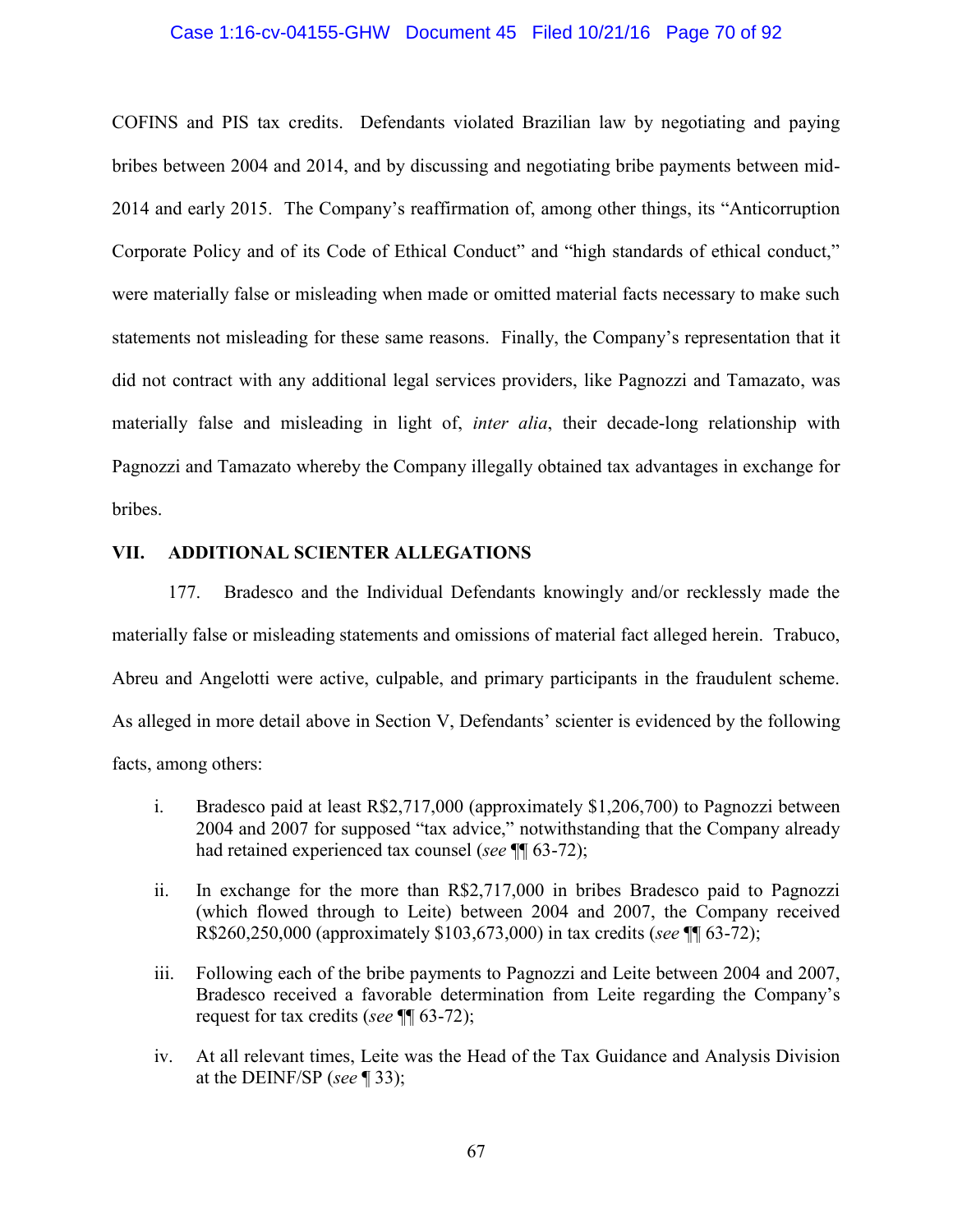- v. Recorded telephone conversations confirm that in 2014, Leite stated that he was "was already someone known to [Defendants], with whom they personally interacted" and that Defendants "kn[e]w" him and knew that he was "a very transparent and determined person" who would "work very hard" (*see* ¶ 103);
- vi. According to records obtained by the Federal Police, Bradesco made 450 payments to Pagnozzi, totaling R\$12,981,421.83 (approximately \$5,200,000), from 2007 to 2015 and also made 148 payments to Victor, who specialized in the facilitation of bribes between CARF and taxpayers like Bradesco, between 2005 and 2013, totaling R\$2,073,978.41 (approximately \$830,000) (*see* ¶¶ 73-76);
- vii. In 2014, Defendants agreed to pay a bribe, and negotiated the bribe amount, in connection with tax credits and reimbursements in the amount of roughly R\$1,000,000,000 (approximately \$392,157,000) that – consistent with Defendants' prior dealings with Leite and Pagnozzi – Leite had identified, proposed and would approve once Bradesco applied for such credits (*see* ¶¶ 78-82);
- viii. Angelotti met with Tamazato and Pagnozzi on March 24, 2014 and August 12, 2014 to discuss the proposal provided by Leite and Pagnozzi regarding potential tax credits and reimbursements and to renegotiate the bribe percentage proposed by Leite and Pagnozzi (see ¶ 80);
- ix. In 2014, Defendants agreed to pay a bribe in connection with R\$360,000,000 (roughly \$144,000,000) in PIS and COFINS tax credits that – consistent with Defendants' prior dealings with Leite and Pagnozzi – Leite had identified, proposed and would approve once Bradesco applied for such credits (*see* ¶¶ 83-89);
- x. Pagnozzi, Tamazato and Leite discussed Bradesco's tax bribery schemes with Angelotti, Abreu and Trabuco during an October 9, 2014 in-person meeting at Bradesco's headquarters (*see* ¶¶ 881, 85, 100);
- xi. In discussing the scheme to obtain the R\$360,000,000 in PIS and COFINS credits during the October 9, 2014 meeting at Bradesco's headquarters, Trabuco told Pagnozzi to "tell our friend [Leite] we are interested in hiring you to do this" (*see* ¶ 86);
- xii. During the October 9, 2014 meeting to discuss the CARF scheme, Defendants were offered something that Leite and Pagnozzi referred to as the "Midas Touch" – i.e., connections to and influence over the CARF councilor who "will make the decision [in Bradesco's] favor" (*see* ¶ 102);
- xiii. Abreu, Angelotti and Trabuco attended a meeting with Pagnozzi on November 12, 2014 to discuss Bradesco's tax bribery schemes (*see* ¶¶ 81, 86, 106-108);
- xiv. Leite, Pagnozzi, Tamazato and Angelotti met again on November 28, 2014 to discuss Bradesco's tax bribery schemes (*see* ¶¶ 89, 111);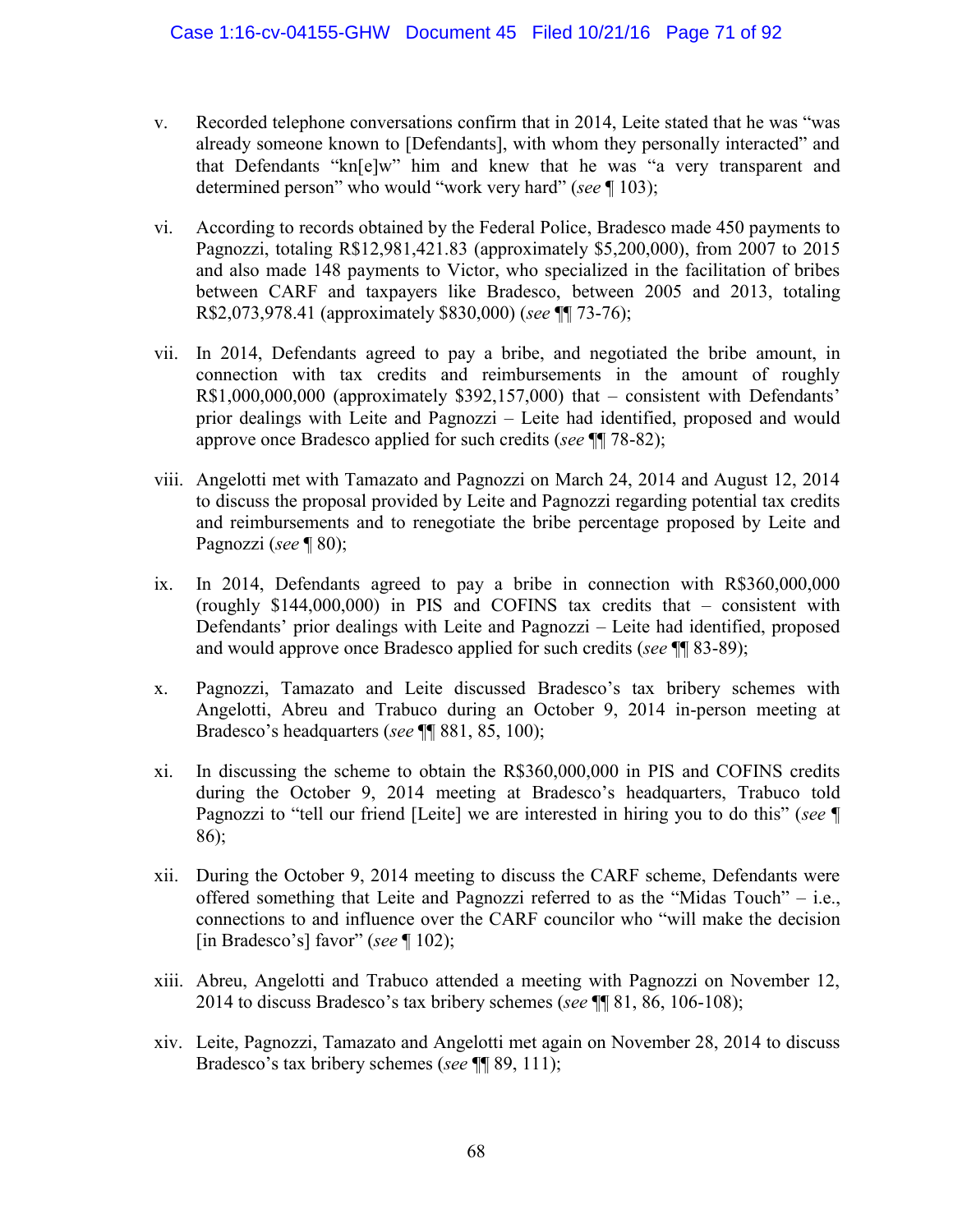### Case 1:16-cv-04155-GHW Document 45 Filed 10/21/16 Page 72 of 92

- xv. Defendants agreed to pay a bribe in order to secure a favorable result in Administrative Tax Proceeding No. 16327.000190/2011-83 before CARF (*see* ¶¶ 90- 113);
- xvi. During the November 12, 2014 meeting to discuss the CARF scheme, Trabuco told Pagnozzi, "I'm glad you're here . . . helping the Bank" (*see* ¶ 108);
- xvii. Defendants again met with Pagnozzi on January 28, 2015 and on March 19, 2015 (*see*   $\P$  111);
- xviii. Following the announcement of Operation Zealots, Defendants did not consummate any of their ongoing negotiations with Leite and Pagnozzi, and promptly abandoned Bradesco's CARF appeal (*see* ¶¶ 82, 89, 113); and
- xix. In accepting the Criminal Complaint, Judge Oliveira concluded that "there is no relevant clear piece of evidence capable of invalidating the [charges] against [the Defendants]" (*see* ¶ 121).
- 178. The scienter of Abreu and Angelotti is further evidenced by their statements to the Federal Police on April 1, 2015. In his sworn statement, Angelotti admitted to attending meetings at Bradesco with Leite, Pagnozzi and Tamazato, including a meeting in October 2014 and a meeting following the November 12, 2014 Lower Chamber decision on Bradesco's CARF appeal. Abreu, in his sworn statement, also admitted that he attended an October 2014 meeting at Bradesco with Pagnozzi, Tamazato and a man matching the physical description of Leite, which Angelotti provided. Abreu further stated that, prior to this meeting, he met with Pagnozzi and possibly Tamazato towards the end of September 2014. However, Abreu denied that Bradesco contracted with Pagnozzi and Tamazato for tax advisory services, stating that Bradesco has its own team of competent legal professionals to handle tax matters and that, as a general rule, the Company does not contract with outside advisors for tax services.

179. The Individual Defendants were responsible for issuing the materially false or misleading statements and omissions of material fact alleged herein based upon: (i) their actual issuance of and/or control over Bradesco's materially false or misleading statements; and (ii) their knowledge or reckless disregard of the fraudulent and criminal conduct described herein.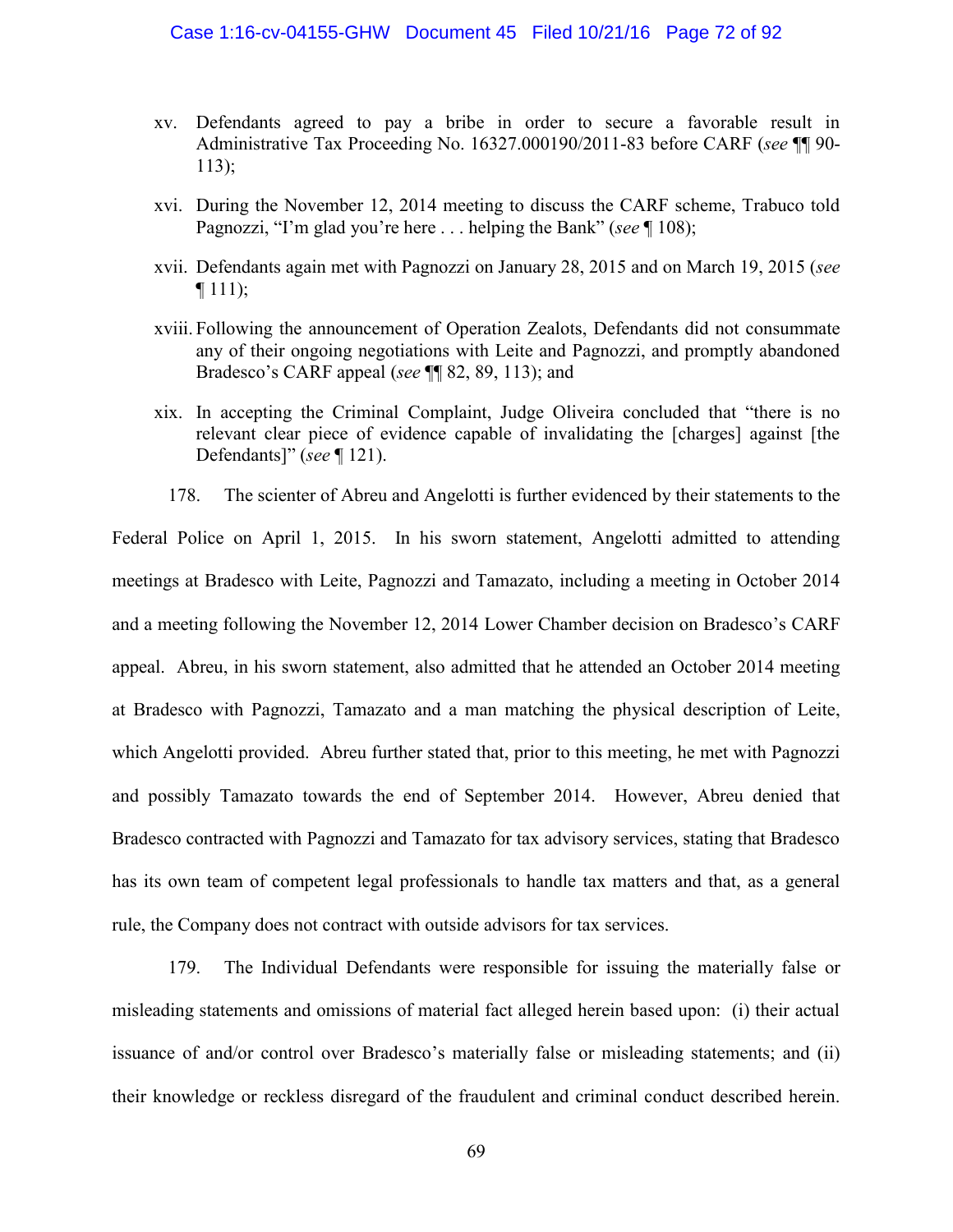#### Case 1:16-cv-04155-GHW Document 45 Filed 10/21/16 Page 73 of 92

These senior executives made or had control over the statements alleged in Section VI herein, and each of them knew or recklessly disregarded that each of these statements was materially false or misleading and/or omitted material facts at the time it was made.

180. Trabuco, as the Company's CEO, and Angelotti, as the Company's Head of Investor Relations, were in positions to control the contents of Bradesco's SEC and CVM filings, and in fact attested to the accuracy of these statements, as detailed above in ¶¶ 162-163, 168.

181. As members of certain internal Bradesco committees, Abreu and Angelotti were involved in the preparation of the materially false or misleading statements set forth in Section VI. Specifically, Abreu was a member of the Internal Controls and Compliance Committee, which was responsible for: (i) evaluating the effectiveness and compliance of the Company's internal controls system; (ii) ensuring that the Company's internal control procedures complied with applicable rules, regulations and legislation; and (iii) submitting a semi-annual report to the Board regarding the Company's internal controls compliance. Abreu and Angelotti both were members of the Executive Disclosure Committee, which was charged with: (i) supporting Bradesco's senior management in appraising the disclosure of significant transactions and information relating to the Company; and (ii) examining reports in order to ensure that they are prepared in accordance with controls and procedures defined for their preparation. In addition, Abreu was a member of the Statutory Committee for Ethical Conduct, also referred to as the Ethics Committee, which was charged with, among other things, "propos[ing] actions to ensure the enforcement of [Bradesco's] Corporate and Sector Codes of Ethics, and of the corporate policies, especially the Corporate Anticorruption Policy."

182. By virtue of his membership on these three committees, Abreu not only was involved in the preparation of the materially false or misleading statements set forth in Section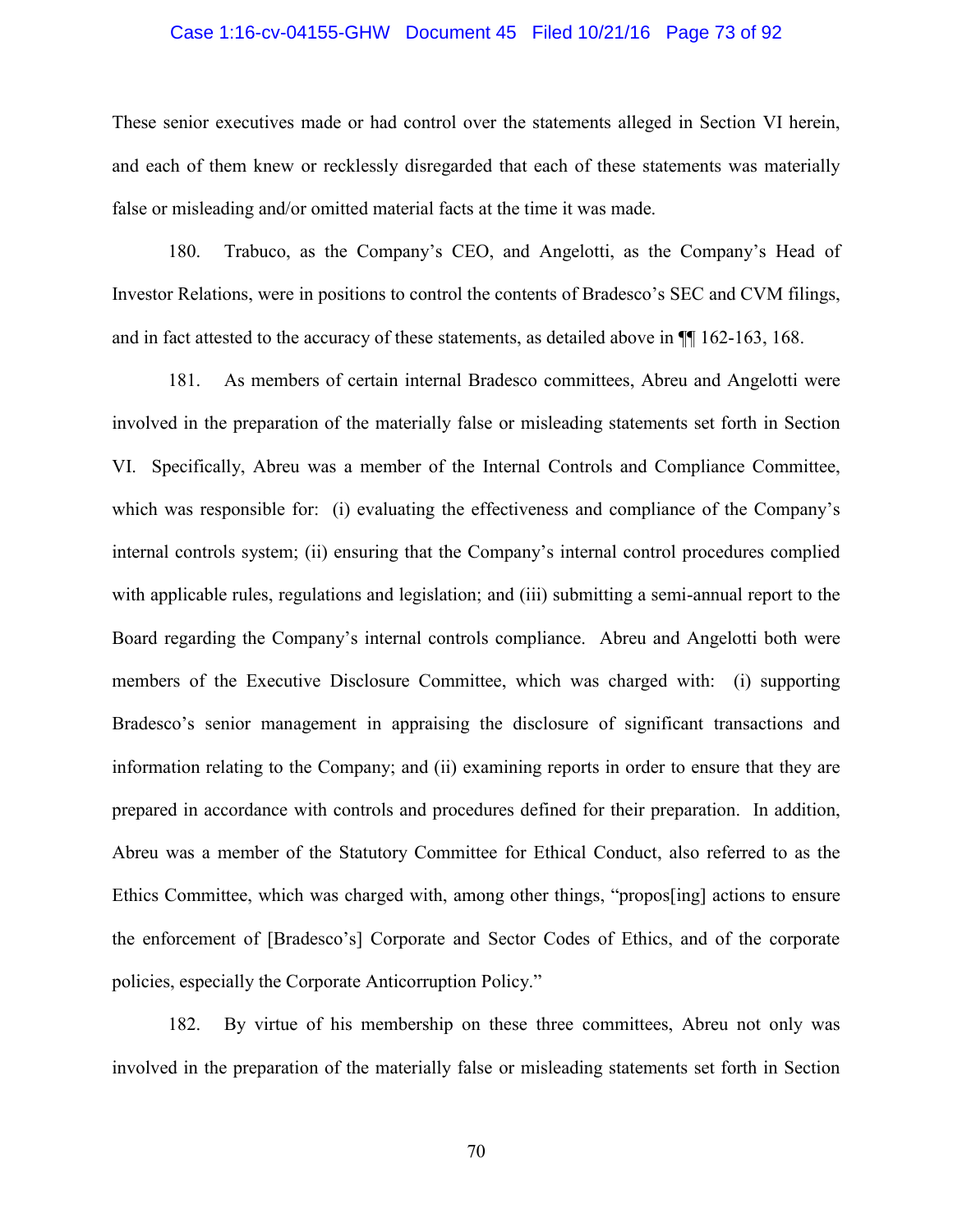#### Case 1:16-cv-04155-GHW Document 45 Filed 10/21/16 Page 74 of 92

VI regarding the Company's internal controls, code of ethics and Anti-Corruption Policy and the accuracy of its SEC and CVM filings, but he also knew or recklessly disregarded that these statements were materially false or misleading at the time they were made. Similarly, due to his membership on the Disclosure Committee, Angelotti was involved in ensuring the accuracy of the Company's statements and therefore knew or recklessly disregarded that these statements were materially false or misleading at the time they were made.

183. The scienter of the Individual Defendants is further established by their motive to conceal the tax bribery scheme from the public in order to avoid potential criminal liability, prosecution and imprisonment for their illegal conduct in negotiating and/or paying bribes to Pagnozzi, Leite and Victor. Similarly, even after the illegal bribery scheme was revealed, the Individual Defendants had a motive to deny all of the allegations leveled in connection with the Brazilian criminal proceedings in an attempt to avoid criminal charges, convictions and imprisonment.

#### **VIII. LOSS CAUSATION**

184. As alleged herein, Defendants engaged in a scheme to deceive investors by misrepresenting and omitting material facts concerning: (i) the adequacy of Bradesco's internal controls and disclosure controls and procedures; (ii) risks faced by the Company; (iii) the Company's Anti-Corruption Policy and procedures and its code of ethics; (iv) the accuracy of Bradesco's SEC and CVM filings; and (v) Defendants' involvement in Bradesco's tax bribery scheme. Defendants' materially false or misleading statements and omissions of material fact, alleged above in Section VI, caused the price of Bradesco PADS to be artificially inflated and operated as a fraud or deceit upon Class Period purchasers of Bradesco PADS.

185. Lead Plaintiff and other Class members suffered actual economic loss and were damaged when the foreseeable risks of criminal investigation and prosecution created and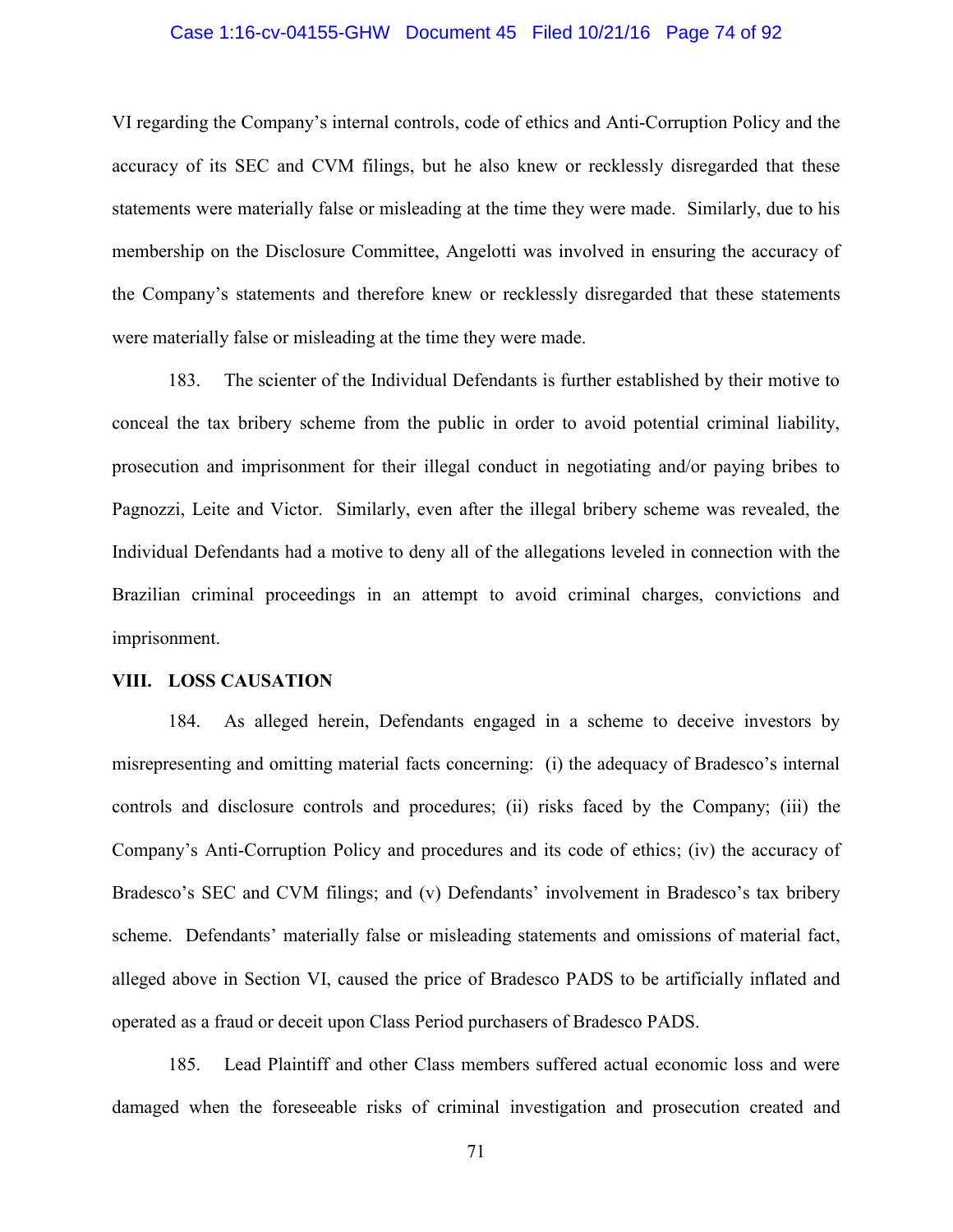#### Case 1:16-cv-04155-GHW Document 45 Filed 10/21/16 Page 75 of 92

concealed by Defendants' misstatements and omissions materialized through the disclosure of new information concerning Bradesco on March 26, 2015, May 20, 2015, May 31, 2016, and July 27, 2016. As alleged in this Section, these partial corrective disclosures and/or materializations of the foreseeable risks concealed by Defendants' fraud caused foreseeable declines in the price of Bradesco PADS by removing portions of the artificial inflation in the price of Bradesco PADS that resulted from Defendants' fraud.

186. Specifically, before the market opened on March 26, 2015, the MPF announced the ongoing Operation Zealots investigation. This announcement disclosed for the first time that the MPF was conducting an investigation into allegations of bribery related to certain CARF proceedings, and that the MPF's investigation had uncovered facts demonstrating that numerous companies, including Brazilian banks, had sought to bribe and/or bribed public officials, including CARF members, in exchange for favorable tax rulings. Shortly after the MPF announcement, Brazilian news outlets, including *O Estado de São Paulo*, *Globo* and *Agência Brasil*, began to report on the disclosure of the Operation Zealots investigation. These outlets noted that the companies targeted by the MPF included "large banks." After the market closed on March 26, 2015, *Reuters* reported in the U.S. on the disclosure of the Operation Zealots investigation and published an article titled "Brazil uncovers multibillion-dollar tax fraud at Finance Ministry." Among other things, the MPF's announcement and related news articles, revealed that: (i) the MPF and Federal Police were investigating potential bribes offered and/or paid to Brazilian public officials related to tax liabilities that amounted to approximately R\$19 billion (roughly \$6 billion); (ii) Brazil's large banks were among the entities that the Federal Police and MPF were investigating for offering and/or paying the illegal bribes to Brazilian public officials, including CARF members; and (iii) the individuals at the corporations, including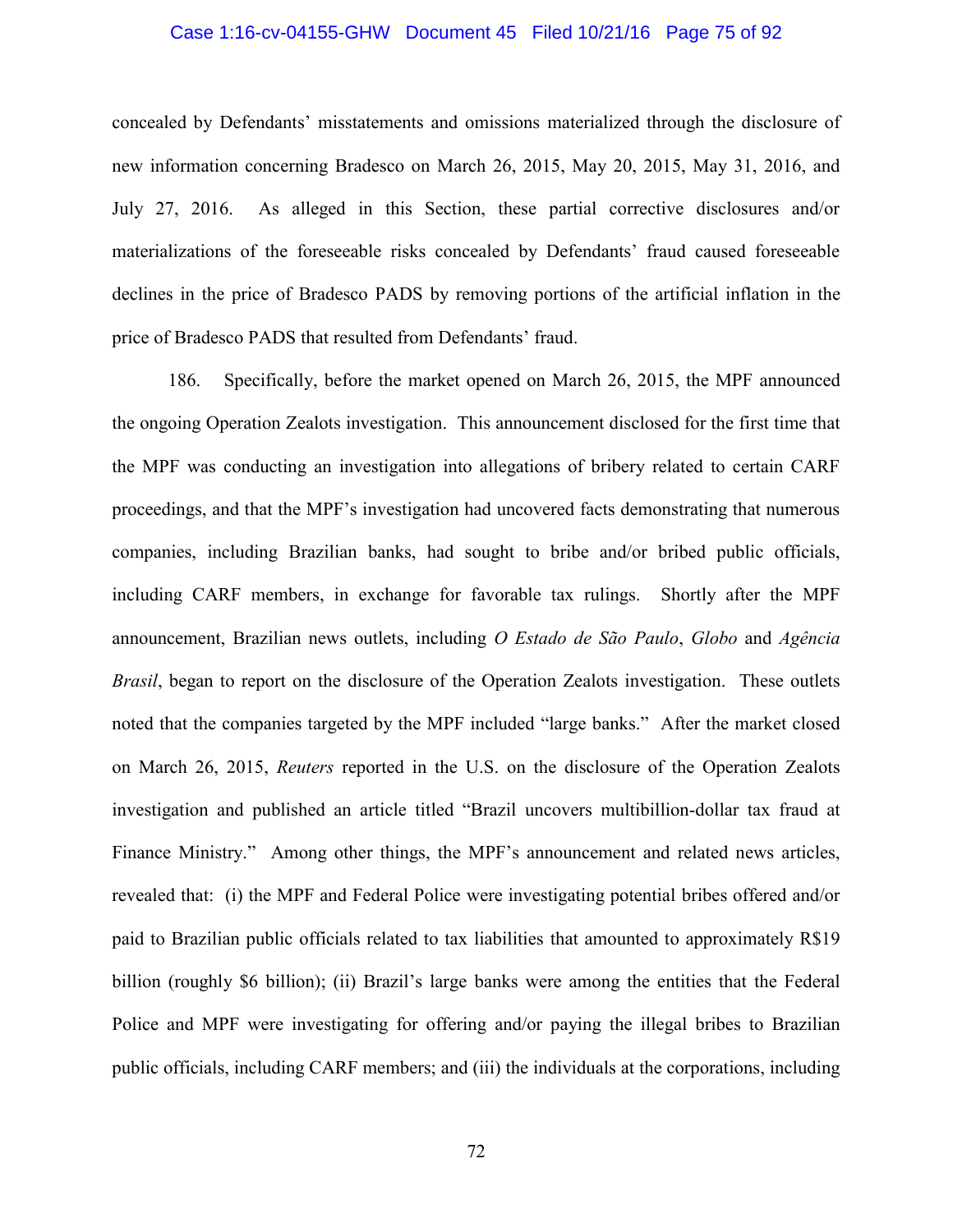#### Case 1:16-cv-04155-GHW Document 45 Filed 10/21/16 Page 76 of 92

Brazil's large banks, that were under investigation for offering and/or paying the illicit bribes to Brazilian public officials, could face criminal charges for their improper conduct, including charges for influence peddling, conspiracy, and other crimes of corruption.

187. The criminal investigation and potential forthcoming criminal charges against the scheme participants at large Brazilian banks like Bradesco revealed on March 26, 2015 were foreseeable consequences of, and within the zone of risk concealed by, Defendants' misstatements and omissions. On this news, the price of Bradesco PADS declined from a close of \$11.38 per share on the prior trading day, March 25, 2015 to a close of \$8.86 per share on March 27, 2015. On an adjusted basis, after accounting for the impact of a stock bonus (whereby, holders of Bradesco PADS received two additional shares for every ten shares they held as of March 26, 2015) on the PADS' share price, the price of Bradesco PADS fell from a close of \$8.62 on March 25, 2015 to a close of \$8.05 on March 27, 2015.

188. As alleged above in Section VI, Bradesco issued a press release on March 31, 2015, which was later filed with the SEC on April 10, 2015 on a Form 6-K. In this press release, the Company denied knowledge of any details concerning the Operation Zealots investigation or the tax debts that the MPF and Federal Police were investigating. Bradesco also reiterated that it maintained strict internal controls to ensure compliance with anticorruption measures.

189. On May 20, 2015, Marlon Oliveira Cajado dos Santos, a representative of the Federal Police, appeared at a public hearing before a subcommittee of the Brazilian House of Representatives and announced that the Operation Zealots investigation would be spun off into separate, company-specific investigations in order to expedite the proceedings and provide an answer to the Brazilian people. According to Mr. Cajado, the Federal Police were identifying "priority" cases out of the 70 companies that would be investigated first. Mr. Cajado also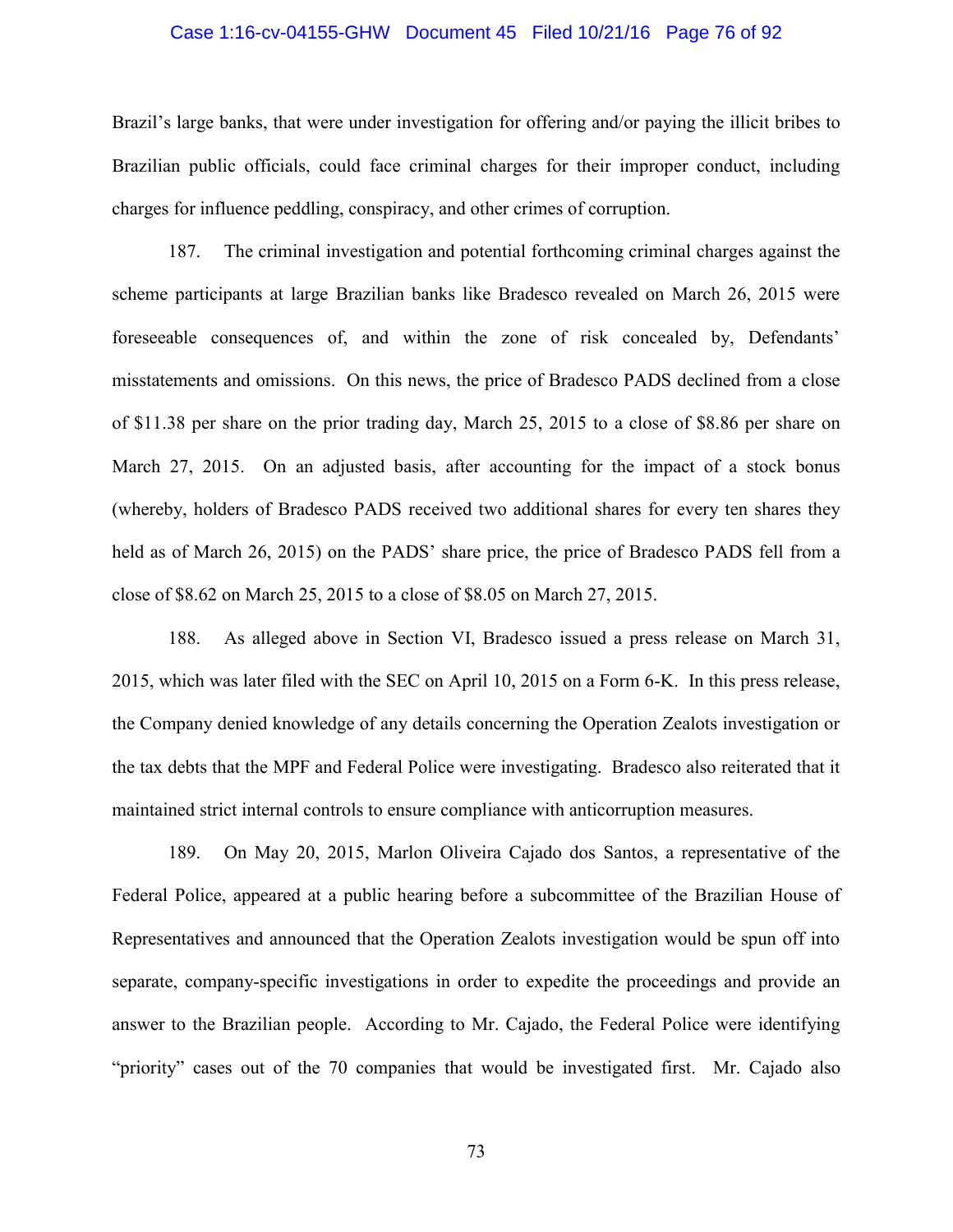#### Case 1:16-cv-04155-GHW Document 45 Filed 10/21/16 Page 77 of 92

commented that by expediting the proceedings, the Federal Police hoped to "close [the] taps" and prevent further diversion of billions in public funds. Mr. Cajado's statements were repeated by various news outlets on May 20, 2015, including *Brasil 24/7*, *EBC Agência Brasil* and *R7.com*. A report by one news outlet, *Diálogos Políticos*, included a graphic adjacent to its headline specifically identifying Bradesco as one of the companies implicated by Mr. Cajado's comments.

190. The new information regarding the division of the Operation Zealots investigation and the sequencing of "priority cases" revealed on May 20, 2015 was a foreseeable consequence of, and within the zone of risk concealed by, Defendants' misstatements and omissions. As a direct result of this partial corrective disclosure and/or materialization of the risks concealed by Defendants' fraud, the price of Bradesco PADS declined by \$0.33 per share, or 3.6%, from a close of \$10.08 per share on May 20, 2015, to a close at \$9.71 per share on May 21, 2015.

191. On May 31, 2016, the MPF announced that it had filed criminal charges against Defendants Trabuco, Angelotti, Abreu and others for their role in attempting to bribe and/or bribing Brazilian tax officials, including CARF members, in connection with a R\$2.7 billion (approximately \$1.2 billion) Bradesco CARF proceeding.

192. More specifically, the MPF's May 31, 2016 announcement revealed new information concerning Defendants' tax bribery scheme, including: (i) the identity of the Bradesco officials involved in the wrongdoing; (ii) confirmation of the amounts at issue in the subject Bradesco CARF proceeding; and (iii) the charges of influence peddling, corruption, racketeering, and money laundering with which Trabuco, Angelotti, and Abreu were charged, each of which was a foreseeable consequence of, and within the zone of risk concealed by Defendants' misstatements and omissions. As a direct result of this partial corrective disclosure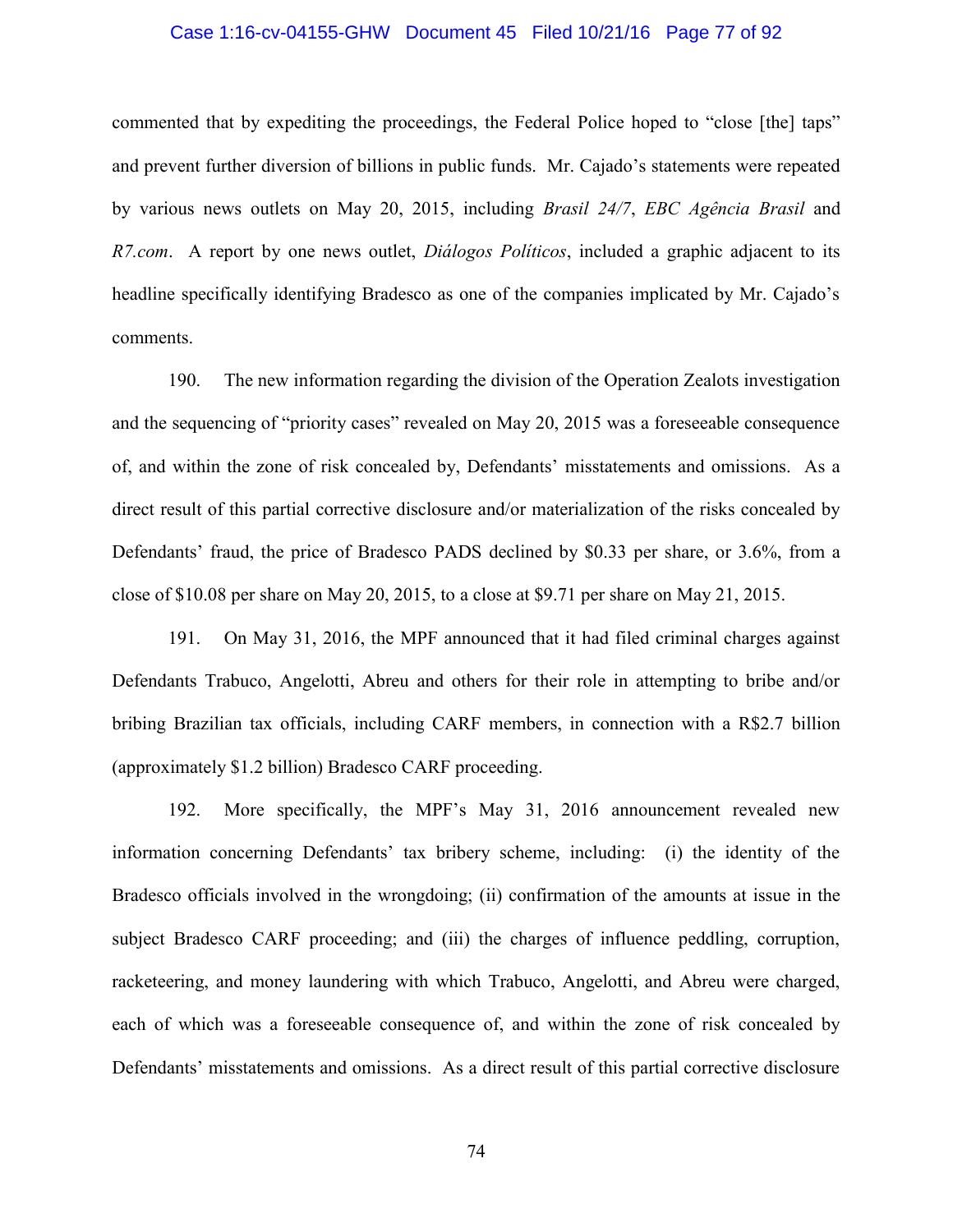#### Case 1:16-cv-04155-GHW Document 45 Filed 10/21/16 Page 78 of 92

and/or materialization of the risks concealed by Defendants' fraud, the price of Bradesco PADS declined by an additional 5.58%, from a closing price of \$6.63 per share on May 27, 2016, to a closing price of \$6.26 per share on the next trading day, May 31, 2016.

193. Based upon these revelations, analysts issued reports attributing the decline in the prices of Bradesco securities, including the PADS, to the announcement of the criminal charges. For example, Scotiabank issued a May 31, 2016 report on Bradesco entitled "BBD's Stock Hit on News of CEO Indictment" that stated, among other things, that "the indictments are a negative for the stock." Similarly, Deutsche Bank issued a May 31, 2016 report on the Company entitled "CEO and Two Other Executives Indicted by Federal Police," noting that the price decline in Bradesco's PADS in response to the new information issued that day raised questions concerning "the credibility of management." Each of the foregoing analysts also noted that the Company issued a statement on May 31, 2016 in which Bradesco denied the alleged wrongdoing and claimed that Trabuco did not participate in any meetings with Brazilian officials to discuss manipulating the outcome of the Company's CARF proceeding. News outlets also attributed the May 31, 2016 PADS price decline to the announcement of the indictment of Bradesco executives. For example, a *Reuters* article published on May 31, 2016 titled "Bradesco stock slumps as CEO Trabuco accused in Brazil tax probe" noted that "[s]hares in Banco Bradesco SA, Brazil's No. 2 private-sector bank, posted their biggest intraday drop in almost seven months on Tuesday after the federal police accused Chief Executive Officer Luiz Carlos Trabuco and two senior executives of wrongdoing in a sweeping tax probe."

194. Finally, on July 27, 2016, Judge Oliveira, Federal Judge of the Tenth Federal Court of the Judiciary Section of the Federal District of the Federative Republic of Brazil issued a decision in which the court accepted as sufficient the Criminal Complaint filed the same day

75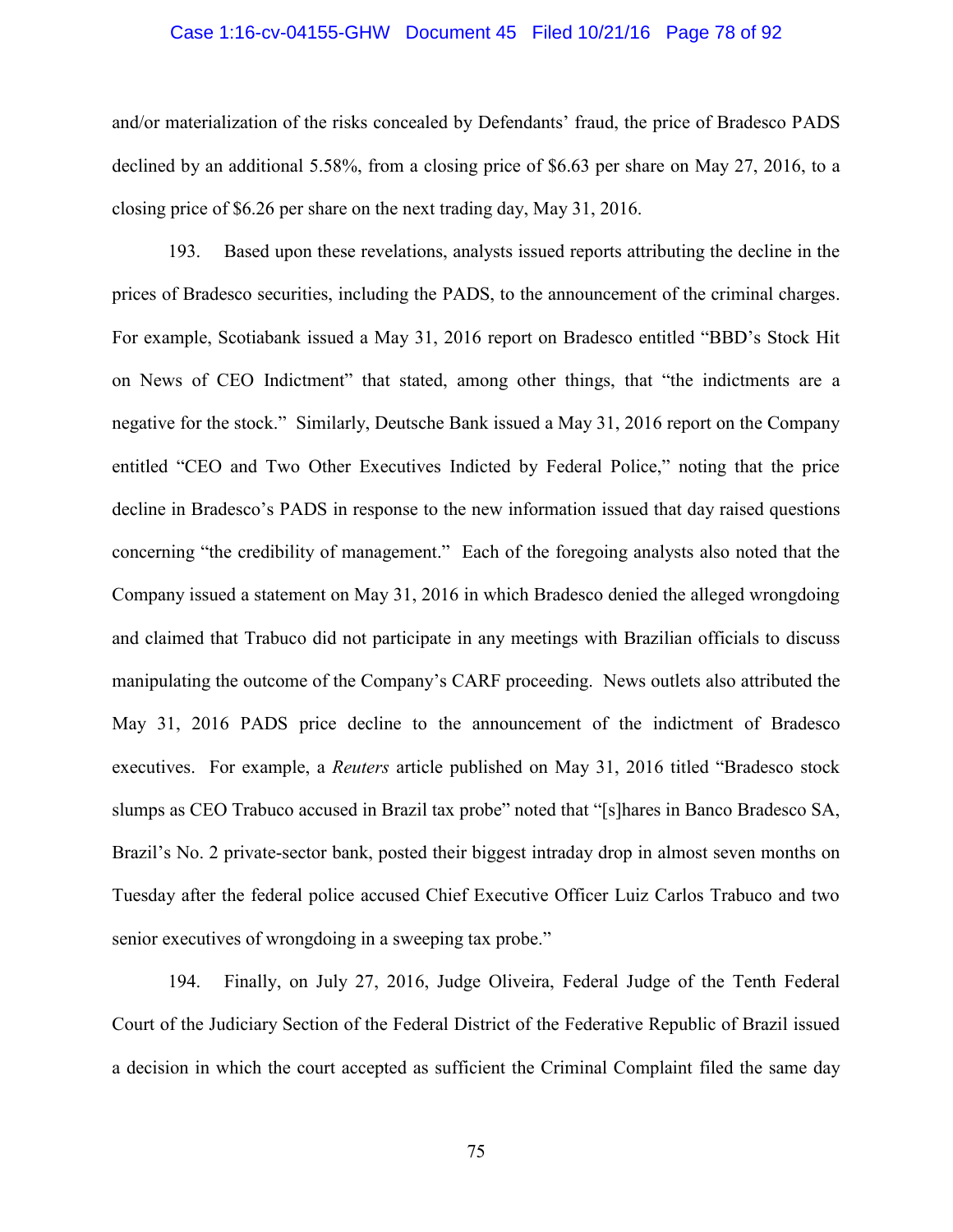#### Case 1:16-cv-04155-GHW Document 45 Filed 10/21/16 Page 79 of 92

against Trabuco, Angelotti, Abreu and others. As alleged above in Section V, in accepting the Criminal Complaint, Judge Oliveira determined that just cause existed to prosecute Trabuco, Angelotti, Abreu and others for the crimes of active and passive corruption.

195. As a direct result of this partial corrective disclosure and/or materialization of the risks concealed by Defendants' fraud, the price of Bradesco PADS declined by an additional 4.81%, from a closing price of \$8.73 per share on July 27, 2016, to a closing price of \$8.31 per share on July 28, 2016.

196. The material misrepresentations and omissions detailed above had the effect of causing the prices for Bradesco PADS to be artificially inflated throughout the Class Period. Lead Plaintiff and other Class members purchased or otherwise acquired Bradesco PADS at prices that were artificially inflated as a result of Defendants' misrepresentations and omissions of material fact alleged herein.

197. Defendants' wrongful conduct directly and proximately caused the damages suffered by Lead Plaintiff and other Class members. Throughout the Class Period, the prices at which Lead Plaintiff and other Class members purchased Bradesco's PADS were artificially inflated as a result of Defendants' materially false or misleading statements and omissions of material fact concerning: (i) the adequacy of Bradesco's internal controls and disclosure controls and procedures; (ii) risks faced by the Company; (iii) the Company's Anti-Corruption Policy and procedures and its code of ethics; (iv) the accuracy of Bradesco's SEC and CVM filings; and (v) Defendants' involvement in Bradesco's tax bribery scheme. Had Defendants disclosed complete, accurate, and truthful information concerning these matters during the Class Period, Lead Plaintiff and other Class members would not have purchased or otherwise acquired Bradesco PADS at the artificially inflated prices that they paid. It was entirely foreseeable to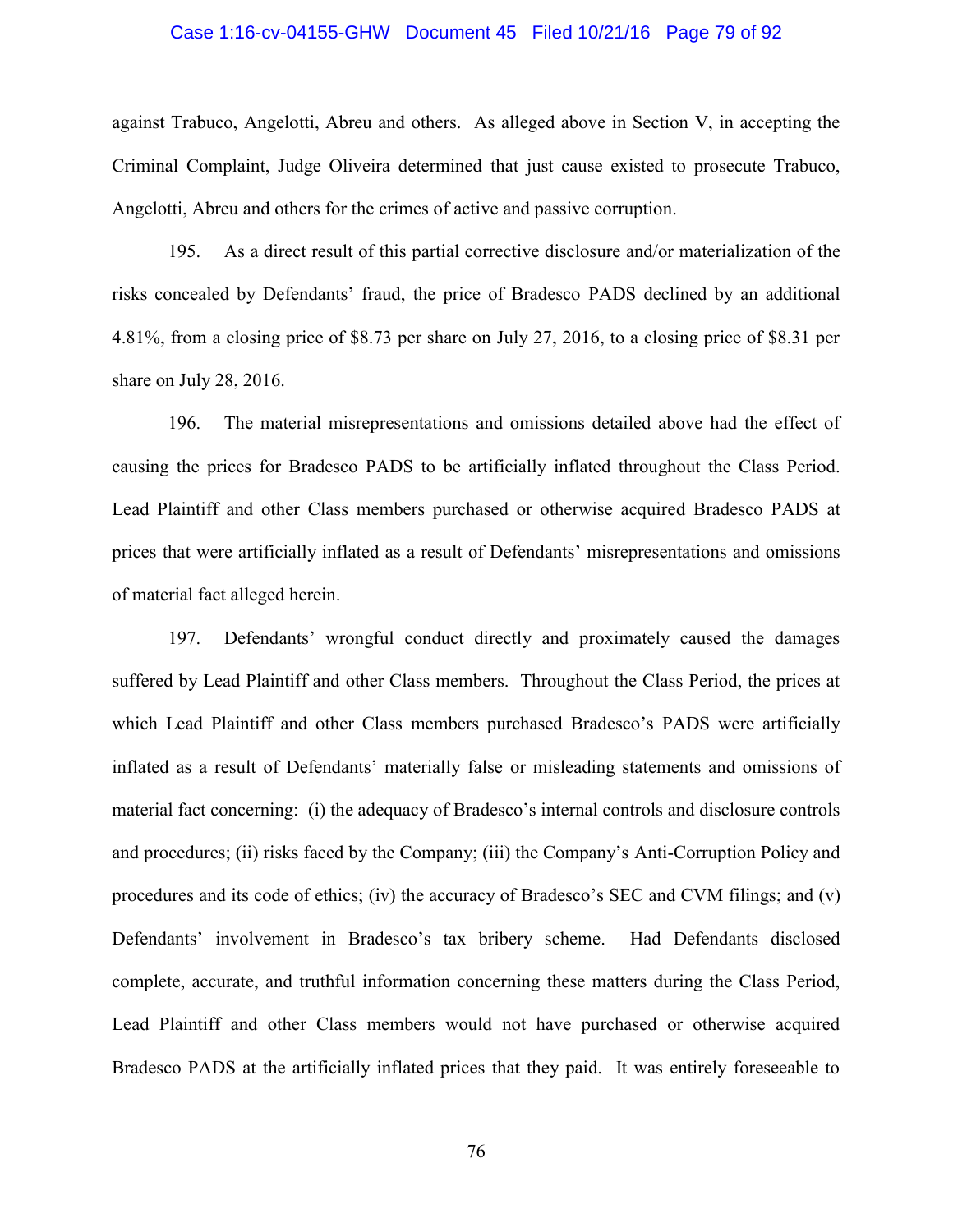#### Case 1:16-cv-04155-GHW Document 45 Filed 10/21/16 Page 80 of 92

Defendants that misrepresenting and concealing these material facts and risks from the public would cause the prices of Bradesco PADS to be artificially inflated. It was also foreseeable that the ultimate disclosure of this information, and/or the materialization of the risks concealed by Defendants' material misstatements and omissions, would cause the price of Bradesco PADS to decline, as the inflation resulting from Defendants' earlier materially false or misleading statements and omissions of material fact was removed from the stock price.

198. Accordingly, Defendants' conduct, as alleged herein, proximately caused foreseeable losses to Lead Plaintiff and to the other members of the Class who purchased or otherwise acquired Bradesco PADS during the Class Period.

199. The economic losses, i.e., damages, suffered by Lead Plaintiff and other Class members are direct and foreseeable results of: (i) Defendants' materially false or misleading statements and omissions of material fact, which caused the price of Bradesco PADS to be artificially inflated; and (ii) the subsequent significant decline in the price of Bradesco PADS when the truth was gradually revealed and/or the risks previously concealed by Defendants' fraud gradually materialized on March 26, 2015, May 20, 2015, May 31, 2016, and July 27, 2016, removing portions of the artificial inflation from the price of Bradesco PADS.

## **IX. THE FRAUD ON THE MARKET PRESUMPTION OF RELIANCE APPLIES**

200. At all relevant times, the market for Bradesco's PADS was efficient for the following reasons, among others:

- i. Bradesco's PADS met the requirements for listing, and were listed and actively traded on the NYSE, a highly efficient electronic stock market, under the symbol "BBD";
- ii. As a registered and regulated issuer of securities, Bradesco filed periodic public reports with the SEC, in addition to the Company's frequent voluntary dissemination of information;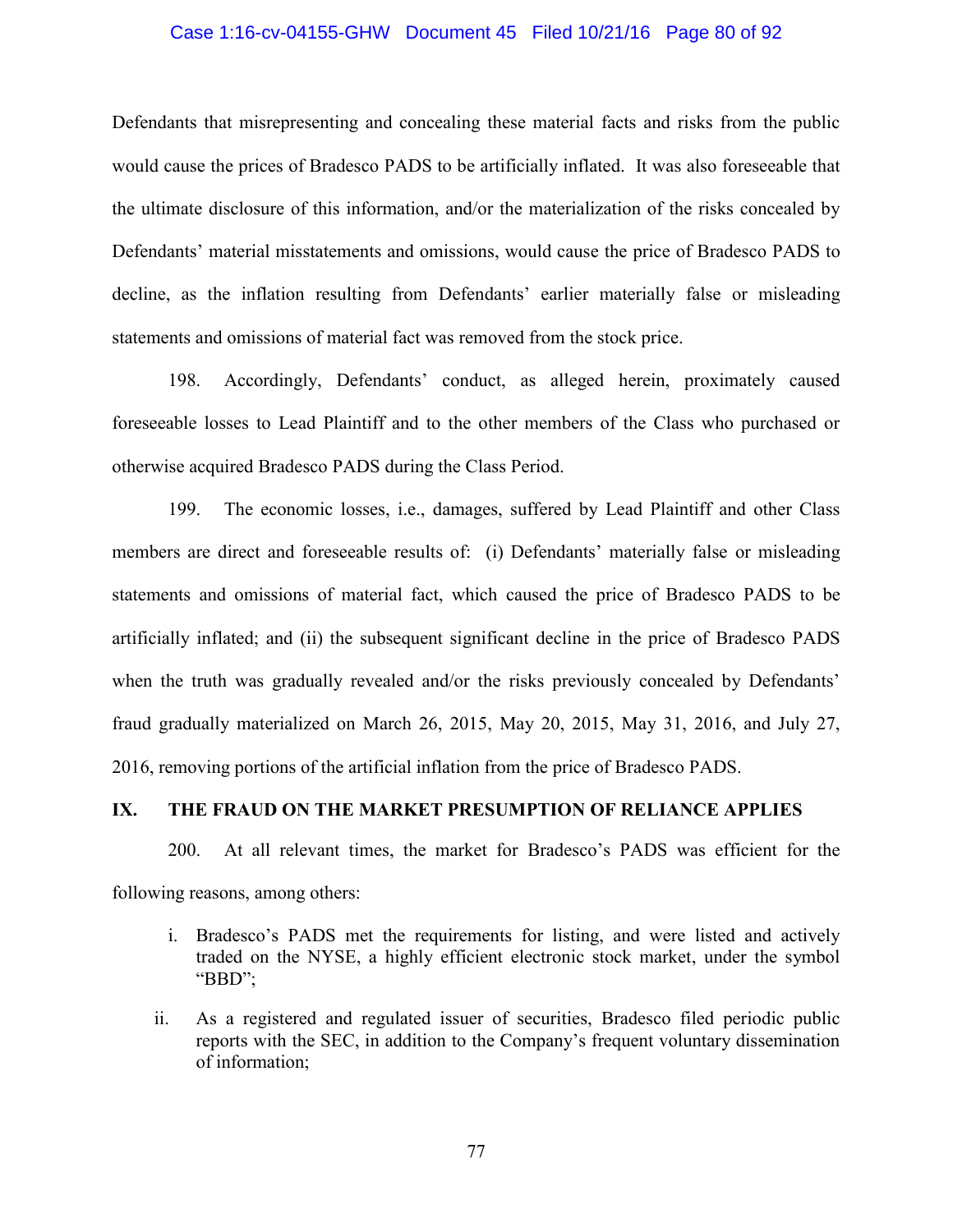#### Case 1:16-cv-04155-GHW Document 45 Filed 10/21/16 Page 81 of 92

- iii. Bradesco regularly communicated with public investors via established market communication mechanisms, including conference calls, regular disseminations of press releases on the national circuits of major newswire services, the Company's website, and other wide-ranging public disclosures, such as communications with the financial press and other similar reporting services; and
- iv. Bradesco was followed by securities analysts employed by major brokerage firms, including Scotiabank, Deutsche Bank and UBS, who wrote reports which were distributed to the sales force and certain customers of their respective brokerage firms. Each of these reports was publicly available and entered the public marketplace.

201. As a result of the foregoing, the market for Bradesco's PADS promptly digested current information with respect to Bradesco from all publicly-available sources and reflected such information in the price of these securities. Under these circumstances, all purchasers of the Company's publicly-traded PADS during the Class Period suffered similar injury through their purchases at artificially inflated prices, and a presumption of reliance applies.

202. Further, at all relevant times, Lead Plaintiff and other members of the Class reasonably relied upon Defendants to disclose material information as required by law and in the Company's SEC filings. Lead Plaintiff and the other members of the Class would not have purchased or otherwise acquired Bradesco PADS at artificially inflated prices if Defendants had disclosed all material information as required. Thus, to the extent that Defendants concealed or improperly failed to disclose material facts with regard to the Company and its business, Lead Plaintiff is entitled to a presumption of reliance in accordance with *Affiliated Ute Citizens of Utah v. United States*, 406 U.S. 128, 153 (1972).

## **X. THE STATUTORY SAFE HARBOR AND BESPEAKS CAUTION DOCTRINE ARE INAPPLICABLE**

203. The PSLRA's statutory safe harbor and/or the bespeaks caution doctrine applicable to forward-looking statements under certain circumstances do not apply to any of the materially false and/or misleading statements alleged in this Complaint.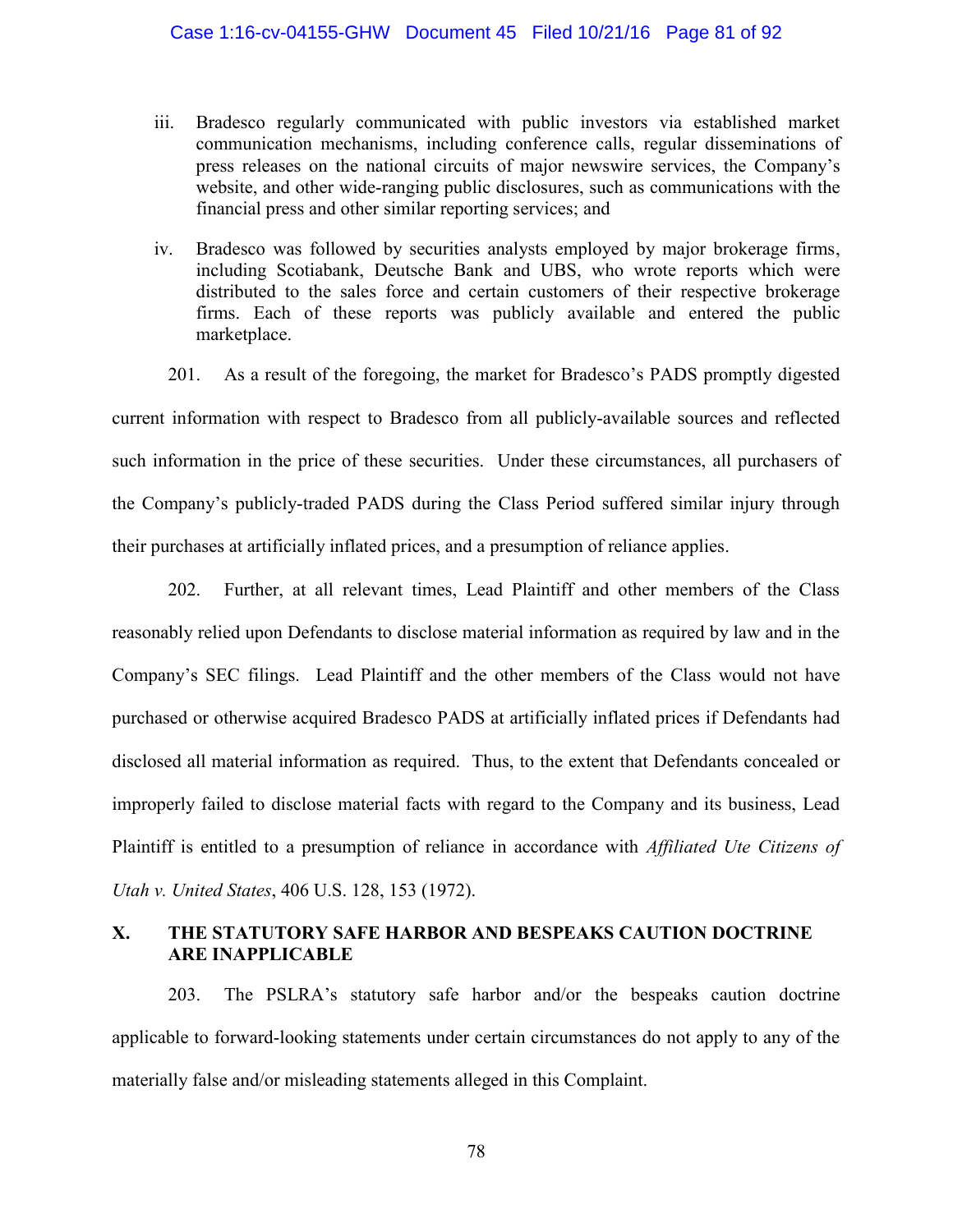#### Case 1:16-cv-04155-GHW Document 45 Filed 10/21/16 Page 82 of 92

204. None of the statements complained of herein was a forward-looking statement. Rather, each was a historical statement or a statement of purportedly current facts and conditions at the time each statement was made.

205. To the extent that any materially false and/or misleading statement alleged herein, or any portion thereof, can be construed as forward-looking, such statement was not accompanied by meaningful cautionary language identifying important facts that could cause actual results to differ materially from those in the statement. As set forth above in detail, given the then-existing facts contradicting Defendants' statements, the generalized risk disclosures made by Defendants were not sufficient to insulate Defendants from liability for their materially false and/or misleading statements.

206. To the extent that the statutory safe harbor may apply to any materially false and/or misleading statement alleged herein, or a portion thereof, Defendants are liable for any such false and/or misleading forward-looking statement because at the time such statement was made, the speaker actually knew the statement was false, or the statement was authorized and/or approved by an executive officer of Bradesco who actually knew that the statement was false.

207. Moreover, to the extent that Bradesco and/or the Individual Defendants issued any disclosures designed to "warn" or "caution" investors of certain "risks," those disclosures were also materially false and/or misleading because they did not disclose that the risks that were the subject of such warnings had materialized and/or Bradesco and the Individual Defendants had actual knowledge of undisclosed material adverse facts that rendered such "cautionary" disclosures materially false and/or misleading.

### **XI. CLASS ACTION ALLEGATIONS**

208. Lead Plaintiff brings this action on behalf of itself and as a class action pursuant to Federal Rules of Civil Procedure  $23(a)$  and  $23(b)(3)$  on behalf of a Class consisting of all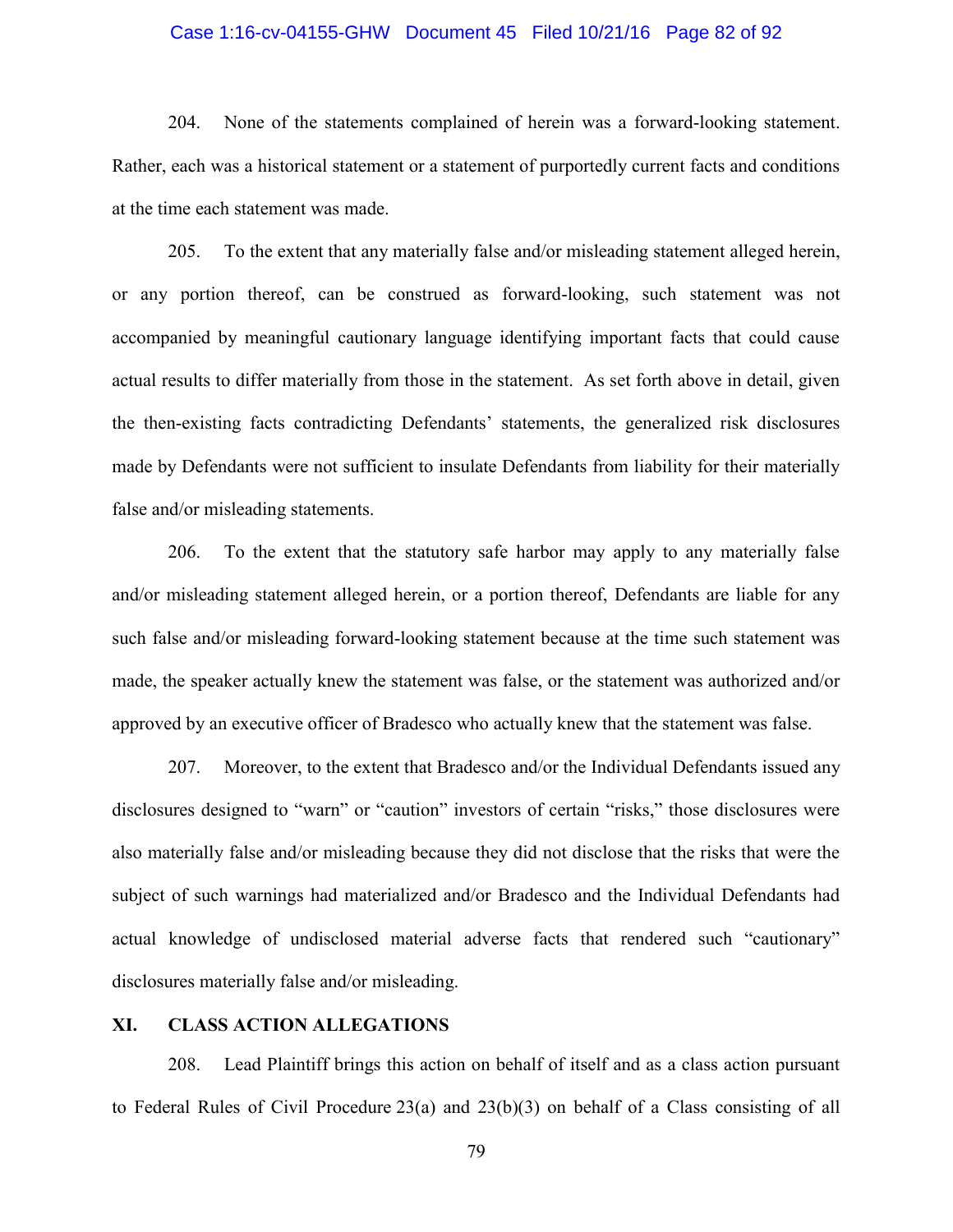#### Case 1:16-cv-04155-GHW Document 45 Filed 10/21/16 Page 83 of 92

persons and entities who purchased or otherwise acquired Bradesco PADS between April 30, 2012 and July 27, 2016, inclusive, and who were damaged thereby. Excluded from the Class are (i) Defendants (as set forth herein), (ii) present or former executive officers of Bradesco, members of Bradesco's Board of Directors, and members of their immediate families (as defined in 17 C.F.R. § 229.404, Instructions  $(1)(a)(iii)$  and  $(1)(b)(ii))$ ,  $(iii)$  any of the foregoing individual's and entity's legal representatives, heirs, successors or assigns, and (iv) any entity in which Defendants have or had a controlling interest or any affiliate of Bradesco.

209. The members of the Class are so numerous that joinder of all members is impracticable. Throughout the Class Period, Bradesco PADS were actively traded on the NYSE. While the exact number of Class members is unknown to Lead Plaintiff at this time and can only be ascertained through appropriate discovery, Lead Plaintiff believes that there are at least thousands of members in the proposed Class. As of June 30, 2016, Bradesco had approximately 720 million PADS outstanding and available for trading on the NYSE. Record owners and other members of the Class may be identified from records maintained by Bradesco and/or its transfer agent and may be notified of the pendency of this action by mail, using the form of notice similar to that customarily used in securities class actions.

210. Lead Plaintiff's claims are typical of the claims of the other members of the Class as all members of the Class purchased or otherwise acquired Bradesco PADS during the Class Period at artificially inflated prices and were similarly affected by Defendants' wrongful conduct that violated the federal securities laws, as complained of herein.

211. Lead Plaintiff will fairly and adequately protect the interests of the other members of the Class and has retained counsel competent and experienced in class action and securities

80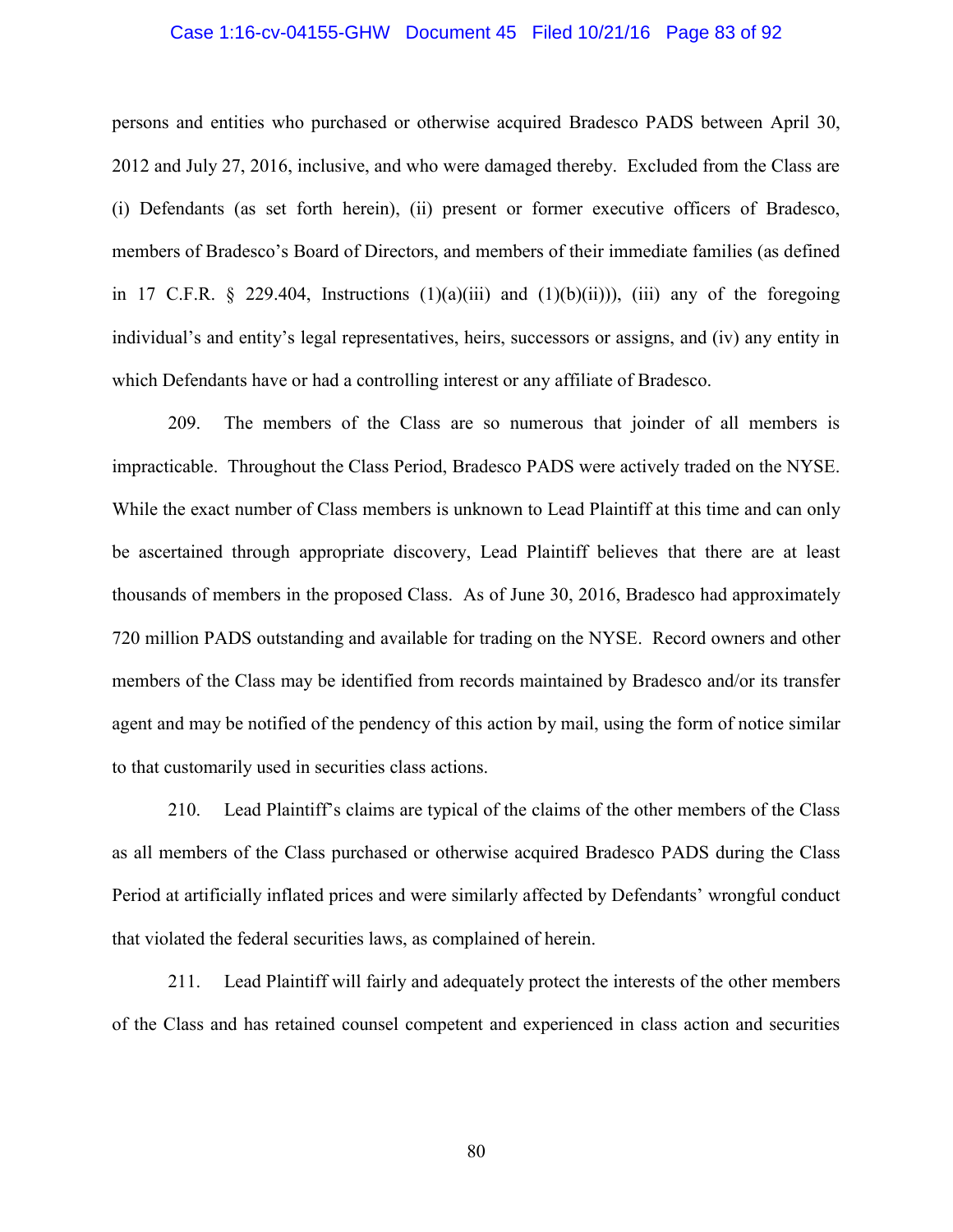#### Case 1:16-cv-04155-GHW Document 45 Filed 10/21/16 Page 84 of 92

litigation. Lead Plaintiff has no interests that are adverse or antagonistic to the interests of other Class members.

212. A class action is superior to other available methods for the fair and efficient adjudication of this controversy. Because the damages suffered by individual members of the Class may be relatively small, the expense and burden of individual litigation make it impracticable for Class members individually to seek redress for the wrongful conduct alleged herein. Lead Plaintiff knows of no difficulty that will be encountered in managing this litigation that would preclude maintaining it as a class action.

213. Common questions of law and fact exist as to all members of the Class, and predominate over any questions solely affecting individual members of the Class. Among the questions of law and fact common to the Class are:

- i. Whether the federal securities laws were violated by Defendants' acts as alleged herein;
- ii. Whether Defendants' statements to the investing public during the Class Period misrepresented and/or omitted material facts;
- iii. Whether and to what extent the market prices of Bradesco PADS, were artificially inflated and/or distorted during the Class Period due to the misrepresentations and/or omissions of material fact complained of herein;
- iv. Whether the Defendants named under Section 10(b) of the Exchange Act acted with scienter;
- v. Whether reliance may be presumed pursuant to the fraud-on-the-market doctrine and/or the *Affiliated Ute* presumption; and
- vi. Whether the members of the Class have sustained damages as a result of the conduct complained of herein, and if so, the proper measure of damages.
- 214. The prosecution of separate actions by individual Class members would create the

risk of inconsistent or varying adjudications with respect to the individual Class members, which

would establish incompatible standards of conduct for Defendants, or adjudications with respect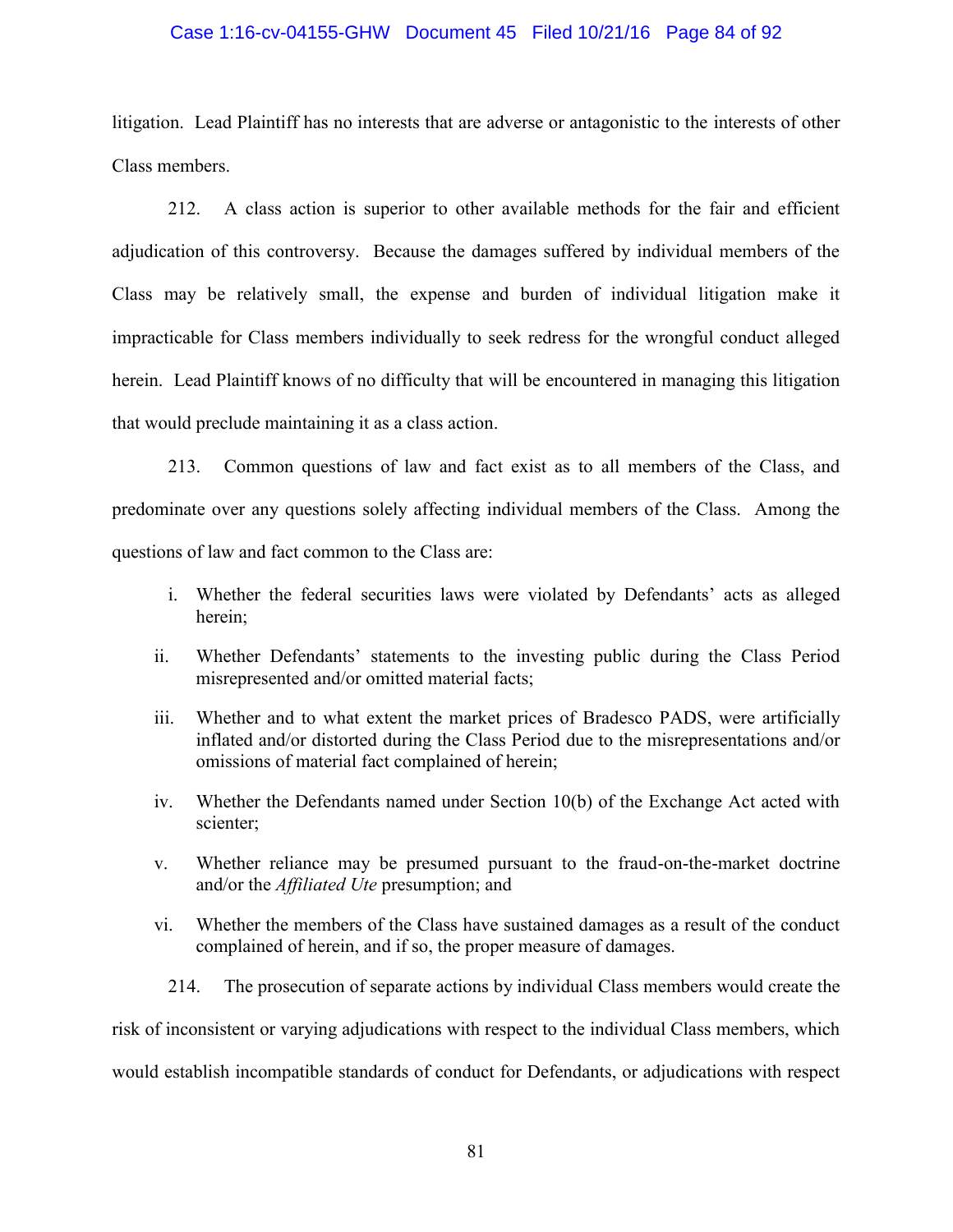#### Case 1:16-cv-04155-GHW Document 45 Filed 10/21/16 Page 85 of 92

to individual Class members that would, as a practical matter, be dispositive of the interests of the other members not parties to the adjudications or substantially impair their ability to protect their interests.

215. Defendants have acted on grounds generally applicable to the Class with respect to the matters complained of herein, thereby making appropriate the relief sought herein with respect to the Class as a whole.

### **XII. CAUSES OF ACTION**

#### **COUNT I**

## **For Violations of Section 10(b) of the Exchange Act and Rule 10b-5 Promulgated Thereunder Against Bradesco and the Individual Defendants**

216. Lead Plaintiff repeats and realleges each and every allegation contained above as if fully set forth herein. This Count is brought against Bradesco and the Individual Defendants pursuant to Section 10(b) of the Exchange Act, 15 U.S.C. §78(j)(b), and Rule 10b-5 promulgated thereunder, 17 C.F.R. § 240.10b-5, on behalf of Lead Plaintiff and all other members of the Class.

217. During the Class Period, Bradesco and the Individual Defendants, while in possession of material adverse, non-public information, disseminated or approved the false or misleading statements and/or omissions alleged herein, which each defendant knew or recklessly disregarded were misleading in that they misrepresented material facts and/or failed to disclose material facts necessary in order to make the statements made, in light of the circumstances under which they were made, not misleading. Defendants carried out a plan, scheme and course of conduct that: (i) deceived the investing public, including Lead Plaintiff and other Class members, as alleged herein, regarding the intrinsic value of Bradesco PADS; (ii) caused the price of Bradesco PADS to be artificially inflated; and (iii) caused Lead Plaintiff and other members of the Class to purchase Bradesco PADS at artificially inflated prices that did not reflect their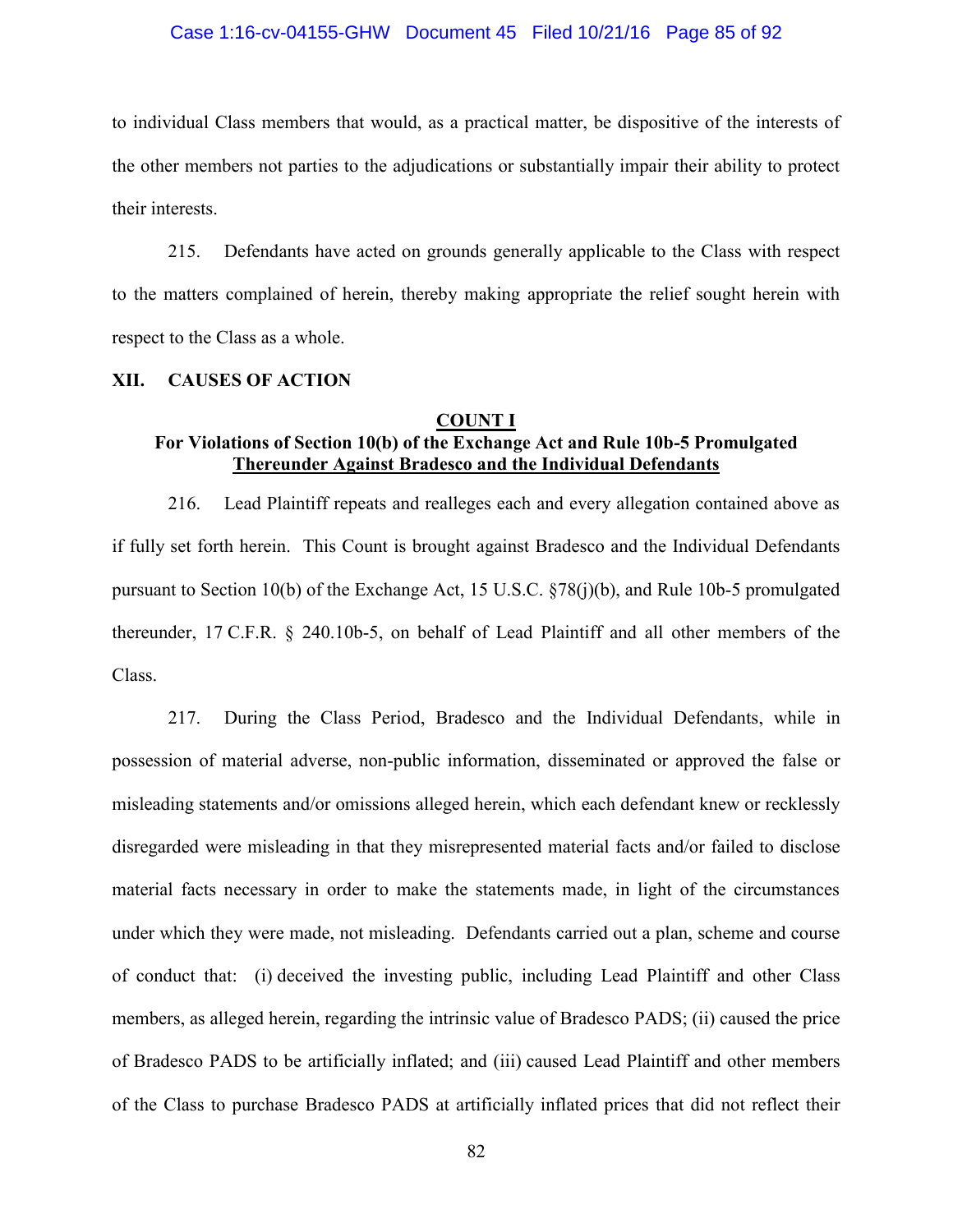#### Case 1:16-cv-04155-GHW Document 45 Filed 10/21/16 Page 86 of 92

true value. In furtherance of this unlawful scheme, plan and course of conduct, Bradesco and the Individual Defendants took the actions set forth herein while using the means and instrumentalities of interstate commerce and the facilities of a national securities exchange.

218. Defendants violated Section 10(b) of the Exchange Act and Rule 10b-5 in that they, individually and in concert, directly and indirectly, knowingly and/or recklessly: (i) employed devices, schemes, and artifices to defraud; (ii) made untrue statements of material fact and/or omitted to state material facts necessary to make the statements made not misleading; and (iii) engaged in acts, practices, and a course of business that operated as a fraud and deceit upon Lead Plaintiff and other members of the Class in connection with their purchases of Bradesco PADS in an effort to maintain artificially high market prices during the Class Period for Bradesco PADS in violation of Section 10(b) of the Exchange Act and Rule 10b-5. As alleged herein, the material misrepresentations contained in, or the material facts omitted from, Defendants' public statements included, but were not limited to, materially false and/or misleading representations and omissions during the Class Period regarding, among other things: (i) the adequacy of Bradesco's internal controls and disclosure controls and procedures; (ii) risks faced by the Company; (iii) the Company's Anti-Corruption Policy and procedures and its code of ethics; (iv) the accuracy of Bradesco's SEC and CVM filings; and (v) Defendants' involvement in Bradesco's tax bribery scheme.

219. Defendants are liable for all materially false or misleading statements and omissions of material fact alleged above in Section VI. By virtue of their high-level positions at the Company during the Class Period, the Individual Defendants were authorized to make public statements, and made public statements during the Class Period on Bradesco's behalf. The Individual Defendants were privy to and participated in the creation, development, and issuance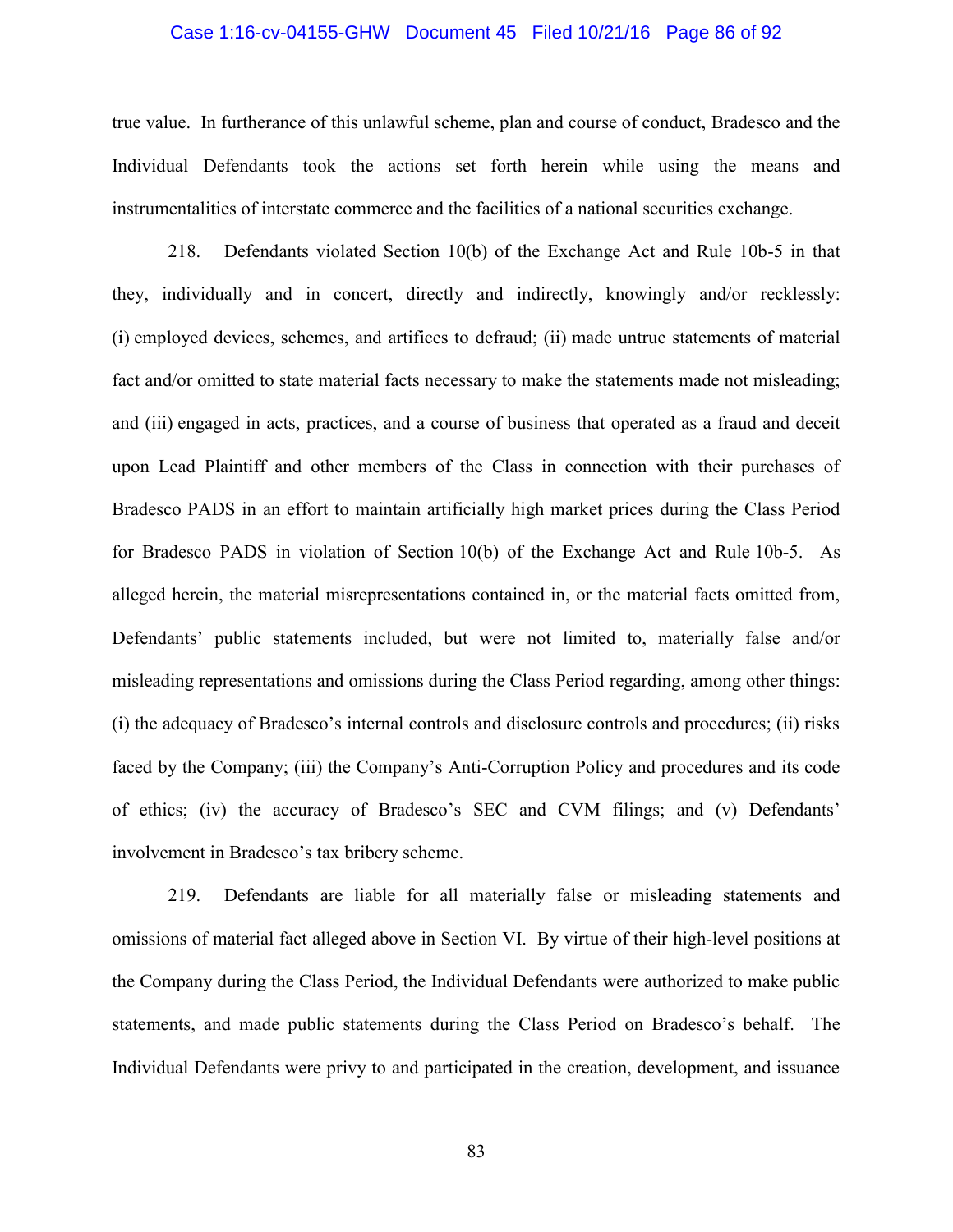#### Case 1:16-cv-04155-GHW Document 45 Filed 10/21/16 Page 87 of 92

of the materially false or misleading statements alleged herein, and they and the Company disseminated information to the investing public that they either knew, or were reckless in not knowing, was materially false or misleading.

220. In addition to the duties of full disclosure imposed on Defendants as a result of making affirmative statements and reports to the investing public, Defendants also had a duty to disclose information required to update and/or correct their prior statements, misstatements, and/or omissions, and to update any statements or omissions that had become false or misleading as a result of intervening events. Further, Defendants had a duty to promptly disseminate truthful information that would be material to investors in compliance with the integrated disclosure provisions of the SEC, including accurate and truthful information with respect to the Company's operations, so that the market price of the Company's PADS would be based on truthful, complete, and accurate information.

221. Defendants' material misrepresentations and/or omissions were made knowingly, recklessly, and without a reasonable basis, for the purpose and effect of concealing from the investing public the relevant truth, and misstating the intrinsic value of Bradesco PADS. By concealing material facts from investors, Defendants maintained artificially inflated prices for Bradesco PADS throughout the Class Period.

222. As a result of the dissemination of the materially false and/or misleading information and/or failure to disclose material facts, as set forth above, the market price of Bradesco PADS was artificially inflated throughout the Class Period. In ignorance of the fact that market prices of Bradesco PADS were artificially inflated, and relying directly or indirectly on the false or misleading statements made by Bradesco and the Individual Defendants or upon the integrity of the market in which the securities traded, and/or in the absence of material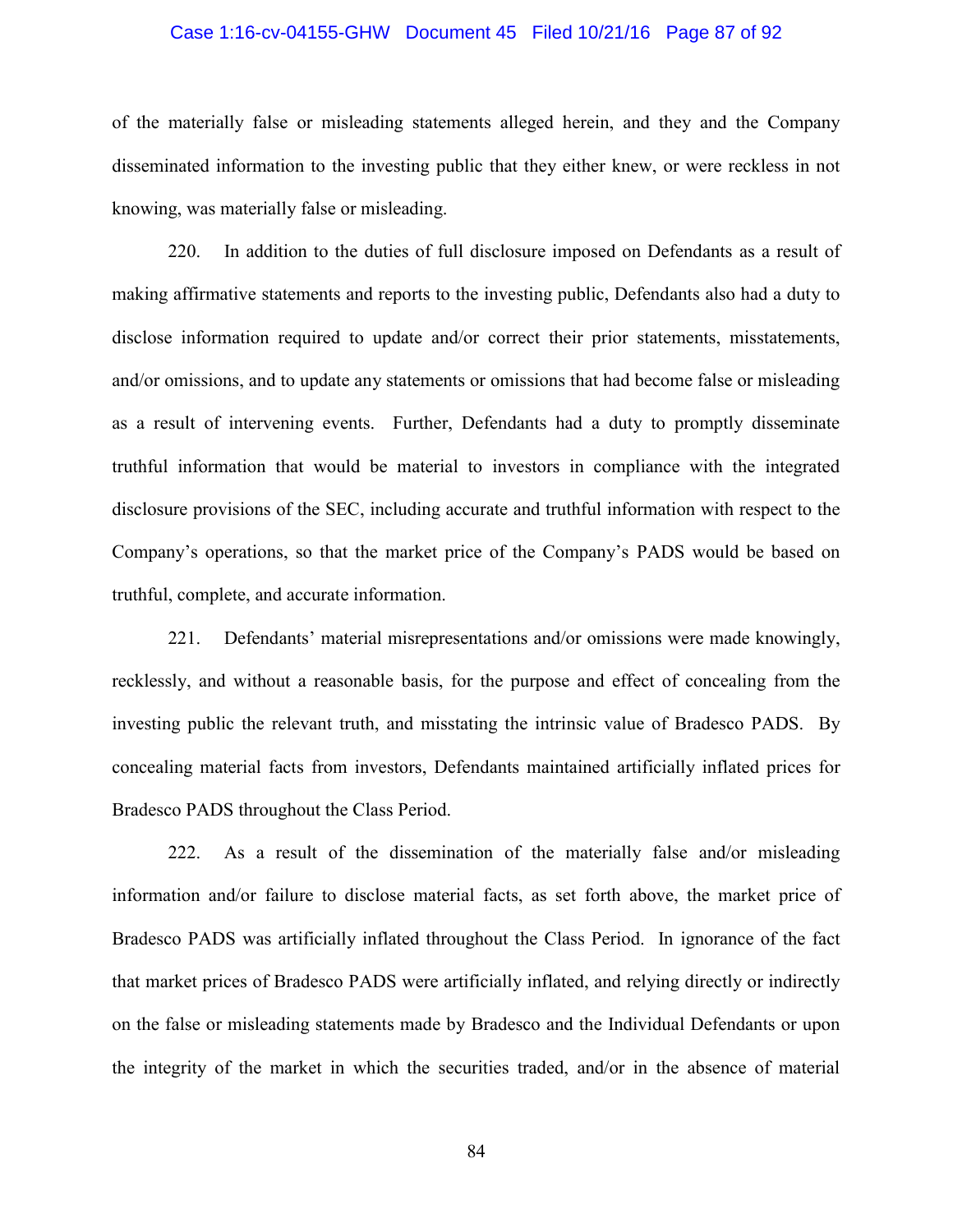#### Case 1:16-cv-04155-GHW Document 45 Filed 10/21/16 Page 88 of 92

adverse information that was known to or recklessly disregarded by Bradesco and the Individual Defendants, Lead Plaintiff and the other members of the Class purchased or otherwise acquired Bradesco PADS during the Class Period at artificially inflated prices and were damaged thereby.

223. At the time of the material misrepresentations and/or omissions, Lead Plaintiff and the other members of the Class were ignorant of their falsity, and believed them to be true. Had Lead Plaintiff and the other members of the Class known the truth regarding Bradesco's bribery schemes and the intrinsic value of Bradesco PADS, Lead Plaintiff and the other members of the Class would not have purchased or otherwise acquired Bradesco PADS at the artificially inflated prices that they paid.

224. By virtue of the foregoing, Bradesco and the Individual Defendants violated Section 10(b) of the Exchange Act and Rule 10b-5 promulgated thereunder. As a direct and proximate result of Defendants' wrongful conduct, Lead Plaintiff and the other Class members suffered damages in connection with their purchases and/or acquisitions of Bradesco PADS during the Class Period.

## **COUNT II For Violations of Section 20(a) of the Exchange Act Against the Individual Defendants**

225. Lead Plaintiff repeats and realleges each and every allegation contained above as if fully set forth herein. This Count is brought against the Individual Defendants pursuant to Section 20(a) of the Exchange Act, 15 U.S.C. §78t(a), on behalf of Lead Plaintiff and all other members of the Class.

226. During the Class Period, each of the Individual Defendants was a controlling person of Bradesco within the meaning of Section 20(a) of the Exchange Act. By reason of their high-level positions at Bradesco and their participation in and/or awareness of the Company's operations and/or intimate knowledge of the materially false or misleading statements and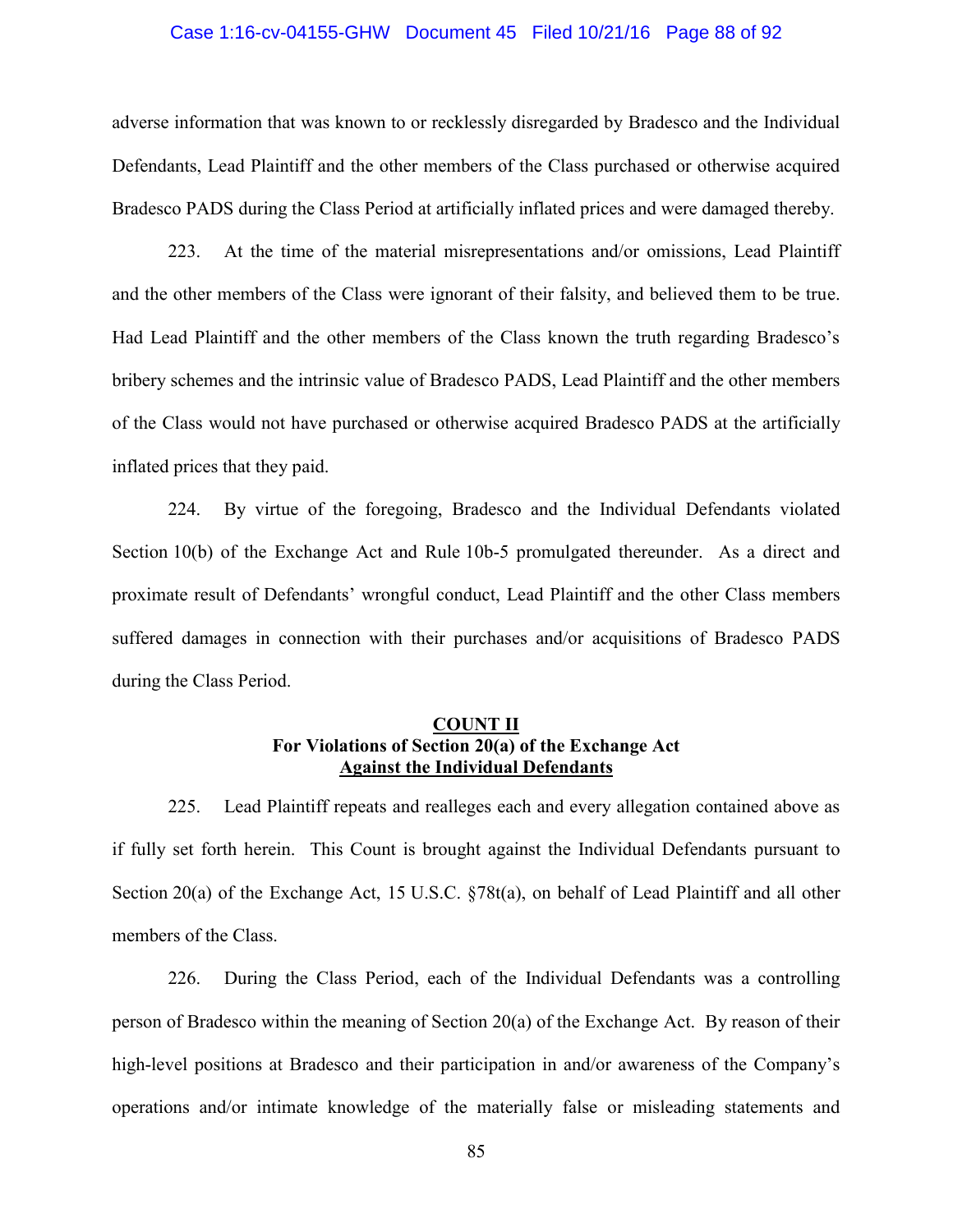#### Case 1:16-cv-04155-GHW Document 45 Filed 10/21/16 Page 89 of 92

omissions of material fact in statements filed by the Company with the SEC and/or disseminated to the investing public, each of the Individual Defendants had the power to influence and control and did influence and control, directly or indirectly, the decision-making of the Company and its executives, including the content and dissemination of the various statements that Lead Plaintiff contends were materially false or misleading. The Individual Defendants exercised day-to-day control over the Company and had the power and authority to cause Bradesco to engage in the wrongful conduct complained of herein. In this regard, the Individual Defendants were provided with or had unlimited access to copies of the Company's reports, press releases, public filings, and other statements alleged by Lead Plaintiff to be materially misleading prior to and/or shortly after these statements were issued and had the ability to prevent the issuance of the statements or cause the statements to be corrected.

227. Each of the Individual Defendants was a direct participant in making, and/or made aware of the circumstances surrounding, the materially false and/or misleading representations and omissions during the Class Period regarding, among other things: (i) the adequacy of Bradesco's internal controls and disclosure controls and procedures; (ii) risks faced by the Company; (iii) the Company's Anti-Corruption Policy and procedures and its code of ethics; (iv) the accuracy of Bradesco's SEC and CVM filings; and (v) Defendants' involvement in Bradesco's tax bribery scheme. Accordingly, each Individual Defendant was a culpable participant in the underlying violations of Section 10(b) alleged herein.

228. As set forth above, Bradesco violated Section 10(b) of the Exchange Act by its acts and omissions as alleged in this Complaint. By virtue of their positions as controlling persons of Bradesco and, as a result of their own aforementioned conduct, the Individual Defendants are liable pursuant to Section 20(a) of the Exchange Act, jointly and severally with,

86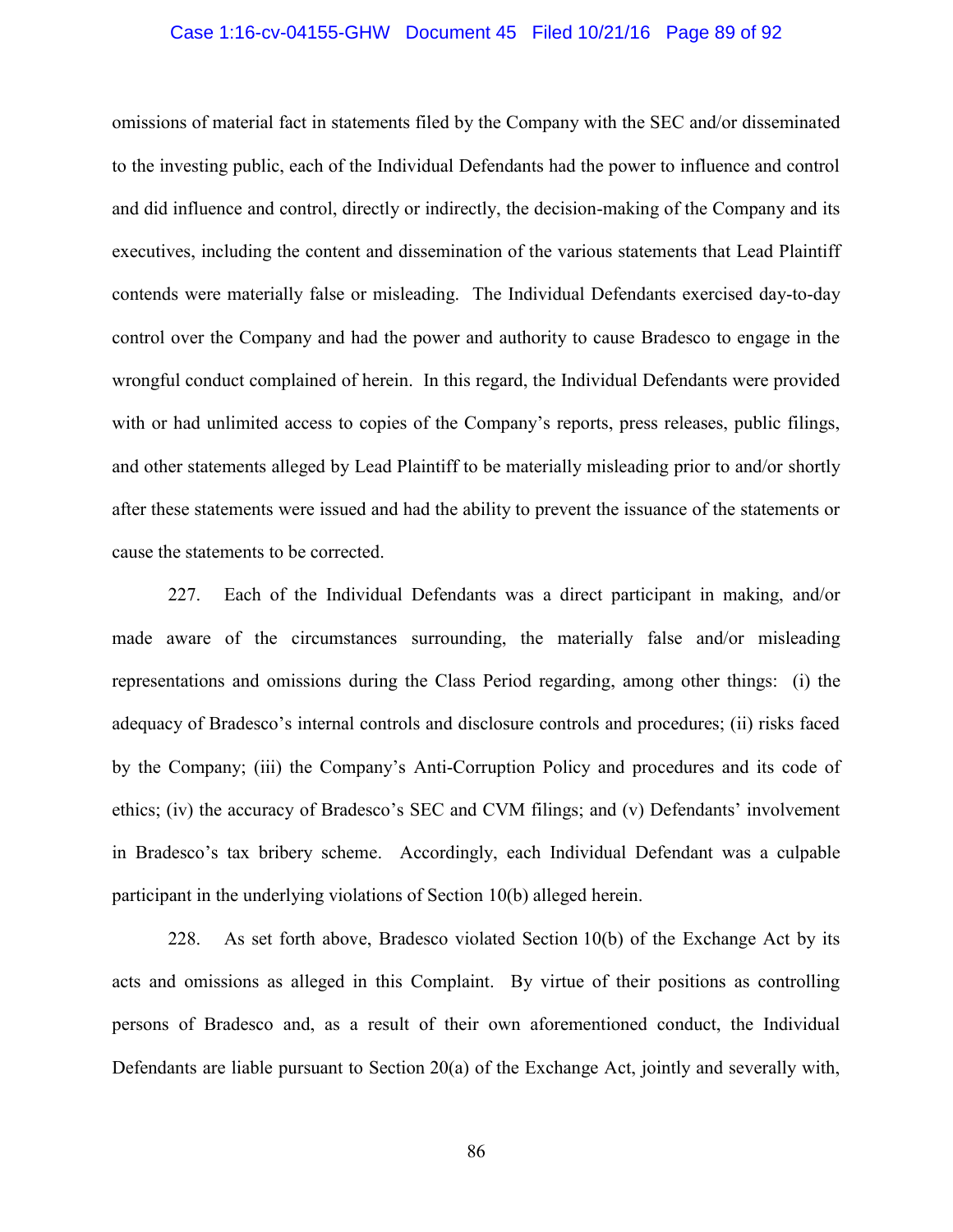## Case 1:16-cv-04155-GHW Document 45 Filed 10/21/16 Page 90 of 92

and to the same extent as Bradesco is liable under Section 10(b) of the Exchange Act and Rule 10b-5 promulgated thereunder, to Lead Plaintiff and other members of the Class who purchased or otherwise acquired Bradesco PADS during the Class Period at artificially inflated prices.

229. As a direct and proximate result of the Individual Defendants' wrongful conduct,

Lead Plaintiff and the other members of the Class suffered damages in connection with their

purchases and/or acquisitions of Bradesco PADS during the Class Period.

## **XIII. PRAYER FOR RELIEF**

WHEREFORE, Lead Plaintiff prays for relief and judgment, as follows:

- A. Determining that this action is a proper class action under Rules 23(a) and (b)(3) of the Federal Rules of Civil Procedure on behalf of the Class defined herein;
- B. Awarding compensatory damages in favor of Lead Plaintiff and the other Class members against all Defendants, jointly and severally, for all damages sustained as a result of Defendants' wrongdoing, in an amount to be proven at trial, including interest thereon;
- C. Awarding Lead Plaintiff and the Class their reasonable costs and expenses incurred in this action, including counsel fees and expert fees; and
- D. Such other and further relief as the Court may deem just and proper.

## **JURY TRIAL DEMANDED**

Lead Plaintiff hereby demands a trial by jury.

Dated: October 21, 2016 Respectfully submitted,

/s/ *Andrew L. Zivitz* Andrew L. Zivitz (admitted *pro hac vice*) Johnston de F. Whitman, Jr. Richard A. Russo, Jr. (admitted *pro hac vice*) Margaret E. Onasch (admitted *pro hac vice*) **KESSLER TOPAZ MELTZER & CHECK LLP** 280 King of Prussia Road Radnor, PA 19087 Telephone: (610) 667-7706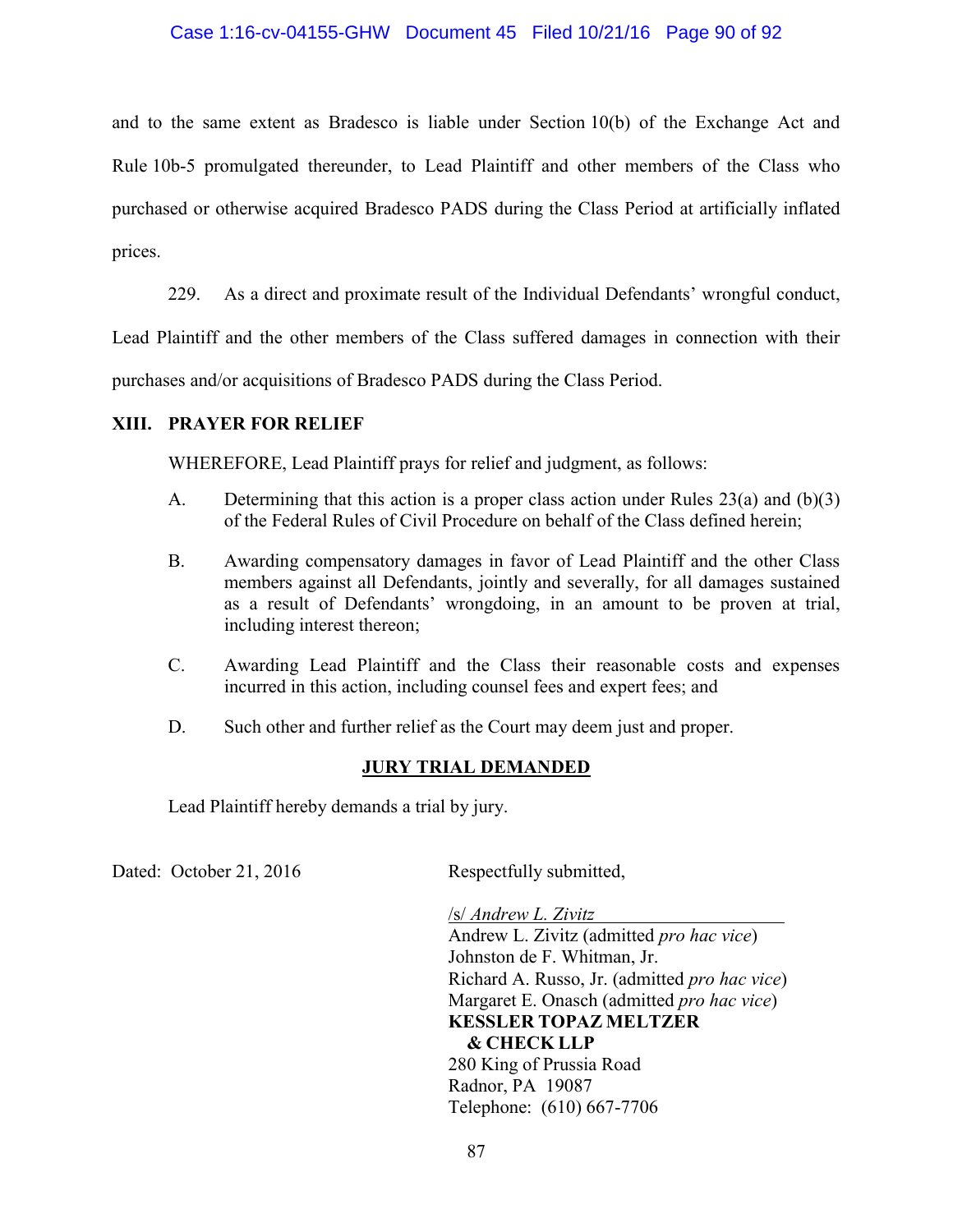Case 1:16-cv-04155-GHW Document 45 Filed 10/21/16 Page 91 of 92

Facsimile: (610) 667-7056

*Lead Counsel for Public Employees' Retirement System of Mississippi and the Class*

## **LABATON SUCHAROW LLP**

Michael W. Stocker Francis P. McConville 140 Broadway New York, NY 10005 Telephone: (212) 907-0700 Facsimile: (212) 818-0477

*Liaison Counsel*